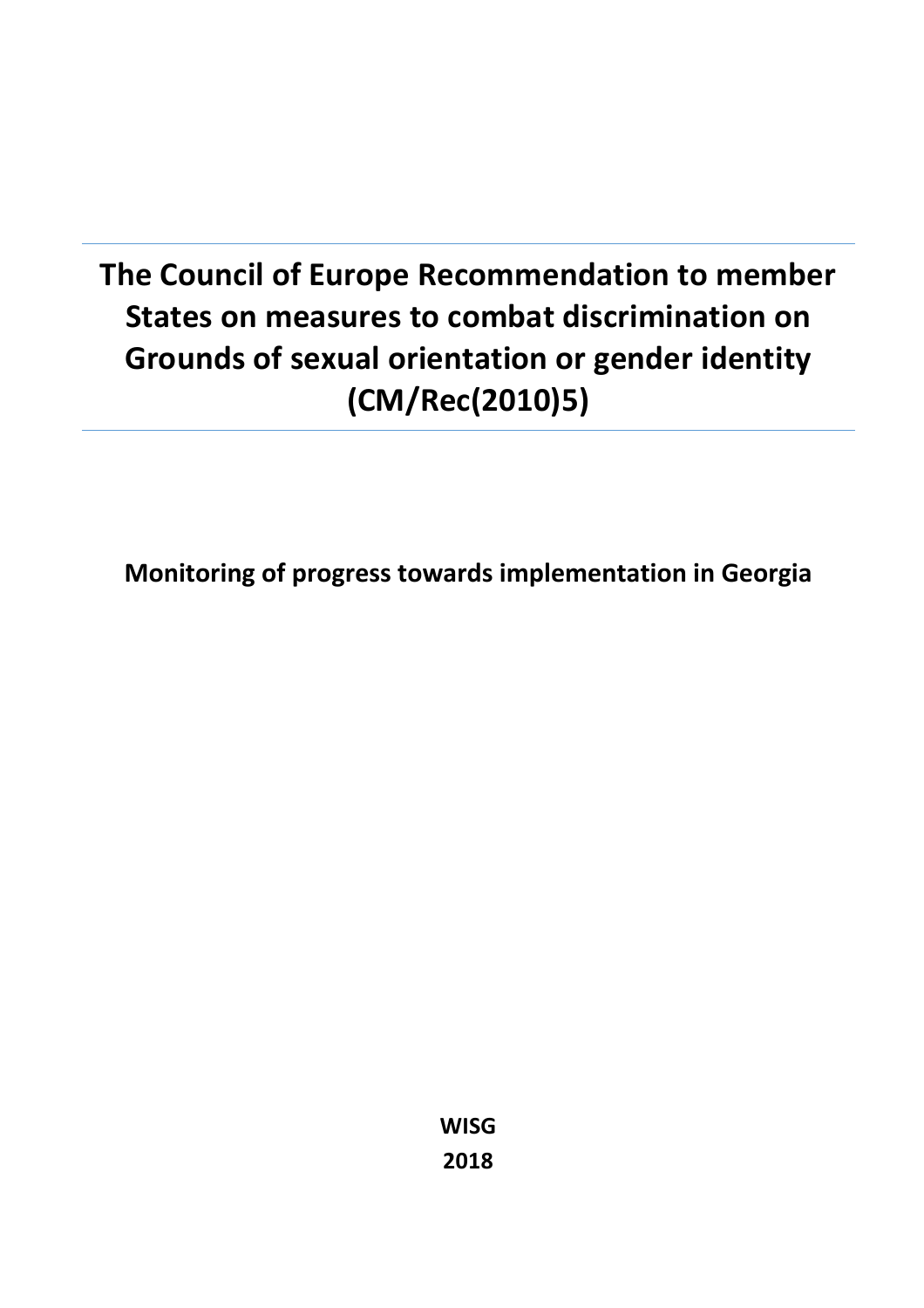# Table of Contents

| <b>EXECUTIVE SUMMARY</b>                                                                                                                                                                                                                                                                                                                                                                                                                                                                                                          | 2                                                                                |
|-----------------------------------------------------------------------------------------------------------------------------------------------------------------------------------------------------------------------------------------------------------------------------------------------------------------------------------------------------------------------------------------------------------------------------------------------------------------------------------------------------------------------------------|----------------------------------------------------------------------------------|
| RECOMMENDATIONS TO GOVERNMENT FOR PRIORITY ACTIONS                                                                                                                                                                                                                                                                                                                                                                                                                                                                                | 4                                                                                |
| <b>INTRODUCTION</b>                                                                                                                                                                                                                                                                                                                                                                                                                                                                                                               | 7                                                                                |
| Background<br>The purpose of the report<br>Methodology<br><b>SUMMARY REPORT</b>                                                                                                                                                                                                                                                                                                                                                                                                                                                   | 7<br>7<br>8<br>9                                                                 |
| Brief summary of findings                                                                                                                                                                                                                                                                                                                                                                                                                                                                                                         | 9                                                                                |
| Appendix to Recommendation CM/Rec(2010)5                                                                                                                                                                                                                                                                                                                                                                                                                                                                                          | 11                                                                               |
| I. Right to life, security and protection from violence<br>II. Freedom of association<br>III. Freedom of expression and peaceful assembly<br>IV. Right to respect for private and family life (excluding trans)<br>IV.a Right to respect for private and family life (Trans specific)<br>V. Employment<br>VI. Education<br>VII. Health (excluding trans)<br><b>VIII. Housing</b><br>IX. Sports<br>X. Right to seek asylum<br>XI. National human rights structures<br>XII. Discrimination on multiple grounds<br><b>APPENDICES</b> | 11<br>17<br>18<br>20<br>22<br>25<br>26<br>27<br>29<br>30<br>30<br>31<br>32<br>34 |
| Appendix #1. Recommendation CM/Rec(2010)5 of the Committee of Ministers to member states on measures<br>to combat discrimination on grounds of sexual orientation or gender identity                                                                                                                                                                                                                                                                                                                                              | 34                                                                               |
| Appendix #2. The Compliance Documentation Report                                                                                                                                                                                                                                                                                                                                                                                                                                                                                  | 40                                                                               |
| Appendix to Recommendation CM/Rec(2010)5                                                                                                                                                                                                                                                                                                                                                                                                                                                                                          | 42                                                                               |
| I. Right to life, security and protection from violence<br>A. "Hate crimes" and other hate-motivated incidents<br>B. "Hate speech"<br>II. Freedom of association<br>III. Freedom of expression and peaceful assembly                                                                                                                                                                                                                                                                                                              | 42<br>42<br>47<br>51<br>53                                                       |
| IV. Right to respect for private and family life<br>V. Employment                                                                                                                                                                                                                                                                                                                                                                                                                                                                 | 56<br>61                                                                         |
| VI. Education<br>VII. Health<br><b>VIII. Housing</b><br>IX. Sports                                                                                                                                                                                                                                                                                                                                                                                                                                                                | 65<br>67<br>71<br>73                                                             |
| X. Right to seek asylum<br>XI. National human rights structures<br>XII. Discrimination on multiple grounds                                                                                                                                                                                                                                                                                                                                                                                                                        | 74<br>76<br>77                                                                   |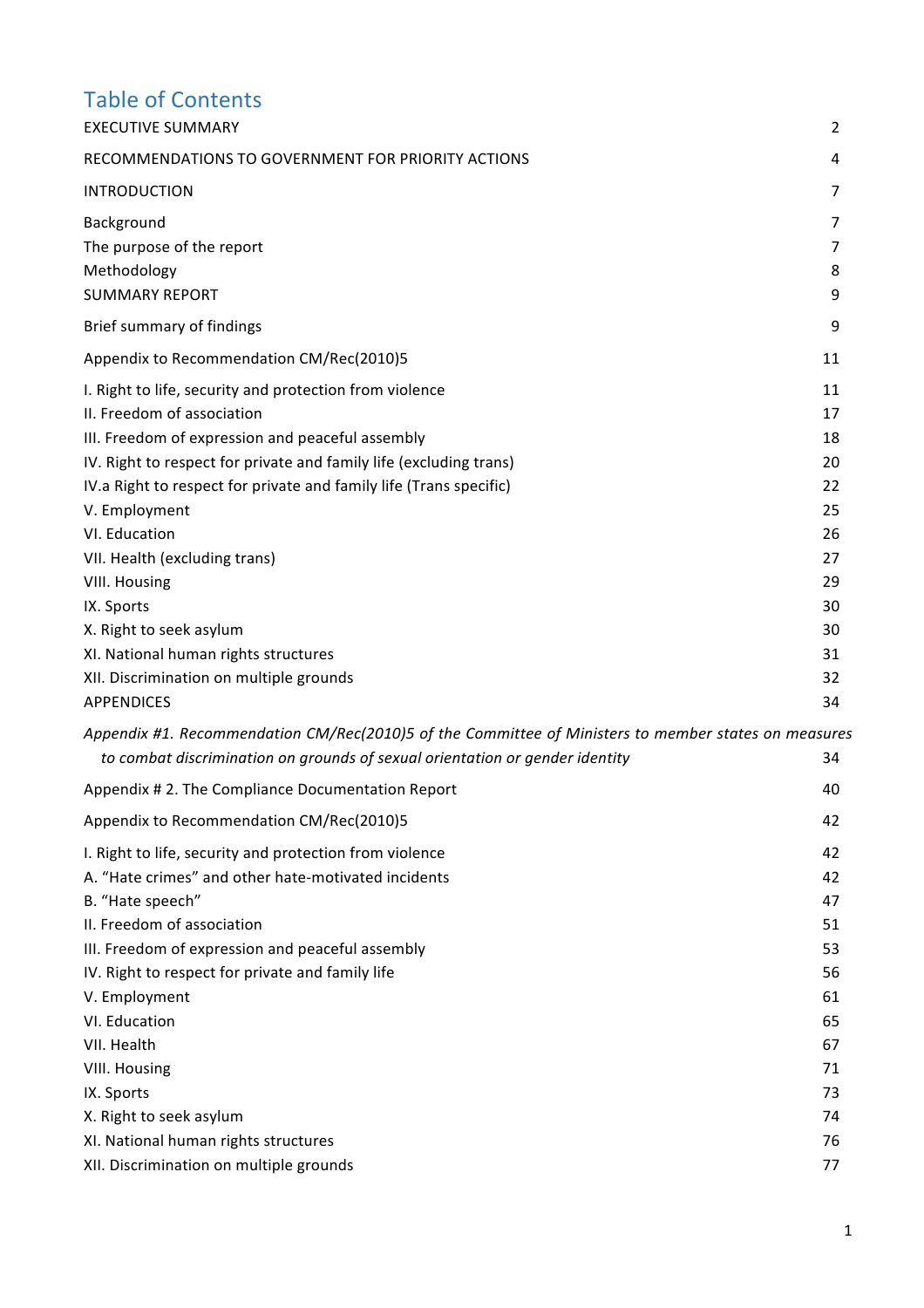#### **EXECUTIVE SUMMARY**

Georgian legislation is not expressly discriminatory or particularly oppressive towards LGBTI people. After the first cycle of reporting implementation of CM/REC(2010)5 in 2013, a set of changes took place in Georgia in relation to LGBT rights. Namely, in 2013, the Labor code was amended to make discrimination on basis of sexual orientation (and other bases) illegal not only during the employment, but also in preemployment/recruitment relations.<sup>1</sup> In 2014, the Constitutional Court ruled that the part of the decree issued by the Minister of Labor Health and Social Affairs prohibiting gay men to donate blood was, in fact, unconstitutional.<sup>2</sup> In 2014, a Law on Elimination of all Forms of Discrimination was adopted, explicitly prohibiting discrimination on basis of sexual orientation and gender identity (among other bases).<sup>3</sup> The National HR Strategy (to be reviewed in 7 years) and Action Plans for 2014-15 and 2016-17, chapters on gender equality and women's empowerment also included issues regarding sexual orientation and gender identity<sup>4</sup>. In order to elaborate and implement a united state policy in the field of human rights, in 2016 was created The Interagency Human Rights Council at the office of Prime minister. In 2017, the government amended 30 normative acts under the ratification process of the Council of Europe Convention on preventing and combating violence against women and domestic violence (Istanbul Convention). As the coordinating body of the Istanbul Convention the Inter-Agency Commission on Gender Equality, Violence against Women and Domestic Violence has been established in 2017. In 2018 MIA launched the Human rights Department within its system, which would monitor investigation to strengthen response to violence against women (including sexual violence), crimes committed on the grounds of discrimination, hate crimes, trafficking and crimes committed by and/or towards minors.<sup>5</sup>

However, there are some issues without any progress reflected, - for instance, legal gender recognition still remains unregulated. Policy documents designed to achieve gender equality often disregard the issues of LGBTI right. Changes conducted by the state in the frame of ratification of Istanbul Convention that does not reflect equally to the LGBTI group. Measures taken by the government to eradicate violence against women and domestic violence as well as to assist victims, the supportive system is set on a heteronormative base, focusing mainly on intimate partner violence between heterosexual couples.

Hence, in some regard state's policy may be evaluated as the step backwards: In 2018 Constitutional amendment entered into force, - by defining marriage as the union of woman and man that dramatically impedes implementation of the rights to private and family life of LGBTI persons.

The HR action plan for 2016-2017 sets extremely few goals, objectives and actions to improve the human rights situation of LGBTI persons.<sup>6</sup> Given that the LGBTI community is a particularly marginalized in the society, the few issues that the NHRAP refers cannot effectively tackle the systemic problems facing them.<sup>7</sup> Herewith, regarding HR action plan 2018-2020, according to the Inter-agency Commission issues related to LGBTI people should had been underwritten in the special chapter. However, for now due to approved AP none of its parts cover issues of SOGIE neither encloses related chapter.

Despite the fact that CM Recommendation has been adopted since 2010, monitoring process revealed that the public authorities have a little knowledge about it. Moreover, it has not been translated or disseminated into Georgian by the state. Furthermore, government still has not developed an action plan or a timeline for the implementation of the Recommendation. Responses provided by various state authorities cover too little evidences, in many cases are not exact and provide information in much general manner. Hence, it is impossible to deem that the government has been guided by the principles and measures underwritten in the Appendix to the Recommendation in its actions.

Despite the progress achieved on legislative level, discrimination, physical and psychological violence on the bases of sexual orientation and gender identity still remain critically widespread that impedes LGBT persons to

 $<sup>1</sup>$  Amendment to Labor Code of Georgia, June 12, 2013.</sup>

<sup>2</sup> Asatiani et.al v. The Minister of Labour, Health and Social Protection, decision #2/1/536 of the Constitutional Court.

 $3$  Law of Georgia on Elimination of all Forms of Discrimination, article 1.<br> $4$ , Universe Diskte Astice Plan for 2014, 15. Charter 14. supliable article is

Human Rights Action Plan for 2014-15, Chapter 14 available online at: https://bit.ly/2J89M1v; Human Rights Action Plan for 2016-

<sup>17,</sup> Chapter 13,2. available online at: http://goo.gl/GB7hUn [accessed: 22.05.2018];<br>
<sup>5</sup> Order of Minister of Georgia, available online at: https://bit.ly/2s7PEmE [accessed 21.05.2018]<br>
<sup>6</sup> Report on the Implementation of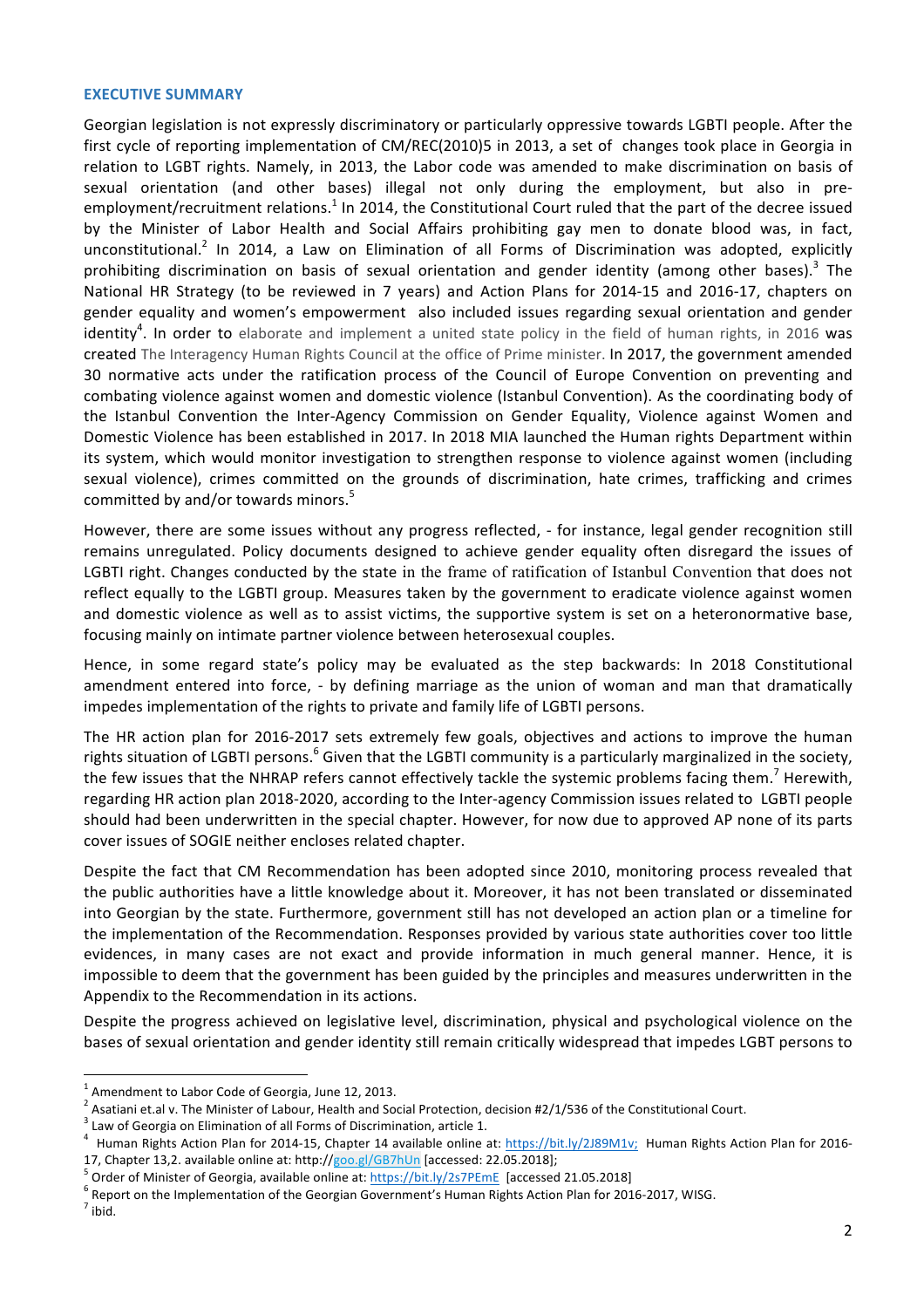exercise their fundamental rights and freedoms. Indeed, there are still gaps on legislative level, which put LGB and especially trans and intersex persons in an unequal position compared to others. The situation is aggravated by the high level of homo/bi/trans attitudes in society.

Key problems existing in the legislation and practice in regard rights of LGBTI persons in Georgia can be summarized as follows:

a) the law does not reflect the specific needs of LGBTI people:

b) the law is vague and provides room for arbitrary interpretation and abuse of power which can lead to LGBTI discrimination and undue restriction of their rights;

c) the law does not at all regulate/address certain issues of particular relevance for LGBTI people;

d) certain legislative provisions may be seen as reinforcing particularly negative stereotypes against LGBTI people; 

e) liberal legal provisions are not backed up by effective implementation and monitoring mechanisms to ensure that they make an actual difference for LGBTI people in practice. In particular:

Frequency and brutality of hate crimes and incidents against LGBT people remain challengeable in Georgia. Cases documented by NGOs exceeds multiple times to the official statistics.<sup>8</sup> The gap between NGOs' statistics as well as discrimination studies' results and official statistics affirm that the majority of such incidents remain undocumented and unresponded. In some cases, the motivation is not invoked by the law-enforcement bodies, however, in plenty of cases victims are unwilling to report such incidents in order to avoid secondary victimization. Discrimination study conducted by WISG in 2018 reveals that the reasons for not reporting, among others, included: ineffectiveness of police, fear of forcible "coming out" and homophobic treatment by police officers, etc.<sup>9</sup> Beside abovementioned the government does not address the specific forms of violence against LGBTI individuals, such as bias motivated crime from family members (e.g. forced marriage, coercive therapy  $etc$ )<sup>10</sup> and IPV among LGBTI couples. Inefficient responses to crimes and violence against LGBTI community from the government, creates nihilistic attitude of LGBTI people towards justice system and encourages the violence against the community. $^{11}$ 

Despite number of recommendations from international or local human rights organizations, the country does not have special unit which would work specifically on homo/bi/transphobic hate motivated crimes. The new established HR Department at the MIA has mostly monitoring function and in reality cannot replace the hate crime unit. Needs assessment of hate crime victims is not studied and readdressed.

Hate speech and political homophobia remain a challenge in Georgia. Myths and stereotypes impacting the sharply negative societal attitudes towards issues related to equal rights have demonstrated that these issues are largely being considered through the lens of morals and traditions, rather than in the context of equal rights. Representatives of anti-gender far-right groups<sup>12</sup> are using social media actively to spread hate propaganda against LGBT persons. A significant role in the above is played by politicians, whose assessments and comments on cases of discrimination and violence are frequently saturated with moralistic rhetoric; instead of embracing the issue within a legal framework and examining it in the human rights context, they continue to appeal to the dominant cultural, traditional and religious values.<sup>13</sup>

Another crucial issue related to LGBTI community is their enjoyment to the freedom of expression. The public articulation of any issues related to the equal rights of the LGBTI group is automatically perceived as "gay

 $^8$ According to the official statistics in 2017 the motive of hate was studied in 86 criminal cases. The ground of sexual orientation was examined in 12 criminal cases and the ground of gender identity in 37 criminal cases. On the other hand, cases documented only by WISG on the ground on SOGIE in 2017 hit 105, including threat/blackmailing (5), violence (6), beating/bodily injury (7), domestic violence (7), harassment by the police (7), damaging property/stealing (6).

<sup>&</sup>lt;sup>9</sup> Aghdgomelashvili E., From Prejudice to Equality (part II): LGBT persons in Georgia, WISG, 2018.<br><sup>10</sup> Bakhtadze K., Intersectional Discrimination and LGBTI People – Litigation Report, WISG, 2018.<br><sup>11</sup> From prejufice to [accessed 25.07.2018]

 $^{13}$  Aghdgomelashvili E., From Prejudice to Equality (part II): LGBT persons in Georgia, WISG, 2018.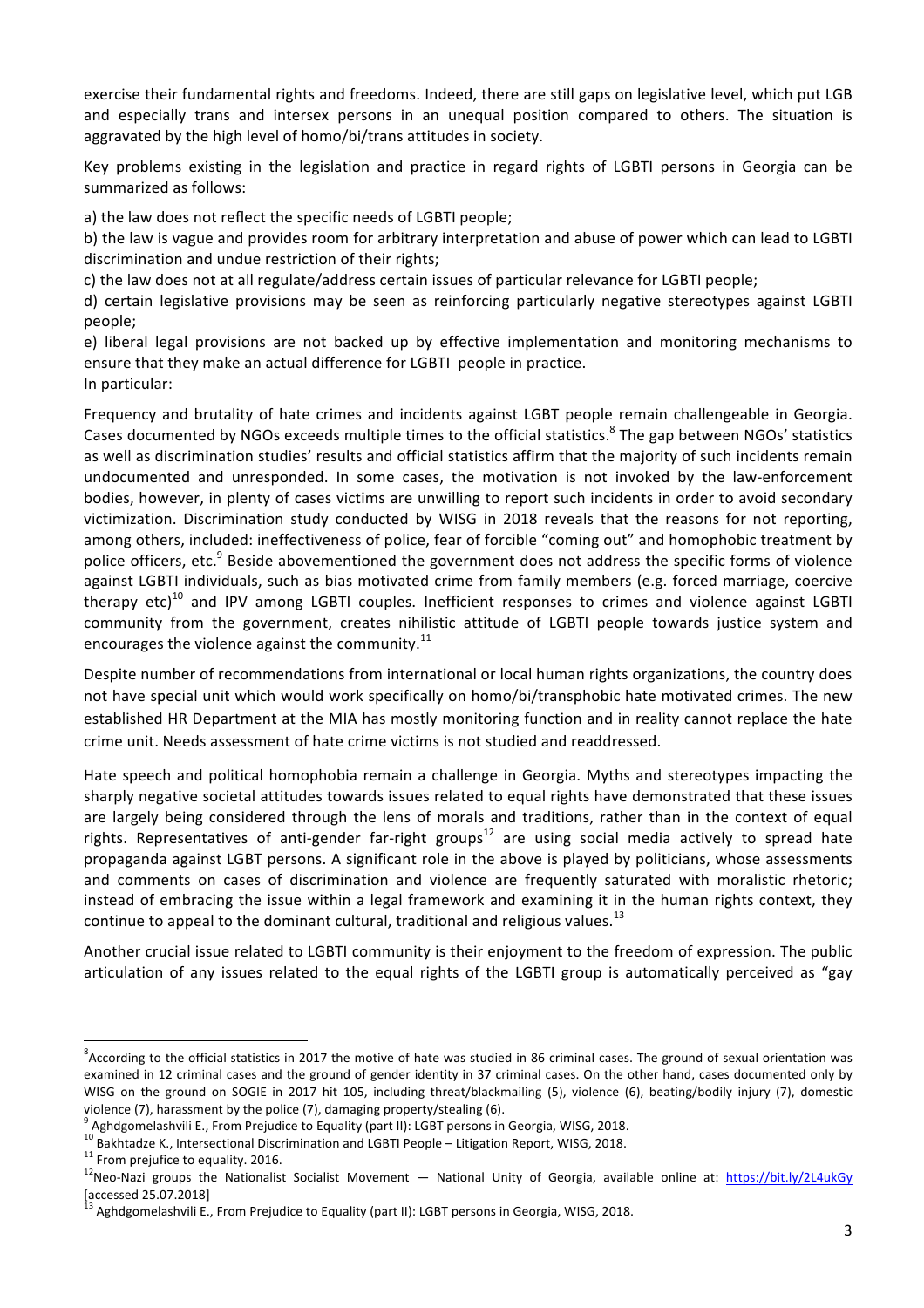propaganda."<sup>14</sup> As will be discussed below, LGBTI persons in Georgia are not free to examine their right to assembly and state still fails to guarantee risk free exercise of their freedom of information, expression and assembly.

Rights of same-sex couples has been endangered as the new amendments of the Constitution excludes possibility of same-sex marriage by defining marriage as the union of woman and man:<sup>15</sup> in addition, Georgian legislation does not recognize any form of civil partnership. According to the opinion of the Venice Commission the new Constitutional provision should in no case be interpreted as prohibiting same-sex partnerships.  $^{16}$  Despite this recommendation, mentioned provision will enter into force in fall 2018 and exclude LGBTI persons to properly exercise their right to private and family life.

It has to be underlined that vital issues such as legal recognition of gender remain problematic in Georgia. Trans persons are not given the option to change their gender marker in civil documents or public records in accordance with their gender identity. Therefore, the risk of discrimination, ill treatment or violence against them increases when they use documents that are not in line with their gender identity.

Study conducted by WISG in 2014 and 2018 revealed that the discrimination in employment is the most problematic sphere for LGBTI persons and that especially trans persons are vulnerable at the labor market.<sup>17</sup> Obstacles regarding legal recognition of the gender reflect to employment, as well. As IDs do not correspond to their gender identity it seeks them to unofficial employment and often have no chance rather than to agree to poor working conditions and remuneration.

Bullying in general and especially towards LGBT youth at school remains a problem in Georgia. It should be mentioned that no special programmes (awareness, psychological counseling, etc) are run at schools or in higher education institution to meet the needs of LGBT pupils/students. There has not been conducted detailed analysis of school text-books, which would made it possible to determine, whether they are free from homophobic stereotypes, include adequate information about SOGI. Despite the fact that homosexuality is omitted from the ICD-10 a part of medical guide-books describe it as behavioral disorder<sup>18</sup>.

The sphere of healthcare still remains as one of the most problematic in regard inclusivity of LGBTI needs. Study conducted by WISG in 2015 has shown that healthcare workers have a quite vague knowledge about sexual orientation/gender identity, as well as, about the needs of LGBT persons in health care.<sup>19</sup> Such approach has an influence on the access of LGBT people to high standards of health care.

It has to be underlined that intersex children living in Georgia are not protected from gender 'normalizing' surgeries. State collects data of intersex children by their diagnoses.<sup>20</sup> Georgian healthcare legislation does not prohibit genital-normalising treatment, involving both surgery and hormone therapy. However, such medical inventions are often medically unnecessary, not always consistent with the person's gender identity, poses severe risks for sexual and reproductive health and is often performed without free and fully informed consent. 21

 $14$ Over half (54.9%) of the respondents surveyed within the frames of the quantitative study recognise that "the LGBT group is one of the most discriminated against in the country". However, 85.6% of said respondents believe that "the rights of LGBT persons should be protected, but it is unnecessary for them to impose their lifestyle on others".<br><sup>15</sup>The Constitution of Georgia, article 30, available online at: https://bit.ly/1zESjnO [accessed 25.07.201]<br><sup>16</sup>European Commission for Dem

https://bit.ly/2LSiKOy [accessed 07.07.2018]<br> $^{17}$  According to the study, due to discriminatory experience and frequency, most of the respondents have been discriminated and ill-

treated while receiving services (46.0%), followed by the sphere of employment on the bases of SOGIE (33.6%). In particular, 23.4% (N=60) have been denied to hire because of belonging to LGBTI group; 10.2% (N=26) have been fired and16% (N=41) unequally treated because of the same reason. Aghdgomelashvili E., From Prejudice to Equality (part II): LGBT persons in Georgia, WISG, 2018.

 $^{18}$  In the responsive letter from MoLHSA ( N.01/27507, dated by 15.05.2012) it was underlined, that Ministry was planning to make adequate changes in the post-graduate educative programs, however, these changes are not

<sup>&</sup>lt;sup>19</sup> Survey has shown that the majority of randomly chosen healthcare workers (save one respondent) cannot make difference between sexual orientation and gender identity. Aghdgomelashvili E. Study of the Needs of LGB People in Health Care. In - depth interviews. Technical report. WISG, Tbilisi, 2014

<sup>&</sup>lt;sup>20</sup> According to the response letter from MoLHSA, in 2017, 2 children were born with Hermaphroditism (2018 ICD-10-CM Diagnosis Code Q56.0). Nº 01/23213. 24/04/2018.

 $^{21}$  UPR, Joint Stakeholders' mid-term report, 30 May, WISG, 2018.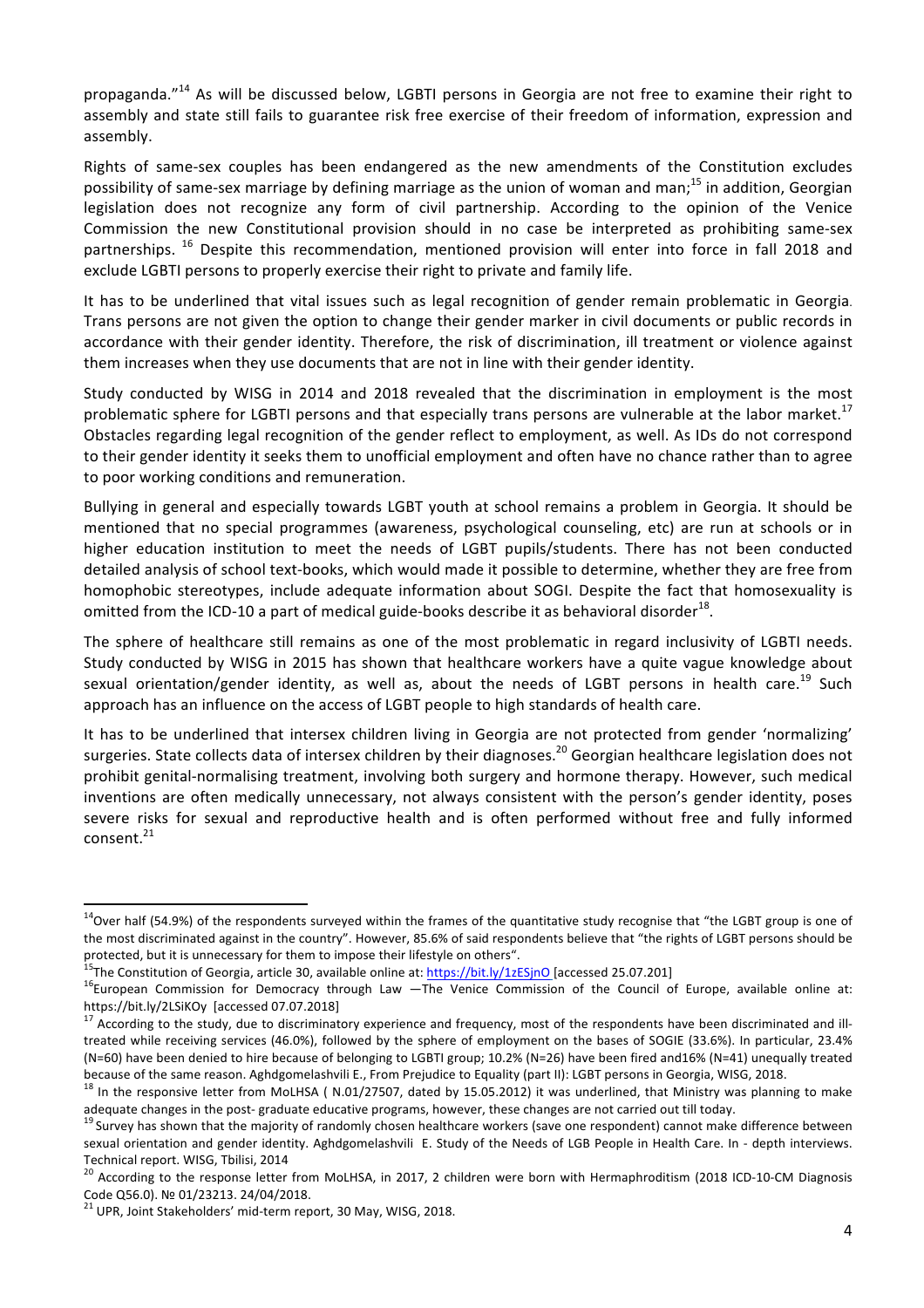Herewith, gender reassignment procedures are not regulated by state. Ministry of Labor, Health and Social Affairs (MoLHSA)<sup>22</sup> does not have any clinical guidelines of the mentioned procedures<sup>23</sup> and the whole process is up to the discretion of the medical personal. In addition, sex reassignment procedures for transgenders, despite their high social importance, are not included in any legal act. Given the poverty and unemployment level in Georgia, many cannot financially afford costs required for the sex reassignment procedures.<sup>24</sup>

The situation of LGBT persons in the penitentiary remains difficult: according to the Report of the National Preventive Mechanism 2017, "there are certain challenges in penitentiary establishments, among others, the stigma attached to those associated with LGBT+ community, subjecting them to psychological violence, isolation and marginalisation in prison life"<sup>25</sup>

As mentioned above, in 2014 Georgian law on Elimination of All Forms of Discrimination was adopted. The body on the enforcement of the law has been allocated PDO and the special department has been established within it. However, the effectiveness of its enforcement mechanism is still challengeable. Despite the prohibition of discrimination on the bases of SOGIE, none of the Georgian legislative acts enclose definition of sex, sexual orientation, gender identity and expression. In some cases the lack of clear definitions impedes examination of the cases before the court.

Public opinion surveys show negative attitudes towards the LGBTI group and their rights are considerably dominant in Georgia. Living in a hostile environment is not only reflected on the instances of discrimination and violence, which members of the community face, but they also effectively prevent LGBTI persons from acting in defence of their rights and freedoms and demanding equality as full-fledged members of society. In some cases, lack of knowledge with regards to sexual orientation/gender identity significantly contributes to the popularity of certain myths among society and creates fertile ground for the manipulation of public opinion, which is taken advantage of by homophobic groups. The majority of common myths and stereotypes are associated with traditional societal ideologies and stereotypical perceptions of gender roles, binary models of gender and orientation, etc. Perceptions on traditional gender roles have a particular impact not only on attitudes towards gender non-conforming men/women, but also towards gay persons. Analysis shows that the majority of people, even those who indicate human rights and freedom of speech among the top five, oppose the notion of equal rights for LGBTI persons. In Georgia, human rights are still seen as a privilege of certain groups. Such negligence of the fundamental principles of human rights constitutes a serious challenge in the process of development of a democratic society.<sup>26</sup> Nevertheless, the state does not take measures to combat the existing negative social attitudes.

To sum up the activities taken place since 2013 it may be concluded that the State has no holistic vision how to address discrimination and violence against LGBTI persons in Georgia. Government is mostly focused on an institutional reforms without educational and awareness raising activities; hence, social inclusion of LGBT persons and protection of their fundamental rights remains critical. Thus, eliminating discrimination against LGBTI persons constitutes a complex issue and overcoming it calls for the combined efforts and coordination work of various state actors in close partnership with professional groups, the media and the civil society sector. Only such cooperation and implementation of scrutinized action plans may guarantee the effectiveness of the policy to eliminate discrimination and violence against LGBTI persons.

<sup>&</sup>lt;sup>22</sup> Currently under the name of the Ministry of Internally Displaced Persons from the Occupied Territories, Labor, Health and Social

Affairs of Georgia.<br><sup>23</sup> Response letter from MoLHSA, Nº01/65969, dated by 30.08.2016.

<sup>&</sup>lt;sup>24</sup> Aghdgomelashvili E., Gvianishvili N.,, Todua T., Ratiani T., Health Care Needs of Trans persons in Georgia, Policy Paper, Tbilisi, 2015, WISG.<br><sup>25</sup> http://www.ombudsman.ge/uploads/other/5/5346.pdf

<sup>&</sup>lt;sup>26</sup> Aghdgomelashvili E., From Prejudice to Equality: Attitudes, Knowledge and Information Regarding the LGBTI Community and Their Rights, WISG, Tbilisi, 2016.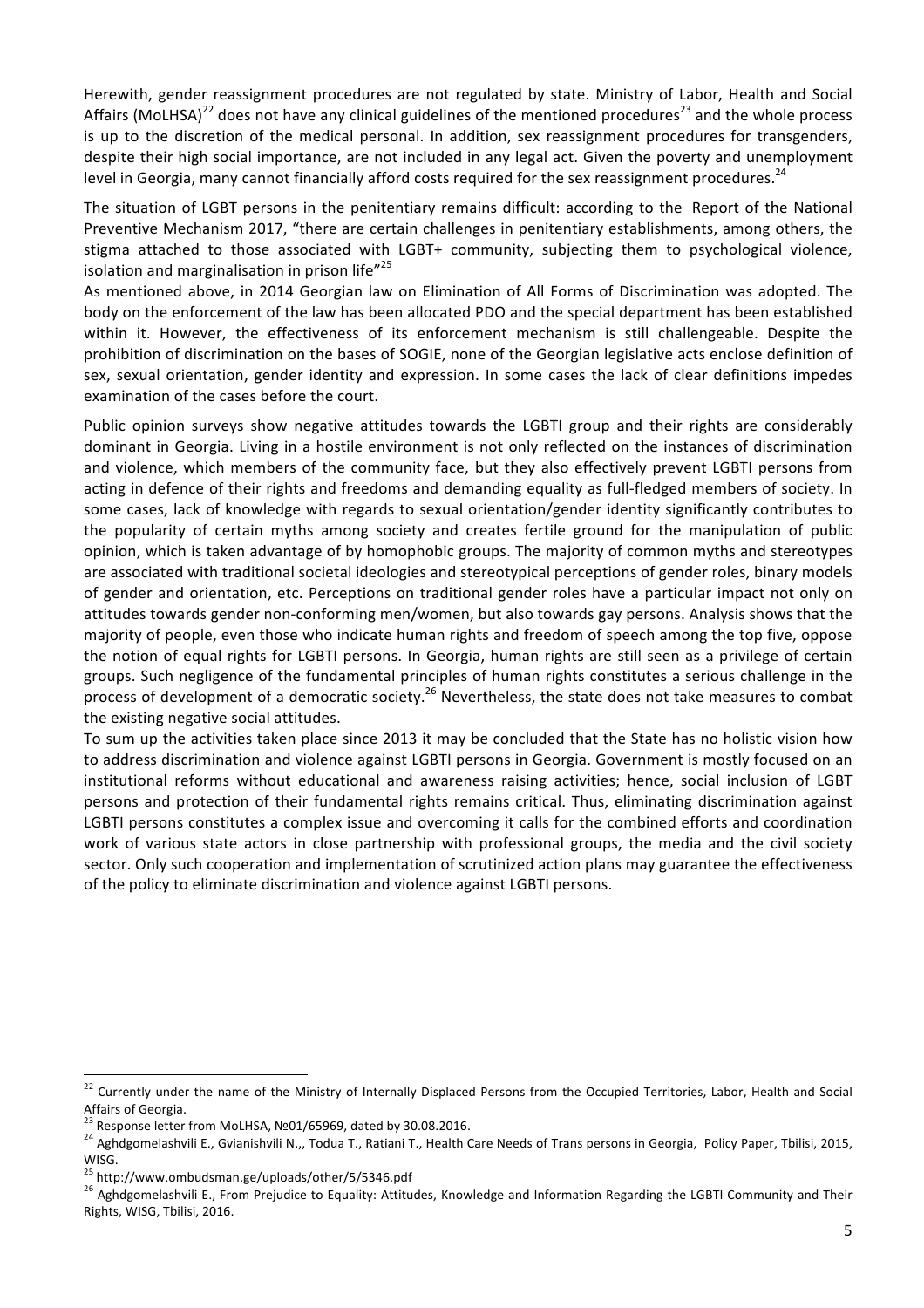#### **RECOMMENDATIONS TO GOVERNMENT FOR PRIORITY ACTIONS**

#### **Make Legislative Amendments, in particular:**

- To enclose legislative definition of the following terms: sex, sexual orientation, gender identity and expression in order to improve the process of collecting and analizing detailed statistic on SOGIE based hate crime and discrimination and avoid further misuse and ensure efficient hearings of the cases before the courts.
- To revise Criminal Code of Georgia and to the law on Elimination of Domestic Violence, Protection and Support of Victims of Domestic Violence in a way that it included definition of Intimate Partner in order to advance accessibility of LGBTI persons to the mechanisms preventing domestic violence;
- To ensure quick, transparent and accessible procedures for the gender legal recognition based on a process of self-determination free from abusive requirements (such as sterilisation, GID/medical diagnosis, or surgical/medical intervention).;
- To ensure that relevant legal measures are in place in order to recognize and protect same-sex partnership in order to eradicate unequal condition and protection of LGBTI couples;
- To ensure relevant legislative amendments to enforce recommendations of the Public Defender's in accordance with the law on Elimination of All Forms of Discrimination;

# Take measures for effective implementation of existing laws and regulations, including:

- To ensure efficient implementation of the strategies on combating hate crimes and maintain effective control on its investigation;
- To ensure that the special unit/group was launched in the system of Police that shall orient on the investigation of hate crime and shall closely collaborate with LGBT organizations and community in order to establish trust-based relationship;
- To prevent homophobic/transphobic treatment towards LGBTI persons, all appropriate measures shall be taken for the efficient implementation of the codes of conduct of police and other state officials. If necessary administrative and criminal sanctions shall be enclosed for those who violate the codes of conduct or relevant legal provisions;
- To ensure that the state studied and adequately readdressed the special needs of the hate crime victims;
- To ensure that the measures taken to protect victims of DV and VAWG was secured without discrimination on any ground, inter alia, SOGIE and covered same-sex couples, as well as enclosed specific needs of LGBTI persons:
- To ensure that medical intervention on intersex minors is prohibited when the intervention has no medical necessity and can be avoided or postponed until the person can provide informed consent.
- To ensure effective access of trans persons to trans specific healthcare services based on the international standards; gender reassignment procedures shall be developed and regulated in a way that the relevant expenses was covered by the state;

# **Design and Implement Training, Educational and Awareness Raising Activities, including:**

- To ensure that CM Recommendation was included in the basic human rights courses for all civil servants in Georgia. The Recommendation shall be further included in the trainings/workshops for the law enforcement officials, prosecutors and judges together with the issues of human rights, nondiscrimination, hate crime, etc;
- To ensure implementation of informative and awareness rising campaigns to prevent homo/bi/transphobic hate crime, eradicate existing prejudice and stereotypes toward LGBTI groups and promote their inclusion in the society;
- To ensure inclusive educational system in order to overcome bullying at schools e.g., enclose topics of sexual orientation and gender identity at the curriculum, maintain in-service training programmes for the educational staff, provide physiological counseling for LGBT pupils, etc.;
- To ensure revision of the medical/school textbooks in order to eradicate stigmatizing and discriminatory definitions and terminology in order to promote tolerance and broad-mindedness among the students/pupils;
- To ensure inclusion of basic information on sexual orientation/gender identity in the qualification/requalification or certification programmes, as well as in the curriculas for the personnel of healthcare sector. Develop LGBTI-sensitive codes of conducst and guidelines for the clinics;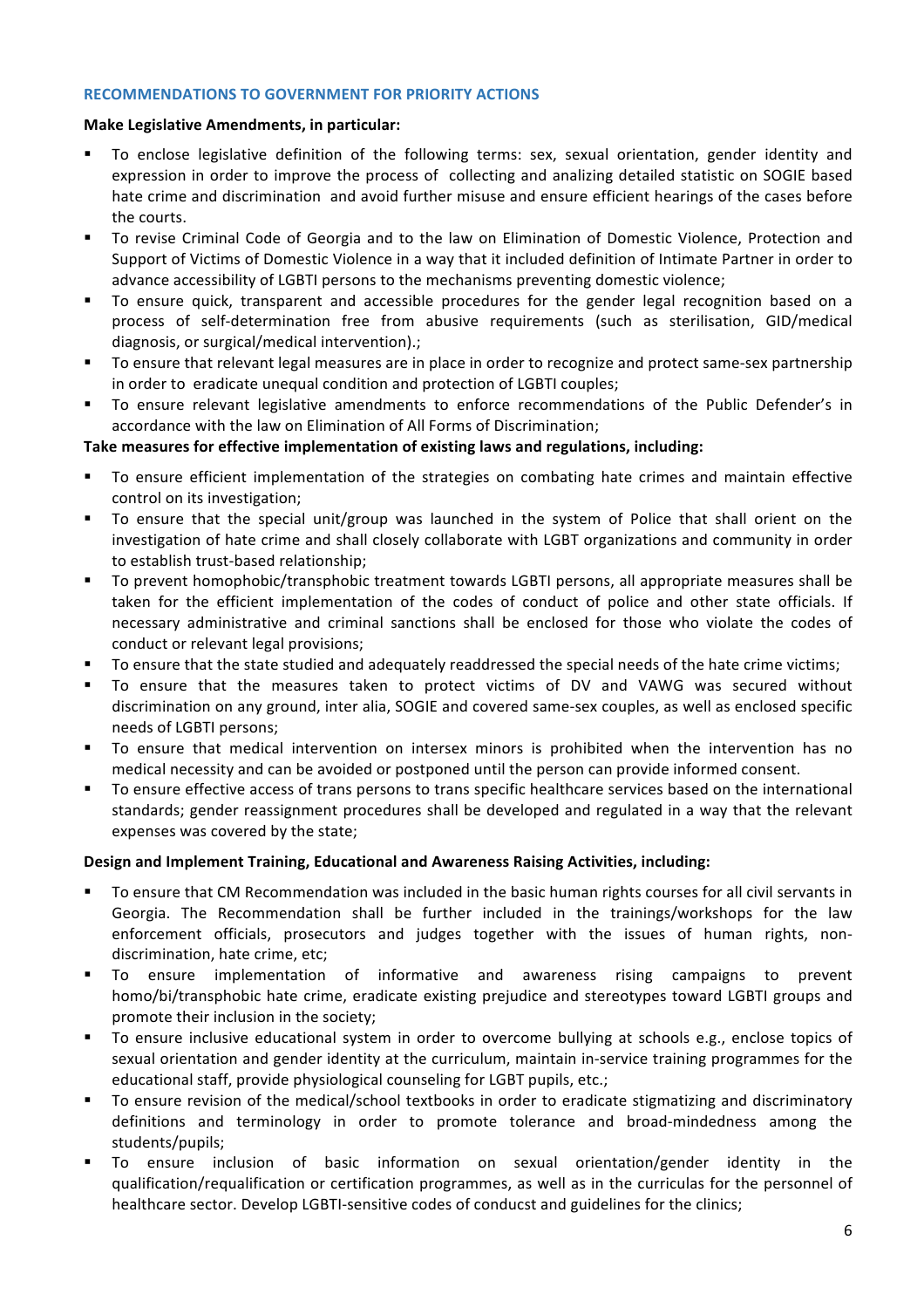# Take measures in relation of specific LGBTI groups, including:

- To ensure that social and health needs of LGBTI persons are studied and reflect at the action plans and healthcare strategies;
- To ensure adoption of the international clinical guidelines focused on the needs of trans, transsexual, and gender non-conforming persons in order to secure their access to qualified healthcare;
- To study and provide special needs of intersex children and develop standards in line with international values due regard the relevant medical procedures; the cases of unconsenting "sex-normalization" shall be avoided;
- To ensure availability and effectiveness of appropriate services concerning the needs of LGBTI victims of domestic violence at the state shelters; that *inter alia* shall include access to the professional services of psychologists, lawyers and social workers.
- To ensure that the personnel of the state shelters for the victims of domestic violence underwent special trainings in regard the needs and specific of LGBTI victims;
- To ensure that the cases of unlawful interference to peaceful demonstrations were publicly condemned in order to avoid sense of impunity and further discrimination of LGBTI persons;

# Take other measures as appropriate, including:

To ensure that other aspects of the recommendation is adequately reflected in the gender equality policy implementation strategies and corresponding national action plans.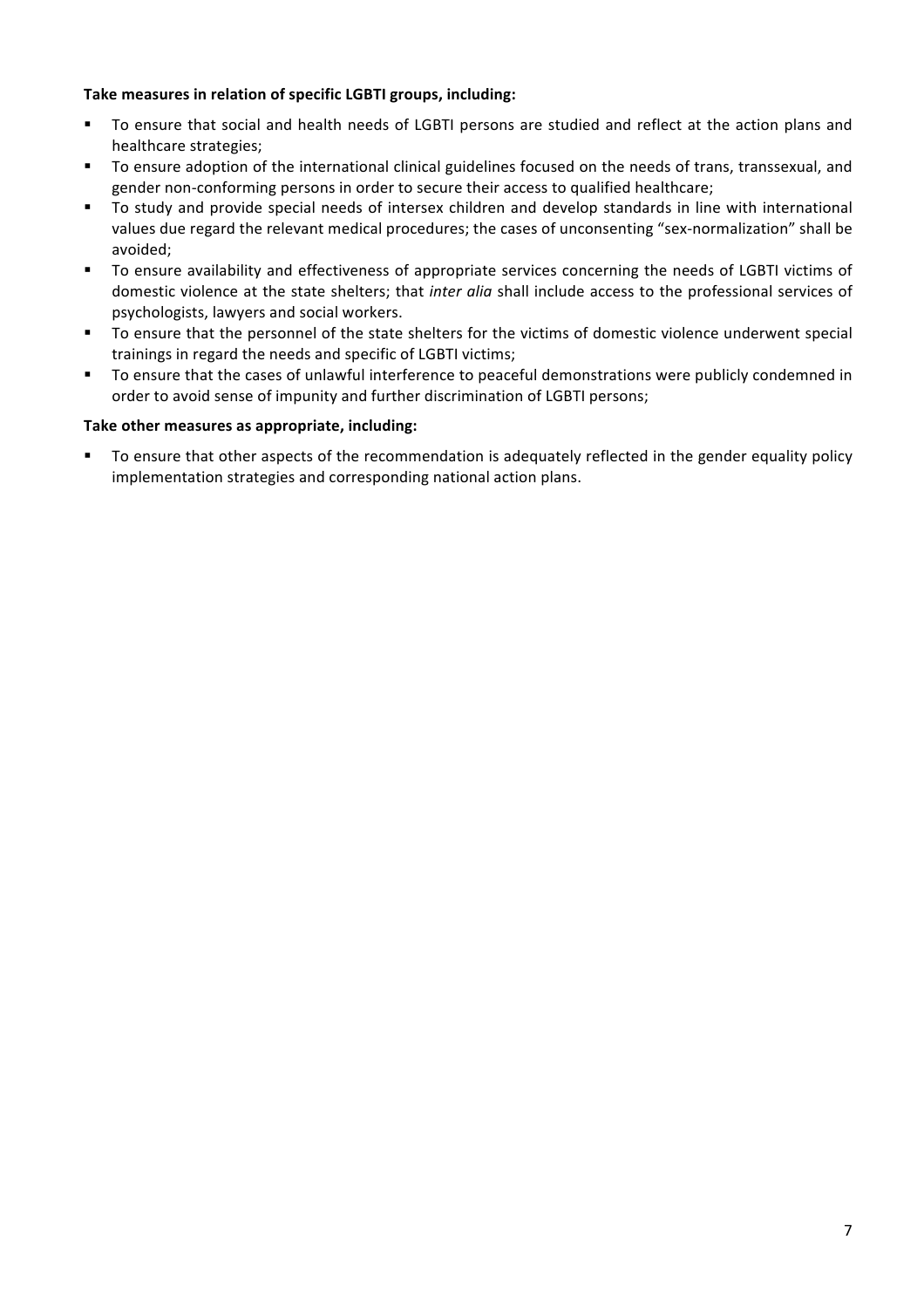#### **INTRODUCTION**

#### **Background**

In 2010 the Council of Europe Committee of Ministers has adopted the Recommendation CM/Rec(2010)5 to its member states "on measures to combat discrimination on grounds of sexual orientation or gender identity."

Emphasizing the universality of human rights and the importance of non-discrimination, the Recommendation  $CM/Rec(2010)5$  called upon the member states of Council of Europe to take positive steps to protect the rights of the LGBTI community.<sup>27</sup>The recommendation calls on member states to ensure the application of prescribed measures and principles, which secure human rights protection due regard LGBTI persons, not only in domestic legislative terms, but also in their policies and practice. In a broad perspective, Recommendation deals with the following issues:

- Underlines the key principle, that human rights are as universal as it applies to every person, regardless of their sexual orientation or gender identity;
- It acknowledges the fact of the historical continual discrimination LGBT persons had suffered on the ground of their sexual orientation or gender identity;
- Emphasizes that specific measures should be adopted and effectively enforced by the member states in order that LGBT persons could enjoy their fundamental rights and freedoms.

The Recommendation was unanimously adopted by all the member states of the Council of Europe, including Georgia. Despite the fact that the document is not legally binding, all member states are obligated to secure the realization of this Recommendation because of its bonds to existing legally binding human rights instruments. 

The Recommendation consists of three chapters: first, a preamble, setting out the background to its adoption and the key principles guiding it; second, the operative section of the Recommendation, briefly listed general measures to be taken by the member states; and thirdly, an Appendix which sets out specific measures to ensure enjoyment of rights and combat human rights violations toward a wide range of thing, including hate crimes, hate speech, freedom of association, expression and assembly, right to respect for private and family life, employment, education, health and housing, sports, the right to seek asylum, and discrimination on multiple grounds. It also includes a part on the role on domestic human rights institutions.

The Recommendation is supported by an Explanatory Memorandum, which indicates the international human rights instruments and legal precedents on which the Recommendation and its Appendix are depended on.

CDDH has launched the review process of the implementation of the CM/Rec(2010)5. Following the decision of the CDDH, In 2018 the the SOGI Unit, in coordination with the Network of European Governmental LGBTI Focal Point and in consultation with civil society, has drafted a questionnaire on existing measures and examples of good practices related to the implementation of the Recommendation. This process follows a first review cycle carried out in 2012-2013 by the CDDH.

# **The purpose of the report**

The purpose of this report is to evaluate the steps made by the Georgian government while implementing the Recommendation during the time period from 2013 to 2018 and to emphasize the areas in which further cooperation is necessary.<sup>28</sup> Hence this report will provide a documentation of achieved progress while accomplishing the Recommendation in the nearest future.

The main audiences of the report are political authorities and civil servants on the domestic level, who are responsible for the fulfillment of the document and the Committee of Ministers of the Council of Europe, on the other hand, conducting a review of the progress of its implementation.

<sup>&</sup>lt;sup>27</sup> Council of Europe: Committee of Ministers, Recommendation CM/Rec(2010)5 of the Committee of Ministers to member states on measures to combat discrimination on grounds of sexual orientation or gender identity, 31 March 2010.

 $^{28}$  In 2012 WISG published the report on monitoring of implementation of the Recommendation CM/Rec (2010)5, available online at: https://bit.ly/2J658RT [accessed 21.05.2018]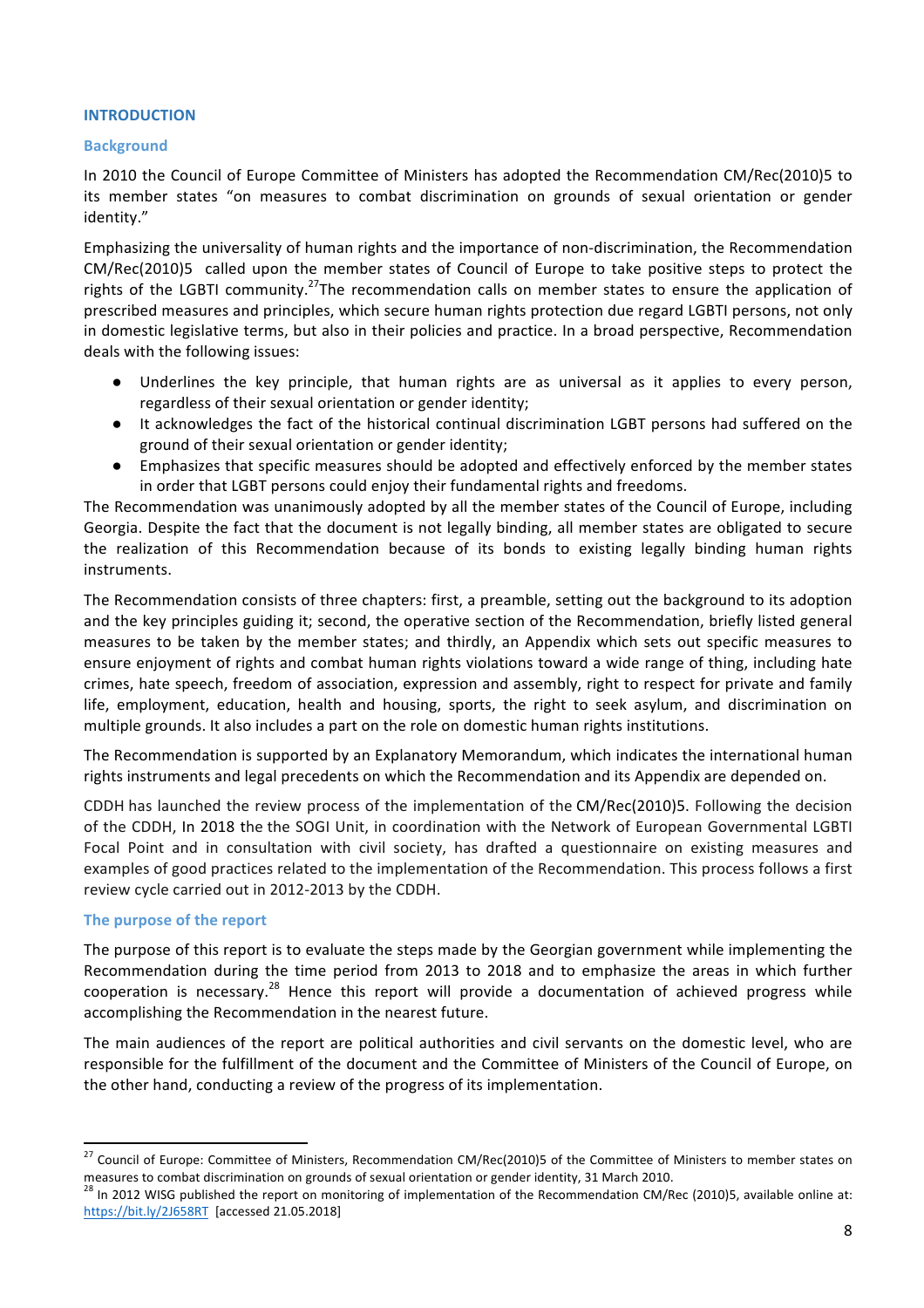# **Methodology**

Following report analyses progress based on a checklist of detailed measures required by the Recommendation. Hence the list is copied from the body of the Recommendation and its Appendix, supplemented by additional details prescribed by the Explanatory Memorandum.

For evaluating the progress the report references to the following sources:

- Desk research and data collecting:
	- $\circ$  Requesting and analyzing Freedom of Information Requests (FOI) from the relevant state agencies according to the structured questionnaire issued by the Council of Europe.
	- $\circ$  Analyzing existing research studies, human rights reports that are prepared in the relevant thematic directions and preparing specific recommendations based on these reports/research studies;
	- o materials collected and documented by WISG;
- Data records/researches held by WISG on discrimination against LGBTI people from 2013 to 2018:
	- $\circ$  Separate cases of hate speech, hate crime/incidents and discrimination documented by WISG;
		- $\circ$  Results of community needs assessments, focus-group reports, discrimination studies conducted by WISG during the last years:
		- $\circ$  Results of the study of public attitudes towards LGBTI persons and their rights in Georgia
		- $\circ$  Draft laws, recommendations elaborated by WISG while working on monitoring and assessment of gender equality and WAV HR action plans 2014-15, 2015-2017;
	- o Studies/researches/policy papers, litigation reports prepared by WISG;
- Data records/researches held by other organisations (GYLA, EMC, Equality Movement);
	- o Discrimination/hate crime cases documented by Human Rights NGOs (2013-18);
	- $\circ$  Other studies conducted between 2013-2018 concerning public attitudes/hate speech;
- Report of the Coalition for Equality;
- Annual reports of PDO (includes LGBTI chapter) 2013-2018.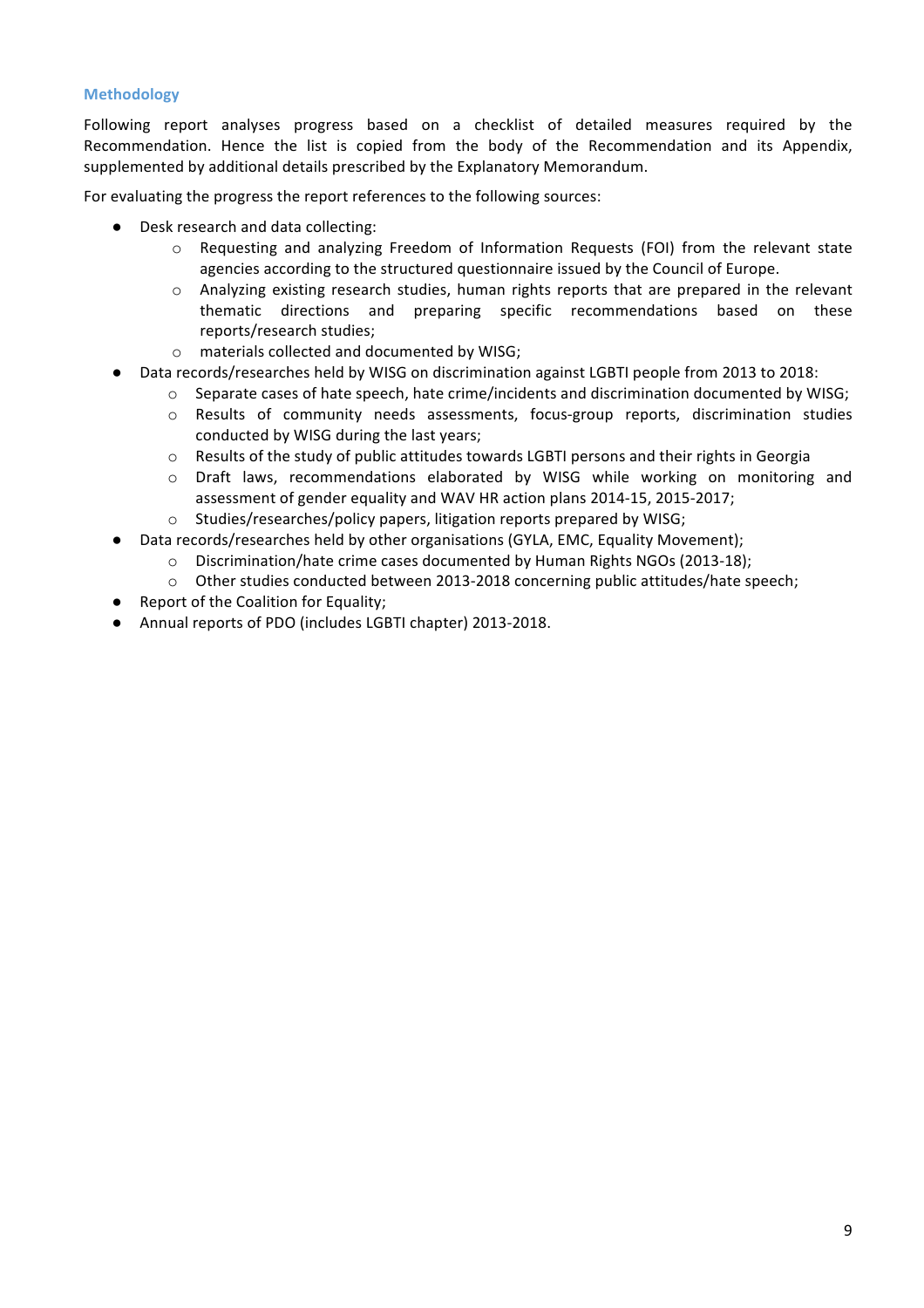# **Appendix to Recommendation CM/Rec(2010)5**

# **I.** Right to life, security and protection from violence

#### *a. "Hate crimes" and other hate-motivated incidents*

The key recommendations in Section I.A of the Appendix cover training of police officers, judiciary and prison staff, the introduction of independent machinery for investigating hate crimes allegedly committed by lawenforcement and prison staff, and a range of measures to combat "hate crimes" and hate motivated incidents on the grounds of sexual orientation or gender identity, including hate crimes legislation. Member states are also required to gather and analyze data on the prevalence and nature of discrimination in this field.

Since 2012 crimes committed due to intolerance on the grounds of sexual orientation or gender identity are determined as aggravating.<sup>29</sup> Although that was a positive step forward, there had been recorded no statistics regarding hate crimes until 2016 that impeded documentation of these crimes and study of the nature of such motivation. The recommendations developed by the initiative of Gender Equality Council of the Parliament of Georgia in 2018 suggests that Criminal Code of Georgia should be amended in a way that the aggravating circumstances for the crime of torture include additional discriminatory motives, including sexual orientation and gender identity. $30$ 

Under the report published by the Ministry of Internal Affairs [MIA], in 2018, 53 persons were accused in hate motivated crimes.<sup>31</sup> In particular, the ground of sexual orientation and gender identity was revealed in 10 cases; all of them were crimes of violence, which dramatically exceeds the data of 2017.<sup>32</sup> Herewith, only 4 cases invoked hate crime on the ground of sexual orientation in 2016.<sup>33</sup> In that exact report of 2018, the Ministry noted that the policy toward combating hate crime is extremely strict; hence the body is a guarantee for elimination all kind of discrimination. Moreover, under the report, the guideline has been adopted for the investigators, that covers the instructions for interrogating hate crime victims. Furthermore, specialization of the investigators has already begun, that will improve the quality of their work on its own.<sup>34</sup>

In 2016-2017 intolerance towards homo/bi/transphobic ground was documented in 73 criminal cases, including sexual orientation (16 cases) and gender identity (57 cases). Criminal proceedings had started against 12 persons and the mentioned grounds were highlighted as the aggravating circumstance. Thus, 11 gay men and 19 trans women were provided with the status of victim.<sup>35</sup>

Research conducted by WISG in 2018 reveals that 96.9% of respondents (N=256) have been victim of hate crimes during their lifetime. The psychological/emotional violence has been experienced by 71.4% of respondents. 40.3% have received hate massages/letters/mails; 19.35% have become the victim of blackmail or forceful "coming out." High percentage of the respondents had experienced sexual harassment because of SOGIE.<sup>36</sup> Despite such destructing number, only 15.8% of hate crime victims have reported to the police.<sup>37</sup>

Noteworthy recommendation toward Georgia upon the UPR and ECRI regarding combating hate crime, advocates Georgia to establish a specialized police unit for investigating hate crimes closely collaborating with the LGBTI community in order to create a trusting relationship.<sup>38</sup> In fact, in 2018 MIA launched the Human rights Department within its system, which would monitor investigation to strengthen response to violence against women (including sexual violence), crimes committed on the grounds of discrimination, hate crimes, trafficking and crimes committed by and/or towards minors.<sup>39</sup>The core functions of the Department are to monitor the process of investigation and administrative proceedings regarding the above-mentioned crimes, identify the gaps, prepare and enforce measures to enhance law enforcement's role in eliminating them.

<sup>&</sup>lt;sup>29</sup> The Criminal Code of Georgia, article 53 (3<sup>1</sup>), available online at: https://bit.ly/2fT6Qlk [accessed: 22.05.2018]

<sup>&</sup>lt;sup>30</sup> Gender Equality in Georgia: Barriers and Recommendations, Gender Equality Council of the Parliament of Georgia, Volume 1.<br><sup>31</sup> The report is available online at: https://bit.ly/2sl8VjZ [accessed: 22.05.2018]<br><sup>32</sup> ibi

<sup>37&</sup>lt;br>bid.<br><sup>38</sup> UPR available online at: https://bit.ly/2kUr6JT; ECRI, available online at: https://bit.ly/2LF2tzO [accessed 06.06.2018]<br><sup>39</sup> Order of Minister of Georgia, available online at: https://bit.ly/2s7PEmE [accessed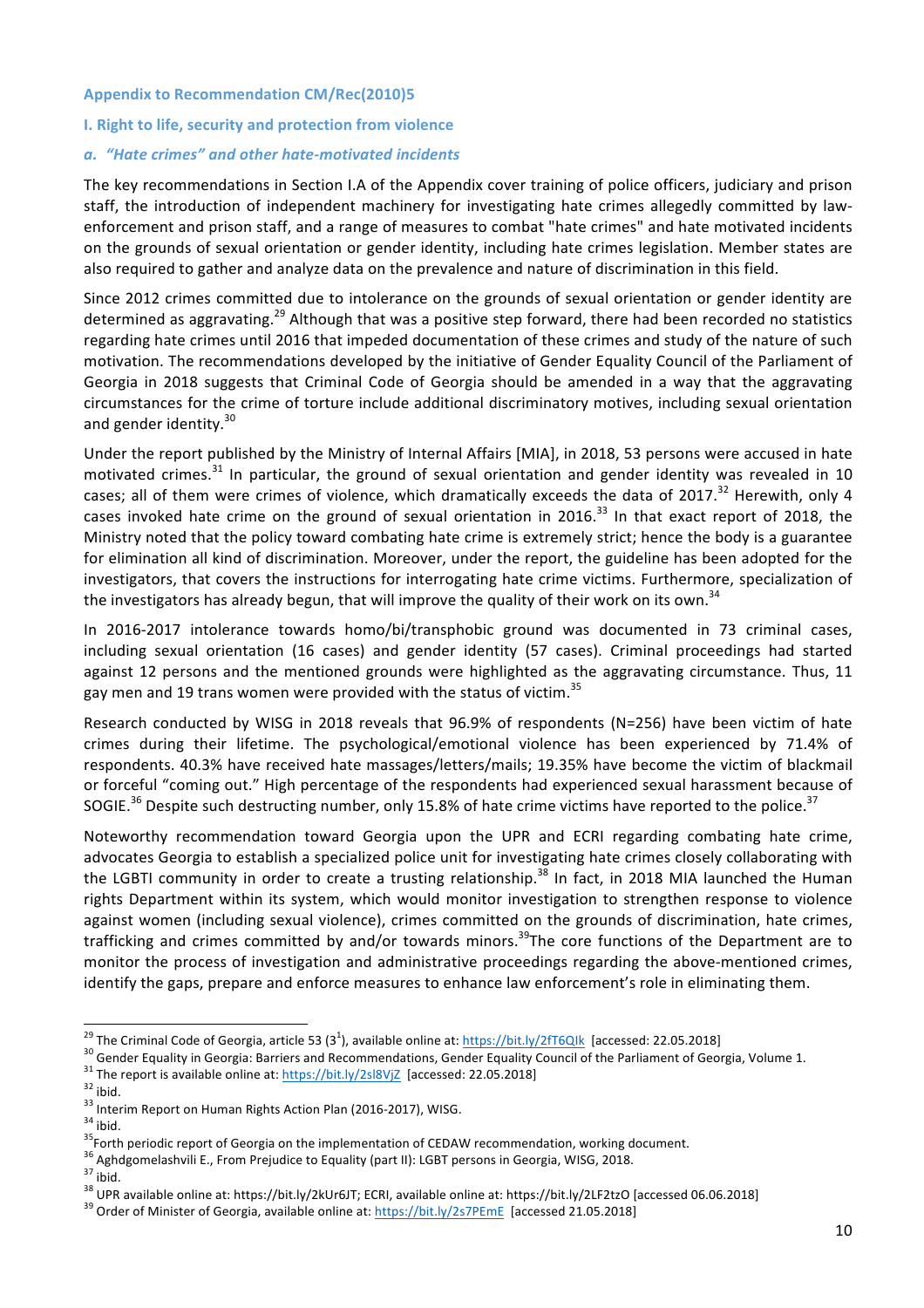Establishment of the new department has to be welcomed, however, it has much wider remit than the unit proposed under UPR, - Human Rights Department was set to monitor not only all forms of hate crime, but also domestic violence, violence against women, human trafficking, and crimes committed by/against minors.<sup>40</sup> Moreover, it's centralized, coordinating body, giving rise to concerns that it may not be sufficient due regard problems at the local level, nor, for example, detailed issues arising in the investigatory process. It lacks a preventive approach which includes intergovernmental work to effectively prevent hate motivated violence in general.

In addition, criminalization of hate crimes, even the declared policy of the state, is not sufficient if the qualification of the investigators and prosecutors will remain the same; as the courts only examine the evidences brought before them, the crucial role is upon police officers not to lose any chance to clarify the background motive. Therefore, further trainings and guides has to be planned in order to improve the clarification skills of the hate crime motivation. Herewith, save fighting with the hate crime, prevention of LGBTI hate motive is essential; for that, cooperation with other relevant institutions and NGOs is recommended. Human rights NGOs have more experience dealing with the cases regarding LGBTI persons, they see much realistic scenario and feel the necessity of their empowerment, even in reporting the incidents to the police, which still remains an obstacle for the victims.

It is important that the state does not limit itself to the reaction to such a crime, but that it provides special services for the victim. Services of protection and support of victims must include supporting after investigation, as in every individual case the victim may have special needs and services must be based on individual evaluation (for example, insuring involvement of specialists such as psychiatrist, sexologist; ensuring shelter, etc.) Georgian legislation does not ensure adequate protection of the victim from secondary victimization during the criminal justice.<sup>41</sup> Nowadays, the victims of hate crime can access only the Office of Protecting Witness and Victim within the Prosecutor's Office system, which has only 16 coordinators throughout Georgia. One of the responsibilities of the coordinator is to offer the victim services available at different state agencies and civil society organizations. Without recognition as the victim the service of the coordinator cannot be used. Only Prosecutor has the right to grant the status, however in most cases victims of hate crime need the support (psycho-emotional, medical support, housing, etc.) when addressing to the police.<sup>42</sup> As it was mentioned in PDO's annual report 2017: "the law enforcement agency lacks an effective strategy of regulating hate-motivated violence, limits itself to responding to separate incidents alone and fails to deal with systemic nature of the problem".

Often homophobic and transphobic prejudices of the police towards LGBTI persons and particularly sexworker transgender women are the basis of their illegal detention and ill treatment. On the other hand, such attitude of the police leads to the mentioned problem of not reporting hate crimes and incidents by the LGBTI community.

According to the PDO's last report, "The Office of Public Defender studied a number of complaints in which LGBT+ persons speak about alleged violence, homophobic, humiliating attitudes and inadequate response from police officers. Unfortunately, in a number of cases the complainants themselves refuse to continue proceedings and do not cooperate with General Inspection of the Interior Ministry and the Prosecutor's Office because they doubt that the cases will be investigated in a timely and fair manner. Moreover, it is difficult to obtain evidence in a number of cases. To avoid the encouragement of homophobic attitudes and violence of police officers, it is important to apply measures envisaged in the law to each of those cases which contain sufficient evidence of the offence". $^{43}$ 

#### Case #01-2017. Ill-treatment of the members of Equality Movement by a law-enforcement official:

Under the information provided by the MIA, in August 25, 2017 near the night club in Batumi an argument between undefined persons was spotted, involving verbal and physical insult. L.B. and T.K. did not comply with the order given by the police officers; respectively, they were detained.

<sup>&</sup>lt;sup>40</sup> Available online at: https://bit.ly/2KxuvcK [24.05.2018]<br><sup>41</sup> G. Khatiashvili, "Rights of Victims in Criminal Proceedings," The Georgian Young Lawyers' Association, Tbilisi, 2016.<br><sup>42</sup> Bakhtadze K., Intersectional Di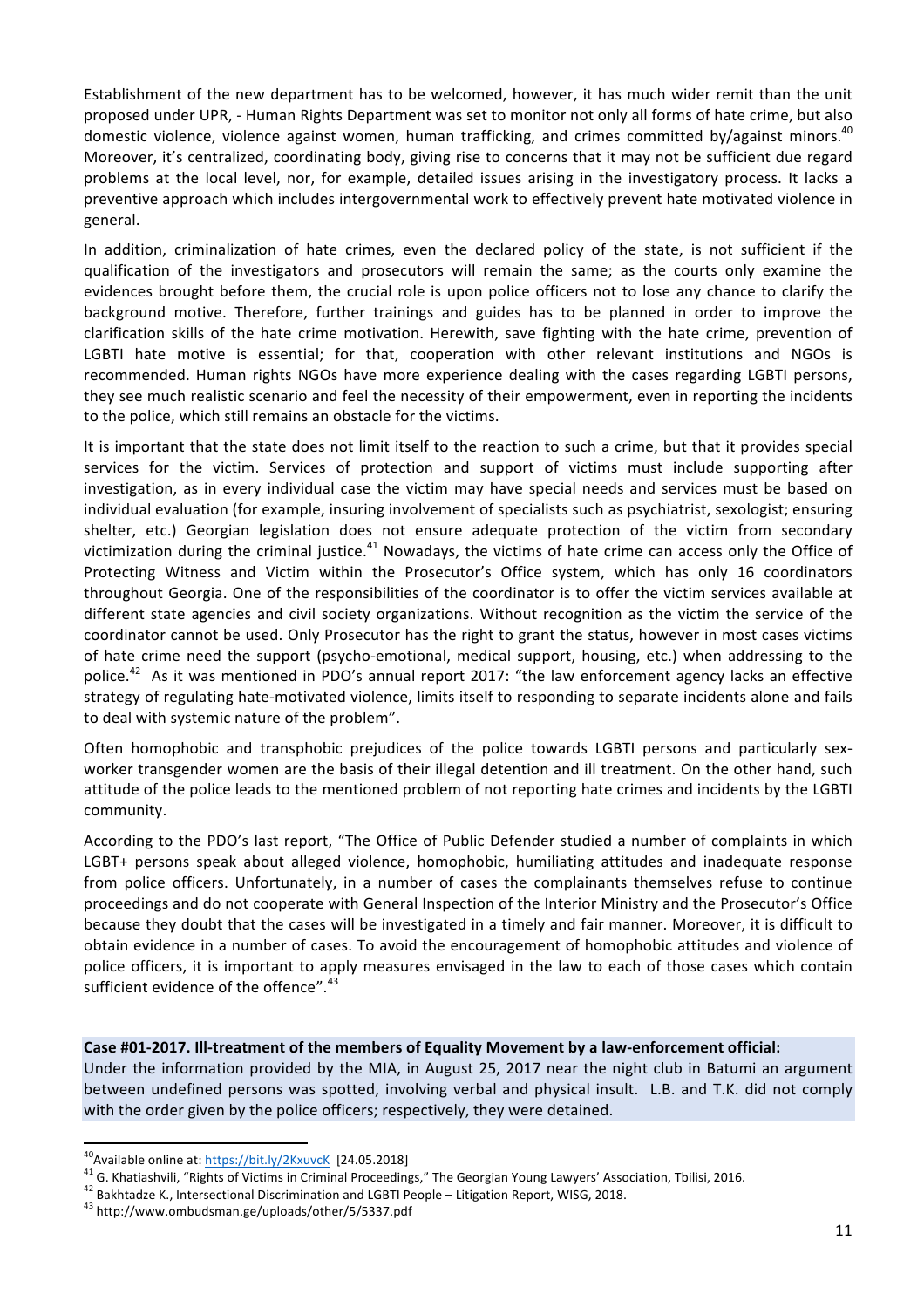On the other hand, information provided by detains, describes different scenario, - that were beaten in the boulevard of Batumi by unknown persons. After the arrival of the police and transferring them to the police station, they were beaten and verbally assaulted by the officers. L.B. and T.K. noted that the representatives of the Ministry of the Internal Affairs witnessed the fact of physical abuse and did nothing. As the members of Equality Movement  $-$  a non-commercial legal entity working on LGBTI rights, they appeal on homophobic motivation of the police officers. Both claim that during the transfer to the police station the officers verbally insulted them on homophobic grounds and told them that they [LGBTIs] should not exist at all. According to their lawyer, L.B. and T.K. had scratches and traces of violence on the bodies.<sup>44</sup>

Investigation had started under the Article 126 of the Criminal Code of Georgia, which prohibits violence. Even though PDO responded to the incident, issued a public statement and observed that in the past few years, there were numerous incidents of violence and homophobia when representatives of LGBTI community pointed out police inactivity and their derogatory attitude,<sup>45</sup> homophobic motivation has not been invoked in the case.

#### Case #02-2014. Murder of the Trans woman, S.B. 23 years old:

On 11 November 2014, trans woman was brutally killed in her apartment, in Tbilisi. Murder was caused by multiple injuries with a knife, followed by setting the flat on fire. The police had arrested suspect on the next day. The defendant gave testimony that S.B. owed him money, was refusing to return it, and he had visited her flat regarding it. According to the defendant, during the several conflicts S.B. had attacked him, he was defending himself, and did not intended to murder her. As for the fire, he claimed it was presumably caused by a lit cigarette he had dropped on the floor. Yet, facts speak opposite. Fire service officers (questioned at the trial) stated that they had found two sources of fire in S.B.'s flat. Relevant examination also concludes that the arson was intentional. Moreover, the defendant admitted he had purchased the weapon prior visiting the place of murder, which reveals an intention of murder. Neither during investigation nor during witness examinations, crime motivation had not been clearly identified.<sup>46</sup>

On 13 November 2014, WISG has addressed the Minister of Interior and the Prosecutor's Office of Georgia with an open letter,<sup>47</sup> urging them to pay special attention to examination and analysis of all details of investigation, which may be referring to a hate crime. The case was brought to the Supreme Court of Georgia, which abolished the decisions of the both instances (founding him not guilty) and found him guilty in intended murder and the damage/destruction of one's property, without invoking motivation of hate.

#### **Case #03-2016. Murder of trans woman Z.Sh.:**

On October 14, 2016, trans woman Z.Sh. was attacked by a man on the territory of an abandoned building, in Tbilisi. The injuries to her face and neck were caused by assaulting with the brick and kitchen knife. Z.Sh. died after being coma for 40 days, on November 22, 2016.

The killer was arrested several days after the incident. He testified that he knew Z.Sh previously and he went to speak with her that day. During their meeting they had argument. He got angry, took a brick and hit her in the face; several injuries were inflicted by the kitchen knife. With the intention of murder he hit the brick in her face over again that knocked her unconscious.<sup>48</sup>

Tbilisi City Court sentenced a man convicted of murder of trans womanZ.SH for 13 years in jail, ten years for premeditated murder and three years for robbery. The trial did not examine transphobic hate as a possible motive and aggravating circumstance in the case.<sup>49</sup>

#### Case #04- 2017 (documented by EMC) Crime committed by minor due to intolerance of gender identity:

On April 20, 2017, an under aged individual threw stones to a transgender woman and abused her verbally in Tbilisi. Victim addressed to law-enforcement authorities. Investigation was launched and abusers were identified. They were charged and the transgender woman was granted the status of the victim. On July 26,

<sup>&</sup>lt;sup>44</sup> Available online at: https://bit.ly/2kqSOO0 [24.05.2018]<br><sup>45</sup> Special Report on the Fights against Discrimination, its Prevention and the Situation of Equality, 2017, available online at:<br>https://bit.ly/2xdz8GK [acce

<sup>&</sup>lt;sup>46</sup> Available online at:  $\frac{https://bit.ly/2xjmVjB}{https://bit.ly/2xjmVjB}$  [accessed 23.05.2018]<br><sup>47</sup> Available online at:  $\frac{https://bit.ly/21PpfjV}{https://bit.ly/21PpfjV}$  [accessed 23.05.2018]<br><sup>48</sup> Available online at:  $\frac{https://bit.ly/2sf2m2e}{https://bit.ly/2sf2m2e}$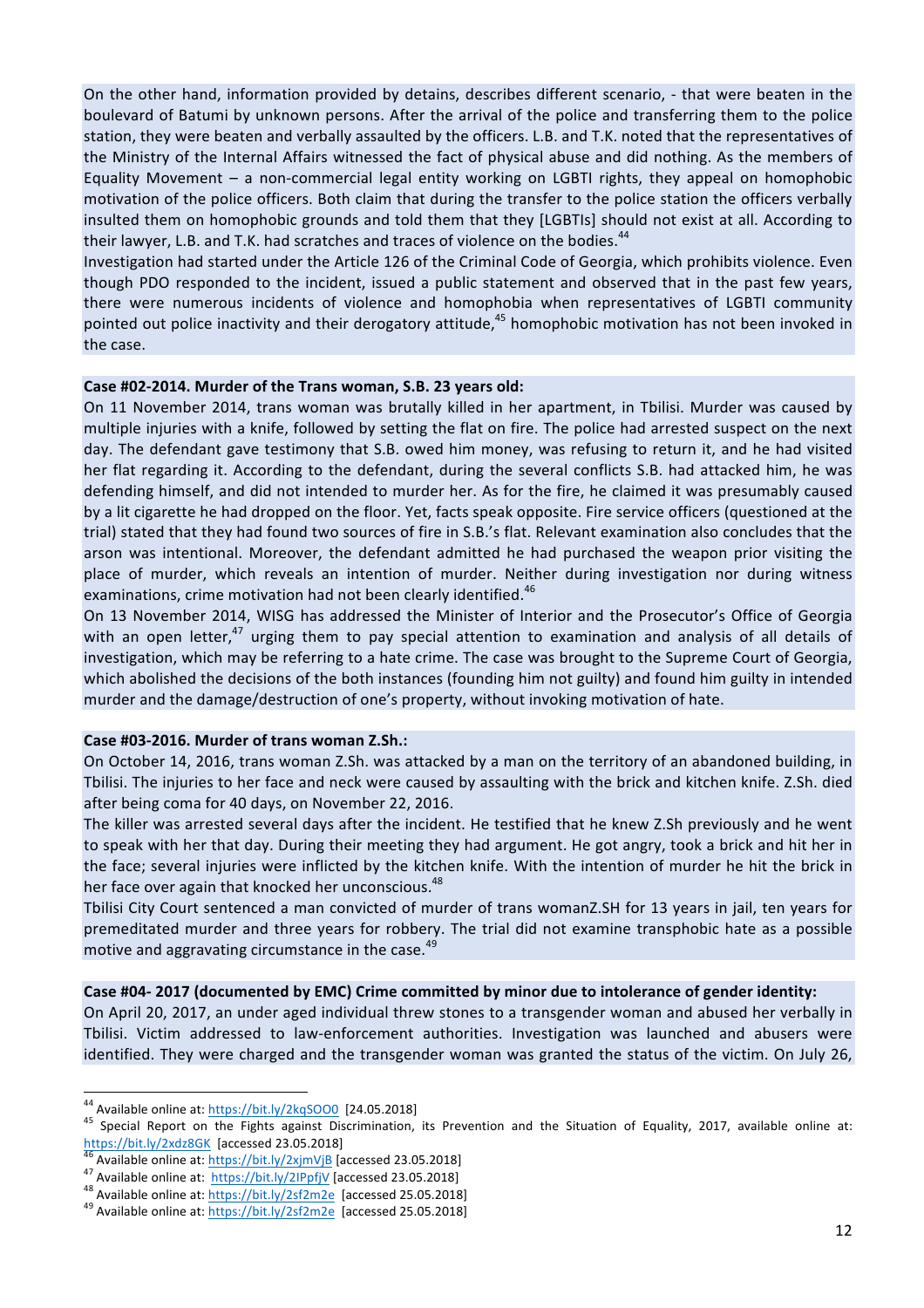2017, Criminal Cases Chamber of Tbilisi City Court passed the sentence, where the under aged individual was declared guilty and was sentenced to 6 months house imprisonment. In court decree, it was explained that the accused individual due to intolerance towards the gender identity, threw the stones to her, incurring her physical pain. The case was led by lawyers of Equality Movement.

# Case #05-2016. Attack on Vegan Café Kiwi:

On May 29, 2016, a vegan café Kiwi was invaded by representatives of an extremist group, about 10 people. They attacked Kiwi customers and personnel. According to witness accounts: "They started turmoil, fight, throwing [things]. They broke my friend's head. They were able to escape before police arrived. The police did not take the incident seriously, they thought it was funny.""A fight broke out; they had knives; someone broke the chef's eyebrow, he was bleeding; a waitress was dragged by her hair; they set torches ablaze; neighbors were protesting the noise. When police arrived and after seeing that most of Kiwi personnel and customers had piercings, dreads and Mohawks, they assumed that we had started the conflict."

According to the information published on Kiwi's website, the attack was allegedly motivated by homophobia: "These aggressive people were members of neo-Nazi groups Bergman and Georgian Force (who also visited us about a month ago, late at night, and found that Kiwi was closed. They talked to an employee of neighboring shop and asked if she had seen any of "those". They probably meant LGBTIQ representatives."<sup>50</sup>

After the incident received a largely negative response from public (through social networks) and was broadly covered by media, the police announced that they traditionally launched investigation for battery. Yet again, investigative authorities failed to invoke Article 53 of the Criminal Code of Georgia, even though it was apparent that the incident was motivated by hate. $51$ 

# Case #06-2016. Attack on the beneficiary of WISG on the bases of his appearance:

On April 23, 2016, around 15:00 J.B. was attacked by two unknown men at the bus stop, in Tbilisi. They insulted and bit him. J.B. believes that he was attacked because he was wearing the earrings and insulters assumed that he was a homosexual. They were arrested by police and investigation has started on the ground of battery, without underlining the motivation of homophobic hate crime.

# Case #07-2017. Positive example of evoking gender identity as the hate crime motivation:

In February, a group of four trans women was attacked in a night club in Tbilisi. The women were attacked by an unidentified person, who inflicted several injuries on the women. In particular, one of the women had a broken hand, and another suffered from an injured nose.<sup>52</sup> Equality Movement is representing interests of one of the victims - G.K before the court. On May 3, 2017 Tbilisi Regional Prosecutor's Office declared G.K. as a victim in this case and stated Gender Identity as the basis for the abovementioned crime. Three persons were charged on this case.

# *b.* "Hate speech"

Section I.B. of the Appendix requires measures to combat "hate speech" on grounds of sexual orientation or gender identity, including laws penalizing such "hate speech", promotion of good practice within media organisations and by internet service providers, public disavowal of such speech by government officials, guidelines to government officials to refrain from such speech and to promote respect for the human rights of LGBTI people.

Hate speech against LGBTI persons continuingly remains a problem in Georgia. Open homophobic statements made by the public figures, even by the Members of Parliament, are dramatically reflected to the societal attitudes towards LGBTI persons and their rights..

Studies on hate speech show that homosexuality is highly politicised in Georgia. Attitudes towards the LGBTI community are the subject of political speculations and are exploited to fragment the political spectrum into "pro-Western" and "pro-Russian" factions. Certain groups intentionally refer to the Soviet myth of the "Western origins of homosexuality" to fuel anti-Western sentiment. On the other hand, negative attitudes

<sup>&</sup>lt;sup>50</sup> Available online at: https://bit.ly/2IPFNs7 [accessed 25.05.2018]<br><sup>51</sup> ibid. 52 Available online at: https://bit.ly/2MAia8f [accessed 25.05.2018]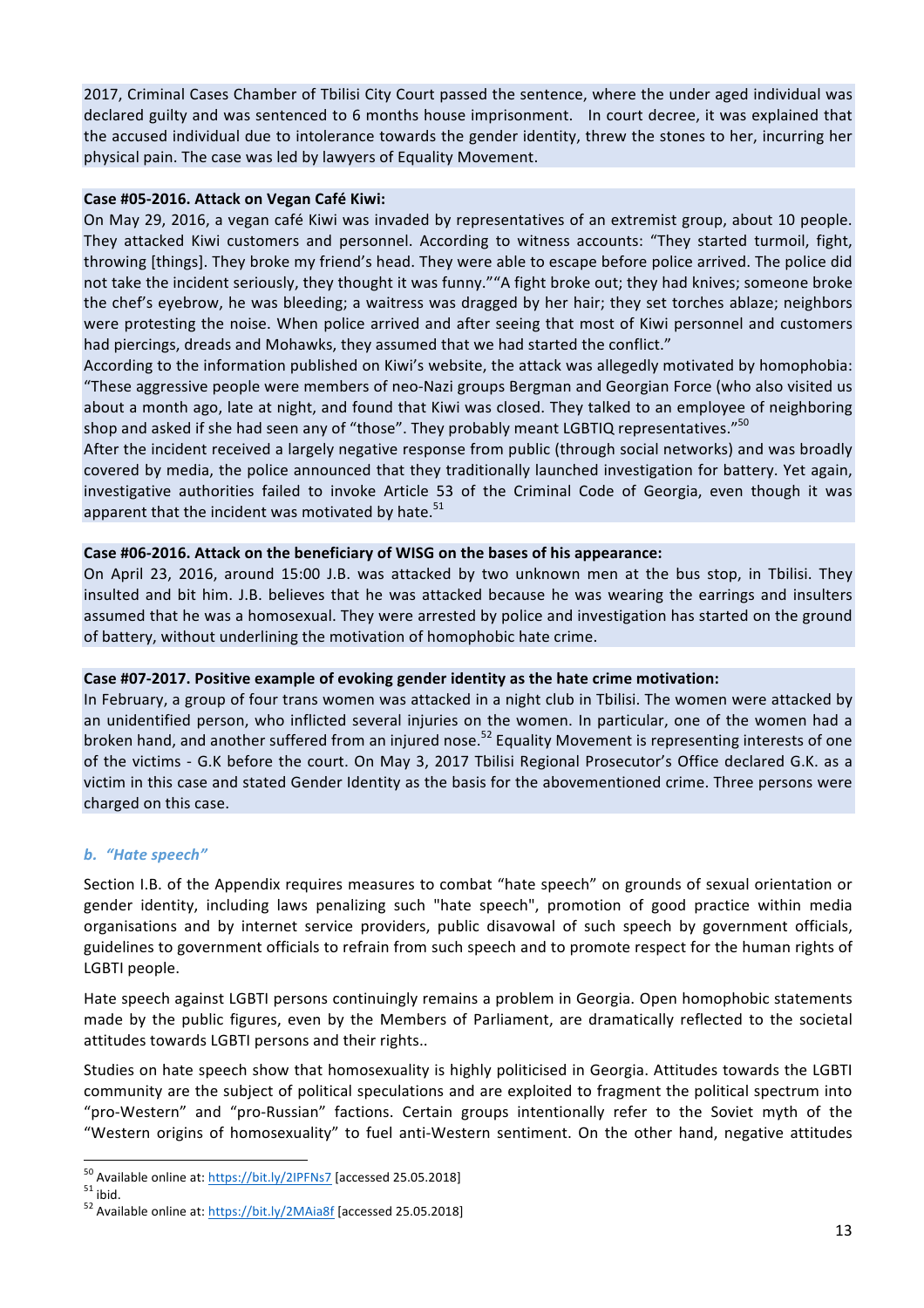towards the LGBTI community are used to label political opponents as "pro-Russian". Viewing the subject through such a politicised lens has a negative effect on the condition of the LGBTI community and further impedes the achievement of equal rights.

On the other hand, Media researches show that the coverage of LGBTI issues is often inadequate and straightens existing stereotypes against LGBTI persons. According different surveys, LGBTI hate speech is a dynamic process and is especially used during the pre-election period.<sup>53</sup>During the 2016 election period invoking homophobic and transphobic hate speech became dramatically frequent. Under the report prepared by Media Development Fund (MDF) among 454 homophobic expressions was covered by media 459 times.<sup>54</sup>Hence, as mainstream media and television are effective ways to raise public awareness they need to acknowledge their role due regard spreading values of equality and prohibition of discrimination on the ground of sexual orientation and gender identity. Moreover, in 2017 WISG applied to the Georgian Charter of Journalistic Ethics several times against different media organisations/journalists, appealing the danger of encouraging discrimination against LGBTI persons and spreader unhealthy intervention in their personal life.<sup>55</sup> It has to be noted that hate speech against LGBTI people takes the most offensive form in the internet, which is clearly devastating in straightening stigma in relation to this group.

Apart from politicians, representatives of anti-gender far-right groups<sup>56</sup> are using social media actively to spread hate propaganda against LGBTI persons. From August 2017, the LGBT activists K.B. and B.G. were subjected to violent hate speech and death threats through social media based on their sexual orientation and their work as human rights defenders from different far-right groups. The investigation is still ongoing however possible offenders have not been identified yet<sup>57</sup> which means that cyber bullying, hate speech and online threats against LGBTI people are not taken serious by the law enforcement.<sup>58</sup>

On its report about Georgia, European Commission against Racism and Intolerance (ECRI) recommends establishing effective monitoring system on racist, homo/transphobic speeches; that should be built on the expert knowledge of the PDO and relevant NGOs.<sup>59</sup> The report documents the results of monitoring political speech carried out from February to May 2014, displaying that members of every major political party address hate speech.<sup>60</sup>Respectively, ECRI recommends amending the Regalement of Parliament, - adding the clause, which shall prohibit racist and homo/transphobic abuse and shall sanction its violation. Furthermore, ECRI recommends all political parties to put an end against racist and homo/transphobic discourse.<sup>61</sup> The recommendation has not been implemented yet; thus, the weak monitoring system together with stereotyped attitude against LGBTI persons remains alarming.

#### Case #08-2018. Homophobic remarks by MP and members of the ruling party "Georgian Dream":

Nukri Kantaria: "It has never been Romeo and Romeo or Julieta and Julieta; it could not be tolerated because it's not natural, it's opposite of ordinal, sometimes it is imitating trend, sometimes - disease, but never natural" (May 27, 2016).<sup>62</sup>

MP Koba Lursmanashvili(Georgian Dream) at the plenary session of the Parliament: [speaking about liberation of narcotic policy] "The rights of the minorities may be protected; However, I, as a member of society, demand

Zviad Dzidziguri: "Children have right being risen by female mother and male father; we have to protect their rights."<sup>63</sup>

<sup>53</sup> Aghdgomelashvili E., From Prejudice to Equality: Attitudes, Knowledge and Information Regarding the LGBTI Community and Their Rights, WISG, Tbilisi, 2016.

<sup>&</sup>lt;sup>54</sup> Kintsurashvili T., Hate Speech, MDF, Tbilisi, 2016.<br><sup>55</sup> Bakhtadze K., Intersectional Discrimination and LGBTI People, Litigation Report, WISG, 2018, p.28.<br><sup>56</sup> Neo-Nazi groups the Nationalist Socialist Movement — Nat https://bit.ly/2KvtmFZ

<sup>&</sup>lt;sup>59</sup> ECRI, Report on Georgia, 2015, Dec. 8, §24.<br><sup>60</sup> ibid. §25<br><sup>61</sup> ibid. §46.<br><sup>62</sup>Imedi Broadcaster, Qronika News on 20:00, May 17, 2016. <sup>63</sup> Georgian Public Broadcaster, Moambe News on 20:00, May 5, 2016.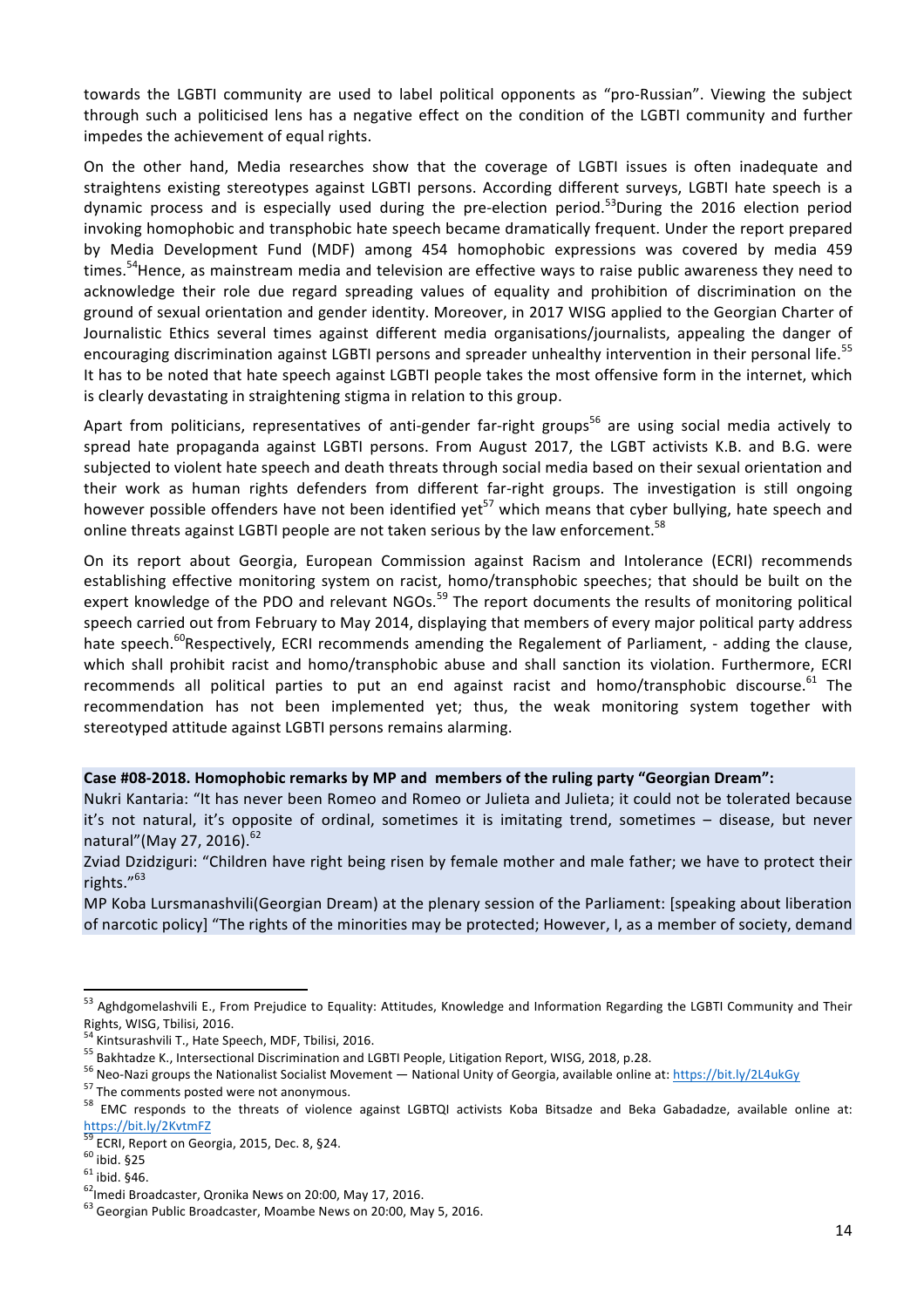public interests to be protected. This interest is frequently violated by drug users, drug sellers and by faggots (May 18, 2018).<sup>64</sup>

Georgian Dream MP Zakaria Kutsnashvili speaking on Maestro TV regarding defining marriage specifically as a union between a man and a woman in the Constitution of Georgia. "By defining in the constitution [that marriage is a union between a man and a woman], we are sending a message to Abkhazia and the Tskhinvali region... and the Russians are playing big time with this subject... that Georgia is now a Europe-associated state, Georgia received the right to free trade with Europe, Georgia received access to free movement to Europe, and that here, Georgia will also become a country of faggots. And we are sending a serious message everywhere that Georgia will never become a country of faggots. The political groups lobbying them [the LGBT community] either directly or indirectly will be brought into the light by society and will get the percentages they've been dreaming about"(28 April, 2017).<sup>65</sup>

#### Case #09-2016. Homophobic pre-election poster in the streets of Tbilisi:

On October 2nd, 2016, a few days before the elections, photos of pre-election posters featuring the deputy candidate of Saburtalo district were shared on social media. Deputy candidate SandroBregadze was photographed with a group of children and on the corner of the photo was written: "No to same sex marriage, we have collected millions of signatures to stop this sin! We will not allow the Parliament of Georgia to adopt laws that are anti-Georgian, going against our traditions. Vote for us! Mark 18 on the day of elections, together for traditional Georgia!" On the right side of the poster the flag of LGBTI movement was crossed.

In October 4, 2016 WISG invoked Election Administration of Georgia with the request to file the report as an administrative offense. WISG believed that pre-election poster violated the law, specifically article 45 of the Election Code of Georgia (Election Programme cannot be containing messages that are proclaiming violence, war, revolution, military strike, attack on Georgian government, national or religious battle, conflict on any kind of bases.) As mentioned above poster contained a discriminative message and its purpose was to spread and boost hate amongst Georgian society toward LGBTI persons.<sup>66</sup>

#### Case #10-2018. Homophobic post of MP in social media:

Otar Lortkipanidze, the MP of Georgian Dream, has released a statement of homophobia on his Facebook page. The MP points out that, homosexuals have no right to have a relationship with the Georgian Orthodox Church. Explained that, his statement violates no one's rights and he could post anything he wants: "The religion sees homosexual and different orientation as the highest sin and it's unacceptable for me, respectively." The head of the Equality Department of the PDO reported that this statement encouraged discrimination against homosexuals; the case was included in PDO's annual report, as well. <sup>67</sup>

#### Case #11-2018. Homophobic pre-electoral campaign by Neu-Nazi movement "Georgian March":

SandroBregadze, the member of the Neu-Nazi movement "Georgian March" is willing to take a part at the Presidential elections in Georgia. His pre-electoral campaign include homophobic and discriminatory messages, *inter alia* prohibition of homosexuality and 'propaganda of depravity.'<sup>68</sup> It has to be noted that "Georgian March" as extremely xenophobic, homophobic and aggressive group, set the flag of LGBTI on fire while swearing the community. That kind of gesture was a response to Guram Kashia's act of solidarity to LGBTI people, demonstrated by wearing a handcuff of the LGBTI flag at the football match.<sup>69</sup>

#### **Case #12-2016. Straightening stigma towards trans women:**

On October 23, 2016 Georgian broadcaster 'TV Imedi' launched a video reportage (within the most popular TV Show 'Imedis Dro') -"Number of Transgenders Stand against the Defenders of Sexual Minorities". The reportage concerned alleged facts about the argument between organisations working on the rights of sexual minorities and also spreader unchecked information regarding the community. In the video trans woman were

<sup>&</sup>lt;sup>64</sup> Available online at:  $\frac{https://bit.ly/2IN3xB8}{https://bit.ly/2IZ2ksuY}$  [accessed 25.05.2018]<br>
<sup>65</sup> Available online at:  $\frac{https://bit.ly/2z2ksuY}{https://bit.ly/2z2ksuY}$  [accessed 25.05.2018]<br>
<sup>66</sup> Unidentified Violence, Litigation Report, WISG, 2017.<br>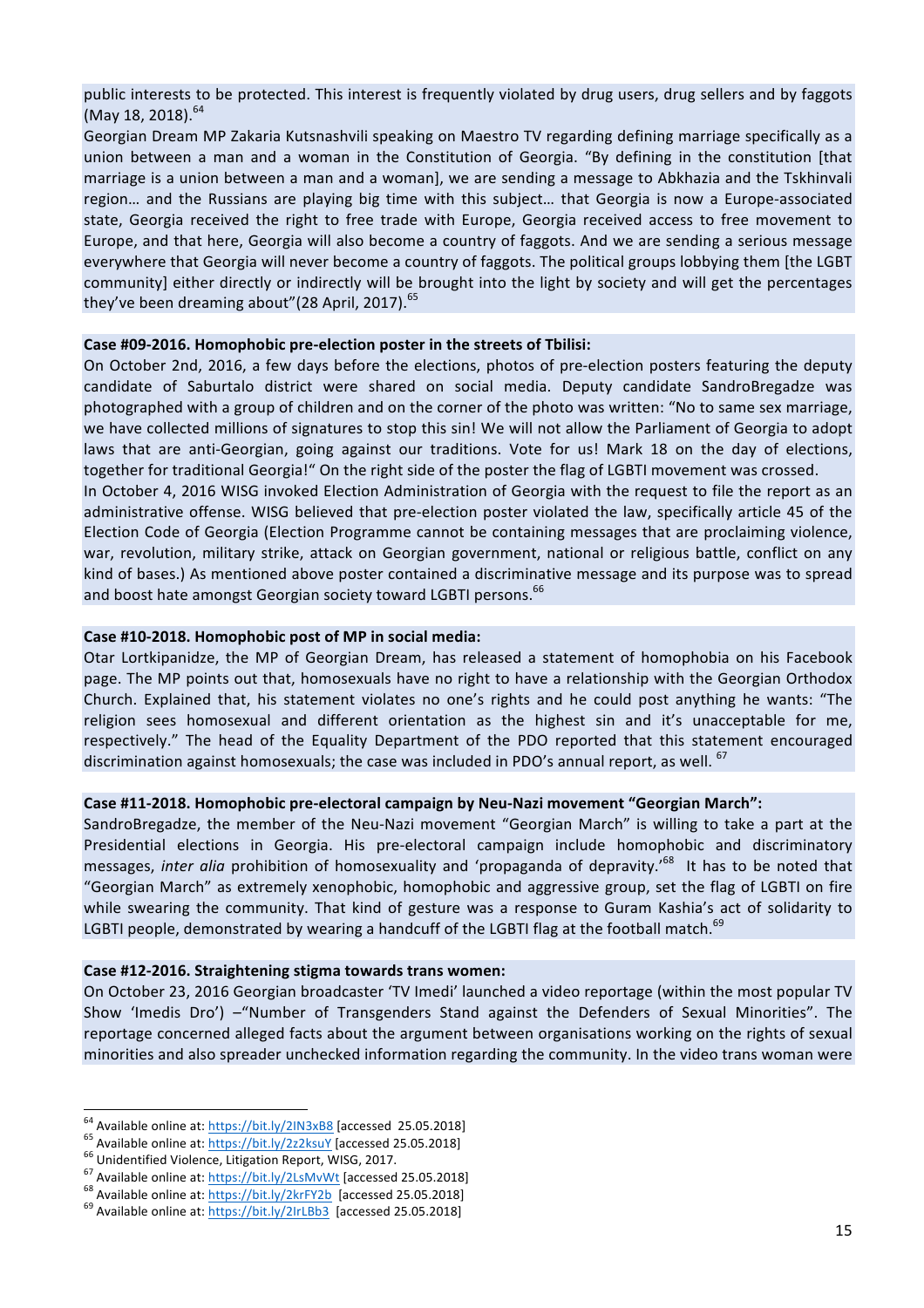talking, - the material showed close up shots of their bodies [high heels, closing, sharp makeup], which represented them as an exotic persons and straightened the stigma toward them once again.

WISG and EMC believe that the reportage violated article 1st of Georgian Charter of Journalistic Ethics (Journalist should respect the truth and right of the society to have an access to facts without damaging them) and the principle 7th (Journalist should understand how big is the influence of media on society and should try his/her best to avoid promoting any kind of discrimination based on race, sex, sexual orientation, language, religion, political views, ethnic or social origins).

The case was discussed on 27 February 2017 and the board announced infringement of principle 7 of the Charter.<sup>70</sup>

#### Case #13-2017. Homophobic Expression during the TV show:

In October 2017 WISG applied to the Board of the Georgian Carter of Journalistic Ethics. The applicant noted that during the show "Priority" on TV Iberia, the respondent quoted "faggots also give interviews". However, the host of the show (Maka Razmadze) did not have a proper reaction to this phrase.

The case was discussed on December 22, 2017 and the infringement of principle 7of the Charter was ruled.<sup>71</sup>

# **Case #14-2017. Joint complaint of non-governmental organisation against broadcasting company encouraging homophobia:**

In November 2, 2017, members of the coalition "No to Phobia" launched a complaint against Georgian broadcasting network Maestro TV due regard the comments of the TV host Magda Anikashvili encouraging homophobia. The members of the platform noted that while interviewing vice-president of the Georgian Football Association the host tried to broadcast the act of captain's solidarity among LGBTI community (by wearing LGBTI flag-handcuff) in a negative manner; By this, Maestro TV violated Articles 31 and 32 of the Code of Conduct for Broadcasters, which define the principles and rules of diversity, equality and tolerance.

In claimants' opinion, it is a serious problem, when a media representative describes the act of civil solidarity expressed by Georgian football player towards the most vulnerable groups of the society as "imposing his own opinions" among his fans. Moreover, it represents a part of propagandistic narrative, according to which open support for the community by LGBTI people and activists is described as propaganda and threat.<sup>72</sup>

# **II. Freedom of association**

Section II of the Appendix requires member states to take appropriate measures to ensure that LGBTI organisations can gain official registration, are able to operate freely, are involved in a partnership basis when framing and implementing public policies which affect LGBTI persons, and are able to access public funding earmarked for NGOs without discrimination; also, that LGBTI human rights organisations are protected effectively from hostility and aggression.

States shall respect the effective right to freedom of association of LGBTI persons by ensuring, in particular, that non-governmental organisations representing LGBTI persons or working on SOGIE issues shall set up and operate without being subjected to discriminatory measures by the public authorities. Administrative procedures which render the registration of these NGOs disproportionately lengthy or difficult should be prevented.73

Georgian legislature does not explicitly discriminate against LGBTI organisations, due regard their registration and functioning, thus far. The Constitution of Georgia encloses exhaustive grounds for rejecting registration of organisation; none of these grounds are related to LGBTI organisations purely because of its focus and promotion on LGBTI rights. However, the Civil Code of Georgia notes that an organisation can be disqualified in case its aims are opposed to "recognised moral."<sup>74</sup>As the latter remains undefined it may carry some risks to be interpreted against LGBTI purposes, even though the Constitution retains supremacy over the Civil Code. Nevertheless, its formulation should be revised to be more perceived.

<sup>&</sup>lt;sup>70</sup> The details of the case available online at: http://bit.ly/2HvWpVw [accessed 25.05.2018]<br><sup>71</sup> The details of the case available online at: http://bit.ly/2Eok1WW [accessed 25.05.2018]<br><sup>72</sup> Lawsuit available online at: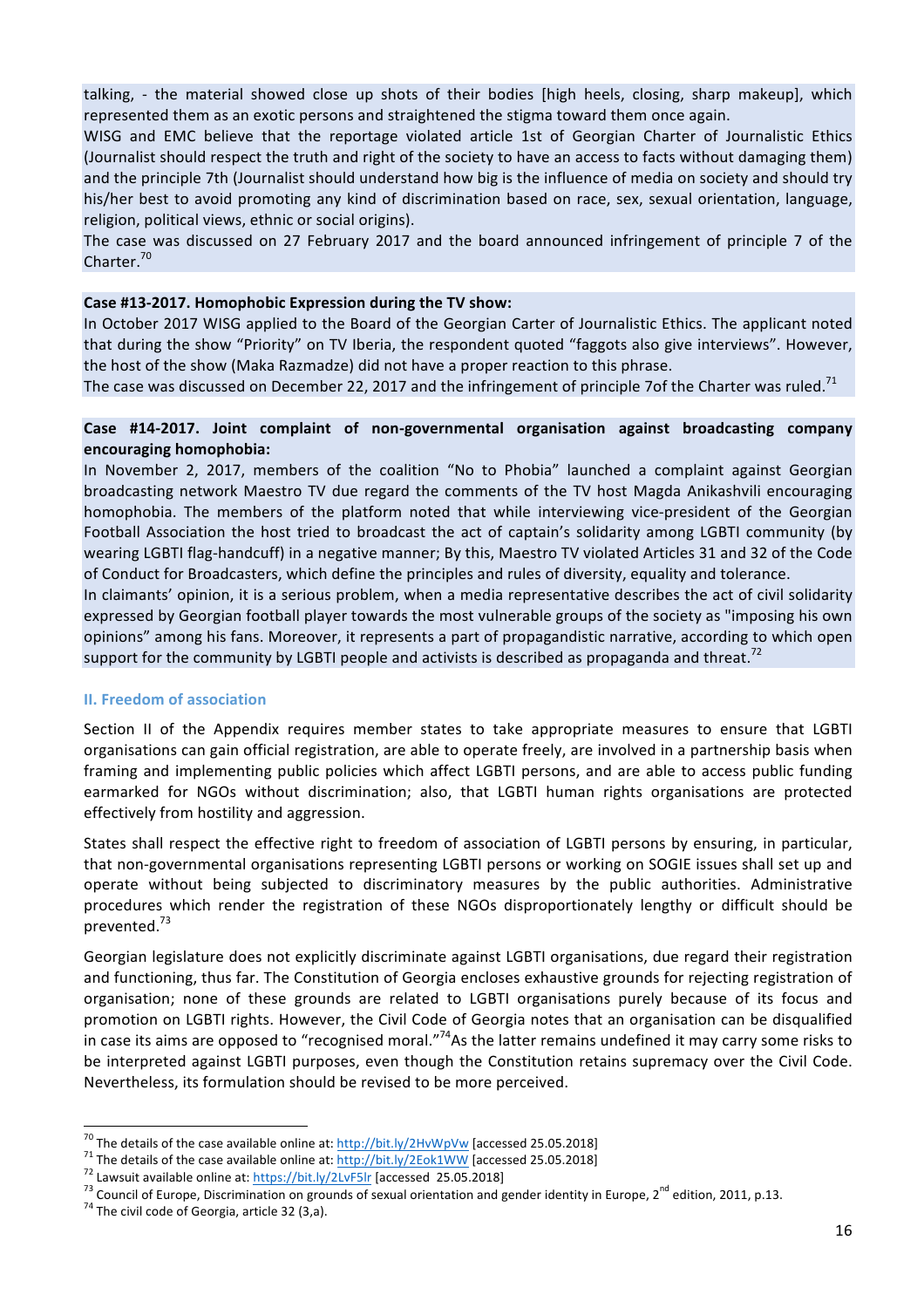One the one hand, no precedent is documented when a LGBTI organisation was denied registration due its aims and purposes or based on any ill-founded motivation; on the other,- the necessity of coordination with LGBTI organisations still remains unsolved in discussing planned legislative amendments or address the needs of their beneficiaries through policy actions.

# Case #15-2016. NGO working on LGBTI's rights was refused to rent an office because of the sphere of its **activity:**

Under the application filed before the Department of Equality, PDO, in September 2016 non-commercial legal entity "Equality 17" was established for supporting and defending the rights of LGBTI persons. For its purposes organization planned to rent the Office. Applicant noted that as landlords acknowledged the purpose of the organisation they denied ranting their estate.

One of the landlords seeking to rant his apartment was contacted by the representatives of the organisation. Landlord was aware that the organisation was working on defending human rights and he did not have any problem regarding it. However, when details were revealed concerning the link to LGBTI community and that the apartment would host the groups of minorities, landlord changed his mind and denied to rent it. It has to be noted that check calls were made revealing that landlord had no rejection in renting state to Human Rights NGO working on ECtHR cases.

Therefore, applicant deemed that the direct discrimination took place against "Equality 17,"their right to have access without discrimination on publicly offered estate was violated, that impeded fulfillment of their activities. Moreover, at the beginning the name of the same legal entity was "LGBTI Georgia," however the name was changed as they were denied to rent office for its operation.

PDO had ruled that the organisation was refused to sign the contract on the grounds of the aria of their activity. The main ground of refusal was stereotyped and negative attitude toward LGBTI people, in particular sexual orientation of beneficiaries and defence of LGBTI community, as a whole. Therefore, direct discrimination on the grounds of sexual orientation and the sphere of activity was ruled.<sup>75</sup>

# Case #16-2016. Threatening Facebook post upon the office of LGBTI community:

On May 21, 2016 the following threatening Facebook post was shared upon the internet: "Where is the main office of LGBTI persons in Tbilisi? Hey people, let's go there and paint it in different colors. Let's set the date and take this thing seriously." User was sharing this post with 8 other persons and in comments were posted: "Let's buy some brooms;""Let's take oil and teach them what are the purposes of the human body parts," etc. WISG reported the post to police, as well approached the PDO. Police made a decision on the case that there were no elements of crime and investigation was canceled.<sup>76</sup>

# **III. Freedom of expression and peaceful assembly**

Section III of the Appendix requires member states to guarantee freedom of expression and peaceful assembly to LGBTI people, ensuring the freedom to receive and transmit information and ideas relating to sexual orientation and gender identity, encouraging pluralism and non-discrimination in the media, protection of lawful assemblies, and condemnation by public authorities of any interference with the exercise of the right to freedom of expression and peaceful assembly by LGBTI people.

High contracting parties shall respect the effective right to freedom of expression by safeguarding the possibility to receive and impart information on SOGIE issues in any form of expression such as the press, publications, oral and written statements, art and other media. Any discriminatory provision criminalizing the dissemination and diffusion of factual information concerning SOGIE should be abolished. Unlawful interferences in the enjoyment of the right to freedom of expression by LGBTI persons should be subject to criminal proceedings.<sup>77</sup>

The freedom of expression is guaranteed by the supreme law of Georgia. In practice the government neither encourages nor prohibits reception of transmission of information and ideas related to sexual orientation and gender identity. There are several Georgian language web-sources regarding LGBTI issues, such as lesbi.ge,

<sup>&</sup>lt;sup>75</sup> The details of the case available online at:  $\frac{https://bit.ly/2GR8Cma}{https://bit.ly/2GR8Cma}$  [accessed 26.05.2018] <sup>76</sup> Unidentified Violence, Litigation Report, WISG, 2017.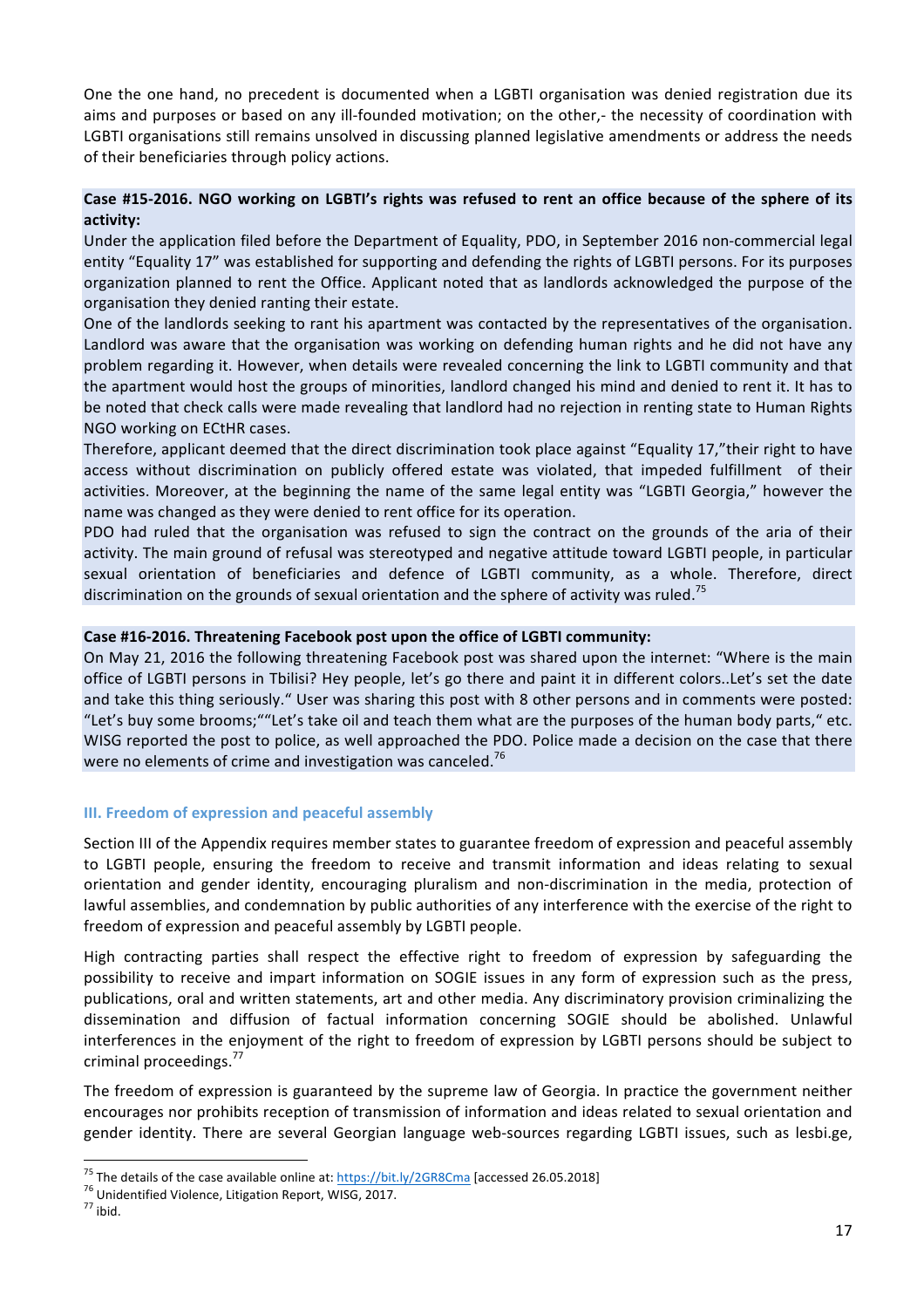minority.ge, intersex.ge, open Facebook pages and groups etc., where LGBTI organisations and activists publish and spread various materials concerning the issue without obstacles. In the same time, several LGBTI activists were subjected to a hate campaign instigated by ultranationalist groups, with violent threats being spread through social media posts and newspaper articles. Five members of the LGBTI community, including activists who worked with LGBTI NGOs, were physically attacked in Batumi city, but received no support from law enforcement officials.

Even though government does not directly violate the negative obligation, it remains silent when it comes to promotion of LGBTI rights and tries to cover these grounds together with other protected clauses, without explicitly mentioning them. Herewith, exercising the right of freedom of expression and peaceful assembly is strongly linked to the State's positive obligation to guarantee relevant precondition for LGBTI people's assembly. In practice, LGBTI community and its defenders does not enjoy risk free environment in Georgia. Every attempt of their gathering to protect minority rights faces (the risk of) third-party violence.

A 2017 Miss Transgender competition which was scheduled to be held on March 31st in Tbilisi was cancelled because of threats of violence being voiced on Facebook to disrupt the competition.<sup>78</sup>

# **Timeline of celebrating International Day against Homophobia and Transphobia (IDAHOT) in Georgia (2012-2018)**

On May 17, 2012, for the first time in Georgia LGBTI community and its supporters tried to organize a public demonstration for the IDAHOT, where police failed to protect peaceful demonstrators from violence coming from the third party.

On May 17, 2013 the state has failed to undertake the positive obligation concerning the exercise of the right to assembly and manifestation upon LGBTI assembly. Counter-rally participants broke through the police cordon and surrounded buses full of IDAHOT activists. They broke the windows of the bus and attempted to get inside; as a result one activist got head injury, three received brain concussions, others – various physical injuries. Counter-rally activists threw stones and conducted physical and verbal attack against demonstrates. At the same day, counter-demonstrators attacked a number of persons who were perceived as LGBTI group, e.g. two young women and two young men were brutally attacked in front of a market in Tbilisi. According to official information, 28 persons were injured in total during the peaceful IDAHOT demonstration on May 17,  $2013.<sup>79</sup>$ 

In 2014, the Georgian Orthodox Church established holiday, - Family Purity Day taking place on May 17. Hence, along with other activities, mass march was announced in the city's central streets. Due to an absence of safety guarantees, human rights organisations have refused to organize any large-scale public rally against homophobia on the day.

Upon the initiative of LGBTI organisations in 2015 the IDAHOT was celebrated in three different locations of Tbilisi. However, May 17, 2015, deserves a positive evaluation as IDAHOT was marked at three different locations in Tbilisi. Herewith, it should be noted that, the gatherings were held in a strictly confidential manner, which may not be considered as a precedent of the full enjoyment of the right to freedom of assembly and expression.<sup>80</sup>

On May 17, 2016 LGBTI activists and civic society organisations could not celebrate IDAHOT in public space. One group of the LGBTI activists tried to organize a protest in front of the MIA and requested permit safety guarantees from the City Hall. Activists informed City Hall that a demonstration would take place near Pushkin Square, another central area in the capital, but the MIA asserted that security guarantees could not be obtained.<sup>81</sup> In order to share public messages against homophobia and transphobia one group of independent activists decided to make stencils in different parts of the city, including the wall of the residence of Georgian

<sup>&</sup>lt;sup>78</sup> Available online at: https://bit.ly/2MBFeUa<br><sup>79</sup> Aghdgomelashvili E., From Prejudice to Equality, Study of Social Attitudes, Knowledge and Information Regarding LGBTI Community

and their Rights in Georgia, Tbilisi, 2016, p. 168.<br> $^{80}$  Jalaghania L., Legal Situation of LGBTI Persons in Georgia, EMC, Tbilisi, 2016.

<sup>81</sup> Group of LGBTI activists: 'Government could not give us safety guarantees to organize a peaceful demonstration,' Liberali, 15.05.2016. Available online at: http://bit.ly/2hQbinY [accessed 23.05.2018]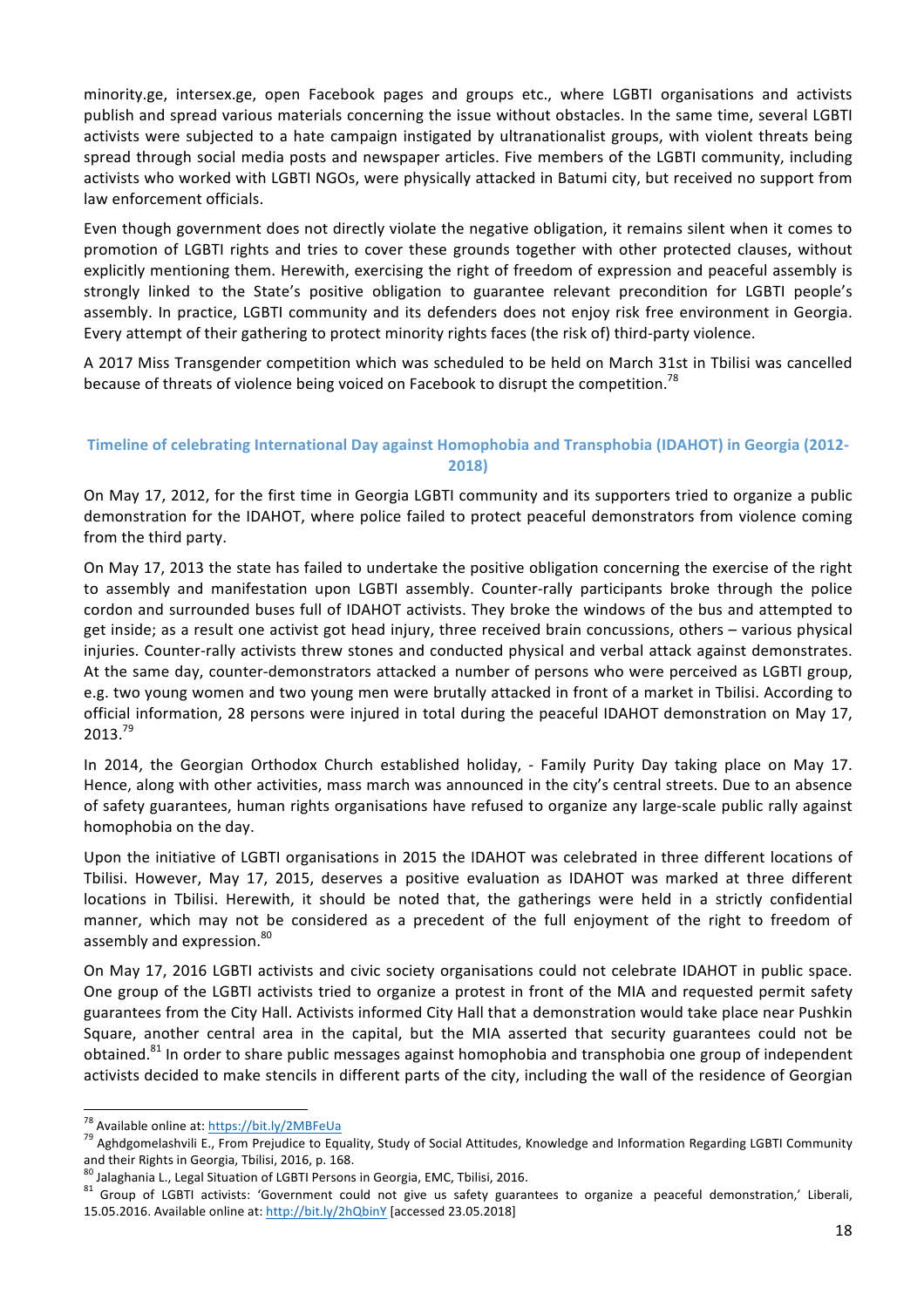Orthodox Church. Police arrested them instantly. Activists believe that the arrest "was aggressive and violated the law. They were not wearing police uniforms and have not explained the purpose of the arrest neither."<sup>82</sup>

Despite the prior consultation meetings with the MIA and the representatives of Administration of Government, peaceful assembly celebrating IDAHOT event in 2017 was limited in tame and space; Moreover, because of the safety reasons and the risks coming from counter-demonstrators, LGBTI activists were not able to make free choice about the place and the format of their event.

On May 17, 2018 LGBTI community announced that the public event celebrating IDAHOT could not take place: the reason of cancelling was the risks and threat coming from the third party forces and the lack of protection, when the counter-rally took place at the same time in Tbilisi by neo-Nazi and ultra traditionalist groups celebrating Family Purity Day.<sup>83</sup> However, LGBTI community managed to perform small-group-partisan performances in five different locations, including at Ministries of Justice; Education and Science; Labor, Health and Social Affairs.<sup>84</sup>

# Case #17-2016. Arrest of the LGBTI activist on May 17, 2016:

G.D. is an LGBTI activist, involved in an advocacy for LGBTI persons in Georgia. He is one of the main victims at the case already proceeded by the European Court of Human Rights "Identoba and others v. Georgia."<sup>85</sup> On 17th of May 2016, G.D. was stopped by the police and arrested on the ground of resistance to the officer. On the next day, administrative court seized the case because the lack of sufficient evidence. G.D. believes that his arrest was directly linked to the May 17- IDAHOT and police arrested him to assure that he would not organize/ take part in any kind of protest to support the LGBTI community.<sup>86</sup>

#### Case #18-2018. The remark of the chairman of the Human Rights committee about IDAHOT:

Save the fact that annual celebration of IDAHOT is written down at the HR action plan 2017-2020, the chairman of the Human Rights Committee (of the Parliament) noted that in 2018 they are not willing to celebrate the day. On the question of its reasoning, she answered: "we are not celebrating..do not make provocative questions, you already got an answer, no celebration. It's up to us celebrate it or not..as committee decides.."87

# **IV.** Right to respect for private and family life (excluding trans)

These paragraphs of Section IV of the Appendix address criminalization of same-sex sexual acts, collection of personal data, and discrimination in access to the rights of couples and parenting.

Georgian legislation does not recognise same-sex marriage or any other form of civil partnership; hence LGBTI couples do not enjoy any rights provided for married heterosexual couples. Despite eradication of inequality, new amendment of the Constitution, entering into fore in fall 2018, defines marriage as the union of only man and woman,<sup>88</sup> that excludes the future possibility of the same sex marriage, which clearly is the huge step backwards. However, Venice Commission recommended Georgian government that the provision may not be interpreted in a way that excludes same-sex partnership.

As an outcome of discriminatory Constitutional provision and the lack of legal recognition of any form of same-sex partnership, some additional corresponding rights are reflected, including right to inheritance provided and guaranteeing property rights for married heterosexual couples and right to freely designate "next of kin" as the legislation gives an exhaustive and limited list of who can be regarded as such. In regard both rights homosexual couples are excluded from the legislative protection mechanisms.

<sup>&</sup>lt;sup>82</sup> EMC has approached ECtHR on the case of 17th of May 2016, available online at:  $\frac{https://bit.ly/2kq1u7e}{b$  [accessed 23.05.2018]<br><sup>83</sup> Available online at:  $\frac{https://bit.ly/2xoiWTh}{b}$  [accessed 23.05.2018]<br><sup>84</sup> Available online at: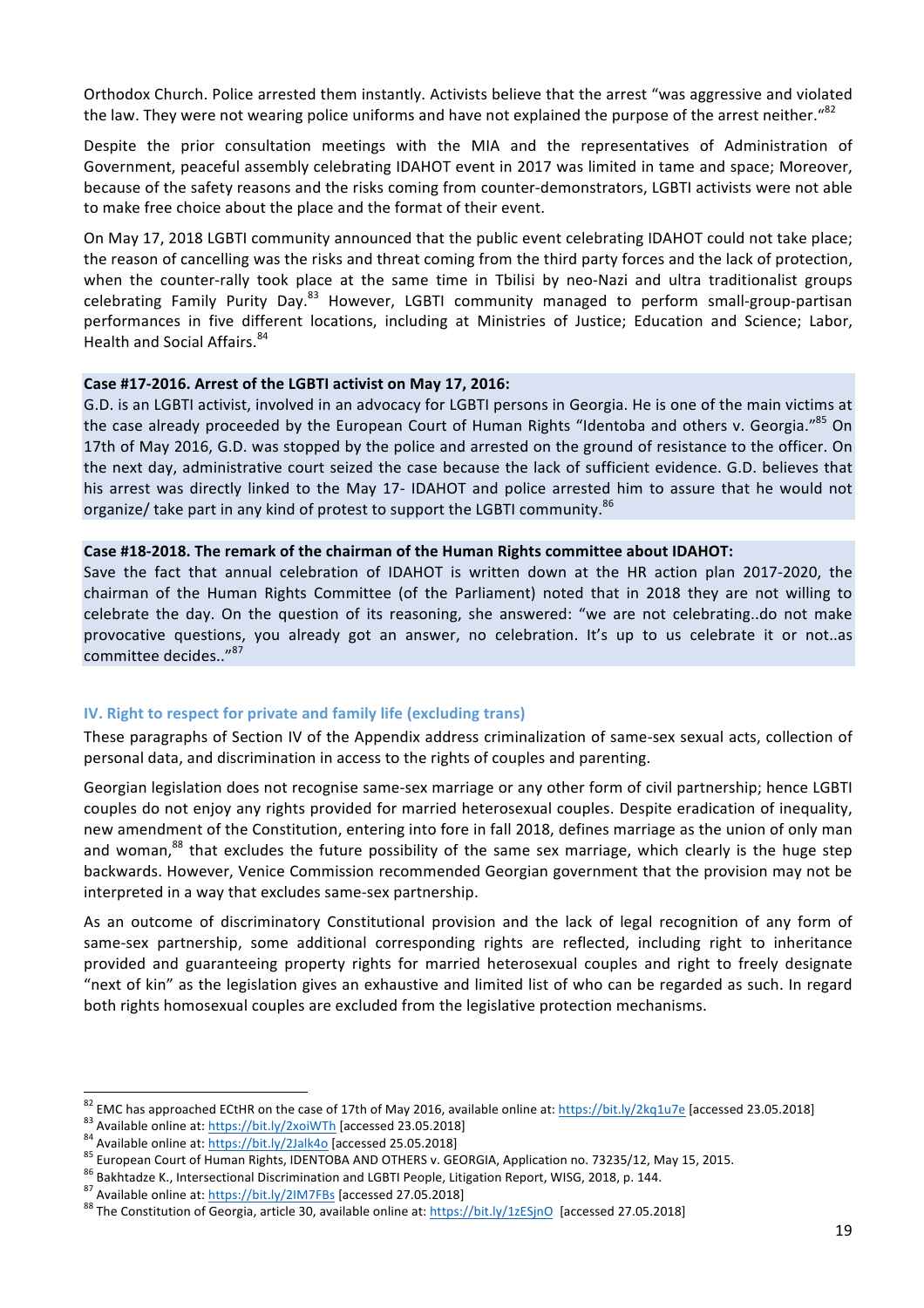In 2017, the Parliament of Georgia ratified the Council of Europe Convention on preventing and combating violence against women and domestic violence (Istanbul Convention),<sup>89</sup> which was followed by a number of legislative changes with regard protecting women from violence. However, without reflecting specific needs of discriminated groups the usage of the protective mechanism becomes unreachable by those groups of our society. Meanwhile, the Convention outlines that the measures protecting the rights of victims shall be secured without discrimination on any ground, *inter alia*, SOGIE.<sup>90</sup> Thus, it is important that together with heterosexual couples, the mechanism of protection directs same-sex couples, as well as considers specific needs of particular marginalized groups.

However, transgender women, as well as lesbian, bisexual and intersex women, very rarely utilize mechanisms for violence against women, gender based violence and domestic violence. Even in case when the transgender woman decides to address the police or court, she is faced with the said legal barriers. In one of the cases, where the transgender woman was asking for the restraining order against the perpetrator, the court did not accept the application, stating that: the case includes ID of the appellant, M.O., and according to the ID M.O. is a man, therefore, in the opinion of the court M.O is not the subject as per Article 3 of the Georgian Law on "Violence Against Women, and/or domestic violence prevention, protection of the victims of violence" and thus cannot ask for the restraining order". $91$ 

The law of Georgia on Elimination of Domestic Violence, Protection and Support of Victims of Domestic Violence does not consider an intimate partner as family member, respectively doesn't regulate violence committed by him/her. Intimate Partner Violence (IPV) is one of the most widespread forms of violence that implies physical, sexual, psychological or economic violence, systematic force and control over partner's behavior.<sup>92</sup> IPV is especially caustic in case of same-sex couples. According to the WISG's study According to the WISG's study 84.4% of respondents have experienced some form of violence at least once in the past three years by the intimate partner. In addition, psychological violence is the most common one and the frequency of sexual abuse and harassment is far high. During the past three years, 5,6% of survey participants have at least once been raped by the intimate partner; 15.3% have been victim of attempted rape. The most common form of sexual abuse/harassment is "touching/hugging/kissing against the will of the victim" - 51.9% of respondents have such experience. $93$ 

Herewith, the threat of "forced coming out" by partners toward LGBTI community is very frequent, including cases of blackmail by revealing information about victim's sex life. Thus, mentioned obstacles create additional barriers for LGBTI persons to use protection mechanisms and defend themselves. Respectively, violence by intimate partner among same-sex couples remains without any feedback from law enforcement bodies. Noteworthy, under the study conducted by WISG, only 4.1% of victims have applied to the police (32.2% - noted that there was no need, 63.6% - doesn't wish to apply). Most respondents who do not report to the police claim about the "lightness" of the case (61.9%); hence due regard such attitude, victim try to minimize the seriousness of the incident. Others state about the fair of forcible "coming out" with police officers; some of them also claim about the insufficiency of law enforcement bodies and the fair of their homophobic reactions. Thus, it reveals that they chose the strategy to protect themselves, avoiding assistance from police. $94$ 

It has to be mentioned that in 2017, WISG documented the case, where the police issued a restrictive order for violence by an intimate partner against a gay man (*discussed below*). This is the only case proving that LGBTI people can also use protection mechanism. $95$ 

<sup>&</sup>lt;sup>89</sup> In September 2017 was created new institutional mechanism Inter-Agency Commission on Gender Equality, Violence against Women and Domestic Violence. The commission, along with other rights and responsibilities, will serve as the local coordinating body as defined in the so-called Istanbul Convention. In addition, it will develop relevant local action plans (Gender equality, VAW and DV, Resolution 1325 Action plans) ensuring coordination and monitoring of their implementation. The body is focused on assisting Georgia's executive, legislative, and judicial authorities in advancing gender mainstreaming into public administration.

<sup>&</sup>lt;sup>90</sup> Convention on Preventing and Combating Violence against Women and Domestic Violence, Article 4(3).<br><sup>91</sup> Aghdgomelashvili E., From Prejudice to Equality (part II): LGBT persons in Georgia, WISG, 2018.<br><sup>92</sup> Aghdgomelas

 $95$  Bakhtadze K., Intersectional Discrimination and LGBTI People, Litigation Report, WISG, 2018, p. 18.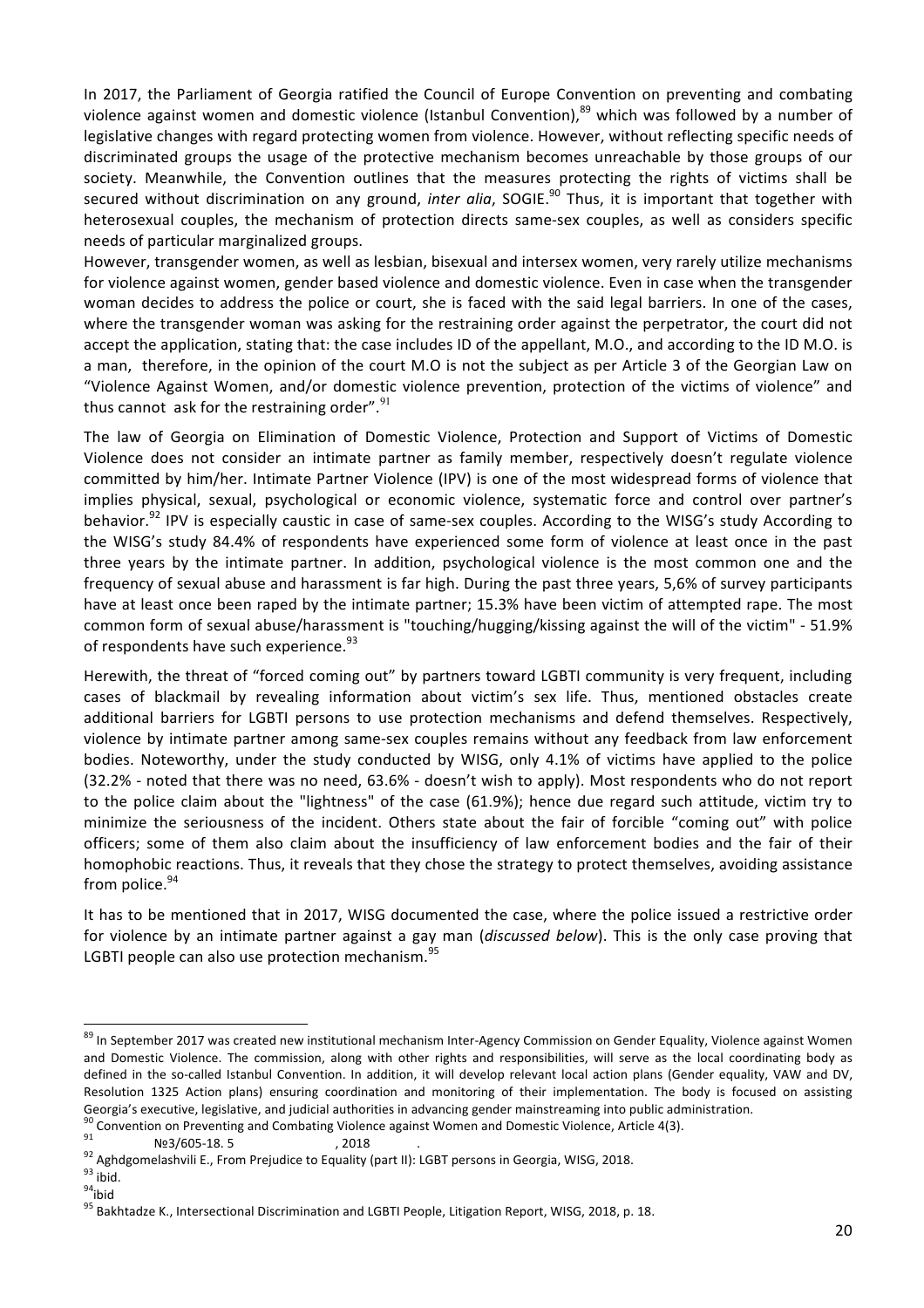The government does not address the human rights violations of LGBT individuals in the domestic sittings. Despite the fact that domestic violence (DV) from family members based on SOGI is most widespread that remains invisible crime against LGBT community: the government does not recognize the need to address this issue as a hate crime. Hate motive has not been documented in any DV cases against LGBT individual. The government does not address the specific forms of violence against LGBT individuals (minors are at a major risk), such as different forms of coercive therapies<sup>96</sup>, psychological pressure and violence, attempts of forced marriages of lesbian individuals, which takes place within families against LGBT individuals. It is also worth to note that in most cases LGBT victims of DV do not report to the police because of fear of outing and secondary victimization, which is why they choose to leave the home or are obliged to continue living in the cycle of violence.<sup>97</sup> A 2018 study<sup>98</sup> showed that among the LGBT respondents, 84.4% (N=216) have experienced some form of abuse by family members. In terms of frequency of the forms of violence, over one third of the group are victims of permanent psychological violence by family members, while 37.5% have been subjected to physical abuse at least once since 2015. Due to DV, 78.8% of the respondents noted that they needed an assistance of psychologists (20.7% applied to the service); 17.4% were in need of medical assistance (5.8% applied); 40.3% needed legal assistance (5.2% applied); 39.5% - social assistance (6.7% applied) 21.8% were in need of shelter (only 2.4% applied).  $99$ 

Thus, it is important to work towards the implementation of the legislation and to use measures to protect LGBT victims against DV and IPV and to ensure that victim support services are relevant, sensitive and responds to the specific needs of the victim. According to the PDO report: "In 2017, on a number of occasions, representatives of LGBTI community benefitted from the institution providing services to victims of domestic violence; however, given that they still encounter a number of barriers in receiving the service, the institution must ensure the availability of adequately qualified and sensitive personnel".<sup>100</sup>

It has to be noted that in 2017 and 2018 WISG with the support of UNJP revised training modules on VAWG/DV for the employees of the State Fund for the Protection and Assistance of Human Trafficking, patrol and district police, Georgian Bar Association Lawyers, Prosecutors, Criminal Police Investigators, Sitting Judges, employees of the National Probation Agency and conducted two-day ToT training as well as revised related legislation for the integration of LBTI issues and drafted relevant legislative amendments. However, WISG is unaware about the status of the reflection its recommendations.

One more indivisible part of the right to respect private life is the protection of personal data, respectively protected by the Constitution. Personal data consists of different data categories and the level of their protection varies. Information about person's sexual life is considered as specific personal data, processing or passing of which to a third party is only possible within the written consent of this person, or in the case when she/he made it public.<sup>101</sup> The information about a person's sexual life includes information about their SOGIE and is covered by the law. Misuse of such information is deemed as a criminal offence.<sup>102</sup> In contrast, WISG documented cases of "forced coming out," however, the majority of victims refuse referring to legal actions. For the persons living in the regions referring to police is even harder, as they see higher risks of spreading their personal information, which would be the basis of pushing further violence against them.

It is also problematic, how the issue of forced coming out should be regulated in case of utilizing the mechanism of foster care of a minor. The law allows "the foster parent to review the report prepared by the social worker regarding the needs of the foster child as well as receive any information kept/administered by the Agency".<sup>103</sup> Furthermore, if we consider the existing homo/bi/transphobic attitudes in the society, it is highly probable that foster parent might refuse to accept the child in the foster care.

 $96$ ibid., p.19.

 $97$ ibid., p. 17.

<sup>&</sup>lt;sup>98</sup> Aghdgomelashvili E., "From Prejudice to Equality (part II): LGBTI persons in Georgia," WISG, 2018.<br><sup>99</sup> ibid.<br><sup>100</sup> http://www.ombudsman.ge/uploads/other/5/5337.pdf<br><sup>101</sup> The Law of Georgia on Personal Data Protectio

<sup>103 2010</sup> February 26 Order No.51n of the Minister of Labor, Health and Social Protection on the Establishment of Forms and Procedures of Foster Care, Chapter III. Article 9.2.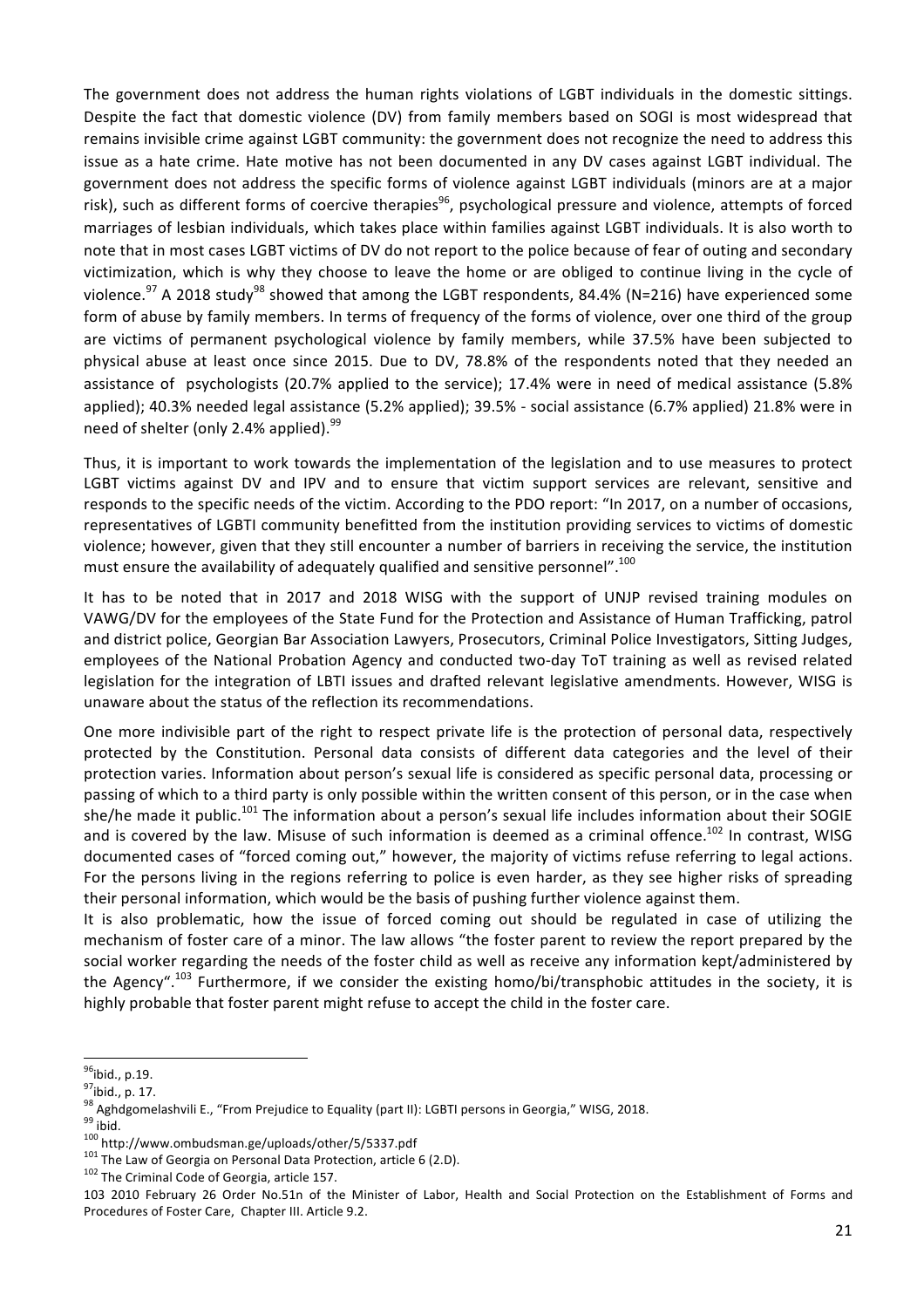# Case #19-2017. Psychological violence by the intimate partner:

L.G., a gay man, became the victim of violence by his intimate partner. According to victim, he experienced continual sexual and psychological violence: for years his partner threatened him by "forced coming out" and upon the threat tried to date and have sexual relation with him. Victim noted that the perpetrator explained his behavior as his love to him.

In October 2017, L.G. addressed WISG for help, however refrained to report police fearing improper reaction or degrading treatment. Later on in November, as the violence became unbearable, he reported police with the help of WISG. Despite the fact that Police warned the aggressor to stop contacting his former partner, the harassment continued. Victim contacted police once again and in February 2018 a restrictive order was issued against the perpetrator. The form of aggression was documented as psychological and the perpetrator was prohibited being near the victim, his workplace or any place with him.<sup>104</sup>

#### Case #20-2017. Spreading the personal data of a gay man without his consent:

In January, 2017 T.D was informed that his picture, information about his age, sexual orientation, address, workplace and other data has been used upon some mobile applications. Moreover, it was noted that any type of sexual service would be provided. The victim informed administration of the application asking to remove his account. Account has been deleted; however police did not reacted on the case.<sup>105</sup>

# **IV.a Right to respect for private and family life (Trans specific)**

These paragraphs of Section IV of the Appendix require member states to guarantee the full legal recognition of a person's gender reassignment in a quick, transparent and accessible way, to remove any prior requirements for legal recognition that are abusive (including any of a physical nature), and ensure that trans persons are able to marry once gender reassignment has been completed. The paragraphs of Section VII require member states to ensure that trans persons have effective access to appropriate gender reassignment services, and that any decisions limiting the costs covered by health insurance should be lawful, objective and proportionate.

The issue of gender legal recognition remains unregulated in Georgia. In fact, trans people are not even free to change their gender marker in IDs., which causes many obstacles in their everyday life and puts them under the constant threat of "forced coming out." Existing practice links together gender legal recognition and medical procedures, which is the harsh violation of international human rights. Legal recognition of the gender, which is linked to the mandatory sterilization, hormonal treatment and preliminary surgical procedures, roughly violates principle of equality. Mandatory sterilization, condemned by the experts of UN Special procedure, violates the provisions of Social Charter regarding protecting healthcare.<sup>106</sup>

State neither prohibits nor regulates gender reassignment procedures. According to response letter of the MoLHSA, any medical intervention is carried out only based on medical evidence, in line with a patient's health interests, by recognized professional and ethical standards, based on international evidence. Further, the response N01/35621 dated 29 April 2014 noted that any medical institution is authorized to draw up and issue a certificate on changing a sex, including medical institutions that carry out medical services/intervention related to sex change/reassignment procedures.<sup>107</sup>

Moreover, the services at the individual medical facilities remain inaccessible for trans persons. On one hand, the problem of accessibility is conditioned by the price of procedures that the members of the community cannot often afford; on the other hand, the members of the group do not have equal possibilities with other citizens to use financial support of medical procedures available through the state health care programmes.

Thus, existing practice increases the risk of unemployment and poverty for transgender persons, supports the marginalization of the group and makes the community vulnerable to transphobic hate crimes. Stigma, unemployment and poverty in turn, make the procedures necessary for the legal gender recognition

<sup>&</sup>lt;sup>104</sup> Bakhtadze K., Intersectional Discrimination and LGBTI People, Litigation Report, WISG, 2018, p. 18.<br><sup>105</sup> Bakhtadze K., Intersectional Discrimination and LGBTI People, Litigation Report, WISG, 2018, p. 20.<br><sup>106</sup> Soc 2015.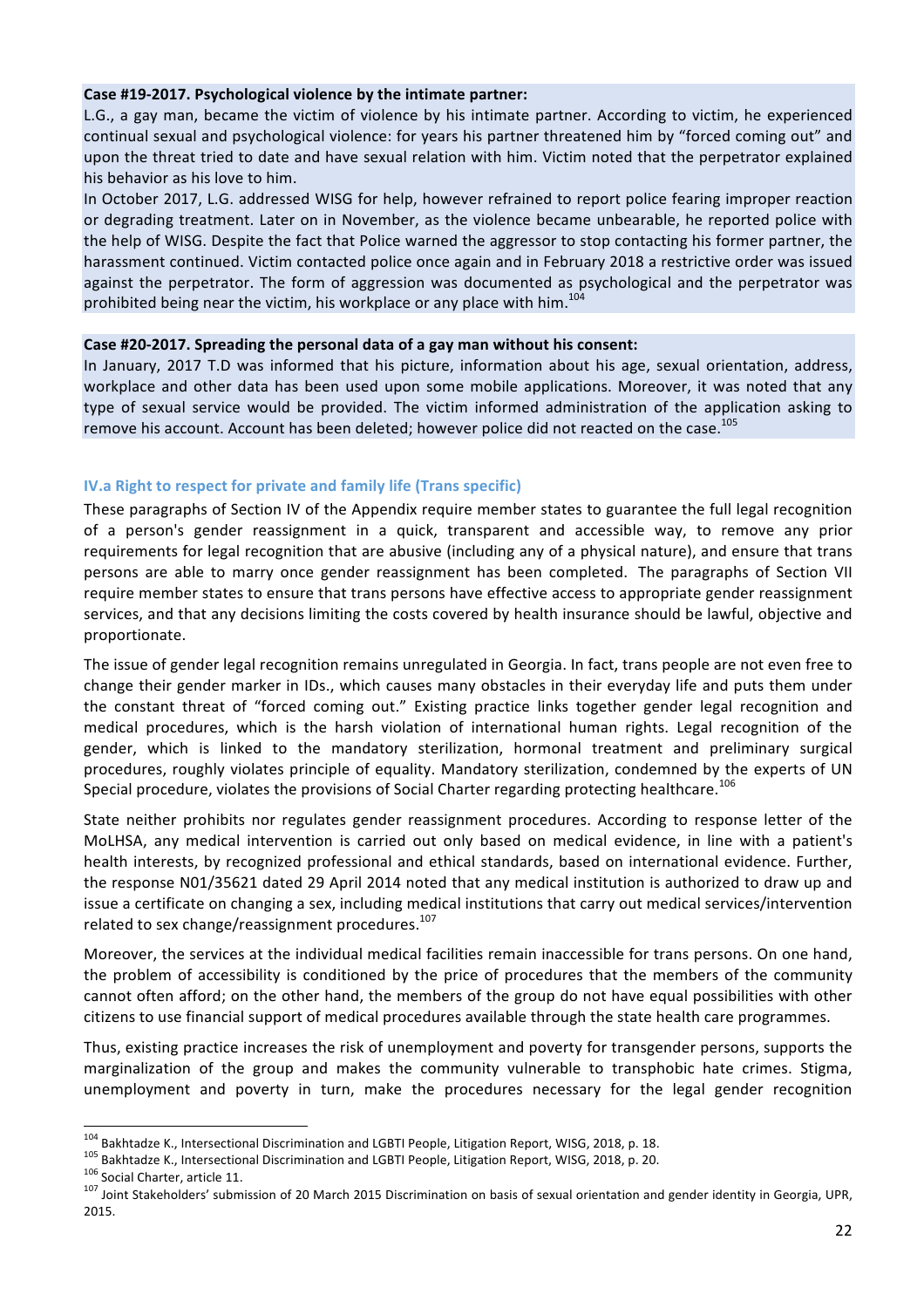(according to the established practice) even less accessible. Therefore, we have a vicious circle, which is extremely difficult to overcome.<sup>108</sup>

In regard, Parliamentary Assembly of the Council of Europe in its resolution 2048 (2015) concerns upon existence financial obstacles faced by gender reassignment procedure and encourages States that the procedure was financially obtainable for trans people. Moreover, due regard the resolution, States have to ensure that the procedures were reimbursed within the public health insurance scheme, while the limits of reimbursement should be lawful, objective and proportionate.

In 2014, WISG developed a shadow report on the rights of LBT women for submission with the CEDAW Committee.<sup>109</sup> Among other issues, the report covered legal gender recognition practice in the country for transgender persons and problems, which this group encounters due to the existing procedure of LGR. CEDAW Committee examined this issue and called on the state to take relevant measures for eliminating discriminatory practice. In particular, the Committee is concerned about that physical violence and harassment faced by lesbian, bisexual and transsexual women and restrictions to obtain IDs for trans persons calls upon the State party to take measures to address violence and harassment of lesbian, bisexual and transsexual women and abolish restrictions for transgender persons to obtain IDs.<sup>110</sup>

Recommendations toward Georgia within UPR underlines the necessity to improve access to health services for trans persons.<sup>111</sup> Stating that gender affirming procedures for trans people are not regulated by Georgian healthcare legislation and the MoLHSA does not have any clinical guidelines of the above-mentioned procedures.<sup>112</sup> Trans people living in Georgia are able to get some gender affirming services by some medical institutions but the costs have to be borne by the patient. $^{113}$ 

Herewith, it has to be noted that here is number of major challenges that Georgian HR action plan (2016-2017) has missed to cover, including legal recognition of gender, regulation of trans-specific healthcare procedures, etc.<sup>114</sup>

However, the Gender Equality Council of the Parliament of Georgia recommends the MoLHSA to incorporate the need and specificities of lesbian, bi-sexual and trans woman as a target/vulnerable group into the State Strategy in Healthcare. It should provide basic information and training to healthcare providers about the need and sensitivity in working with LGBTI persons. Moreover, the ministry should develop clinical guidelines due regard gender reassignment/transmission procedure in line with international standards.<sup>115</sup>

It has to be noted that in 2017 WISG translated and provided to the Ministry the "Standards of Care for the Health of Transsexual, Transgender, and Gender Nonconforming People" created by "The World Professional Association for Transgender Health" (WPATH).<sup>116</sup> The Ministry has still not responded what actions they will take for the preparation of clinical guidelines or protocol in accordance with these standards.

Regarding the issue, WISG, in collaboration with a partner organisation, European Human Rights Advocacy Centre (EHRAC) prepared two cases of trans men for the ECtHR. The cases concern refusal of legal gender recognition, which, according to the applicants, violated Article 3, 8 and 14 of the European Convention.<sup>117</sup> Applicant D.'s case was sent to the court on August 1, 2017 and the applicant Kh.'s case - on November 10, 2017. The applicants believe that by refusing their legal gender recognition, the State of Georgia has infringed Article 3 (Prohibition of torture) and Article 8 (Right to respect for private and family life) of the Convention,

 <sup>108</sup>

<sup>109</sup>Natsvlishvili A., Aghdgomelashvili E., Rights of LBT Women in Georgia. Shadow Report for CEDAW, Submitted for the 58th Session, WISG, 2014.

 $^{110}$  CEDAW/C/GEO/CO/4-5, Concluding observations on the combined fourth and fifth periodic reports of Georgia, adopted by the Committee at its fifty-eighth session (30 June – 18 July 2014).<br>
<sup>111</sup> Universal Periodic Review, UN, Available online at: https://bit.ly/2kUr6JT [accessed 06.06.2018]<br>
<sup>112</sup>Response letter from MoLHSA. Nº01/65969, dated

WISG, 2014. Available online at: https://bit.ly/2JneU34 [accessed 09.06.2018]<br><sup>114</sup> Report on the Implementation of the Georgian Government's Human Rights Action Plan for 2016-2017, WISG.<br><sup>115</sup> Gender Equality in Georgia:

Gender Nonconforming People." Available online at: https://bit.ly/2sI5jZZ [accessed 09.06.2018]<br><sup>117</sup>Available online at: https://bit.ly/2hrllnR[accessed 09.06.2018]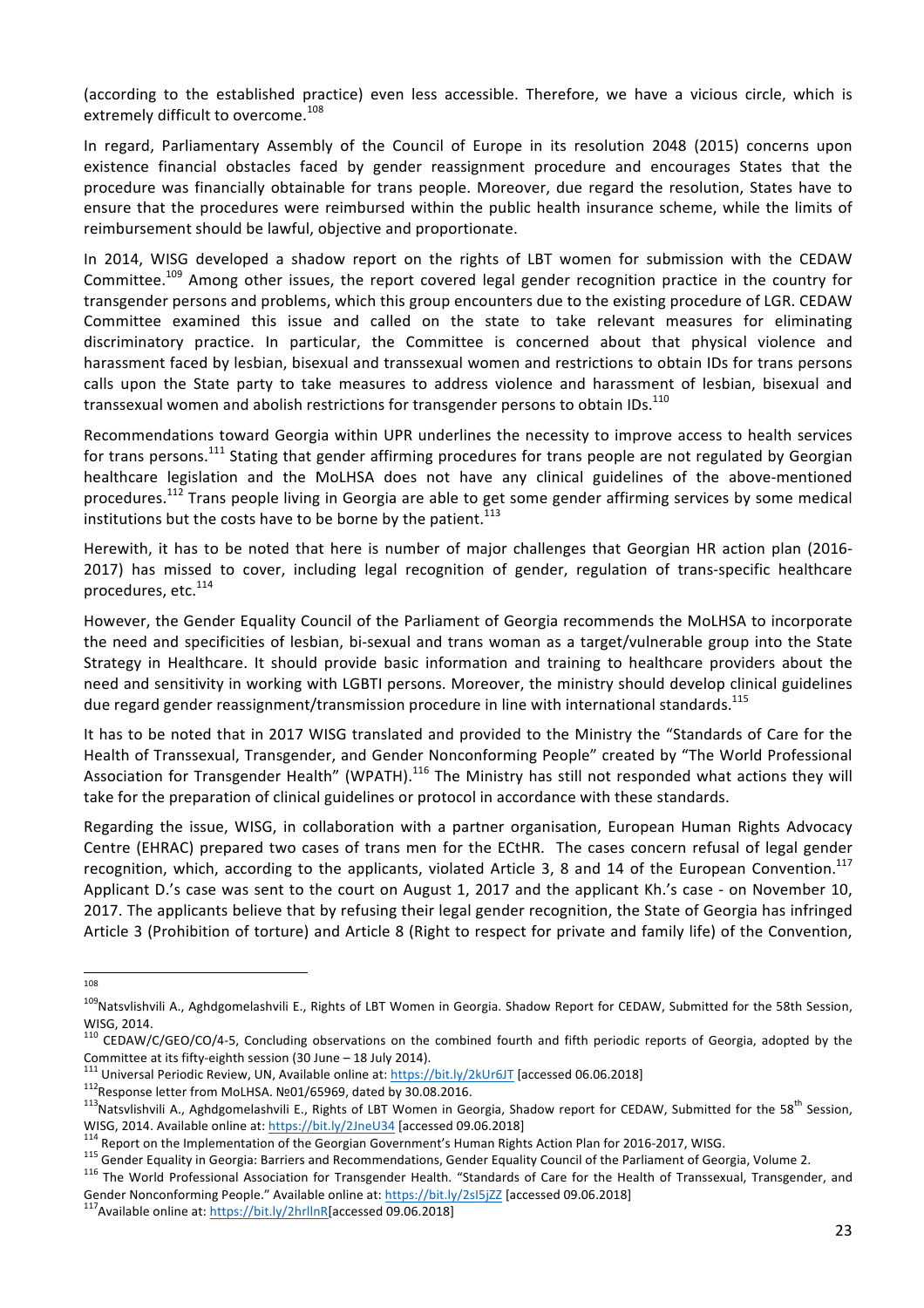together with Article 14 (Prohibition of discrimination). According to the applicants, their social roles are in relevance with that of a man and the entry "female" about their gender in identification documents causes "forced coming out." This situation creates a lot of obstacles for them in society, as the stigma towards trans persons is very strong. D. and Kh. define that the fear of "forced coming out" puts them under constant stress and extremely negatively affects the quality of their lives. They believe that by refusing legal gender recognition, the state infringes their right to private life, as it cannot ensure the existence of an effective mechanism of legal gender recognition. According to the applicants, they are subjects of discrimination due to all mentioned above.<sup>118</sup>

#### Case #21-2017. Lack of medical support for specific health care services:

On April 18, 2017 R. P. contacted the Social Service Agency in order to receive medical support in the framework of the "Referral Service". The representative of the Agency explained to them that presented tax invoice and invoice are not in compliance with the standards for considering their application. The applicant must present an invoice from a medical facility that has provided price calculations of medical procedures in prior in the special electronic database of the Ministry.

WISG contacted the medical facility and asked for the price calculations of the procedures, but the clinic refused. The financial manager of the clinic explained that there is a small demand for such procedures and ensuring price calculations of trans-specific procedures is a disproportionate expense for the clinic.

The refusal has been appealed before the MoLHSA of Georgia. Moreover, R.F. also applied to PDO in order to document discrimination on the ground of gender identity.<sup>119</sup>

#### Case #22-2017. Funding of trans specific medical procedures:

WISG stopped proceedings regarding the case of trans woman R.F. concerning the funding of trans specific medical procedures. At the preliminary stages of the proceedings, it was revealed that trans people do not have access to the "medical assistance within the referral service" by the MoLHSA. This is due to the fact that, even those clinics in Georgia which provide trans specific services refuse to register specific standards in the specific registry of the ministry. The standard is a document that has been approved by the provider and could be based on a confirmed protocol of treatment reflecting the components of the treatment and price of the service; Providers explain that registering trans specific healthcare standards in the registry is useless, since, according to them, the decision- making commission will refuse to fund such services under the "referral programmes."<sup>120</sup>

#### Case #23-2016. Inadequate coverage of the trans issues from the Media:

On 17th of October 2016, "Informational-Analytical Portal Kvira" (kvira.ge) published an article with a title 'Who is the transgender who was brutally attacked?' The article was about the trans woman and contained following personal information: her name and surname, age (according to ID card) and photo. Moreover, the article referred to the victim as "transgender," "transgender Zizi" or with the given name under ID card. Furthermore, journalist was describing unchecked events, trying to confuse readers.

WISG believed that kvira.ge violated article 1st of Georgian Charter of Journalistic Ethics, according to which journalist should respect the right of the society to have an access on precise information) and principle number 10 (journalist should respect the right of a private life of a person and should not intervene it). As well the article was ignoring the recommendation issued by the charter on a case "WISG against journalists Levan Sutidze, Keti Kvachantiradze, Beka Mchedlishvili, Tea Sitchinava and NanukaKajaia on a topic of covering news about transgender community."<sup>121</sup>

On January 28, 2017 the decision was issued by the Georgian Charter of the Journalistic Ethics, stating that journalist violated article 10 of the Charter, namely that "journalists should respect the private life of a person and not interfere into private life unless there is a particular public interest." $122$ 

<sup>&</sup>lt;sup>118</sup> Available online at: <u>https://bit.ly/2HwcXvj</u> [accessed 09.06.2018]<br><sup>119</sup> Bakhtadze K., Intersectional Discrimination and LGBTI People, Litigation Report, WISG, 2018, p. 29.<br><sup>120</sup> ECRI CBC Monitoring pro forma on LG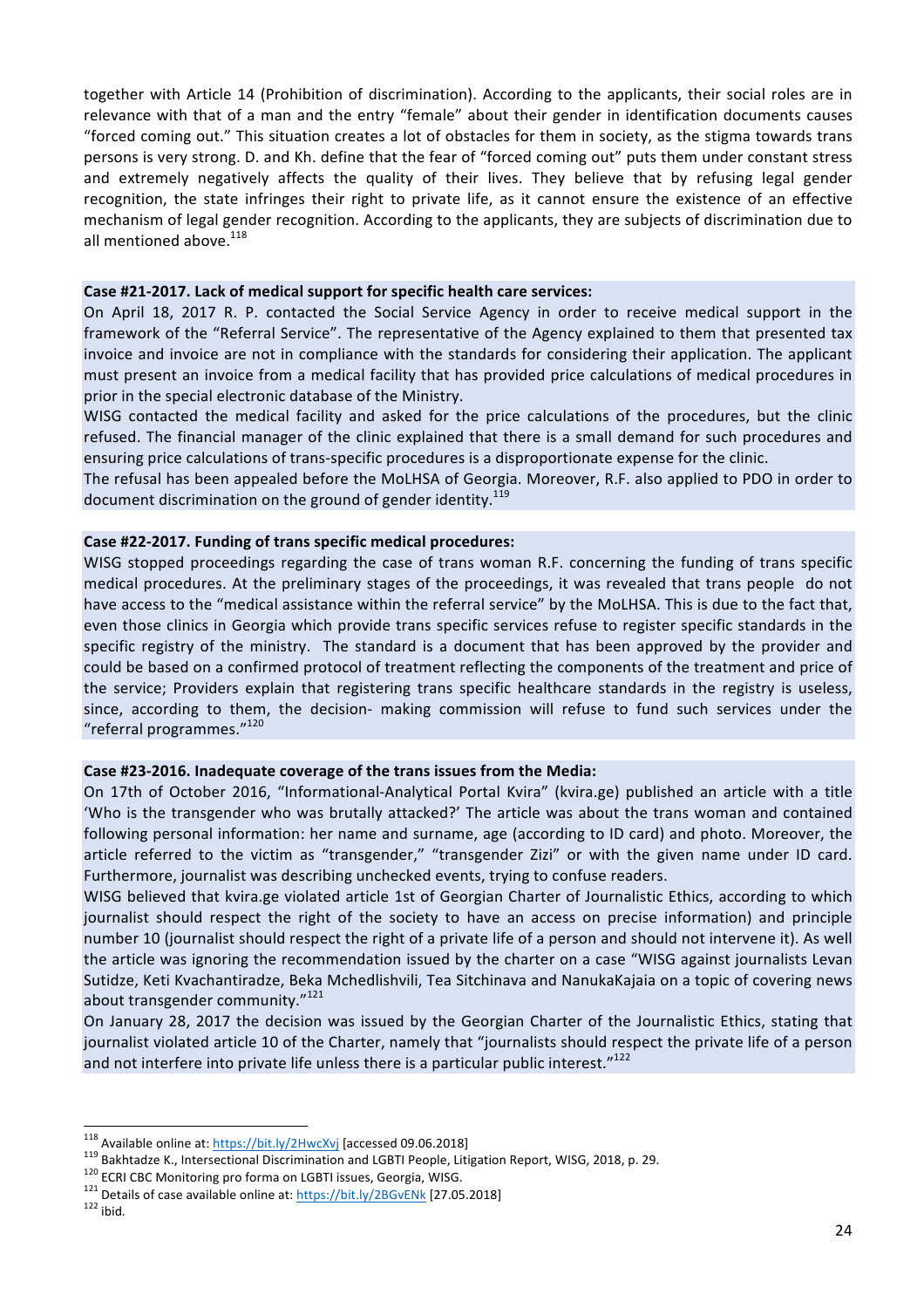During the examination of the case WISG approached to the Charter with the GLAADs recommendations covering the rules of broadcast in regard violence against trans persons. On this ground the general recommendation was issued by the Charter of the Journalistic Ethics.<sup>123</sup>

#### Case #24-2017. Spreading the personal information of trans woman upon social network:

Z.M. is a trans woman who is in a relationship with a heterosexual male. The family members of her partner did not know about their relationship. Z.M. found out that through ought social networks, someone created a fake account, posted pictures of Z.M. and her partner, communicated with the family members of her partner informing them about their relationship.

Z.M. believed that her life and health was endangered because of the family members of her partner, hence, upon the help provided by WISG police was noted about the fact. Despite investigation has started, it is still unknown who created the fake account of  $Z.M.<sup>124</sup>$ 

# **V. Employment**

Section V of the Appendix requires Member States to provide effective protection against discrimination on grounds of SOGIE in employment, including legislation prohibiting discrimination, other policy related measures to combat discrimination, and specific measures in relation to the armed forces and trans persons. It also requires Member States to protect the privacy of transgender individuals in employment.

Under the labor Code of Georgia discrimination based on SOGIE is prohibited. Moreover, in 2014 the law of Georgia on the Elimination of All Forms of Discrimination has been adopted, which prohibits discrimination on these grounds itself and relates to public and private sector. The body established under the law within the PDO of Georgia, has examined cases regarding discrimination on the workplace. It is important to note that discrimination does not relate only within the employment, but also on the stage of selecting candidates and hiring them. PDO has examined discriminatory provisions in the text of vacancy based on the ground of gender; however, SOGIE as such, has not been the subject of the examination on that level.

Although at legislative level discrimination upon employment is prohibited on various grounds including SOGIE, labor disputes on these grounds are not pending. WISG has requested information from the courts about the labor discrimination cases. Responses demonstrate that courts either have not considered labor disputes on this ground or do not administrate such statistics.<sup>125</sup> In addition, none of the Georgian legislative acts contains positive obligation that would bound employer to ensure safe and healthy working environment, respectively does not provide specific mechanism of such responsibility.

Study conducted by WISG in 2018 revealed that the discrimination in employment is the most problematic sphere for LGBTI persons and especially trans persons are vulnerable at the labor market.<sup>126</sup>

Obstacles regarding legal recognition of the gender remain the gap in line with their gender expression. As identification documents do not correspond to their gender identity it seeks them to unofficial employment and often have no chance rather than to agree to poor working conditions and remuneration.<sup>127</sup>In addition, number of trans persons, dealing with continual unjust treatment, is no longer trying to find the job in order to avoid discrimination. The discussions also revealed that during the job interviews trans persons are trying to look gender-conformly;<sup>128</sup> however, the absence of the proper identification documents seems to be the major disadvantage. Interviews also show that LGBTI persons, who are/had been employed, often feel the

<sup>&</sup>lt;sup>123</sup> The Recommendation available online at: https://bit.ly/2vdsGvg [27.05.2018]<br><sup>124</sup> Unidentified Violence, Litigation Report, WISG, 2017, p.69.<br><sup>125</sup> Discrimination and Hate Crime against LGBTI persons, WISG, Tbilisi, treated while receiving services (46.0%), followed by the sphere of employment on the bases of SOGIE (33.6%). In particular, 23.4% (N=60) have been denied to hire because of belonging to LGBTI group; 10.2% (N=26) have been fired and16% (N=41) unequally treated because of the same reason. Aghdgomelashvili E., From Prejudice to Equality (part II): LGBT persons in Georgia, WISG, 2018.

<sup>127</sup> Aghdgomelashvili E., From Prejudice to Equality, Study of Social Attitudes, Knowledge and Information Regarding LGBTI Community and their Rights in Georgia, WISG, Tbilisi, 2016, p. 173.

<sup>128</sup> Jalaghania L., Legal Situation of LGBTI Persons in Georgia, EMC, Tbilisi, 2016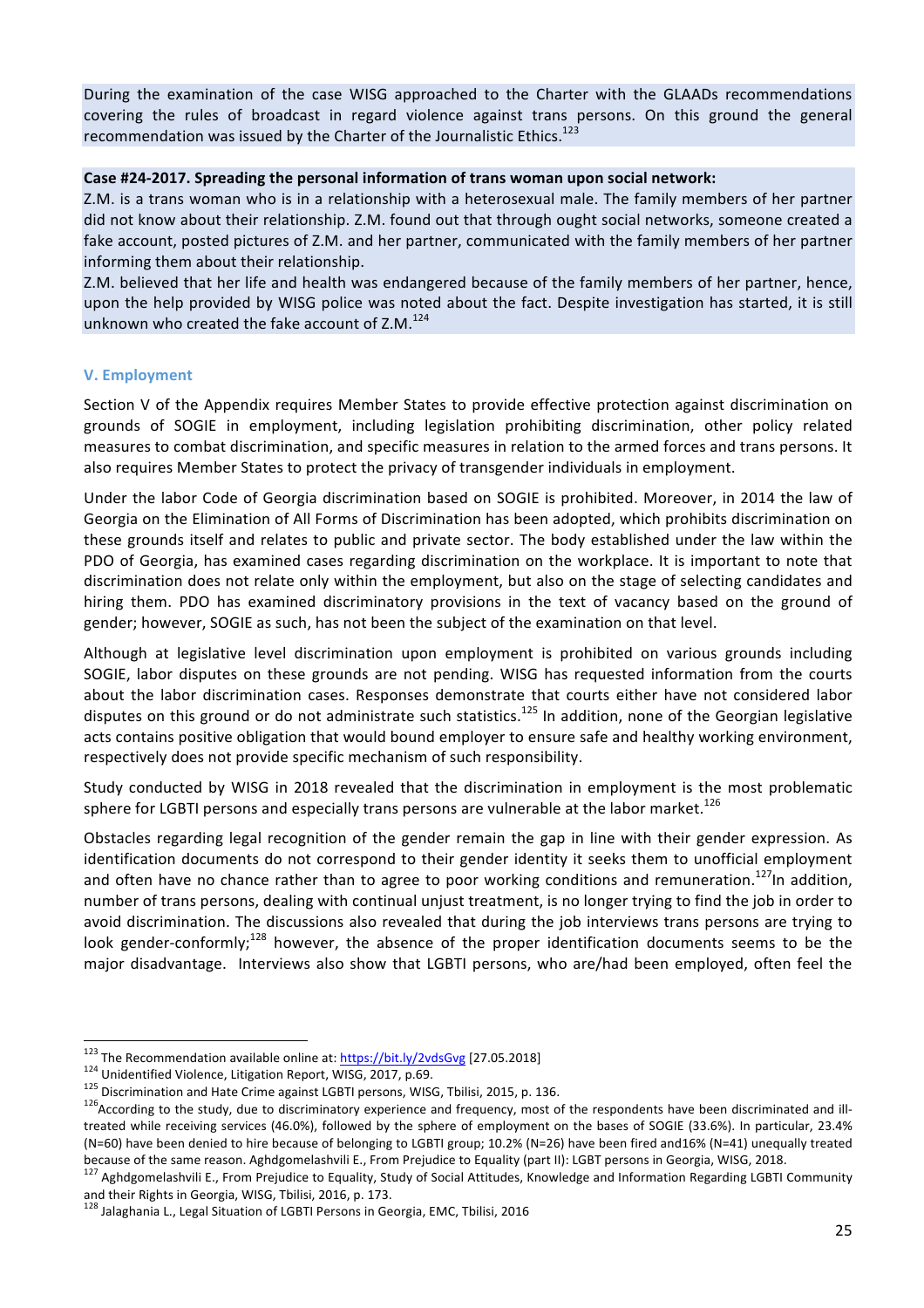differentiated attitude arriving from their co-workers expressed upon comments, remarks and various questions. There are cases of interference in their personal life, as well.<sup>129</sup>

Herewith, an absence of a restrictive obligation on safe and secure workplace ends up with creation of hostile working environment that often forces LGBTI persons to leave their jobs. These legislative and institutional problems need substantial acknowledgment by the state. Thus, it is crucial to create domestic institutional mechanism responding discrimination in labor relations that would help LGBTI persons to protect themselves from unjust, unequal and degrading treatment.

#### Case #25-2014. Lesbian woman had to leave work:

On September 29,2014 the victim, 20 years old lesbian woman, had to voluntarily leave work located in one of the central districts of Tbilisi. Before leaving, staff members have discriminated the victim due to her sexual orientation (verbal offence, mocking, isolation, etc.), startingas employees had learned that the victim was lesbian. The victim did not want to report at relevant authorities. Despite numerous assurances of confidentiality, the victim feared that even in case of reporting at the PDO, the former employee would definitely learn about her; therefore, she wanted to avoid further problems.<sup>130</sup>

# Case #26-2014. Trans man experiences problems in being employed due to inconsistence between sex referred to in the ID card and gender self-expression:

The respondent, 35 years old transgender male, was a member of the choir and had sung for it before the transition. In summer, 2014 he has been refused to participate in the touring performance. He was told that his presence on the stage, among other choir members, would be unusual and unacceptable for the audience, and therefore it would be better if he did not take a part. Moreover, due to inconsistence between gender identity and sex referred to in identification documents, two and a half years ago he was denied a job at the bar where he had already passed an interview. The victim did not report about either incident.<sup>131</sup>

#### Case #27-2015. Transman has been fired from the army:

26 years old trans man faced the risk of being fired from his army job because of his gender identity after he went through a double mastectomy: "They were trying to kick me out of the army, but they could not.. Because the psychiatrist said, he is healthy and will make us all lose our white coats if we try so.. They tried from the medical angle, hoping to reject me as the psychiatrist would write a note stating I was not fully healthy.."<sup>132</sup>Nowadays he is unemployed because of his ID document. He says that is trying to get a job where he won't have to be officially registered. Hence, he does not have a stable income.<sup>133</sup>

#### **VI. Education**

Section VI of the Appendix requires member states to ensure that the right to education can be enjoyed without discrimination on grounds of SOGIE, including measures to provide protection from bullying and social exclusion such as equality and safety policies, codes of conduct and training programmes for staff, and measures to promote mutual tolerance and respect in schools, including objective information in school curricula and educational materials, specific information and support for LGBTI pupils and students, and measures to meet the special needs of transgender students.

Under the Georgian legislation discrimination is prohibited in the field of education and equal access is guaranteed by law in primary/secondary/higher education.<sup>134</sup> However, the practice does not really correspond with the theory and captures far different picture, especially towards the issues regarding SOGIE in youth.

<sup>&</sup>lt;sup>129</sup> ibid.<br><sup>130</sup> Discrimination and Hate Crime against LGBTI persons, WISG, Tbilisi, 2015, p. 40.<br><sup>131</sup> ibid.<br><sup>131</sup> Situation of Trangender People in Georgia, WISG, Tbilisi, 2015, p.72.<br><sup>133</sup> ibid.<br><sup>134</sup> The Law of Georg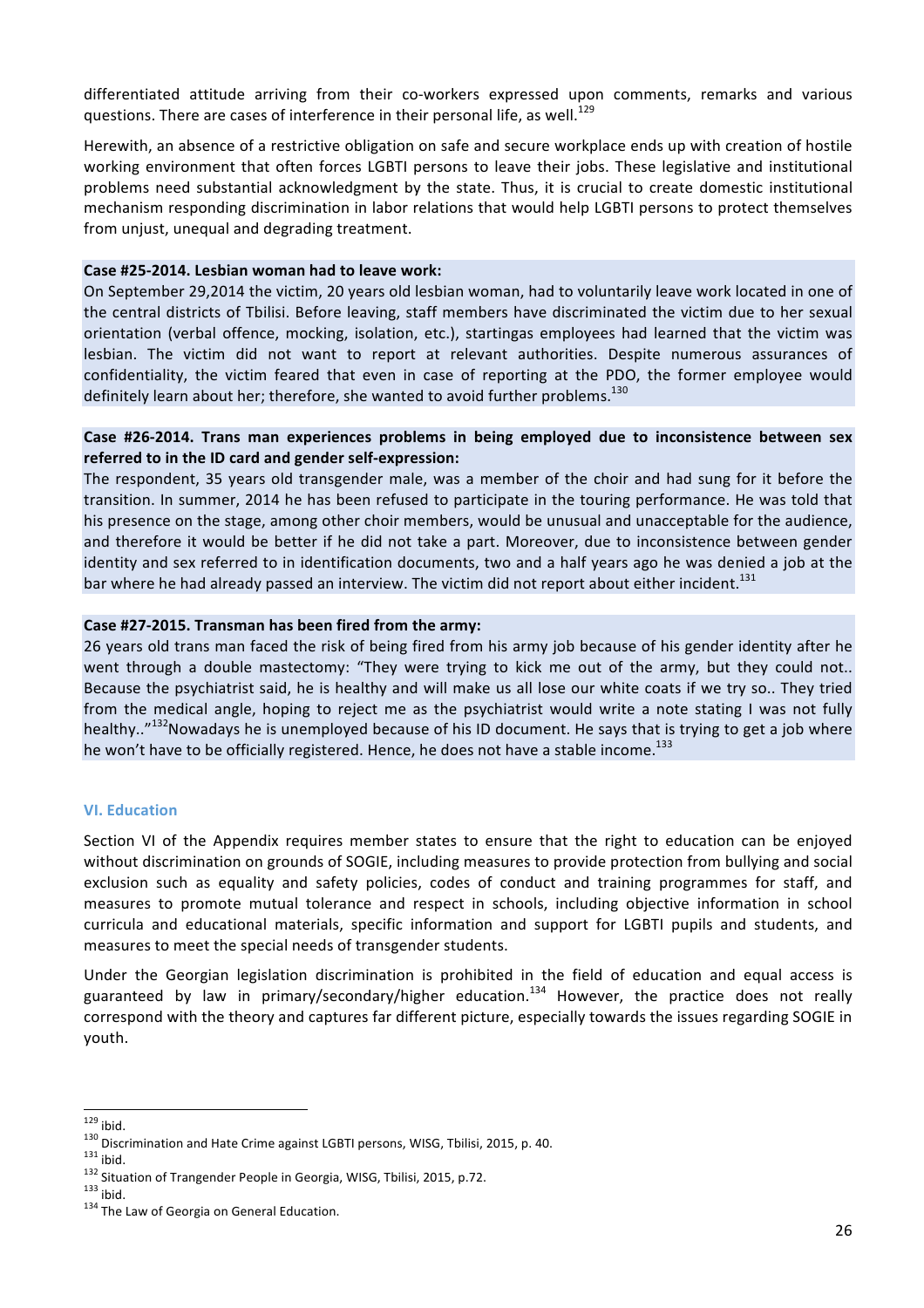Additionally, no detailed analyses on the school textbooks has been concluded, which would determine rather the textbooks are free from homophobic stereotypes or not, whether they include relevant information about SOGIE, etc. In his report to CEDAW committee in 2014, State indicates that school textbooks are free from stereotypes and are gender-sensitive.<sup>135</sup> However, researches show different scenario: the majority of textbooks deepens stereotypes toward different protected minority groups. Many of them even do note present diversity of our society, which impedes equality within students and interferes setting up intercultural and tolerant attitude between them.<sup>136</sup> The study of public attitudes conducted by WISG in 2016 reaffirm that: "the level of formal education is not explicitly linked with homo/bi/transphobic attitudes (if we do not take into account the student group, whose members ranked low on all scales), suggesting that, for the purposes of this study, formal education does not contribute to increasing tolerance towards LGBTI persons".<sup>137</sup>

Herewith, it has to be mentioned that none of special awareness rising programmes or any psychological consultations exist in order to meet special needs of LGBTI pupils or students. Studies conducted by CCIR in  $2013^{138}$  and  $2014^{139}$  show that 81.5% of the interviewed teachers and 78.6% of students agree (in various degrees) with the following statement: "Everybody is free and equal despite their sexual orientation," 74.9% of teachers and 72.9% of students fully or partly agree with opinion that "People of different sexual orientations pose a danger to the country and the public;" 47% of teachers and 40% of students maintains that different sexual orientation must be panelized by criminal law.

The Public Defender of Georgia in his annual report 2017 highlited, that: "The cases studied by the Public Defender of Georgia in 2017 have shown the prevalence of homophobic and transphobic attitudes in public schools and universities, which results in creating a hostile environment and ostracizing such persons from the mentioned space."<sup>140</sup>

According to the research conducted by WISG in 2018, since 2015, 16.4% (N=42) of participants have become victims of discrimination in the sphere of education. Herewith, as it reveals the system of education is more discriminatory upon man, especially ill-terated are man who describes their gender expression as gender nonconfirming. The study shows that the level of education directly corresponds to the discriminatory practice in the field of education. Herewith, school educational system is more aggressive in terms of unequal treatment than higher educational system. Hence, the higher level of formal education of the respondent is, the discriminatory treatment toward them decreases.<sup>141</sup>

# Case #28-2017. University professors used a textbook of homophobic content and expressed homophobic **opinions at the lecture:**

On December 7, 2017, the PDO of Georgia addressed Iv.Javakhishvili Tbilisi State University with a general proposal to develop regulations for the prohibition of expression of discriminatory opinions by teachers during lectures. According to the civil platform No Phobia, one of the university professors used a textbook of homophobic content and expressed homophobic opinions at the lecture. Since the equality of the LGBTI community remains one of the major challenges in terms of fight against discrimination in Georgia and since the professor's audience is students, the PDO considers that interference with freedom of expression is justified if the professor's statements encourage discrimination.<sup>142</sup>

 $135$  "The school education material is age and gender sensitive, in no way promoting the negative gender stereotypes in school textbooks at the primary school level. The Ministry of Education and Science is involved in the major school textbook reform currently, ensuring the education based on the principle of gender equality.". Consideration of reports submitted by States parties under article 18 of the Convention on the Elimination of All Forms of Discrimination against Women Combined fourth and fifth periodic reports of States parties Georgia, CEDAW/C/GEO/4-5. Para.57<br> $^{136}$ Tabidas C. Ciaragdas N. Study of t

<sup>&</sup>lt;sup>136</sup> Tabidze S., Giorgadze N., Study of Intercultural Education Aspects at the Primary Level in Georgian Schools, CCIIR, Tbilisi, 2013.<br><sup>137</sup> Aghdgomelashvili E., From Prejudice to Equality: Attitudes, Knowledge and Infor Rights, WISG, Tbilisi, 2016.

<sup>&</sup>lt;sup>138</sup>Tabatadze S., Gorgadze N., CCIIR, Intercultural Education Research in Primary Classes of Georgia, Tbilisi, 2013.<br><sup>139</sup>Tabatadze S., Gorgadze N., CCIIR, Intercultural Education Research in Primary Classes of Georgia, T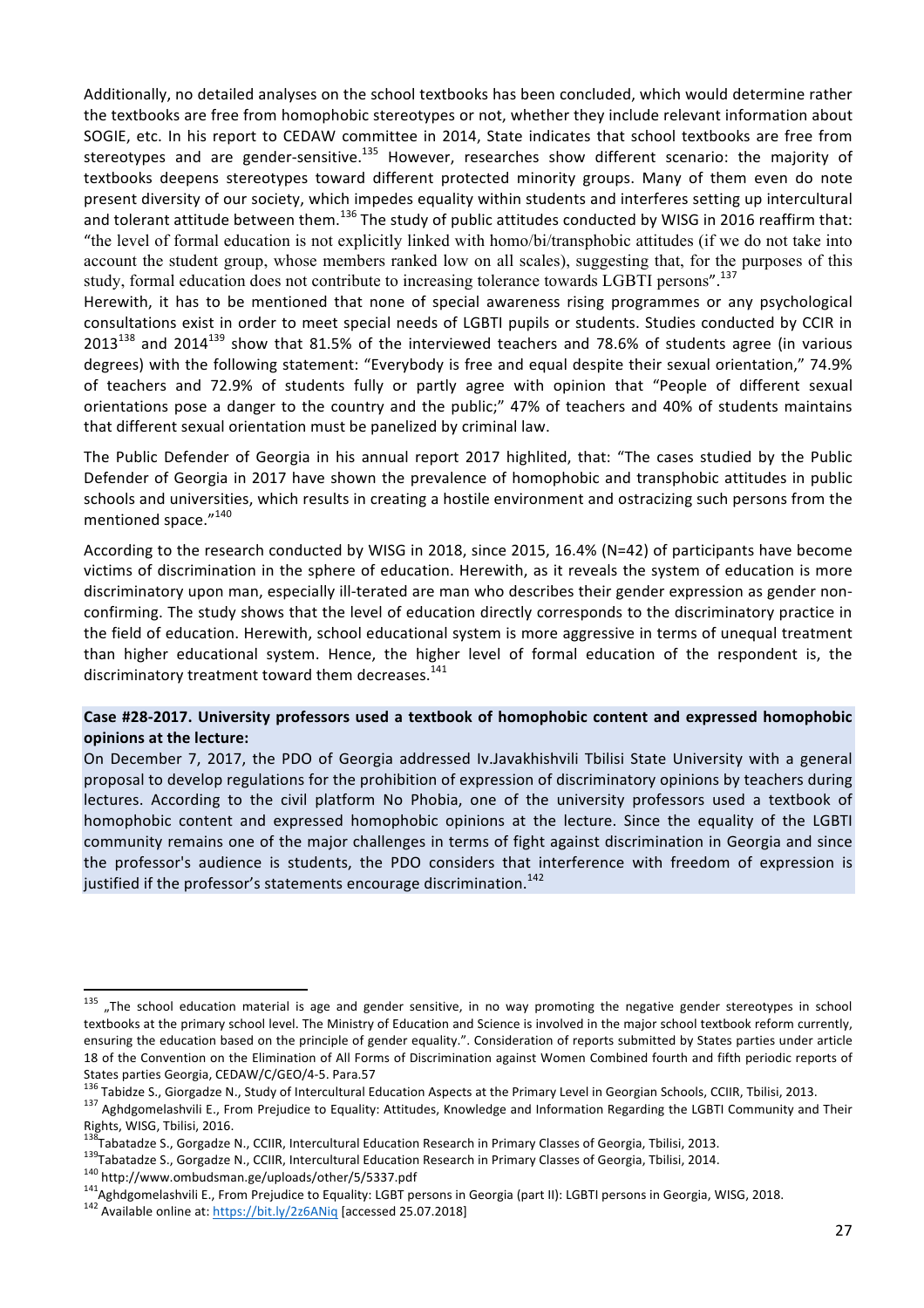#### **VII. Health (excluding trans)**

These paragraphs of Section VII of the Appendix require member states to ensure that the highest attainable standard of health can be enjoyed without discrimination on grounds of SOGIE. Measures include taking account of the specific needs of LGBTI people in the development of national health plans, including suicide prevention measures, health surveys, curricula and training courses, permitting patients to identify their "next of kin" without discrimination, withdrawing medical textbooks and other documents that treat homosexuality as a disease, and ensuring no one is forced to undergo any medical treatment because of their SOGIE.

Sexual orientation as the basis for prohibiting discrimination is found also in the Law of Georgia on Health Care.<sup>143</sup> The Law of Georgia "on the Rights of Patient"<sup>144</sup> also prohibits discrimination of patients on any grounds: "Discrimination against a patient on the basis of race, color, language, sex, genetic heritage, religious convictions, political and other views, national, ethnic and social belonging, origin, economic and official status, place of residence, disease, sexual orientation or negative personal attitude shall be prohibited". Importantly, the above is a fundamental principle and its breach in some circumstances may lead to criminal liability.<sup>145</sup> Study conducted by WISG in 2015 has shown that healthcare workers have a quite vague knowledge about sexual orientation/gender identity, as well as, about the needs of LGBT persons in health care<sup>146</sup>. Another studies reaffirm that medical personal has low awareness on SOGIE issues and has lack of sensibility toward the patients of the minority group.<sup>147</sup> Such approach has an influence on the access of LGBT people to high standards of health care.<sup>148</sup>

The analysis of cases studied by the Public Defender in 2017 makes it clear that "the access to sexual and reproductive health services and information may be restricted for LGBT+ persons because of their nonconforming sexual behavior, expression and identity. According to the complaints studied by the Public Defender, community members often face homophobic attitudes from medical personnel and these attitudes adversely affect the access of LGBT+ persons to medical services."<sup>149</sup> Yet, studies and in-depth interviews with LGBTI group members demonstrate that although such cases are rare, group members still face discrimination and improper treatment by the medical personnel. $^{150}$ 

As mentioned above, a number of Georgian medical text-books still enclose homosexuality as a behavioral disorder.<sup>151</sup> Need of LGBT group in Health Care system is not studied, thus it is not reflected in working and strategic plan of health sector<sup>152</sup>. There are no suicide prevention programmes in Georgia. Patients do not have the right to freely designate "next of kin" as the legislation gives an exhaustive list of who can be regarded as such.

Another issue concerning healthcare is that there are no regulations which are in line with international standards due regard medical procedures for "sex normalization" in intersex children. Intersex persons face multiple challenges which are related both to legal regulations and the medical sphere. It is imperative that legal and medical personnel shall be better informed about the fundamental rights and needs of intersex persons, especially intersex children, and states shall try to avoid cases of "sex normalization" in intersex

<sup>&</sup>lt;sup>143</sup> Article 6, Paragraph 1.<br><sup>144</sup> The Law of Georgia "on the Rights of Patient", Article 6.<br><sup>145</sup> Article 142 of the Criminal Code of Georgia

<sup>146</sup> Survey has shown that the majority of randomly chosen healthcare workers (save one respondent) can not make difference between sexual orientation and gender identity. Aghdgomelashvili E. Study of the Needs of LGB People in Health Care. In - depth interviews. Technical report. WISG, Tbilisi, 2014

 $147$ The study of the practice, knowledge and attitudes of medical staff showed that 13.8% of the respondents think that bisexuals are persons with "double biological sex" (e.g. due to genetic, hormonal, or anatomic characteristics). Herewith, according to 39.3% of respondents, homosexuality is a disease, which can be cured. More than half of respondents either agree with this statement or do not have a fixed position: 27.7% believe that homosexuality can be cured; 33.0%do not know whether this is possible. Serebriakova L., Study of Knowledge, Practice and Attitudes of Medical Staff towards LGBTI patients, 2015.<br><sup>148</sup> http://women.ge/data/policy%20paper/WISG-Needs-of-Transgender-persons-in-Healthcare-(policy-paper).pdf

<sup>&</sup>lt;sup>149</sup> http://www.ombudsman.ge/uploads/other/5/5337.pdf<br><sup>150</sup> Discrimination and Hate Crime against LGBTI persons, WISG, Tbilisi, 2015, p. 145.<br><sup>150</sup> Aghdgomelashvili E., From Prejudice to Equality, Study of Social Attitude and their Rights in Georgia, Tbilisi, 2016, p. 171.<br>
<sup>152</sup> E.g. The 2011-2015 national strategy of Health Care in Georgia, where different vulnerable groups are emphasized, doesn't consider

needs of LGBT group, especially needs of Transgender persons concerning social issues and transspecific health.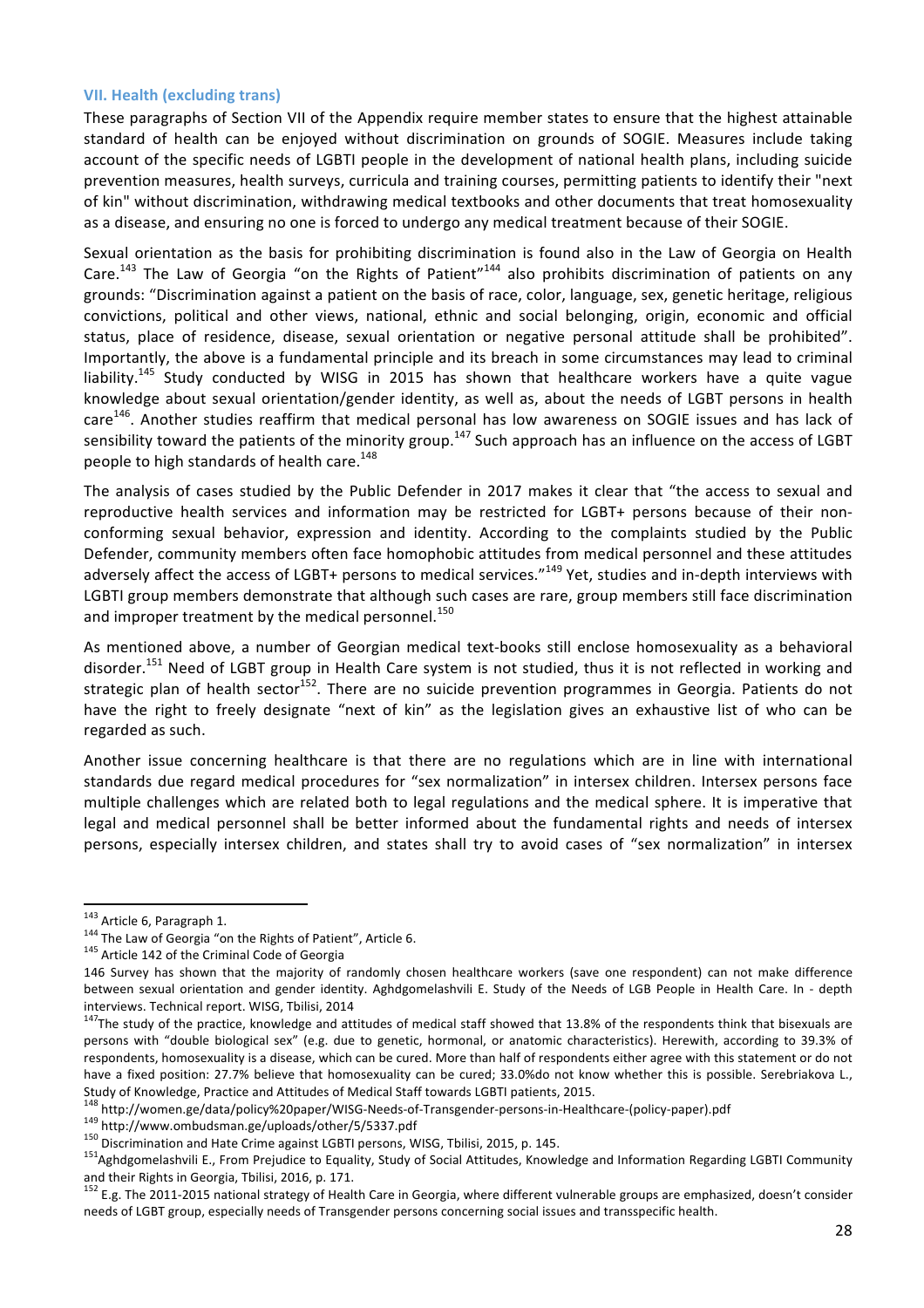persons, without person's consent.<sup>153</sup> No study has been conducted in Georgia which would examine the medical needs of intersex children and would assess against the international standards of "sex normalization" surgeries conducted on them in infancy or at later stages.<sup>154</sup>

At the end the positive step has to be mentioned; in 2014 the Constitutional Court of Georgia abolished the ban that prevented homosexuals from donating blood. The court noted that the prohibition violated the right of free development of his/her personality in line with prohibition of discrimination.<sup>155</sup> The Court ruled that the disputed law prohibiting a person who was not engaged in the risky sexual behavior and had only emotional and psychological attraction to the representative of the same sex, as well as for the MSM person after the window period had expired and the viral disease was not found to donate blood as violating the clause of prohibiting discrimination.<sup>156</sup>

# **VIII. Housing**

Section VIII of the Appendix requires that access to adequate housing can be enjoyed without discrimination on the grounds of SOGIE through such measures as prohibiting discrimination in the sale or rent of housing, in provision of loans for purchase of housing, in recognition of the rights of a tenant's partner, and in the case of evictions; also, provision of related information to landlords and tenants, and measures to ensure nondiscriminatory access to shelter and emergency accommodation, and to address the risks of homelessness faced by LGBTI people, including young people excluded by their families.

The Georgian legislation guarantees everyone the right to liberty of movement and freedom to choose his/her residence throughout the territory of Georgia. However, a lot of LGBTI persons, in particular young persons, are rejected by their own families and may find themselves homeless; moreover, no state programmes exists to offer them temporary accommodation and neither specific shelters are provided for LGBTI persons.

Recommendations developed by the initiative of Gender Equality Council of the Parliament of Georgia states that Georgian policy should foresee an expansion of the number of shelters and crisis centers for victims of gender-based violence, as well as their accessibility to vulnerable groups such as, *inter alia*, LBT women. Standardized protocols should establish risk and needs assessments, in order to secure the necessary protection ad robust multi-sectional services, including access to legal aid.  $157$  It has to be noted that in 2017 and 2018 WISG with the support of UNJP conducted special trainings and revised guideline for the staff members of the state shelters on service provision for the victims/survivors of sexual violence and victims of VAWG/DV in order to mainstream LBTI persons special needs. However, WISG does not have information about the reflection of its recommendation in training programmes and guidelines. Herewith, there are cases documented when LGBTI communities were denied the possibility to rent a real estate because of their SOGIE. Such cases have been examined by the PDO, despite revealed discriminatory practice, its recommendation does not have binding character and problem remains open.

Therefore, it is crucial that adequate and effective legal or other appropriate remedies were available to those claiming to be victims of discrimination based on SOGIE, with respect to their right to access to housing, especially when "coming out" is often followed by exhausting from houses by their parents.

# Case #29-2016. After her coming out lesbian woman was expelled from the house:

"I was hiding this fact [sexual orientation/gender identity] from my family because I knew a negative reaction that would follow from both of my parents as far as they are too conservatives. The situation evolved in a way that they found out about my partner. My friends and I spent had a year to get my family to face the fact that it is so and they had to accept me; you are not going to kill me, right?..finally I came out; my mother locked me at home in order to 'change,' 'cure' and 'set me right', otherwise I would be died for her.. She started to harass and beat me in front of her friends; Moreover, she demanded to see doctor and cure me; in short she had massive hysterical outbreaks; during one of them my sister opened the door and said that they could no

<sup>&</sup>lt;sup>153</sup> FRA, The fundamental rights situation of intersex people, 04/2015.<br><sup>154</sup> Report on the Implementation of the Georgian Government's Human Rights Action Plan for 2016-2017, WISG.<br><sup>155</sup> The Constitutional Court of Georg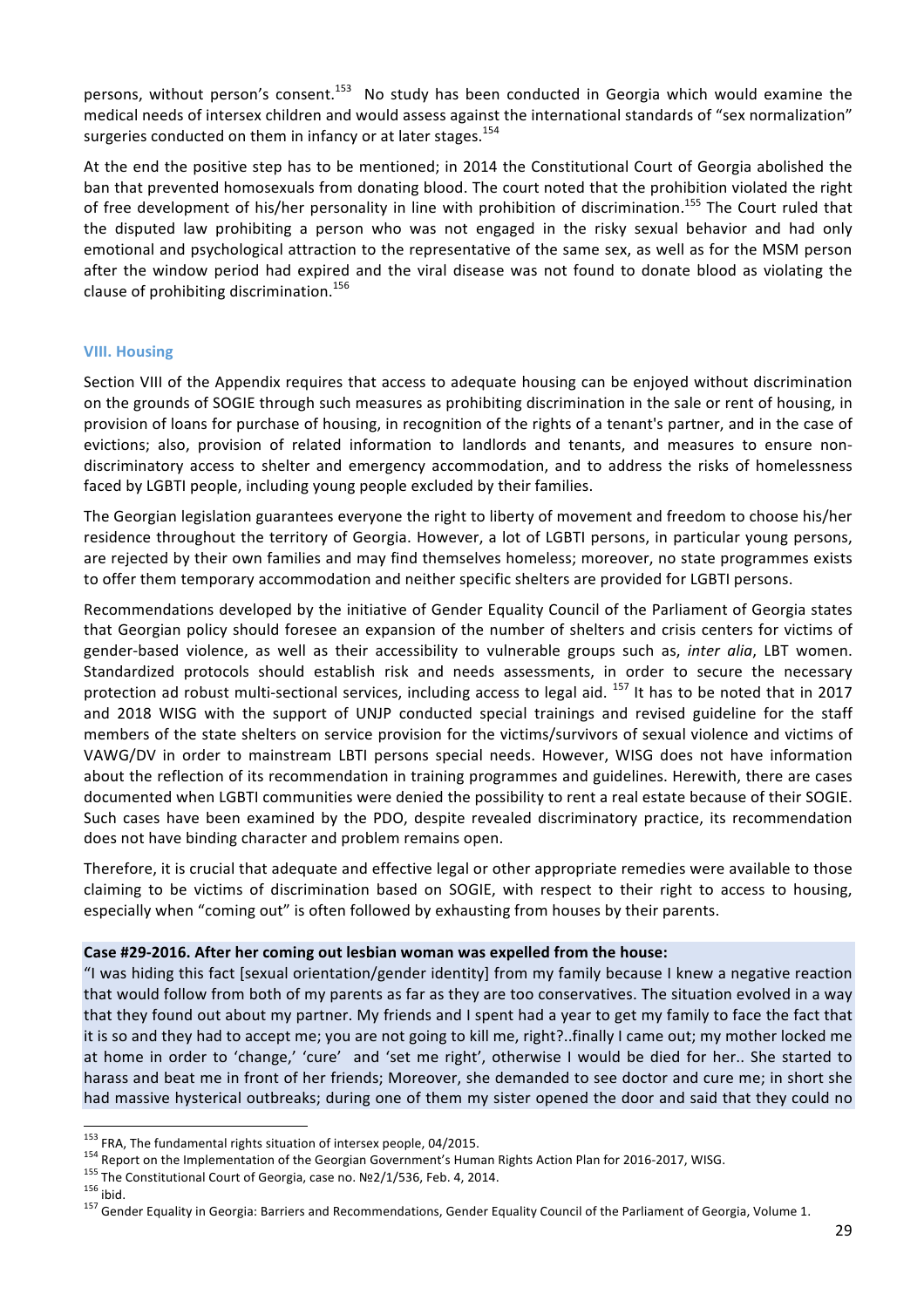longer stand me and demanded me to leave. I tried firstly, with my friends and secondly, with WISG to return home for my personal belongings but no one opened the door. Then we called police as I did not even have my ID and finally they opened the door to the police officer. They barely gave my ID to the officer; stated that everything else belonged to them."<sup>158</sup>

#### Case #30-2018. Discrimination based on gender identity and expression:

In January 2018 trans woman N.M., with her friends, rented an apartment in Batumi. As soon as landlord acknowledged about her gender identity she demanded her to leave the home. According to N.M. she was insulted verbally and addressed homo/transphobic hate speech. N.M. reported to police and PDO for documenting the discrimination on the ground of gender identity and expression; however, she changed apartment because of the fair being endangered in case of staying.

# **IX. Sports**

Section IX of the Appendix requires member states to combat SOGIE discrimination in sports through measures to counteract and punish the use of discriminatory insults, codes of conduct for sports organisations, encouragement of partnerships between LGBTI organisations and sports clubs, and antidiscrimination campaigns, and to put an end to the exclusion of trans persons from sports activity.

In 2016 Georgia joined to sign the Council of Europe Convention on an Integrated Safety, Security and Service Approach at Football Matches and Other Sports Events, which aims to regulate the important issues of sports such as ensuring safety, security and service standards at football matches and other events. Nevertheless, the experience of recent years has shown that homophobic attitudes often arise in this sphere, as well.

# Case #31-2017. Reaction on the solidarity act of the member of the Georgian national football team Guram **Kashia:**

In October 2017, the member of the Georgian national football team and the captain of football club "Vitessearhmen" Guram Kashia performed Eredivisie match wearing LGBTI flag-handcuff demonstrating his support to LGBTI persons.

The organisations of the campaign at the premier league of Netherlands declared that sport corresponds to everyone, regardless their cultural belonging, color, race, sexual orientation or religion, - everyone has right to participate or be a supporter. Moreover, Kashia's activism was positively responded by the Georgian human rights defenders; they noted that it is important to represent diversity of football fans, especially in Georgia, where the homophobic attitude remains strong.<sup>159</sup>

President Giorgi Margvelashvili has affirmed his support of Kashia.<sup>160</sup>Newly elected mayor of Tbilisi KakhaKaladze (Georgian Dream) responding to a question from Netgazeti regarding whether people should be discriminated in football based on SOGI: "I don't know who made what statements. However, that fact that an anti-discrimination bill was adopted in Georgia under our leadership is welcoming. Freedom of expression is very important. We are a democratic country and every citizen has the right despite their nationality, religion or sexual orientation to express their opinions.<sup>161</sup> Guram Kashia was also supported by the Georgian Football association (GFA). This support was followed by the protest of 'Georgian March' at the GFA. They deemed withdrawal of Kashia from the team and apology of GFA for supporting LGBTI people. Protesters shouted homohpbic slurs and burnt a rainbow flag outside the Georgian Football Federation. Eight people were arrested on charges of resisting police and minor hooliganism.<sup>162</sup>

<sup>&</sup>lt;sup>158</sup> Aghdgomelashvili E., From Prejudice to Equality: Attitudes, Knowledge and Information Regarding the LGBTI Community and Their Rights, WISG, Tbilisi, 2016, p.262.<br><sup>159</sup> Available online at: https://bit.ly/2xhOqdx [27.05.2018]

<sup>&</sup>lt;sup>160</sup> "The campaign that was brought against Guram Kashia is unacceptable. Every single person has the freedom of expression, we should respect people's rights and freedoms. I condemn expression of violence in any form. I salute the unified support from the sports community towards Guram Kashia. Hatred and violence is unfamiliar for our society. The Vice-captain of the Georgian national football team and defender for Dutch football club 'Vitesse,' Guram Kashia, has my support!"

<sup>&</sup>lt;sup>161</sup> Netgazeti, available online at: https://bit.ly/2LR5ppH [27.05.2018]<br><sup>162</sup> Available online at: https://bit.ly/2IVLe8Y [accessed 27.05.2018]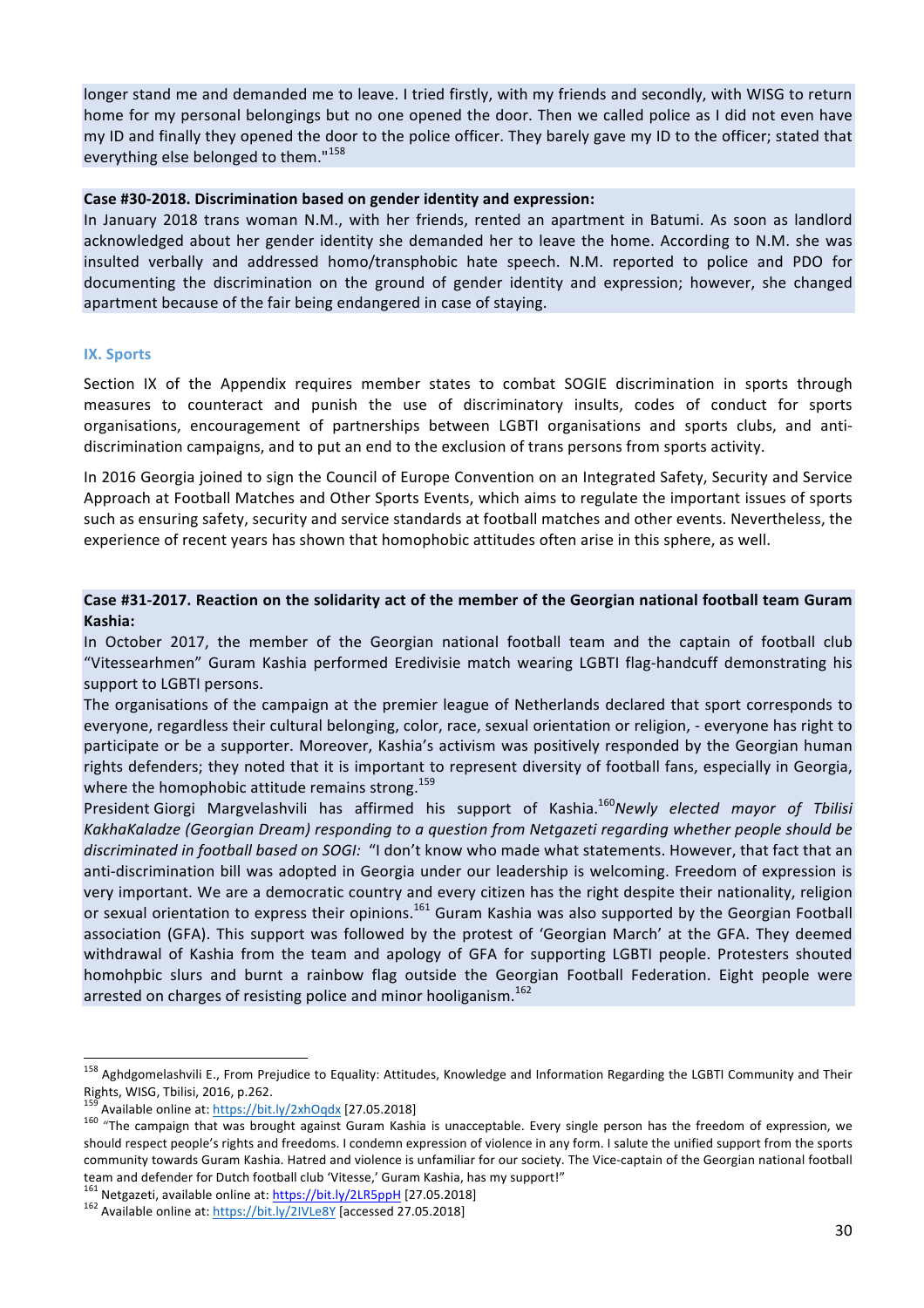On 6 November, a second protest took place against 'LGBT propaganda' in football. The Orthodox Parents' Union marched against the 'anti-Christianity propaganda. The Chair of the Orthodox Parents' Union, Avtandil Undiadze, told Georgia Today that "We demand that sport be free from LGBT propaganda, or politics. The footballers should play football..enjoy Georgian nation, not LGBT community."<sup>163</sup>

#### **X.** Right to seek asylum

Section X of the Appendix requires member states, where they have international obligations in this respect, to recognise a well-founded fear of persecution based on SOGIE as a valid ground for the granting of refugee status and to ensure that asylum seekers are not sent to a country where their life or freedom would be threatened or they face the risk of torture, inhuman or degrading treatment or punishment on grounds of SOGIE. It also requires that asylum seekers be protected from any discriminatory policies or practices on these grounds, and that staff responsible for processing asylum requests are provided with training in the specific problems encountered by LGBTI asylum seekers.

Georgian Constitution guarantees that the rights of foreigners and stateless persons in Georgia are equal to the rights of Georgian citizens, with exceptions envisaged by the law. Moreover, the legislation protects people from being expelled from the country where one's life and health would be endangered, *inter alia*, because of their SOGIE. Deportation of asylum seekers is strongly prohibited. During the recent years, NGOs working on LGBT rights have provided several asylum seekers with their services.

# Case #32-2017. Tbilisi court annulled the refusal on granting refugee status to a gay man (Equality **Movement, TDI):**

On 20th of December, Board of Administrative Cases of Tbilisi Civil Court satisfied the claim of Egyptian citizen Wagdy Elkoraei on receiving asylum in Georgia. Court annulled the decision of Ministry of Displaced Persons from Occupied Territories, Accommodation, and Refugees of Georgia, which denied Wagdy the refugee status, and instructed the ministry to make a new resolution. Wagdy Elkoraei applied for the refugee status in January 2017 and the State has denied the request. Wagdy Elkoraei's interests were represented by Equality Movement and Tolerance and Diversity Institute<sup>164</sup>.

# **XI.** National human rights structures

Section XI of the Appendix requires member states to ensure that national human rights structures are clearly mandated to address discrimination on grounds of SOGIE, and in particular should be able to make recommendations on legislation and policies, raise awareness amongst the general public, and  $-$  as far as national law provides - examine individual complaints and participate in court proceedings.

Due regard national human rights strictures two institutions within the PDO has to be discussed: the Department of Gender Equality and the Department of Equality.

In 2013 the Department of Gender Equality was established in order to monitor the protection of human rights and freedoms in terms of gender equality, to promote the gender equality issues in the activities of the **PDO** and to raise public awareness with the view of strengthening the gender equality in Georgia. The goals of the Department *inter alia* include examination and response to violation of rights on the basis of gender identity and sexual orientation.<sup>165</sup> Under annual report of 2016 it reads that the steps taken to improve the situation of LGBTI community are only formal and do not reflect the needs of individuals who are victims of systemic violence, oppression, persecution and intolerance on a daily basis. Moreover, it mentions that the government does not have a vision how to ensure equal participation of LGBTI individuals in public spaces and their protection from homophobic-based violence. The department underlines the problem regarding the legal recognition of the sex of transgendered persons and also speaks about the necessity of awareness rising due regard LGBTI persons' rights upon Georgian society.<sup>166</sup>

<sup>&</sup>lt;sup>163</sup> Available online at: https://bit.ly/2yVq5ei [accessed 27.05.2018]<br><sup>164</sup> Available online at: https://bit.ly/2tL6KHH [accessed 27.05.2018]<br><sup>165</sup> Information about the Department: https://bit.ly/2JuQJyV [accessed 06.0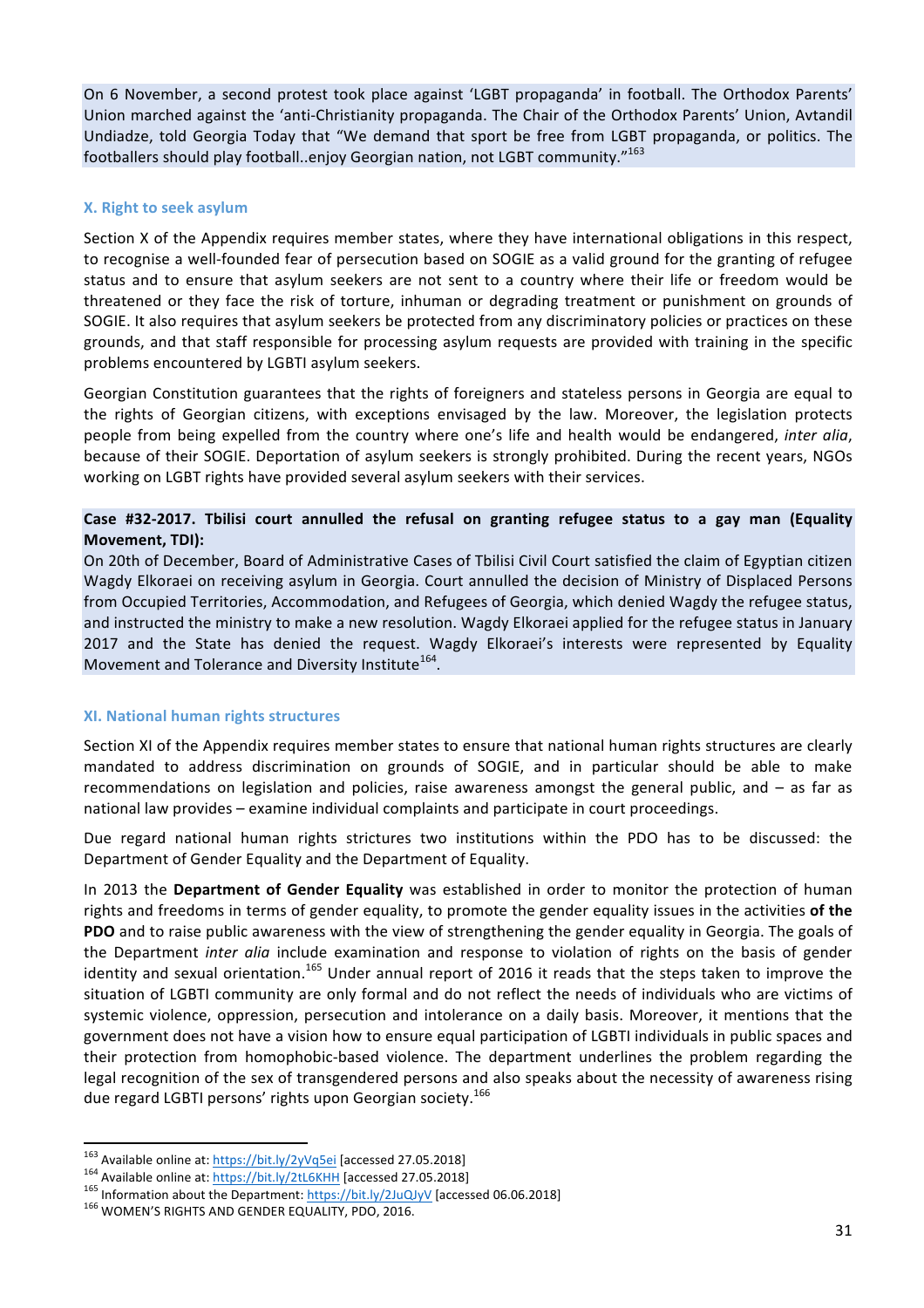Additionally, in 2014 Georgian law on Elimination of All Forms of Discrimination was adopted, that *inter alia* encloses SOGIE as protected grounds. The body on the enforcement of the law has been allocated PDO and the **special department** (of equality) has been established. The department may be deemed as quasi-judicial body, with the authorization to examine cases of discrimination and make relevant recommendation or general proposals. Despite the fact that the body faces some problems (the legal force of its decisions is not binding for private sector, they even do not have legal obligation to cooperate with the office, etc.) its existence is far helpful in regard national human rights institutions.

According to the record prepared by PDO in 2017, the Department had examined 201 new discrimination cases during the time period of 2016-2017, developing 11 recommendations, 11 general proposals and 4 Amicus Curie briefs; Most of the cases concerned alleged discrimination on protected grounds *inter alia*, of SOGIE  $(11\%)$ ;<sup>167</sup>On the other hand the number of the cases examined during the period of 2015-2016 amounted 113, issuing 12 recommendations, 2 general proposals and 6 Amicus Curie briefs; Respectively, the percentage revealing SOGIE hit8%.<sup>168</sup>

Under the PDO's report LGBTI community is one of the most vulnerable groups, the members of which face discrimination in almost every sphere of life.<sup>169</sup> The cases examined by the PDO, included the taxi driver's refusal to provide service to a trans woman, $170$ an incident where the same sex couple was thrown out of a night club,<sup>171</sup> and discontinuation of a rental agreement due to discrimination by perception.<sup>172</sup>In these cases discrimination on the ground of SOGIE was ruled. In the reporting period, PDO also responded, on numerous occasions, when advertisements encouraged discrimination, *inter alia*, on account of gender identity. One such case was a video clip circulated by LTD CCLoan mocking a transgender individual, who in order to earn money, has to resort to prostitution. $173$ 

In favor of the system has to be mentioned that, in the cases of alleged discrimination on account of SOGIE, the PDO reaches decisions taking into consideration not only evidence and established circumstances existing in case-files, but also general perceptions, stereotypes and biases towards LGBTI community in the society, which, as a rule, is the reason causing discrimination. The PDO acknowledges that LGBTI persons are the ones of the most marginalized groups, who face discrimination in every step of their daily life. Therefore, its readiness to protect LGBTI people's rights is nothing more than the positive light within the national human rights institutions.

# **XII. Discrimination on multiple grounds**

Like other unprotected groups, the members of the LGBTI group may become victims of intersectional discrimination. The Law of Georgia on "Elimination of All Forms of Discrimination" prohibits discrimination on multiple grounds that imply discrimination based in two or more characteristics;<sup>174</sup> Protected grounds are broadly interpreted and include: race, skin color, language, sex, age, citizenship, origin, place of birth or residence, property or social status, religion or belief, national, ethnic or social origin, profession, marital status, disability, health, sexual orientation, gender identity and expression, political or other opinion. Moreover, the listing of the grounds is not exhaustive; hence discrimination is prohibited on any ground and on any characteristic.

It has to be noted that in Georgia LBT women are often victims of double discrimination - based on their sex, as well as sexual orientation/gender identity. Root causes of this discrimination and violence against LBT women lie in deeply rooted gender stereotypes and conservative moors of the society, gaps and shortcomings in the legislation and indifferent state policy towards women in general and LBT women in particular.

<sup>&</sup>lt;sup>167</sup> Available online at: https://bit.ly/2HprrwU [accessed 06.06.201]<br><sup>168</sup> Available online at: https://bit.ly/2gaP4vl [accessed 06.06.2018]<br><sup>169</sup> Special Report on the Fights against Discrimination, its Prevention and

<sup>&</sup>lt;sup>170</sup> The details of the case available online at:  $\frac{https://bit.ly/2sCyXjp}{https://bit.ly/2sCyXjp}$  [accessed 06.06.2018]<br><sup>171</sup> The details of the case available online at:  $\frac{https://bit.ly/2kU1n46}{https://bit.ly/2kU1n46}$  [accessed 06.06.2018]<br><sup>172</sup> The d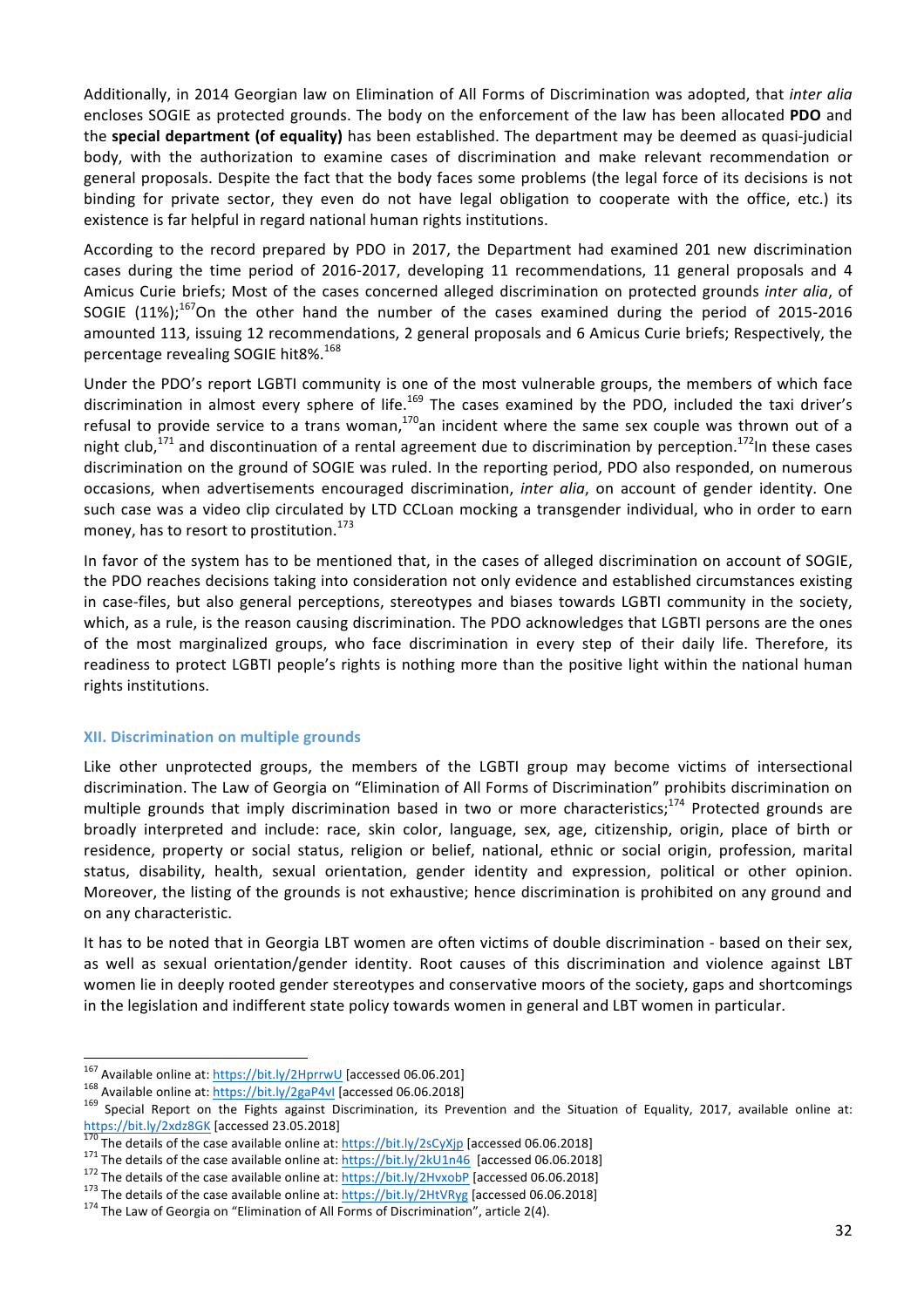According to the recommendation of CEDAW Committee, "The discrimination of women based on sex and gender is inextricably linked with other factors that affect women, such as race, ethnicity, religion or belief, health, status, age, class, caste, and sexual orientation and gender identity. Discrimination on the basis of sex or gender may affect women belonging to such groups to a different degree or in different ways than men."<sup>175</sup> When discussing particular cases of discrimination, if a person belongs to an unprotected group, the general legal condition of this person must also be considered.

However, steps taken by the Georgian State to combat violence against women and domestic violence as well as to assist victims, the supportive system is set on a heteronormative base, focusing mainly on intimate partner violence between heterosexual couples. Despite the fact that domestic violence from family members based on SOGI is most widespread and is an invisible crime against LGBT community, the government does not recognize the need to address this issue, neither pays proper attention to it in its National Action Plans.<sup>176</sup>

In 2017 WISG implemented individual-oriented support system, which is the collaboration of multiple protected grounds for the fulfillment of LGBTI person's needs. Therefore, it shall be declared that, save the socio-cultural factors, the economic condition of a person predicts double discriminatory action and crime against them. Hence, the rapid action has to be taken, which could avoid victims the experience of such crimes and support their socialization and fulfillment of their basic needs.<sup>177</sup>

# Social case #33-2018. Supporting a trans woman with refugee status:

Trans woman R.P., having refugee status, has been living in Georgia since 2016. She is not employed and her accommodation and daily expenses are provided by WISG's partner organisation SOS Children's village, were she was beneficiary until reaching legal age. For now she is receiving the service for supporting a semiindependent life. Due regard the help of the psychologist of WISG, she changed apartment and improved living conditions. Also, she has received the service of WISG's sexologist and currently the support is ongoing in order to help her with continual employment problems.<sup>178</sup>

#### Social case #34-2018. Supporting a commercial sex-worker trans woman:

Z.B. is a sex worker and transgender women. For few years she has had no contact with her family members living in a region of Georgia. A few months ago in 2018, her family members canceled her place of registration and respectively, her identification card was annulled. A social worker started cooperation with her in two dimensions, helping her with renewal of ID card and ensuring psychologist's service. Moreover, for the support of her further employment, classes of foreign language have been provided.<sup>179</sup>

 $175$  General Recommendation No. 28 on the Core Obligations of States Parties under Article 2 of the Convention on the Elimination of All Forms of Discrimination against Women. CEDAW/C/2010/47/ GC.2. 2010. §18<br><sup>176</sup> UPR. Joint Stakeholders' mid-term report, 30 May, WISG, 2018

<sup>&</sup>lt;sup>177</sup> Bakhtadze K., Intersectional Discrimination and LGBTI People, Litigation Report, WISG, 2018, p. 6.<br><sup>178</sup> ibid.<br><sup>179</sup> ibid.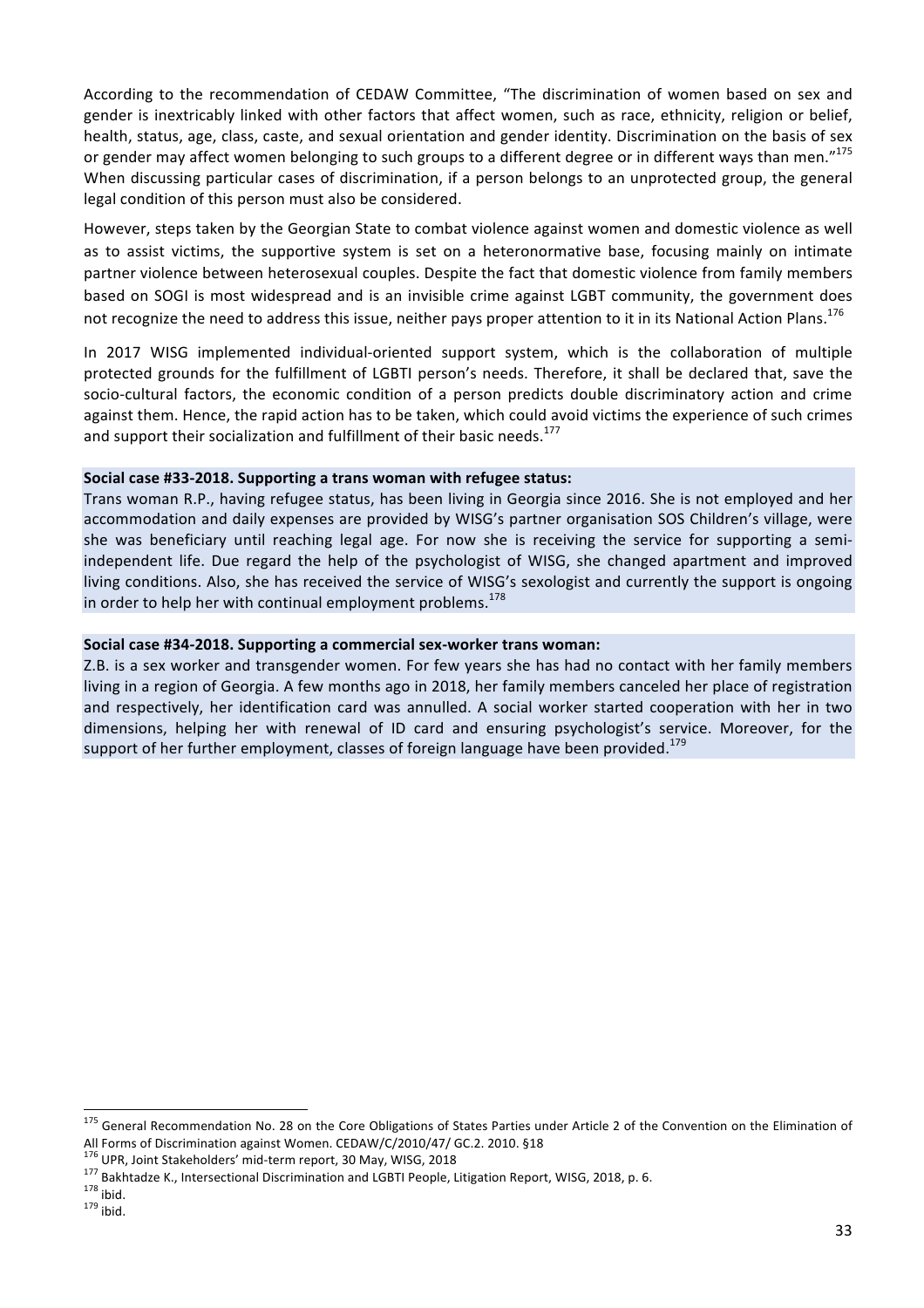#### *Appendix to Recommendation CM/Rec(2010)5*

# *I. Right to life, security and protection from violence* A. "Hate crimes" and other hate-motivated incidents

1. Member states should ensure effective, prompt and impartial investigations into alleged cases of crimes and other incidents, where the sexual orientation or gender identity of the victim is reasonably suspected to have constituted a motive for the perpetrator; they should further ensure that particular attention is paid to the investigation of such crimes and incidents when allegedly committed by law-enforcement officials or by other persons acting in an official capacity, and that those responsible for such acts are effectively brought to justice and, where appropriate, punished in order to avoid impunity.

2. Member states should ensure that when determining sanctions, a bias motive related to sexual orientation or gender identity may be taken into account as an aggravating circumstance.

3. Member states should take appropriate measures to ensure that victims and witnesses of sexual orientation or gender identity related "hate crimes" and other hate-motivated incidents are encouraged to report these crimes and incidents; for this purpose, member states should take all necessary steps to ensure that lawenforcement structures, including the judiciary, have the necessary knowledge and skills to identify such crimes and incidents and provide adequate assistance and support to victims and witnesses.

4. Member states should take appropriate measures to ensure the safety and dignity of all persons in prison or in other ways deprived of their liberty, including lesbian, gay, bisexual and trans persons, and in particular take protective measures against physical assault, rape and other forms of sexual abuse, whether committed by other inmates or staff; measures should be taken so as to adequately protect and respect the gender identity of trans persons.

5. Member states should ensure that relevant data are gathered and analysed on the prevalence and nature of discrimination and intolerance on grounds of sexual orientation or gender identity, and in particular on "hate crimes" and hate-motivated incidents related to sexual orientation or gender identity.

# **B.** "Hate speech"

6. Member states should take appropriate measures to combat all forms of expression, including in the media and on the Internet, which may be reasonably understood as likely to produce the effect of inciting, spreading or promoting hatred or other forms of discrimination against lesbian, gay, bisexual and trans persons. Such "hate speech" should be prohibited and publicly disavowed whenever it occurs. All measures should respect the fundamental right to freedom of expression in accordance with Article 10 of the Convention and the case law of the Court.

7. Member states should raise awareness among public authorities and public institutions at all levels of their responsibility to refrain from statements, in particular to the media, which may reasonably be understood as legitimising such hatred or discrimination.

8. Public officials and other state representatives should be encouraged to promote tolerance and respect for the human rights of lesbian, gay, bisexual and trans persons whenever they engage in a dialogue with key representatives of the civil society, including media and sports organisations, political organisations and religious communities.

#### *II. Freedom of association*

9. Member states should take appropriate measures to ensure, in accordance with Article 11 of the Convention, that the right to freedom of association can be effectively enjoyed without discrimination on grounds of sexual orientation or gender identity; in particular, discriminatory administrative procedures, including excessive formalities for the registration and practical functioning of associations, should be prevented and removed; measures should also be taken to prevent the abuse of legal and administrative provisions, such as those related to restrictions based on public health, public morality and public order.

10. Access to public funding available for non-governmental organisations should be secured without discrimination on grounds of sexual orientation or gender identity.

11. Member states should take appropriate measures to effectively protect defenders of human rights of lesbian, gay, bisexual and trans persons against hostility and aggression to which they may be exposed, including when allegedly committed by state agents, in order to enable them to freely carry out their activities in accordance with the Declaration of the Committee of Ministers on Council of Europe action to improve the protection of human rights defenders and promote their activities.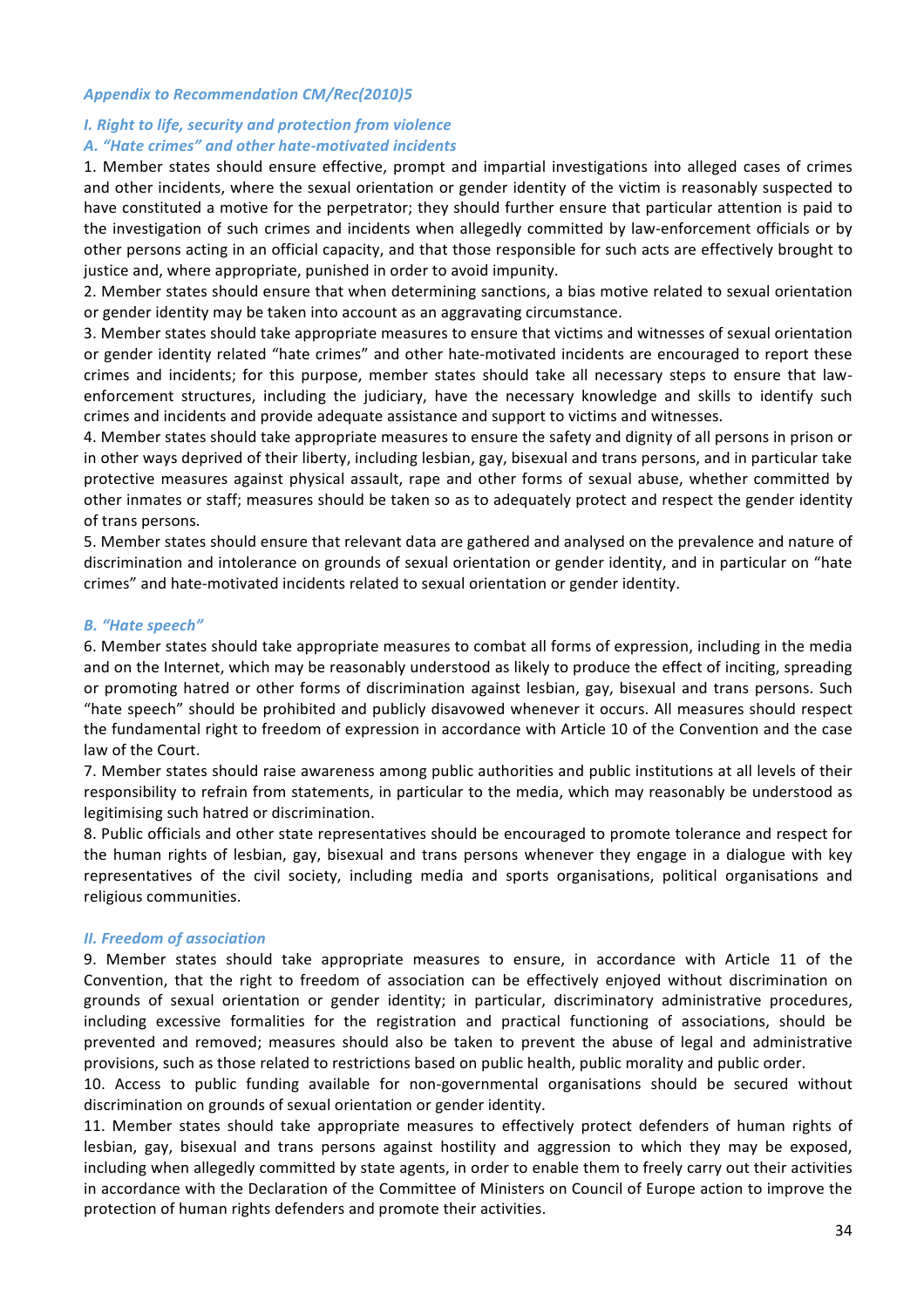12. Member states should ensure that non-governmental organisations defending the human rights of lesbian, gay, bisexual and trans persons are appropriately consulted on the adoption and implementation of measures that may have an impact on the human rights of these persons.

# *III. Freedom of expression and peaceful assembly*

13. Member states should take appropriate measures to ensure, in accordance with Article 10 of the Convention, that the right to freedom of expression can be effectively enjoyed, without discrimination on grounds of sexual orientation or gender identity, including with respect to the freedom to receive and impart information on subjects dealing with sexual orientation or gender identity.

14. Member states should take appropriate measures at national, regional and local levels to ensure that the right to freedom of peaceful assembly, as enshrined in Article 11 of the Convention, can be effectively enjoyed, without discrimination on grounds of sexual orientation or gender identity.

15. Member states should ensure that law-enforcement authorities take appropriate measures to protect participants in peaceful demonstrations in favour of the human rights of lesbian, gay, bisexual and trans persons from any attempts to unlawfully disrupt or inhibit the effective enjoyment of their right to freedom of expression and peaceful assembly.

16. Member states should take appropriate measures to prevent restrictions on the effective enjoyment of the rights to freedom of expression and peaceful assembly resulting from the abuse of legal or administrative provisions, for example on grounds of public health, public morality and public order.

17. Public authorities at all levels should be encouraged to publicly condemn, notably in the media, any unlawful interferences with the right of individuals and groups of individuals to exercise their freedom of expression and peaceful assembly, notably when related to the human rights of lesbian, gay, bisexual and trans persons.

#### *IV. Right to respect for private and family life*

18. Member states should ensure that any discriminatory legislation criminalising same-sex sexual acts between consenting adults, including any differences with respect to the age of consent for same-sex sexual acts and heterosexual acts, are repealed; they should also take appropriate measures to ensure that criminal law provisions which, because of their wording, may lead to a discriminatory application are either repealed, amended or applied in a manner which is compatible with the principle of non-discrimination.

19. Member states should ensure that personal data referring to a person's sexual orientation or gender identity are not collected, stored or otherwise used by public institutions including in particular within law enforcement structures, except where this is necessary for the performance of specific, lawful and legitimate purposes; existing records which do not comply with these principles should be destroyed.

20. Prior requirements, including changes of a physical nature, for legal recognition of a gender reassignment, should be regularly reviewed in order to remove abusive requirements.

21. Member states should take appropriate measures to guarantee the full legal recognition of a person's gender reassignment in all areas of life, in particular by making possible the change of name and gender in official documents in a quick, transparent and accessible way; member states should also ensure, where appropriate, the corresponding recognition and changes by non-state actors with respect to key documents, such as educational or work certificates.

22. Member states should take all necessary measures to ensure that, once gender reassignment has been completed and legally recognised in accordance with paragraphs 20 and 21 above, the right of trans persons to marry a person of the sex opposite to their reassigned sex is effectively guaranteed.

23. Where national legislation confers rights and obligations on unmarried couples, member states should ensure that it applies in a non-discriminatory way to both same-sex and different-sex couples, including with respect to survivor's pension benefits and tenancy rights.

24. Where national legislation recognises registered same-sex partnerships, member states should seek to ensure that their legal status and their rights and obligations are equivalent to those of heterosexual couples in a comparable situation.

25. Where national legislation does not recognise nor confer rights or obligations on registered samesex partnerships and unmarried couples, member states are invited to consider the possibility of providing, without discrimination of any kind, including against different sex couples, same-sex couples with legal or other means to address the practical problems related to the social reality in which they live.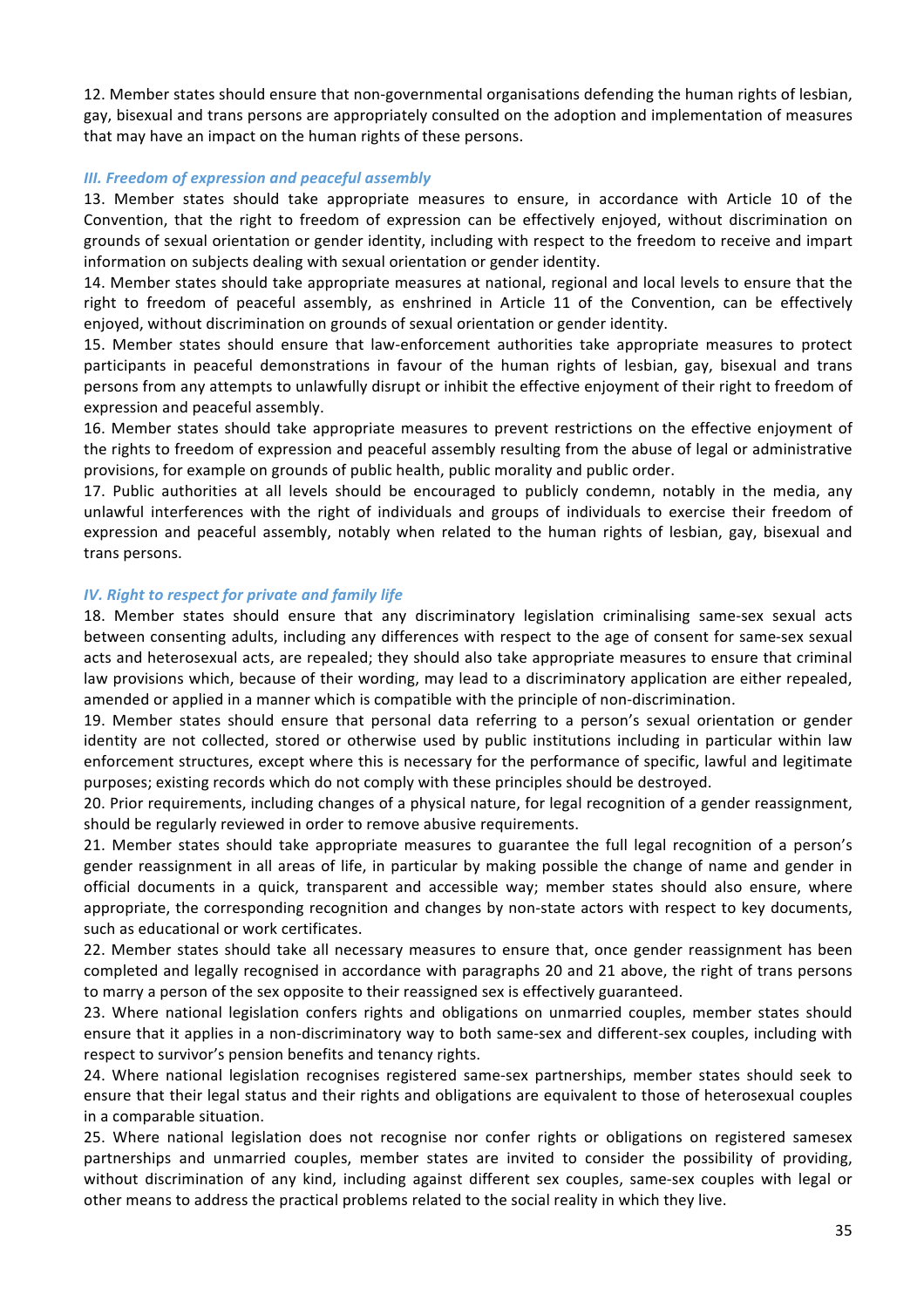26. Taking into account that the child's best interests should be the primary consideration in decisions regarding the parental responsibility for, or guardianship of a child, member states should ensure that such decisions are taken without discrimination based on sexual orientation or gender identity.

27. Taking into account that the child's best interests should be the primary consideration in decisions regarding adoption of a child, member states whose national legislation permits single individuals to adopt children should ensure that the law is applied without discrimination based on sexual orientation or gender identity. 

28. Where national law permits assisted reproductive treatment for single women, member states should seek to ensure access to such treatment without discrimination on grounds of sexual orientation.

#### *V. Employment*

29. Member states should ensure the establishment and implementation of appropriate measures which provide effective protection against discrimination on grounds of sexual orientation or gender identity in employment and occupation in the public as well as in the private sector. These measures should cover conditions for access to employment and promotion, dismissals, pay and other working conditions, including the prevention, combating and punishment of harassment and other forms of victimisation.

30. Particular attention should be paid to providing effective protection of the right to privacy of transgender individuals in the context of employment, in particular regarding employment applications, to avoid any irrelevant disclosure of their gender history or their former name to the employer and other employees.

### *VI. Education*

31. Taking into due account the over-riding interests of the child, member states should take appropriate legislative and other measures, addressed to educational staff and pupils, to ensure that the right to education can be effectively enjoyed without discrimination on grounds of sexual orientation or gender identity; this includes, in particular, safeguarding the right of children and youth to education in a safe environment, free from violence, bullying, social exclusion or other forms of discriminatory and degrading treatment related to sexual orientation or gender identity.

32. Taking into due account the over-riding interests of the child, appropriate measures should be taken to this effect at all levels to promote mutual tolerance and respect in schools, regardless of sexual orientation or gender identity. This should include providing objective information with respect to sexual orientation and gender identity, for instance in school curricula and educational materials, and providing pupils and students with the necessary information, protection and support to enable them to live in accordance with their sexual orientation and gender identity. Furthermore, member states may design and implement school equality and safety policies and action plans and may ensure access to adequate anti-discrimination training or support and teaching aids. Such measures should take into account the rights of parents regarding education of their children. 

# **VII.** Health

33. Member states should take appropriate legislative and other measures to ensure that the highest attainable standard of health can be effectively enjoyed without discrimination on grounds of sexual orientation or gender identity; in particular, they should take into account the specific needs of lesbian, gay, bisexual and trans persons in the development of national health plans including suicide prevention measures, health surveys, medical curricula, training courses and materials, and when monitoring and evaluating the quality of health-care services.

34. Appropriate measures should be taken in order to avoid the classification of homosexuality as an illness, in accordance with the standards of the World Health Organisation.

35. Member states should take appropriate measures to ensure that trans persons have effective access to appropriate gender reassignment services, including psychological, endocrinological and surgical expertise in the field of transgender health care, without being subject to unreasonable requirements; no person should be subjected to gender reassignment procedures without his or her consent.

36. Member states should take appropriate legislative and other measures to ensure that any decisions limiting the costs covered by health insurance for gender reassignment procedures should be lawful, objective and proportionate.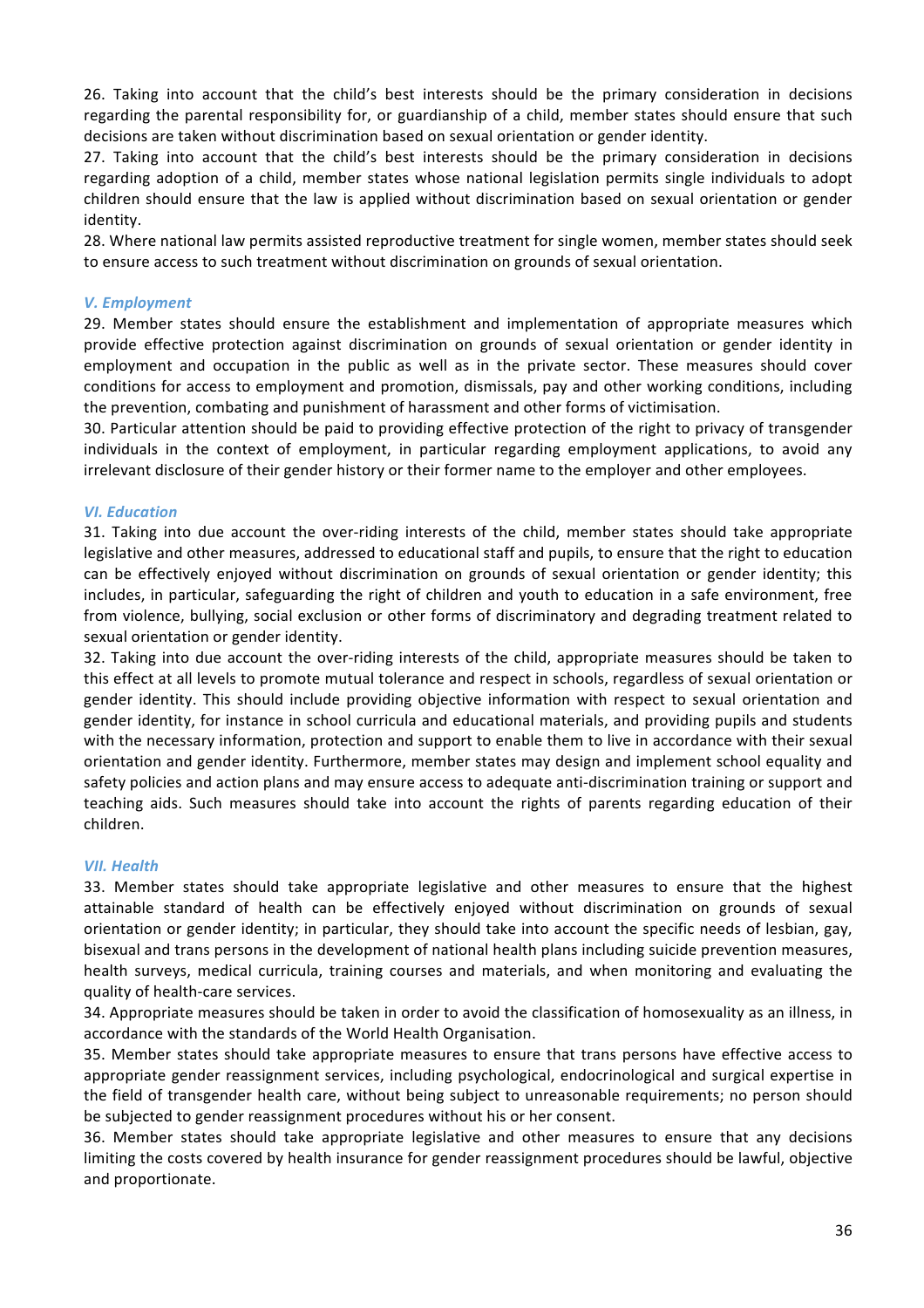#### **VIII.** Housing

37. Measures should be taken to ensure that access to adequate housing can be effectively and equally enjoyed by all persons, without discrimination on grounds of sexual orientation or gender identity; such measures should in particular seek to provide protection against discriminatory evictions, and to guarantee equal rights to acquire and retain ownership of land and other property.

38. Appropriate attention should be paid to the risks of homelessness faced by lesbian, gay, bisexual and trans persons, including young persons and children who may be particularly vulnerable to social exclusion, including from their own families; in this respect, the relevant social services should be provided on the basis of an objective assessment of the needs of every individual, without discrimination.

#### *IX. Sports*

39. Homophobia, transphobia and discrimination on grounds of sexual orientation or gender identity in sports are, like racism and other forms of discrimination, unacceptable and should be combated.

40. Sport activities and facilities should be open to all without discrimination on grounds of sexual orientation or gender identity; in particular, effective measures should be taken to prevent, counteract and punish the use of discriminatory insults with reference to sexual orientation or gender identity during and in connection with sports events.

41. Member states should encourage dialogue with and support sports associations and fan clubs in developing awareness-raising activities regarding discrimination against lesbian, gay, bisexual and trans persons in sport and in condemning manifestations of intolerance towards them.

#### *X. Right to seek asylum*

42. In cases where member states have international obligations in this respect, they should recognise that a well-founded fear of persecution based on sexual orientation or gender identity may be a valid ground for the granting of refugee status and asylum under national law.

43. Member states should ensure particularly that asylum seekers are not sent to a country where their life or freedom would be threatened or they face the risk of torture, inhuman or degrading treatment or punishment, on grounds of sexual orientation or gender identity.

44. Asylum seekers should be protected from any discriminatory policies or practices on grounds of sexual orientation or gender identity; in particular, appropriate measures should be taken to prevent risks of physical violence, including sexual abuse, verbal aggression or other forms of harassment against asylum seekers deprived of their liberty, and to ensure their access to information relevant to their particular situation.

#### *XI. National human rights structures*

45. Member states should ensure that national human rights structures are clearly mandated to address discrimination on grounds of sexual orientation or gender identity; in particular, they should be able to make recommendations on legislation and policies, raise awareness amongst the general public, as well as – as far as national law so provides – examine individual complaints regarding both the private and public sector and initiate or participate in court proceedings.

#### *XII. Discrimination on multiple grounds*

46. Member states are encouraged to take measures to ensure that legal provisions in national law prohibiting or preventing discrimination also protect against discrimination on multiple grounds, including on grounds of sexual orientation or gender identity; national human rights structures should have a broad mandate to enable them to tackle such issues.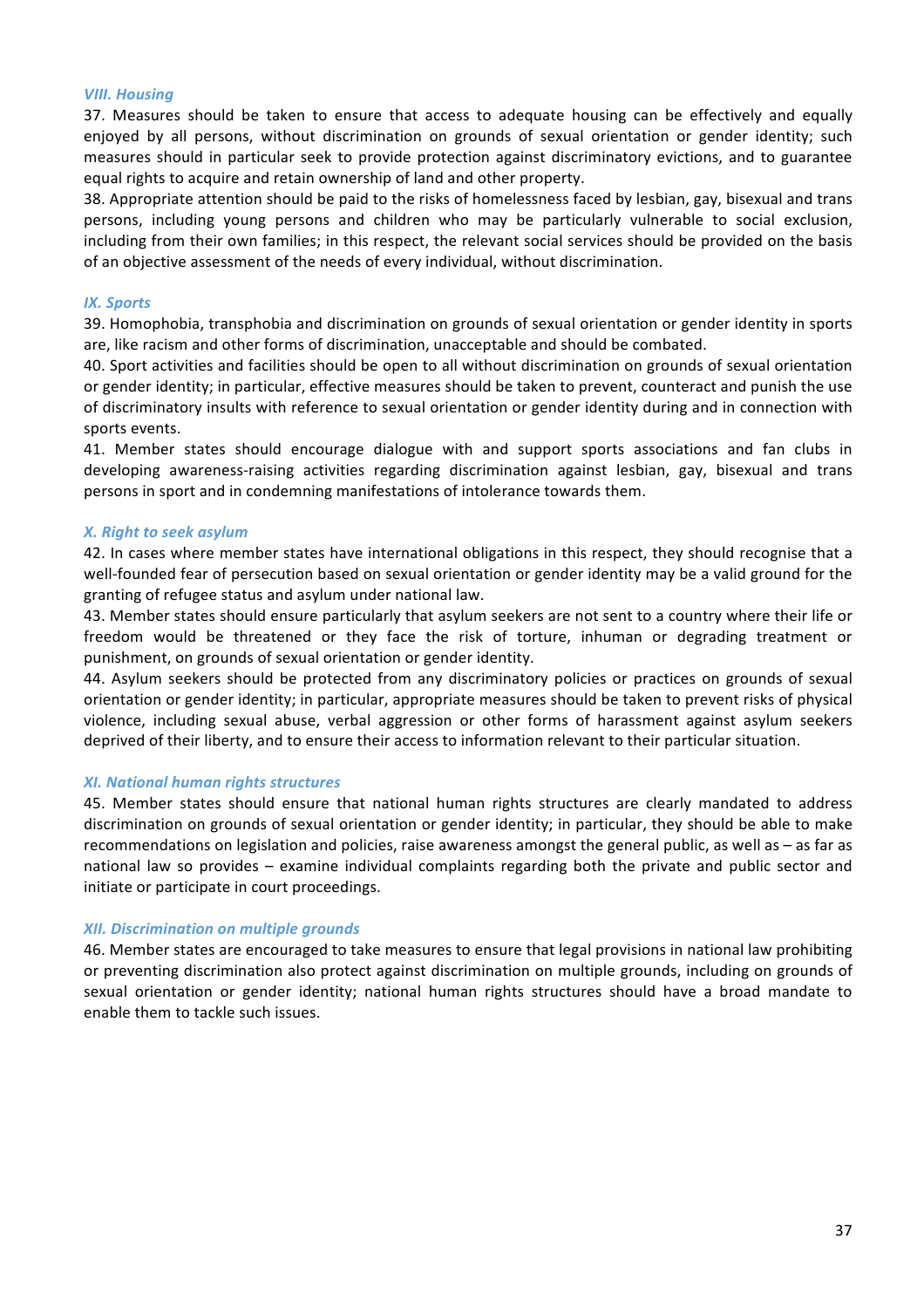#### Appendix # 2. The Compliance Documentation Report

#### **Recommendation**

**1.** examine existing legislative and other measures, keep them under review, and collect and analyse relevant data, in order to monitor and redress any direct or indirect discrimination on grounds of sexual orientation **or gender identity**; 

1.1. Has a review been conducted of existing legislative and other measures which could result directly *or indirectly in (a) sexual orientation or (b) gender identity discrimination?* 

1.2. Are systems for the collection and analysis of relevant data operational, and in use to monitor *direct and indirect discrimination on the grounds of a) sexual orientation b) gender identity?* 

1.3. Are processes in place to ensure that the discrimination thus identified is redressed?

Despite several reminders MoJ has not provided answer in regard these questions.

As already mentioned adoption of the law on Elimination of All Forms of Discrimination is the step forward for ensuring equality in all institutions, *inter alia* on the grounds of SOGIE. The body on monitoring direct or indirect discrimination prescribed by the law is PDO. The Department of Equality examines individual cases and documents them. Unlike public institutions, recommendations issued against the perpetrators are fully deprived of any legal means to ensure its enforcement; hence its implementation is entirely depended on the goodwill of the individual. $^{180}$ 

**2.** ensure that legislative and other measures are adopted and effectively implemented to combat discrimination on grounds of sexual orientation or gender identity, to ensure respect for the human rights of lesbian, gay, bisexual and trans persons and to promote tolerance towards them;

2.1. Has legislation against discrimination on the grounds of (a) sexual orientation and (b) gender *identity* covering employment, social security and health care, education, access to and supply of goods and services, including housing, been introduced?

Georgia had adopted some legislative changes, based on which discrimination on the ground of SOGIE in different spheres of private and public life is prohibited. Nowadays, laws prohibiting discrimination are empowered by the Constitution and legislation.

The law on the Elimination of all Forms of Discrimination, adopted on May 7 of 2014, explicitly underlines SOGIE as its protected grounds. The law prohibits discrimination in all spheres, including employment, healthcare, education and access to services. However, it has to be noted that the mechanism of its implementation doesn't have a binding force upon private sector. The request for amending its gaps has been launched by the PDO at the Parliament of Georgia.

According to the Criminal Code of Georgia, crime committed on racial, national, ethnic or linguistic grounds is considered as an aggravating circumstance. On March  $27<sup>th</sup>$ , 2012 sexual orientation and gender identity was added to the list of protected groundsThe Labor Code of Georgia explicitly prohibits discrimination based on sex, as well as sexual orientation (gender identity is not mentioned in the list of grounds of prohibition).<sup>181</sup> Sexual orientation as the base of prohibiting discrimination is also mentioned in the Law of Georgia on Health Care. Moreover, the Law of Georgia on "Patients' Rights" also prohibits discrimination of patients on any grounds.182

In spite of noticeable progress, gaps still remain on the legislative level, which significantly hinders the rights of LGBTI people, e.g. the issue of legal recognition of gender, which is vitally important for trans people and directly reflects on the mentioned spheres.

2.2. Has a comprehensive strategy, including long-term education and awareness raising programmes, aimed at tackling discriminatory or biased attitudes and behavior within the general public and correcting *prejudices and stereotypes, been implemented?*.

As already mentioned the main problem regarding the issue is the lack of comprehensive politics, even on the example of Action Plan when the issues of SOGIE are fragmental, spitted in the Plan of the Gender Equality

<sup>&</sup>lt;sup>180</sup> Details available online at:  $\frac{https://bit.ly/2IOeKU5}{https://bit.ly/2IOeKU5}$  [accessed28.06.2018]<br><sup>181</sup> Amendment to the Criminal Code of Georgia, Article 2 (3).<br><sup>182</sup> Georgian Law on Patients' Rights, article 6.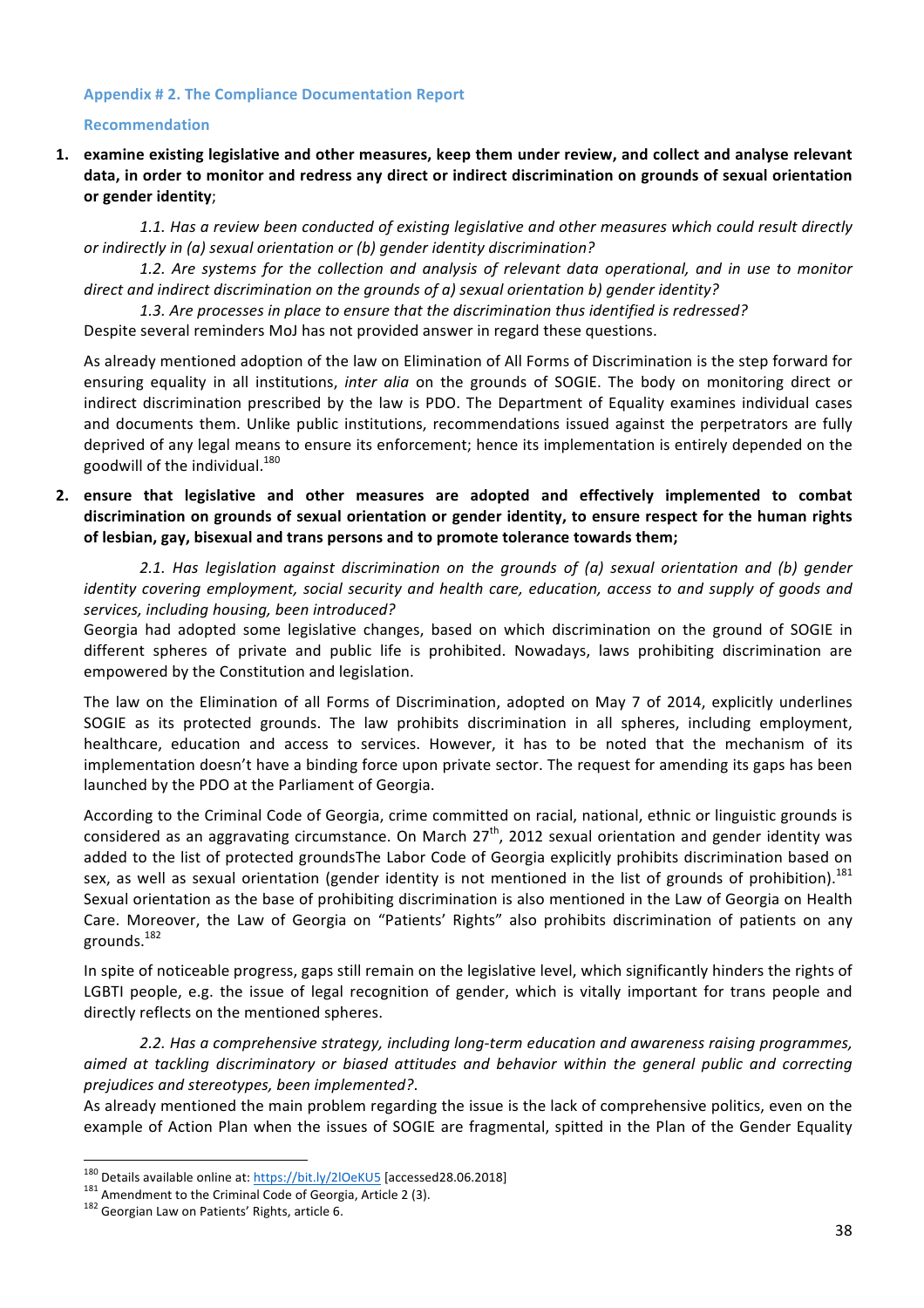Council<sup>183</sup> doesn't provide proper long-term and awareness raising blanket governmental programme aiming to combat discrimination.

**3.** ensure that victims of discrimination are aware of and have access to effective legal remedies before a national authority, and that measures to combat discrimination include, where appropriate, sanctions for infringements and the provision of adequate reparation for victims of discrimination;

*3.1. Do effective legal remedies for victims of (a) sexual orientation or (b) gender identity*  discrimination exist at national level?

3.2. Are there effective procedures to make victims aware of, and able to access, such remedies, even where a violation is committed by a person acting in an official capacity?

3.3. Are the remedies effective, proportionate and dissuasive?

3.4. Do the remedies include, where appropriate, adequate reparation for victims?

Despite several reminders MoJ has not provided answer in regard these questions.

However, in 2014 Georgian law on Elimination of All Forms of Discrimination was adopted, that *inter alia* encloses SOGIE as its protected grounds. The body on the enforcement of the law has been allocated PDO and the special department (of Equality) has been established. The department may be deemed as quasi-judicial body, with the authorization to examine cases of discrimination and make relevant recommendation or general proposals. Despite such positive changes, in fact the body faces crucial problems as the legal force of its decisions is not binding for private sector, they even do not have legal obligation to cooperate with the office, etc. Hence, it could not be counted as the effective remedy, especially in the cases of discrimination against private sector. The same line of problem continues in regard adequate reparation for victims, even at the cases of affirmed discrimination public sector is not bound by the decision or recommendation. Therefore, no properly effective remedy, which includes mechanism of adequate reparation, does exist rather than general Courts. 

4. be guided in their legislation, policies and practices by the principles and measures contained in the appendix to this recommendation;

Despite several reminders MoJ has not provided answer in regard this issue.

**5.** ensure by appropriate means and action that this recommendation, including its appendix, is translated and **disseminated as widely as possible**

5.1. What steps have been taken to ensure as wide as possible dissemination of the Recommendation *and its appendix?*

State authorities did not provide any answer; h

owever, according to the existing information government has not taken any measures in order to translate or disseminate the recommendation. The translation was provided by WISG that is accessible on its web-page.<sup>184</sup>

*5.2 Have the Recommendation and its appendix been translated?*

Despite several reminders MoJ has not provided answer in regard this question; however, the Recommendation and its appendix have not been translated and disseminated by the state.

5.3. Have they been disseminated?

- $\bullet$  *within the lesbian, gay, bisexual and transgender communities?*
- *throughout public administration?*
- *throughout law-enforcement structures, including the judiciary and penitentiary system?*
- $\bullet$  to national human rights protection structures (including equality bodies)?
- **•** *throughout the educational system?*
- *throughout the health-care system?*
- *to representatives of public and private sector employees and employers?*
- *to the media?*
- *to relevant non-governmental organisations*

N/A

<sup>&</sup>lt;sup>183</sup> Available online at:  $\frac{https://bit.ly/2tQBdTX}{https://bit.ly/2ySTjup}$  [28.06.2018] 184 Available online at:  $\frac{https://bit.ly/2ySTjup}{https://bit.ly/2ySTjup}$  [26.06.2018]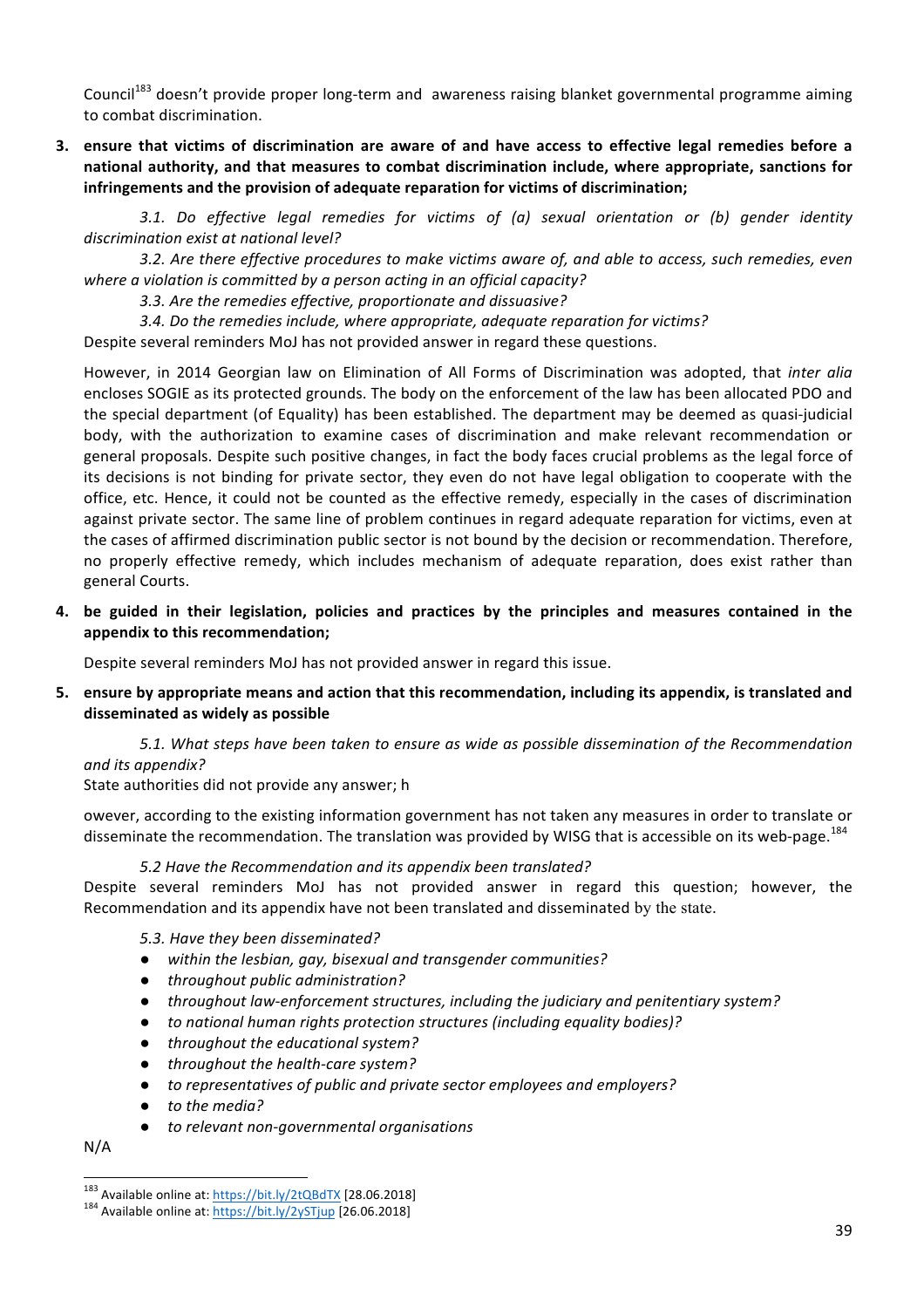# **Appendix to Recommendation CM/Rec(2010)5 I. Right to life, security and protection from violence** A. "Hate crimes" and other hate-motivated incidents

1. Member states should ensure effective, prompt and impartial investigations into alleged cases of crimes and other incidents, where the sexual orientation or gender identity of the victim is reasonably suspected to have constituted a motive for the perpetrator; they should further ensure that particular attention is paid to the investigation of such crimes and incidents when allegedly committed by law enforcement officials or by other persons acting in an official capacity, and that those responsible for such acts are effectively brought to justice and, where appropriate, punished in order to avoid impunity.

1.1. Has a review been conducted of existing legislative and other measures which could result directly *or indirectly in (a) sexual orientation or (b) aender identity discrimination?* 

1.2. Are systems for the collection and analysis of relevant data operational, and in use to monitor direct and indirect discrimination on the arounds of a) sexual orientation b) aender identity?

1.3. Does the training of police officers ensure that they are aware of the need to make special efforts to *investigate any* (a) homophobic or (b) transphobic connotations in hate crimes or hate motivated incidents effectively, promptly and impartially, particularly where violence is involved?

According to the information provided by the Academy of the MIA $^{185}$  in response to WISG's enquiry, it is regularly ongoing process to raise awareness of the police officers in regard human rights education. Trainings, covering hate crimes, prohibition of discrimination and aspects of gender equality, have been conducted for district-inspectors, officers of the Criminal Police, detective-investigators, patrol-inspectors, infantry officers of the patrolling police for security of tourists, employees of the wards for temperate detention, employees of the Special Task's Department and border guards of the Border Police of Georgia. The letter notes that special educational programmes cover teaching appropriate measures and mechanisms to combat discrimination toward LGBTI persons that include effective, prompt and impartial investigation of the crimes, cases or incidents based on SOGIE. Moreover, addition response letter<sup>186</sup> from the Ministry states that since 2017 new module on "prohibition of discrimination and gender equality" has been added to the programme of preparing patrol-inspectors, which was completed by 367 students since then.

It has to be noted that WISG is unaware regarding the contents of the programme and respectively the effectiveness of its outcome cannot be evaluated.

1.4. Is there an independent and effective machinery for receiving and investigating reports of hate *crimes or hate motivated incidents allegedly committed by law-enforcement staff, particularly where sexual orientation or gender identity constitute one of the motives?* 

In practice, no separate law-enforcement unit exists to receive and investigate hate crimes and hate motivated incidents specifically; however, in 2018 MIA established the Human rights Department within its system, which would monitor investigation of hate motivated crimes. The purpose of the department is to combat hate crimes, *inter alia*, on the ground of SOGIE and to monitor proper investigation of hate motivated crimes. Moreover, General Inspection of the MIA investigates and takes appropriate measures on the breaches of the Ethic Code conducted by the law-enforcement authorities. Herewith, under the decree of the MoJ (#34, dated by 07.07.2013) offences committed by the police officers shall be investigated by investigative subdivision of the prosecutor's office and in case of detecting signs of crime shall be punished by the law. The response also notes that within the framework of the unified information policy the hotline of the General Inspection (MIA) is available (126) that increases efficiency of the control by the civil society.<sup>187</sup>

The General Inspection of the Interior Ministry received 21 reports/complaints from LGBT+ community in 2017: no disciplinary misdemeanor was established in nine of these cases; eight cases were transferred to other entities of the Ministry of Internal Affairs; only one case was transferred to the Prosecutor's Office and investigation has been launched into it; internal inquiry is underway into two cases.  $188$ 

<sup>&</sup>lt;sup>185</sup> Response letter from the Ministry on Internal Affairs, N MIA 0 18 01137770; dated by: 15.05.2018.<br><sup>186</sup> Response letter from the Ministry on Internal Affairs, N MIA 4 18 01385698:dated by: 12.06.2018<br><sup>187</sup> ibid.<br><sup>18</sup>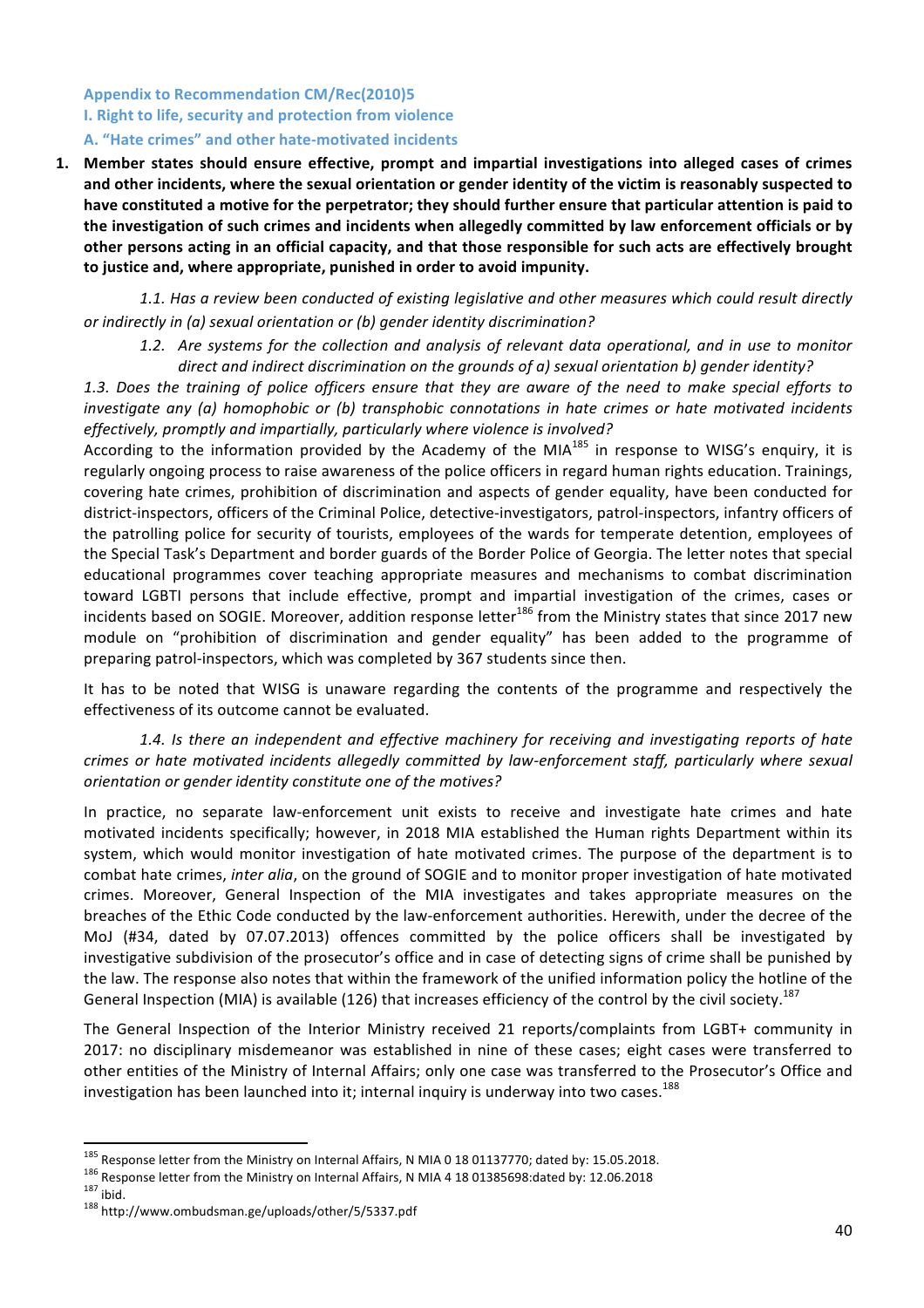On the other hand, the percentage of reporting hate crimes to the police or law-enforcement authorities in general, hits low. Research conducted by WISG in 2018 reveals that 96.9% of respondents (N=256) have been victim of hate crimes during his/her lifetime. 88,3% - ever since 2015. The most common form of violence was psychological/emotional (verbal abuse, swearing, curse, humiliating comments, making fun) that have been experienced by 71.4% of respondents. 40.3% have received hate massages/letters/mails; 19.35% have become the victim of blackmail or forceful "coming out." High percentage of the respondents had experienced sexual harassment because of SOGIE.<sup>189</sup>Despite such destructing number, only 15.8% of hate crime victims have reported to police. Among the reasons for not reporting was mentioned: Ineffectiveness of police  $-$ 44.4%; Fear of forcible "coming out" in front of police officers- 19.1%; Fear of homophobic treatment by police officers  $-$  18.7%, etc.

### 2. Member states should ensure that when determining sanctions, a bias motive related to sexual orientation or gender identity may be taken into account as an aggravating circumstance.

2.1. Do legislative measures to combat "hate crimes" and other hate motivated incidents exist? Do *these measures recognise* (a) sexual orientation and (b) gender identity as a possible motive in such crimes or *incidents?*

Article 142 of the Criminal Code of Georgia criminalises violation of human equality on the grounds of language, sex, age, nationality, origin, birthplace, place of residence, material or rank status, religion or belief, social belonging, profession, marital status, health status, sexual orientation, gender identity and expression, political or other views or of any other signs that have substantially breached human rights.

2.2. Does this legislation ensure that a bias motive related to (a) sexual orientation (b) gender identity *may be taken into account as an aggravating circumstance when determining sanctions?* 

Under the article  $53<sup>1</sup>$  of the Criminal Code of Georgia crime committed on the grounds of race, colour, language, sex, sexual orientation, gender identity, age, religion, political or other beliefs, disability, citizenship, national, ethnic or social origin, material status or rank, place of residence or other discriminatory grounds shall constitute an aggravating circumstance for all the relevant crimes provided by the code.

Herewith, according to the responding letter from the Prosecutor's Office of Georgia,<sup>190</sup> the Human Rights Division has developed recommendations on the practical implementation of the mentioned clause. Under this recommendation, prosecutors shall underline the hate motive at the discretional part of the offence, as well as at the trial, on its opening and conclusive remarks. The recommendation also corresponds to issues such as qualification of hate crime, conduct of investigation, obtaining evidences and collecting relevant statistics.

According to the statistics published by the MIA 53 persons were accused in hate motivated crimes in 2018.<sup>191</sup> In addition, in 10 cases SOGIE stood as aggravating circumstance. On the other hand, above mentioned cases (Cases #01-2017; 02-2014; 03-2016; 05-2016; 06-2016) show different scenario that even in the clearest, textbook-example situations of the hate crime, law-enforcement officials fail to invoke SOGIE as the ground of the crime. Failure in underlining motive also impedes courts to obtain proper decision that on the other hand, encourages syndrome of impunity of hate crimes.

**3.** Member states should take appropriate measures to ensure that victims and witnesses of sexual orientation or gender identity related "hate crimes" and other hate-motivated incidents are encouraged to report these crimes and incidents; for this purpose, member states should take all necessary steps to ensure that law enforcement structures, including the judiciary, have the necessary knowledge and skills to identify such crimes and incidents and provide adequate assistance and support to victims and witnesses.

3.1. Has a simple and comprehensible definition of "hate crimes", which includes the motive of (a) sexual orientation and (b) gender identity been disseminated to the general public?

No information is provided by the MIA or the MoJ regarding this question, however, Georgian legislation does not provide the definition of hate crime.

<sup>&</sup>lt;sup>189</sup> Aghdgomelashvili E., From Prejudice to Equality (part II): LGBT persons in Georgia, WISG, 2018.<br><sup>190</sup> Response letter from the Prosecutor's Office of Georgia N13/368443, Dated by: 16.05.2018.<br><sup>191</sup> The report is ava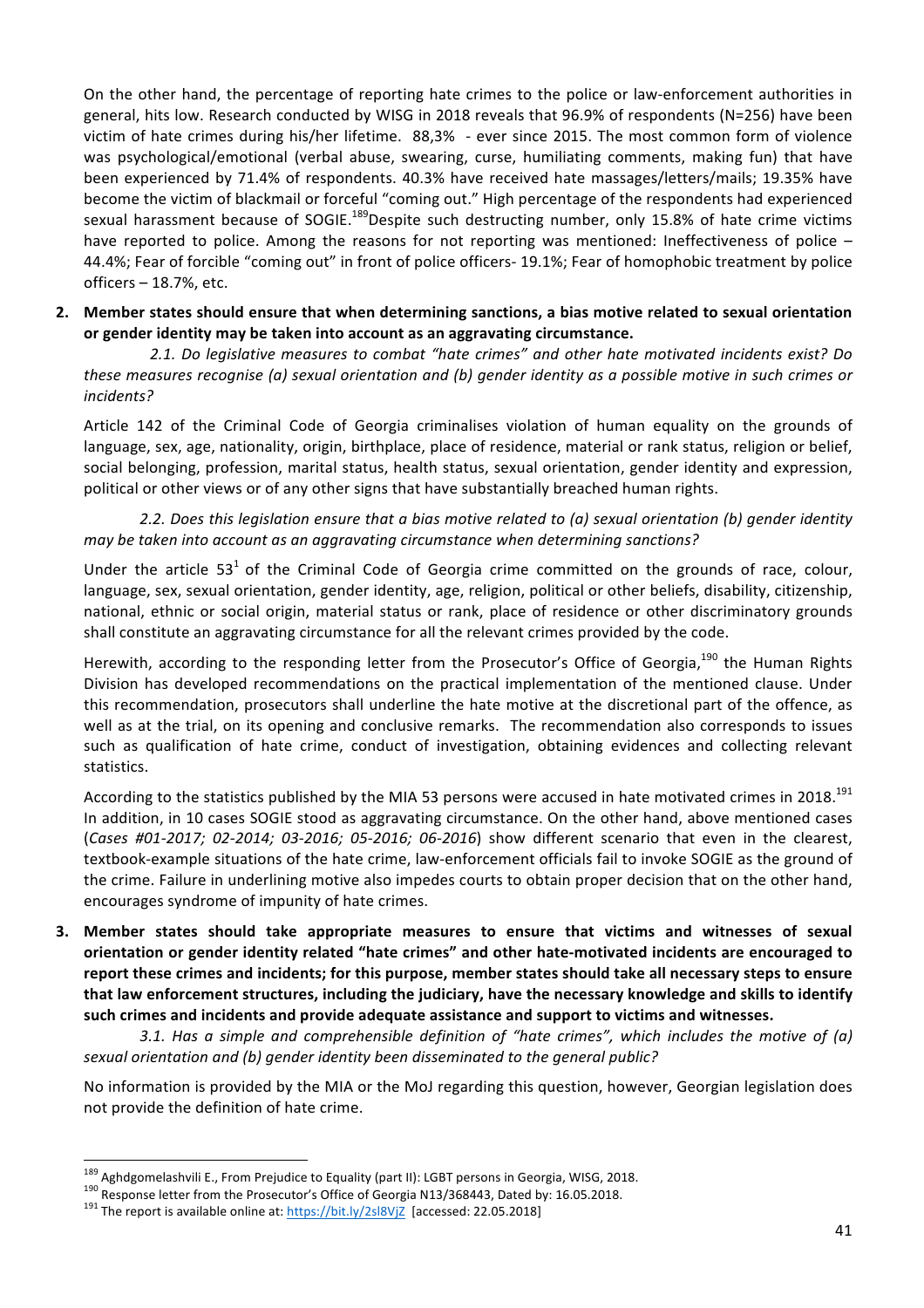# 3.2. Do training programmes and procedures ensure that the police and judiciary possess the *knowledge and skills to identify such crimes and incidents and provide victims and witnesses with adequate assistance and support?*

According to the letter provided by the MIA,<sup>192</sup> a guideline for the investigators has been adopted, which underwrites the rules of interrogating/questioning the victims, defendants and witnesses of the hate crime. In this regard specialization of the investigators has also been launched. However, WISG is not aware regarding the type of the manual, the ways of its guidance and the legal forms of the given instruction. Moreover, WISG is unaware whether the judges had undergone any similar kind of trainings in recent years. The MoJ did not provide any information in his regard.

3.3. Do training programmes and codes of conduct for the police and judiciary ensure that LGBTI *persons* are treated in a non-discriminatory and respectful manner so that they feel safe to report hate crimes *or* other hate motivated incidents, whether as victims or witnesses, in relation to their (a) sexual orientation *and (b) gender identity?*

The Code of Ethics of the Police stresses respect for human rights and requests acting in compliance with the law based on the principles of equality and justice. The Code of Ethics focuses on a police officer's responsibility to be guided by the principle of impartiality when discharging his/her duties without any discrimination. Herewith, an updated version of the Code includes sexual orientation among the grounds of prohibition of discrimination: "a police officer shall respect personal dignity of all individuals, and treat them fairly and impartially, irrespective of an individual's race or national belonging, language, sex, age, religious convictions, political or other views, property status or title, social belonging, origin, education, place of residence or other type of personal status and/or sexual orientation."<sup>193</sup> Breach of norms set by the Code of Ethics results in disciplinary liability pursuant to the procedure established by the order of MIA.

However, due to the strong homophobic atmosphere in the country, the majority of victims refrain to contact police. As NGOs studies and documented cases illustrate, when responding to homo/transphobic crimes, sometimes police officers display improper and/or homophobic treatment. Even above mentioned statistics on reporting makes it clear, - huge number of LGBTI persons indicates fear and shame of homo/transphobic attitude of police officers. Thus, LGBTI community doesn't feel safe with police to report any incident due regard their sexual orientation/ gender identity.

3.4. Are units within the police tasked specifically with investigating crimes and incidents linked to *sexual orientation and (b) gender identity?*

Taking into consideration homophobic environment of the county and low degree of trust towards police officers, it would be optimal to set up units tasked specifically with investigating crimes and incidents of hate. There is no such special unit for now. According to the response letter provided by the MIA,<sup>194</sup> in order to maintain balance, at least one policeman from each police department has to participate in the trainings regarding discrimination.

Herewith, as mentioned above, in 2018 MIA launched Human Rights Department within its system, which monitors investigation to strengthen response to violence against women (including sexual violence), crimes committed on the grounds of discrimination, hate crimes, trafficking and crimes committed by and/or towards minors. The functions of the Department include monitoring the process of investigation and administrative proceedings regarding the above-mentioned crimes, identify the gaps, prepare and enforce measures to enhance law enforcement's role in eliminating them.<sup>195</sup> WISG welcomes conduction of the monitoring by the Department, however it is obvious that investigation of criminal cases involve huge number of experts, hence several trained investigators clearly is not enough for the efficient outcome.

<sup>&</sup>lt;sup>192</sup> Response letter from the Ministry on Internal Affairs, NMIA 4 18 01385698, dated by:12.06.2018<br><sup>193</sup> 31 December 2013 Order Nº999 of the Minister of Interior of Georgia, Tbilisi, on the Approval of the Code of Ethic Police and Instructions for Behavior of Certain Employees of the Ministry of Interior of Georgia, Annex 1, Code of Ethics of the Georgian Police.

<sup>&</sup>lt;sup>194</sup> Response letter from the Ministry of Internal Affairs N MIA 4 18 01385698, dated by: 12.06.2018.<br><sup>195</sup> ibid.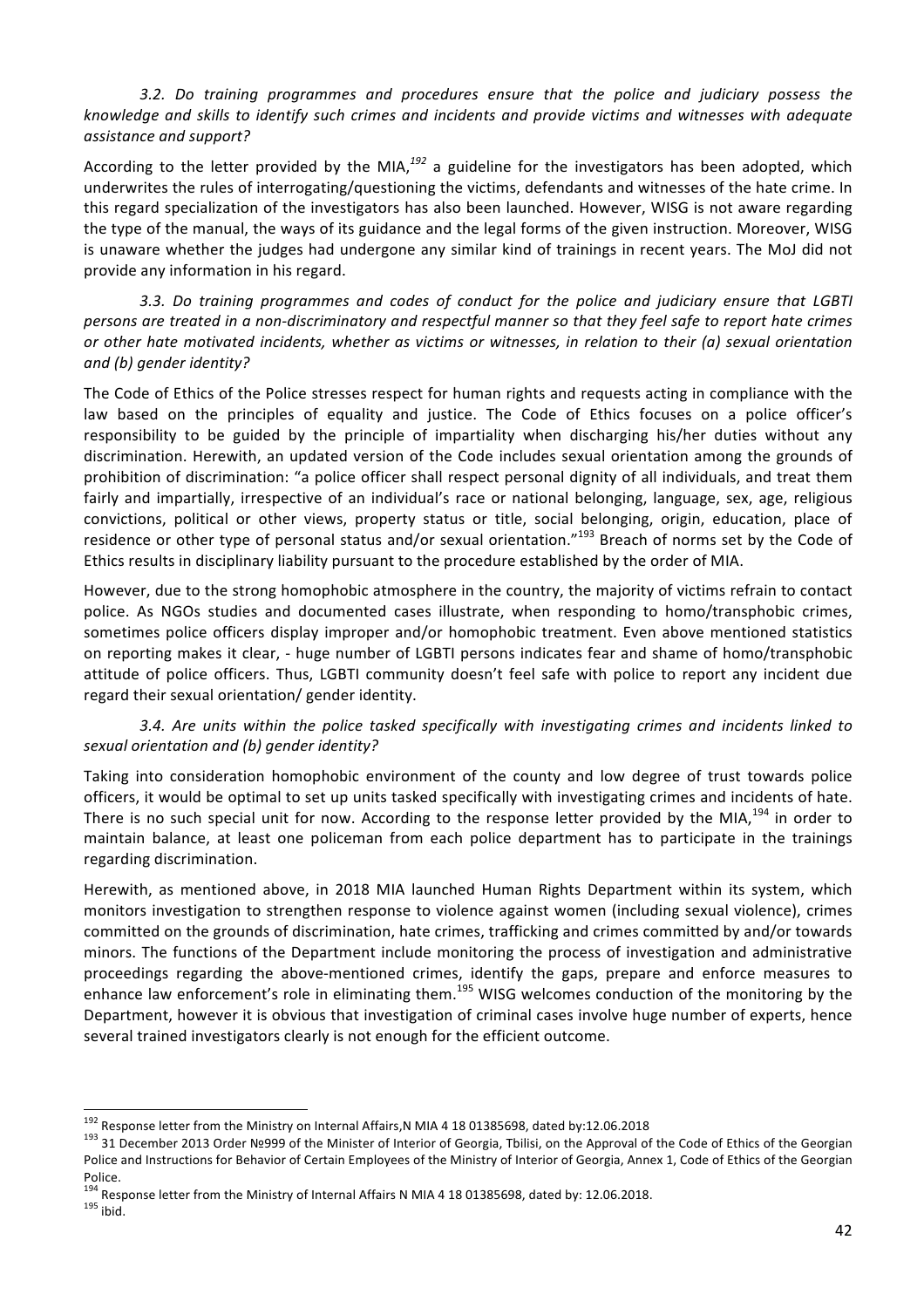3.5. Are there special police liaison officers tasked with maintaining contact with local LGBTI *communities in order to foster a relationship of trust?* 

According to the information provided by the MIA, the Ministry is focused on the society and its needs; hence it closely cooperates with any group and takes active steps in regard their awareness and involvement at the ongoing processes.<sup>196</sup>

However, the letter does not specify what steps has been taken by the Ministry regarding the members of the LGBTI group.

3.6. Is there a system of anonymous complaints or on-line complaints, or using other means of easy access, which allow reporting by third parties in order to gather information on the incidence and nature of *these incidents?*

112 of the MIA is functioning a single telephone call number 112, in case it is called upon the caller initiator, his identity remains anonymous, but the independent standby, independent, or electronic complaints system is not functioning in the Ministry.112 is a Legal Entity of Public Law of the MIA of Georgia, which ensures operative response on the emergency situations. While receiving emergency calls upon the demand of the caller its identity shall remain anonymous. However, a system of anonymous complaints or on-line complaints doesn't exist within the Ministry.<sup>197</sup>

Taking into account homophobic atmosphere, where LGBTI victims refrain contacting not only police, but sometimes also, -LGBTI organisations, WISG has launched anonymous online reporting form. It allows documenting those homophobic and transphobic hate crimes, which remain unreached to. Besidethatform, WISG also introduced other forms launched in advance to interview victims and witnesses of hate crime. These are the mechanisms that support documenting cases, where victims refrain from contacting the police. It has to be mentioned that up to 40 hate crimes/incidents have been documented in that way during 2017.

**4.** Member states should take appropriate measures to ensure the safety and dignity of all persons in prison or in other ways deprived of their liberty, including lesbian, gay, bisexual and trans persons, and in particular take protective measures against physical assault, rape and other forms of sexual abuse, whether committed by other inmates or staff; measures should be taken so as to adequately protect and respect the gender identity of trans persons.

4.1. Do training programmes and codes of conduct for prison staff ensure that prisoners are treated *with respect and without discrimination in relation to their (a) sexual orientation and (b) gender identity?* 

According to the response letter from the Ministry of Corrections and Probation [currently within the Ministry of Justice] , under the law on "Special Penitentiary Service" servants of the penitentiary institution shall undergo appropriate educational courses which includes teaching of human rights and fundamental freedoms. Respectively, all of the basic training programmes ensure to teach them, as well as to coach regarding the guarantees of human rights' protection in line with national and international standards. Those teachings do highlight the necessity of anti-discriminatory treatment toward defendants and convicts, as they shall have equal access to the rights guaranteed by the law regardless of their race, color, language, sex, religion or belief, national, ethnic or social belonging, sexual orientation, gender identity or other grounds.<sup>198</sup>

The monitoring results demonstrated that the persons involved in the prison maintenance work, responsible for cleaning do not constitute self-identified GBT persons. However, they are identified with GBT persons by the other prisoners and due to the influence of the criminal sub-culture are discriminated on this ground. Persons responsible for cleaning are referred to with the offensive terminology by the other inmates. Unfortunately, it should also be noted that some personnel of the administration also refer to those prisoners with the offensive language. As observed by the Special Prevention Group, the above is also caused by the influence of the criminal sub-culture existing in the penitentiary institutions.

On the one hand, WISG is not in a position to evaluate the results of the trainings. However, it shall be clearly declared that the prison staff is double obliged to meet the following anti-discriminative standards; despite

<sup>&</sup>lt;sup>196</sup> ibid.<br><sup>197</sup> ibid.<br><sup>198</sup> Response letter from the Ministry of Corrections and ProbationN MOC 318 00438736, Dated by: 16.05.2018.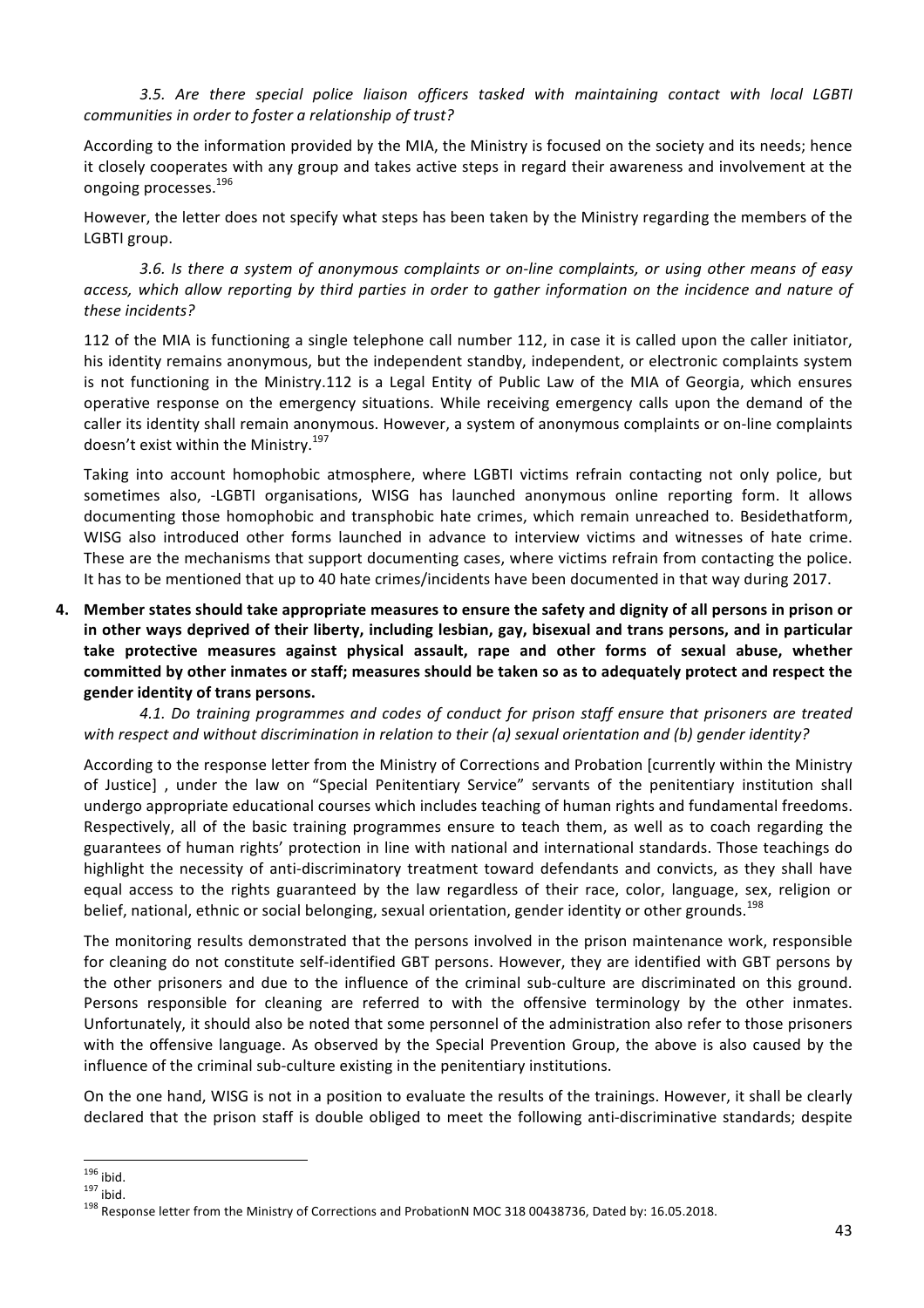above mentioned obligation, the Code of Ethics of the Staff members of the Penitentiary Institutions bound its staff that they must treat the inmates with respect, without discriminating on any grounds.<sup>199</sup>

4.2. Are there effective measures to minimise the dangers of physical assault, rape and other forms of sexual abuse, including effective procedures for determining the disciplinary or criminal liability of those *responsible, including for failure of supervision?* 

Under the Code of Imprisonment, in case of a reasonable belief, by decision of the director of the penitentiary institution, based on security and other lawful interests of accused/convicted or other persons, to prevent suicide, self-injury, violence against accused/convicted or other persons, damage to property, and to avert other crimes and offences, surveillance and control through visual and/or electronic means may be conducted. Moreover, to avoid self-injury, or damage to other persons and property, to prevent crimes and other offences in the penitentiary institution, to prevent the non-compliance by an accused/convicted person of a lawful demand of an employee of the Special Penitentiary Service, to repel attacks, to suppress collective disobedience and/or mass unrest, on the basis of a justified decision the special security measures may be applied, to accused/convicted persons, such as separation from other accused/convicted persons or temporary transfer to another penitentiary institution.<sup>200</sup>

In order to establish proper penitentiary institution, that prevent discrimination and be based on the principle of equality, it is crucial to identify and satisfy special needs of marginalized groups. In this regard, Georgian penitentiary institutions face huge challenges, including stigma, physical violence, forceful isolation and exclusion from the prison daily life toward LGBTI (or persons who are associated with the group) prisoners.

Despite above mentioned regulations, existing practice is alarming, especially due regard LGBT persons as one of the vulnerable group. As it was mentioned in the special report of PDO on HR situation in close type institutions: "The monitoring results demonstrated that the persons involved in the prison maintenance work, responsible for cleaning do not constitute self-identified GBT persons. However, they are identified with GBT persons by the other prisoners and due to the influence of the criminal sub-culture are discriminated on this ground. Persons responsible for cleaning are referred to with the offensive terminology by the other inmates. Unfortunately, it should also be noted that some personnel of the administration also refer to those prisoners with the offensive language."<sup>201</sup> Herewith, under its annual report PDO in 2017 highlighted the problem and underlined that violence between prisoners, criminal subculture and informal governance still remains problematic. In order to create environment free from violence, he noted, on the one hand, it is crucial to establish proper mechanism to expose, document and report cases of violence and on the other hand, to eradicate high risk practices.<sup>202</sup>

4.3. Is there an independent and effective machinery for receiving and investigating reports of such *crimes by prison staff?*

This issue is regulated by the Order No. 131 of the Minister of Corrections and Probation of Georgia on "Approval of the rules on recording damages caused by possible torture and other cruel, inhuman or degrading treatment to accused/defenders;" according to that while medical examination of the patients (convicted/defendant) if the medical personnel notes any kind of physical injury, emotional changes and/or other circumstance that would invoke suspicion of an impartial individual of possible torture and other cruel, inhuman or degrading treatment, including sexual abuse, medical staff shall document and photograph the injury in line with the Istanbul Protocol. Those materials shall be sent to the relevant investigative unit.<sup>203</sup>

The effectiveness of implementation those provisions is difficult to assess, especially due regard reports of several human rights organisations and PDO about serious human rights violations in penitentiary institutions which is unfortunately, continual practice.

<sup>&</sup>lt;sup>199</sup> Ethic Code of Staff member of Penitentiary Institutions, Order of the minister N. 151, 16.04.2009.<br><sup>200</sup> Response letter from the Ministry of Corrections and ProbationN MOC 318 00438736, Dated by: 16.05.2018.<br><sup>201</sup> .http://www.ombudsman.ge/uploads/other/3/3892.pdf<br><sup>202</sup> Report of the PDO, On the Situation of Protection of Human Rights and Freedoms in Georgia 2017.

<sup>&</sup>lt;sup>203</sup> Response letter from the Ministry of Corrections and ProbationN MOC 318 00438736, Dated by: 16.05.2018.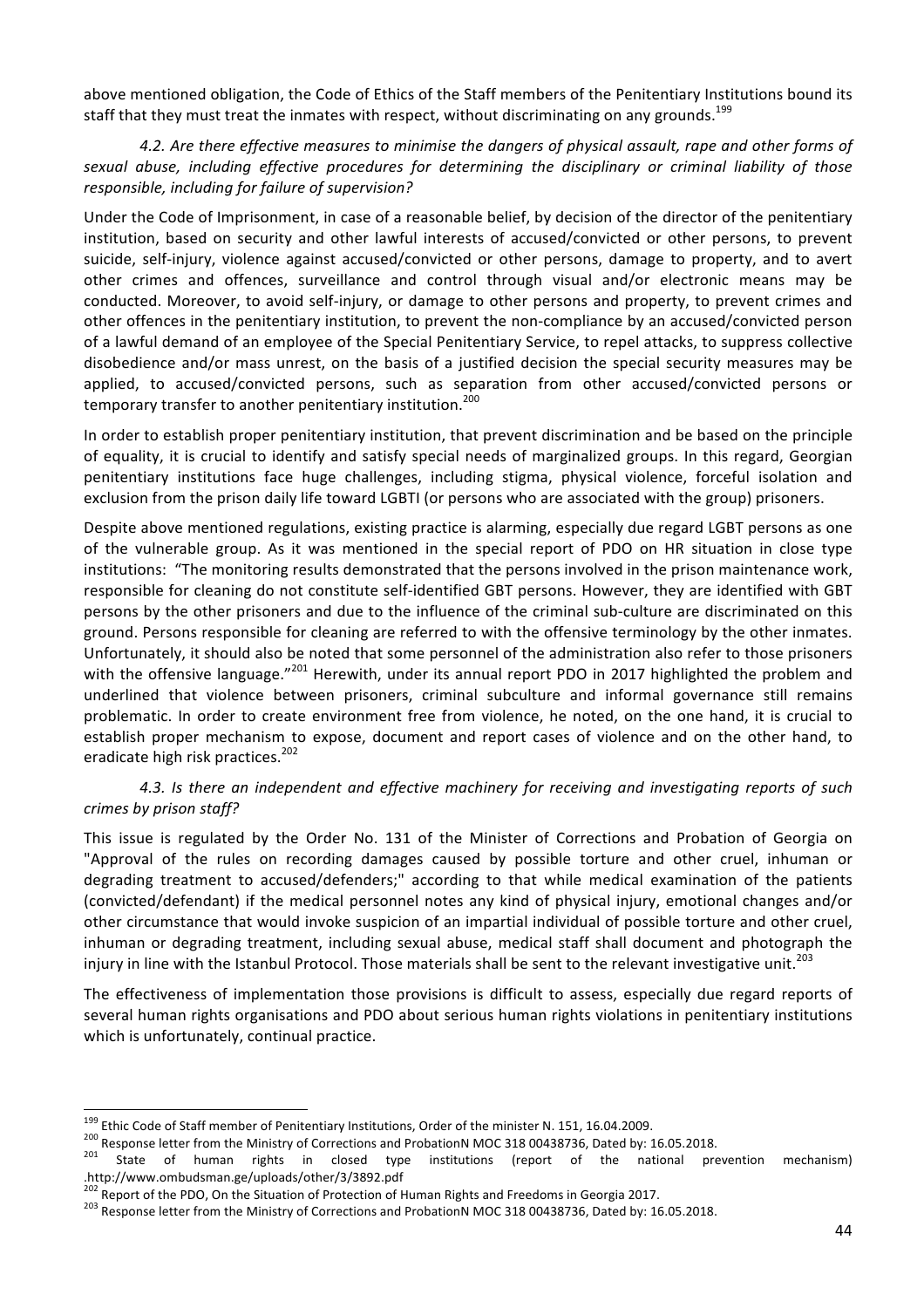4.4. In the case of transgender prisoners, are there procedures to ensure that the gender identity of the *individual is respected in regard to interactions with prison staff such as body searches and also particularly in* the decisions taken on the placement of a prisoner in a male or female prison?

The Ministry of Corrections and Probation has not specifically answered this question and noted that due regard Georgian legislation and safety norms, defendants and convicts persons are placed at the relevant penitentiary institutions and at the relevant cells. Protection of human rights and freedoms are guaranteed.<sup>204</sup>

**5.** Member states should ensure that relevant data are gathered and analysed on the prevalence and nature of discrimination and intolerance on grounds of sexual orientation or gender identity, and in particular on "hate crimes" and hate-motivated incidents related to sexual orientation or gender identity.

*5.1.* Is there research into the nature and causes of hostile and negative attitudes to LGBTI people, with a view *to developing effective policies to combat these phenomena?* 

Based on information provided by the various state institutions, we can conclude that none of them have yet conducted a research on reveling the nature and causes of hostile and negative attitudes against LGBTI people, which clearly is the essential for combating discrimination towards them.

5.2. Are there regular surveys into levels of social acceptance of / hostility towards LGBTI people?

*According* to the information provided by the PDO of Georgia, no state institution have so far carried out research into the nature and causes of hostile and negative attitudes to LGBTI people, with a view to develop effective policies to combat these phenomena.<sup>205</sup>

5.3. Is there an effective system for recording and publishing statistics on hate crimes and hate*motivated incidents related to (a) sexual orientation and (b) gender identity?* 

Upon the information provided by the PDO, the Prosecutor's Office of Georgia is working on invoking hate motive in the criminal offences. Respectively, underlining hate motive is essential part of drafting crime statistics. According to the letter provided by the Chief Prosecutor's Office of Georgia, in 2017 hate motive was invoked in 86 criminal offences; out of which the ground of alleged sexual orientation was documented in 12 and gender identity in  $-$  37 cases. Herewith, PDO notes that the law-enforcement bodies does not have an effective regulatory strategy toward hate-motivated violence, its operation is limited by response to particular incidents; thus, is not able to cope with the systemic character of the problem.<sup>206</sup>Moreover, under the report published by the MIA, 53 persons were accused in hate motivated crimes in 2018.<sup>207</sup> In particular, the ground of SOGIE was invoked in 10 offences.

# **B.** "Hate speech"

6. Member states should take appropriate measures to combat all forms of expression, including in the media and on the Internet, which may be reasonably understood as likely to produce the effect of inciting, spreading or promoting hatred or other forms of discrimination against lesbian, gay, bisexual and trans persons. Such "hate speech" should be prohibited and publicly disavowed whenever it occurs. All measures should respect the fundamental right to freedom of expression in accordance with Article 10 of the **Convention and the case law of the Court.** 

*6.1. Do legislative measures penalising "hate speech" on certain grounds exist? Do these measures penalise* (a) homophobic and (b) transphobic "hate speech"?

According to the Commission of National Communications, hate speech, in the scope of broadcasting, is regulated by the Code of Conduct of Broadcasting, approved by the Commission's order No.22 dated by March 12, 2009. Moreover, under the Law on Broadcasting,<sup>208</sup> dealing with the cases of discrimination and issues

<sup>&</sup>lt;sup>204</sup> Response letter from the from the Ministry of Corrections and probation N MOC 0 18 00548876, dated by: 18.06.2018.<br><sup>205</sup> Response letter from the PDO, N 12/6833, dated by: 15.05.2018.<br><sup>206</sup> Report of the PDO, On the

 $^{208}$  Georgian Law on Broadcasting, articles 56, 59<sup>1</sup>.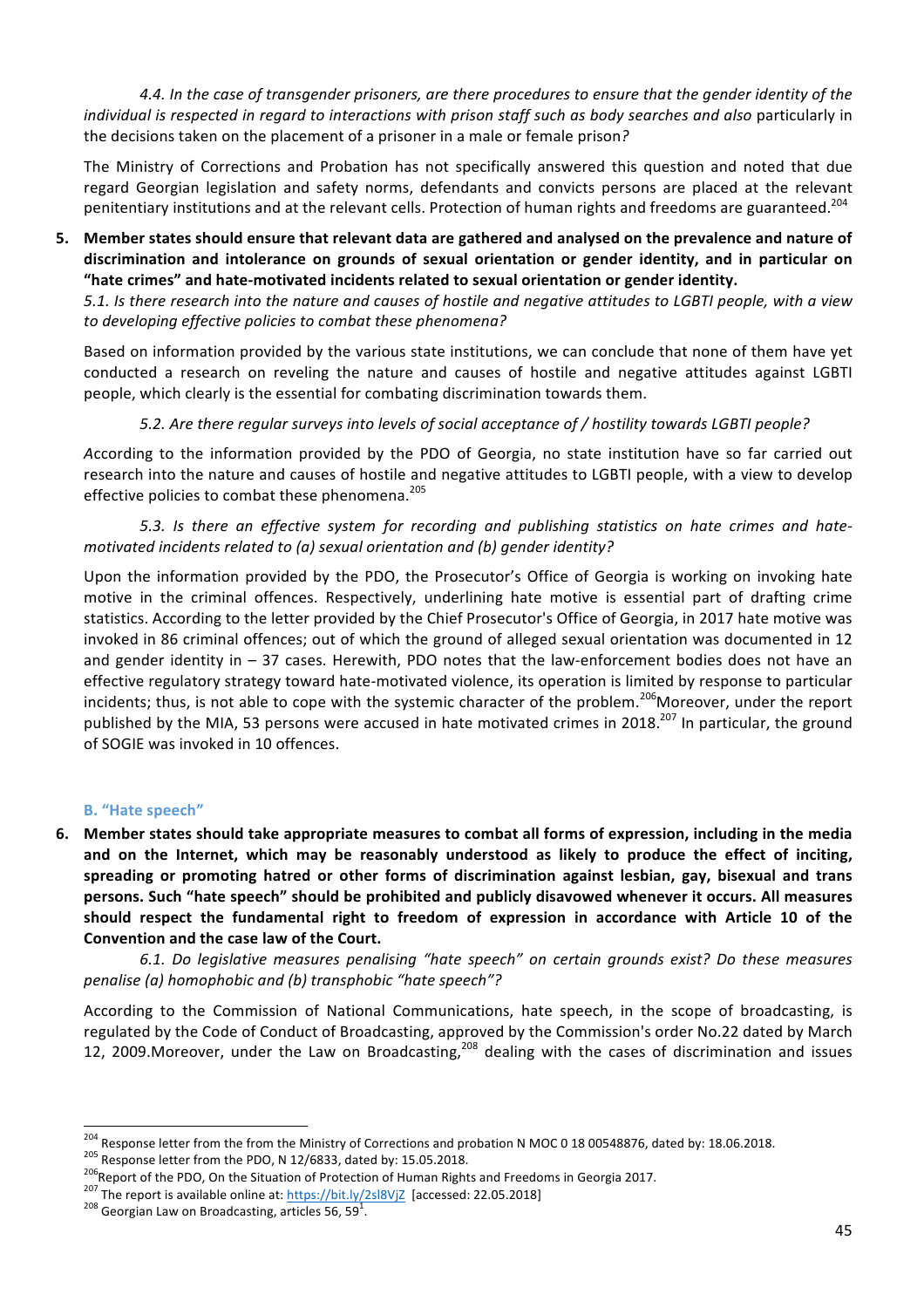underwritten by the Code of Conduct of Broadcasting, is the competence of self-regulatory mechanism of the broadcaster.<sup>209</sup>

There are no penal measures, but content-related restrictions regulating the work of broadcast media and internet-provides include prohibition of homophobic hate speech. In particular: "It is prohibited to broadcast programs that aim to degrade or discriminate a person or a group on the basis of ethnic background, religion, opinion, age, gender, sexual orientation or disability, or any other feature or status or to specifically emphasize such a feature or a status, except when doing so is necessary due to the content of the program and when this aims to illustrate already exiting animosity [towards the person or a group]".<sup>210</sup>

Furthermore, the Law of Georgia on Advertising defines non-ethical advertising as "advertising that violates the universally recognised humane and ethical norms by insulting nationality, race, occupation, social belonging, age, sex, and language, religious, political and philosophical faith". However, it needs to be noted that this particular law does not cover political advertising. $2^{211}$ 

The Election code of Georgia, regulating the preparation as well as the execution of referenda, plebiscites, and elections at all levels in Georgia, imposes certain restrictions on the use of hate speech and on stirring up animosity among different social groups. Article 45, para 3 specifies that: "The election program must not contain propaganda of war and violence, [...] of calling to foster citizen hatred and enmity, religious and ethnic confrontation."<sup>212</sup>

Code of Ethics of the Members of the Georgian Parliament drafted in 2004 bans the use of degrading phrases or offensive language by parliamentarians<sup>213</sup>. The document stipulates that members of the parliament are obliged to treat individuals with respect and tolerance irrespective of their difference. It is important to note that the list of grounds does not explicitly include sexual orientation, gender identity and expression.<sup>214</sup> In order to address the shortcomings of the existing document, the draft Code has been initiated and registered by the members of the Permanent Parliamentary Council on Open and Transparent Governance. The draft code obliges the MPs to refrain from infringing honor and dignity of the individuals and making sexist, discriminatory statements and hate speech.<sup>215</sup>

The charter on journalistic ethics of Georgia, created in 2009, originally adopted by 138journalists establishes a self-regulation mechanism of media. The charter currently has 320 signatories and contains 11 principles in accordance with international journalistic standards, two of which are particularly relevant to LGBTI persons. Principle 7 in particular states that the "journalist shall be aware of the threat to encourage discrimination in media; so she should take all measures to avoid any kind of discrimination on racial, sex, sexual orientation, language, religious, political or other grounds; as well as based on ethnic or social grounds;" Principle 10 provides further protections for private and personal life, stating that the "journalist shall respect private life of a person and shall not interfere in the personal life of a person if it is not public necessity." Adherence of those journalists to their commitments undertaken by the statutes and its provisions is monitored by a supervisory body, a council consisting of 9 members.<sup>216</sup> Originally, council only discussed complaints against signatory journalists, however, since December, 2013 the council decides on the matters/issues that concern journalists who have not signed the charter, and any citizen can appeal to the charter, regardless if they have been directly affected by the content or not.

It has to be noted that until 2015 hate speech was not criminalised in Georgia. However, in 2015 Criminal Code was amended in a way that new provision enclosed some regulations that partly limits the usage of the hate speech in public spaces. The regulation reads as follows: "Public incitement to acts of violence orally, in writing or using other means of expression in order to cause a discord between certain groups based on their racial, religious, national, provincial, ethnic, social, political, linguistic and/or characteristics, provided that this

<sup>&</sup>lt;sup>209</sup>Response letter N04/1633-18, dated by: 14.05.2018.<br>
<sup>210</sup> Georgian Law on broadcasting, article 56.<br>
<sup>211</sup>The Law of Georgia on Advertising, article 3(5)<br>
<sup>212</sup> Election code of Georgia, article 45. Para.3<br>
<sup>213</sup>Code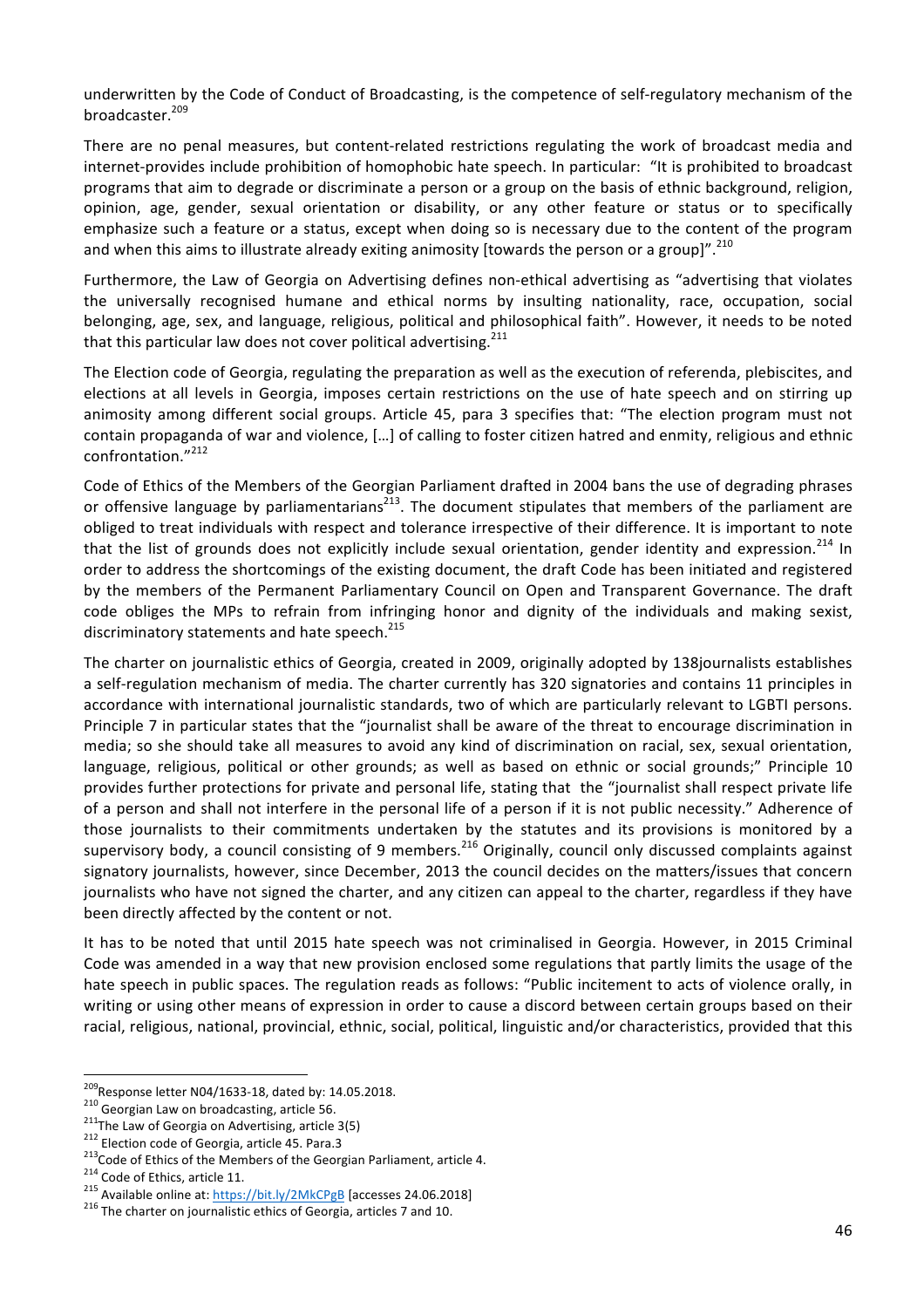poses clear, direct and substantial risk of acts of violence, - shall be punished.."<sup>217</sup> Obviously, the aim of the provision is prevention of discord rather than protection of marginalized groups from the violence. Moreover, protected grounds of SOGIE are not incorporated that rises suspicion about the aim of the amendment. Namely, the risk of implementing it against sexual minorities upon their freedom of expression is not low.

6.2. Are media organisations, including those operating on the internet, encouraged to promote in *their* own practices (e.g. through codes of practice):

- *a culture of respect, tolerance and diversity, and*
- *to avoid negative and stereotyped representations of LGBTI people?*

No answer has been provided by the Legal Issues Committee of the Parliament of Georgiaon this question.

6.3. Has legislation for criminalising "hate speech" on the internet been implemented, and does this *cover* (a) homophobic and (b) transphobic "hate speech"?

As mentioned above, Georgian Criminal Code imposes limitation on hate speech; however, it doesn't cover ground of sexual orientation and gender identity.

6.4. Have internet service providers been encouraged to take measures to prevent the dissemination of (a) homophobic and (b) transphobic material, threats and insults?

The answer has not been provided by the authorities. However, Internet providers are obliged to create mechanisms which enable the latter to invalidate or disconnect a user who disseminates/forwards undesirable electronic messages, unacceptable products, PC viruses, fraudulent and/or other hazardous programmes.<sup>218</sup> The product is unacceptable if it disseminates hated or particularly grave forms of violence.<sup>219</sup>

Internet-domain providers shall regularly check the content of the websites registered by them in order to avoid placing unacceptable product on the Internet. If this happens the provider shall promptly exercise the measures to:

a) Issue a warning to the owner of the domain and set a deadline for removal of the unacceptable product'

b) If the warning is not taking into account, block the website.<sup>220</sup>

Thus, it is more or less possible to react on homophobic hate speech spread through conventional media; however, in practice addressing Internet-based hate speech remains a serious challenge. This is particularly troublesome considering that the hate speech in the Internet toward LGBTI people is the most categorical and offensive, often containing direct incitement to discrimination and physical violence (*cases #10-2018; #16-2016).*

6.5. If there are incidents of "hate speech", are they publicly disavowed by leading public officials? In general, incidents of hate speech are not publicly condemned by its authors; however, some cases (*case #10-2017*) have been condemned by PDO. It needs to be noted that President Giorgi Margvelashvili has affirmed his support of Kashia (*case #31-2017*). Margvelashvili stated: "The campaign that was brought against Guram Kashia is unacceptable. Every single person has the freedom of expression, we should respect people's rights and freedoms. I condemn expression of violence in any form. I salute the unified support from the sports community towards Guram Kashia. Hatred and violence is unfamiliar for our society. The Vice-captain of the Georgian national football team and defender for Dutch football club 'Vitesse,' Guram Kashia, has my support!"<sup>221</sup>

**7.** Member states should raise awareness among public authorities and public institutions at all levels of their responsibility to refrain from statements, in particular to the media, which may reasonably be understood as legitimising such hatred or discrimination.

7.1. Have quidelines been issued or other measures been taken to raise awareness of public *authorities/ institutions of their responsibility to refrain from such statements?*

 $217$  The Criminal Code of Georgia, Article 239<sup>1</sup>.

<sup>&</sup>lt;sup>218</sup> The regulations on service provision and customers' rights protection in the sphere of electronic communications, article (4).<br><sup>219</sup> ibid., article 3.<br><sup>220</sup> ibid., article 10<sup>3</sup>

<sup>&</sup>lt;sup>221</sup> Netgazeti, available online at: https://bit.ly/2LR5ppH [27.05.2018]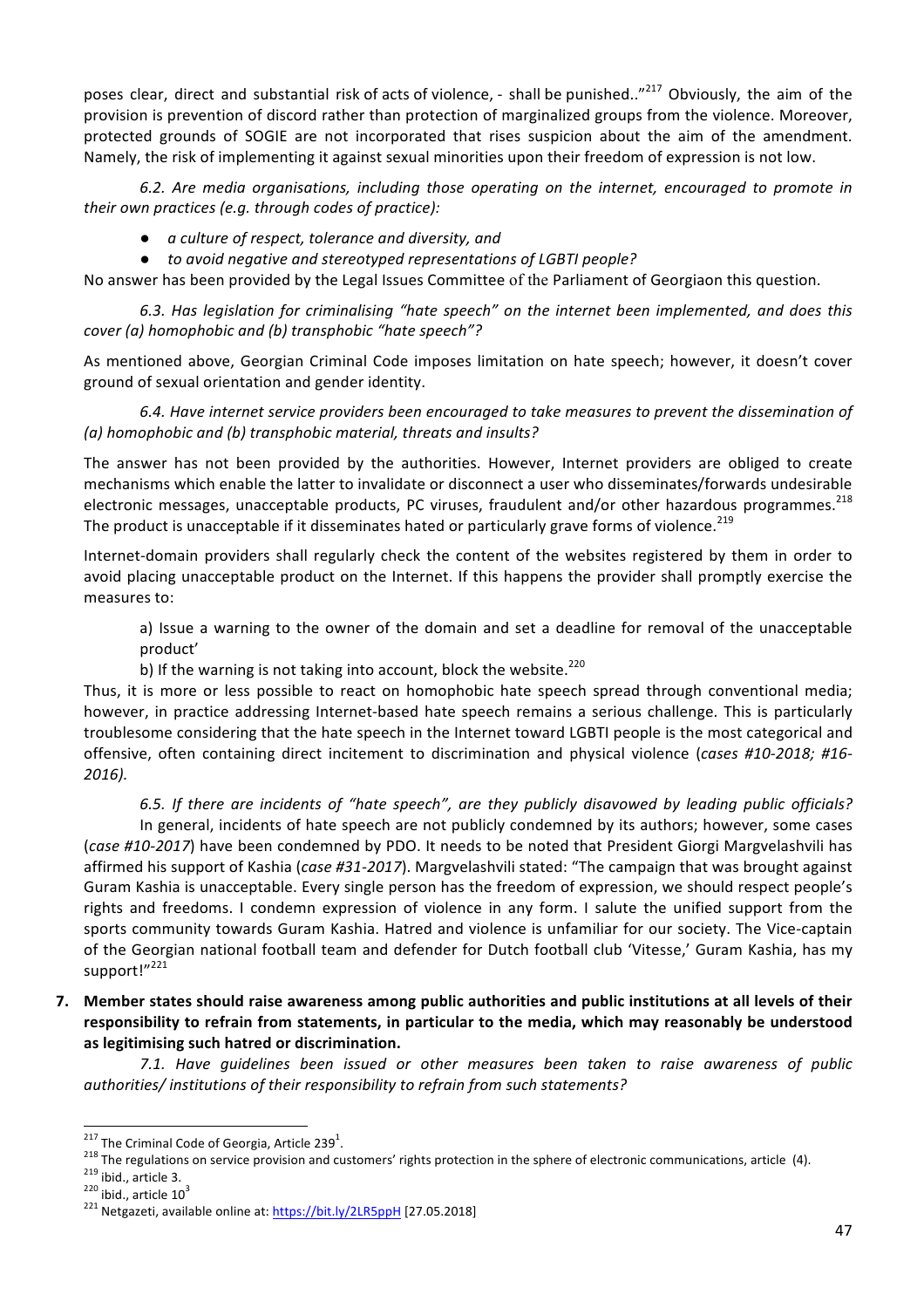PDO, through the Department of Equality runs training courses for the public authority, directed to ensure equality and eliminate discrimination.<sup>222</sup>

Moreover, it has to be noted that upon the initiative of the Legal Committee of the Parliament the Code of Ethics of the Members of Parliament has been drafted in 2017.<sup>223</sup> According to the draft the deputy shall respect fundamental rights and freedoms and recognise equal rights and opportunities for man and woman. Moreover, the Code obligates deputies not to address hate speech toward minorities based on any ground and also envisages relevant disciplinary sanctions upon the violations. Thus, adoption of the Code would be essentially important in regard precluding hate speech and eliminating discrimination.

7.2. Have there been cases of statements by representatives of public authorities and institutions which may reasonably be understood as legitimising such hatred or discrimination?

According to the information provided by the PDO, so called "political homophobia" (hate speech by political authorities) remains problematic that negatively reflects on the LGBTI rights and straightens stigma toward them.<sup>224</sup>Together with hate speech and discriminative announcements, statements made by public authorities refraining from protection of LGBTI, remains unsolved. Such type of statements encourages homophobic attitude in the society and gives hand to abuse of LGBTI rights.

Considering the level of homophobia in our country, it is especially dangerous, when the leading politicians of the country cannot or choose not to realize the hazards, which are connected to the systematic violence against LGBTI persons and prefer to ignore these facts of violence; by that their actions are legitimizing discrimination, in particular we can refer to Prime Minister IrakliGaribashvili's statement about the efficient work of the police on May 17, 2013 and about the fact that no one was harmed during the above mentioned events<sup>225</sup> or statement of Ms. Guguli Maghradze on PACE session, claiming that May 17, 2013 crack-down was a minor-scale attack.<sup>226</sup>

Moreover, cases reveal homophobic hate speech gets its highest point during the pre-evectional period as the influence on mass minds becomes more populist. During the 2016 election period invoking homophobic and transphobic hate speech became dramatically frequent. Under the report prepared by Media Development Fund (MDF) among 454 homophobic expressions was covered by media 459 times.<sup>227</sup> The cases of homo/transphobic attitude derived from the public authorities (cases #08-201; 10-2018)mainly spread intolerance upon the marginalized group and showed that the LGBTI community is less favorable for the decision making authorities. Thus, it is crucial that every expression of hate was condemned in order to shape public's opinion; it has to be noted that, until recently it was only NGOs who reacted on the homophobic statements of the politicians, however, as mentioned above, during the last period PDO also condemns such cases. 

8. Public officials and other state representatives should be encouraged to promote tolerance and respect for the human rights of lesbian, gay, bisexual and trans persons whenever they engage in a dialogue with key representatives of the civil society, including media and sports organisations, political organisations and religious communities.

8.1. Has quidance been issued to public officials and state representatives in this respect? WISG is unaware of any guidance been issued in any state institution.

8.2. If so, is there evidence of public officials and other state representatives promoting tolerance for LGBTI people in their dialogue with civil society, and encouraging the use of responsible and non-violent *speech?*

On 29-30 June 2017, representatives of the PDO conducted training on "equality and eliminating discrimination" within the EU project "Elimination of all Forms of Discrimination." The target group of the training was the members of the local self-governance of the regions of Georgia; in total, 37 public officials took part at the course that examined theoretical aspects, as well as practical exercises. Moreover, on 25-25

<sup>&</sup>lt;sup>222</sup> Response letter from the PDO, N 12/6833, dated by: 15.05.2018.<br>
<sup>223</sup> Available online at: <u>https://bit.ly/2MkCPgB</u> [25.06.2018]<br>
<sup>224</sup> Report of the PDO, On the Situation of Protection of Human Rights and Freedoms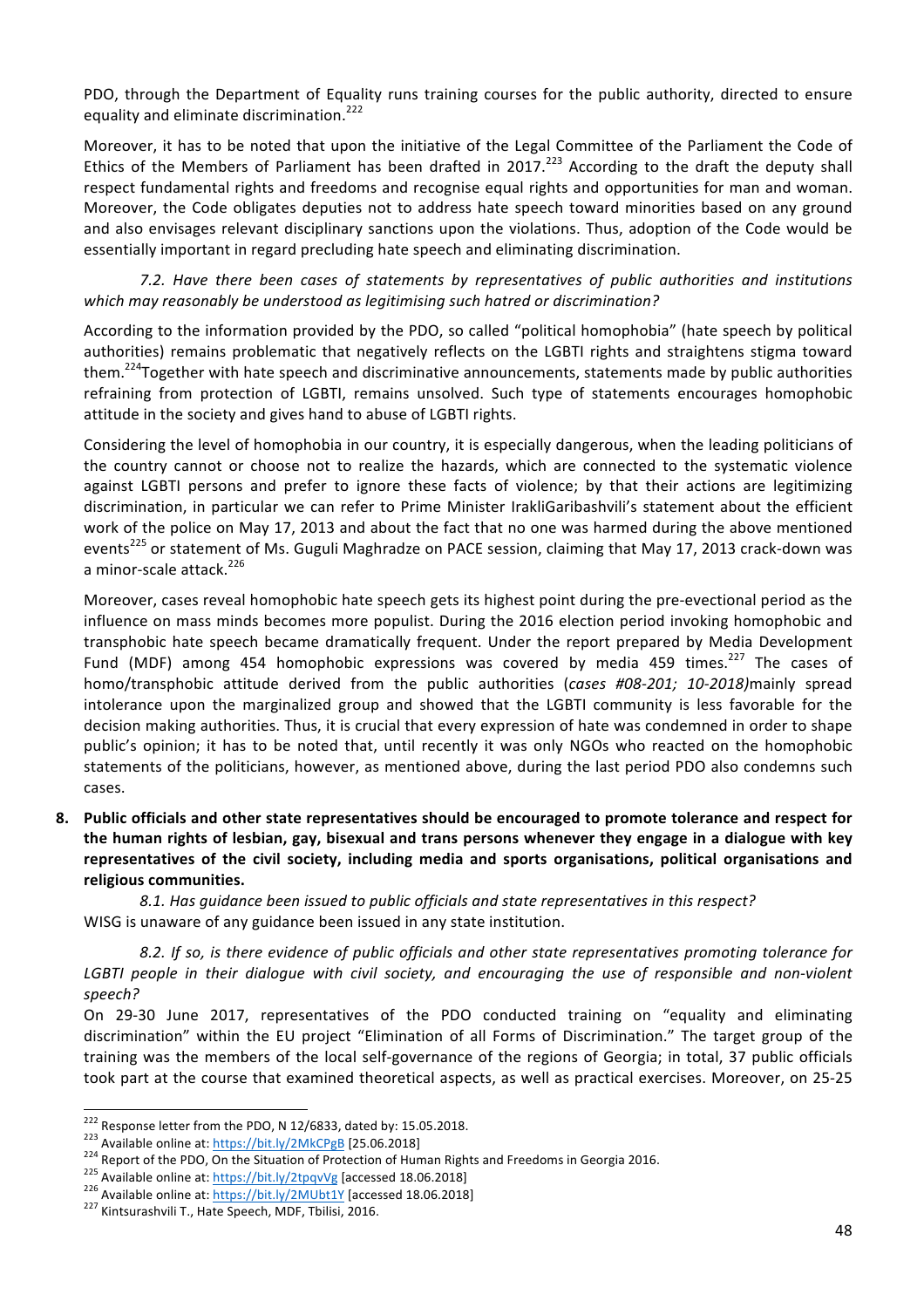May, 2017 within the same project, teachers of public schools were offered the opportunity to participate at the same training; hence, 40 teachers took part.

The outcome of the trainings, namely examples of public officials and other state representatives promoting tolerance for LGBTI people in their dialogue with civil society are extremely rare. Analysis of political discourse in Georgia demonstrates that LGBTI issue is highly politicized and often used to mobilize electorate, undermine public support for a political opponent, or similar purposes. Save Public Defender's notes, that often underlines and promotes equality, statements by other officials that genuinely promote equality and mainly support LGBTI group are more likely impossible to invoke.

#### **II. Freedom of association**

**9.** Member states should take appropriate measures to ensure, in accordance with Article 11 of the Convention, that the right to freedom of association can be effectively enjoyed without discrimination on grounds of sexual orientation or gender identity; in particular, discriminatory administrative procedures, this including excessive formalities for the registration and practical functioning of associations, should be prevented and removed; measures should also be taken to prevent the abuse of legal and administrative provisions, such as those related to restrictions based on public health, public morality and public order.

9.1. Are organisations whose publicly stated purpose is to work for the well-being of LGBTI people, whether for their human rights, or in other ways, prevented from gaining official registration?

Under the Constitution of Georgia everyone has the right to form and to join public associations, including trade unions.<sup>228</sup> According to legislative changes of 2009 the process of registration of the non-commercial organisations, their regional branches, NGOs registered abroad and of the International NGOs was simplified. Registration period was reduced to 1 working day and the list of documents necessary for registration was reduced. There are no different regulations for local and foreign non- governmental organisations. Separate registration of regional offices of the non-governmental organisations is not necessary either.<sup>229</sup>

Furthermore, formation of associations is impermissible if such association aims at overthrowing or forcibly changing the constitutional structure of Georgia, infringing upon the independence and territorial integrity of the country or propagating war or violence, provoking national, local, religious or social animosity.<sup>230</sup> Thus, explicitly, there is no legislative obstacle for registering organisations working for LGBTI rights.

On the other hand, the Civil Code of Georgia notes that an organisation can be disqualified in case its aims are opposed, *inter alia*, to "recognised morals."<sup>231</sup> However, as the latter is not defined it may be deemed as unperceived and may carry some further risks to be interpreted against the purposes of LGBTI rights' promotion. The risk may be increased in correspondence with high homophobic attitude of society, which has to be eliminated in its roots until establishing discriminatory practice.

It has to be noted that WISG is unaware of any refusal on official registration to organisation based on its aims to protect LGBTI rights.

9.2. If so, is this through the use of discriminatory administrative procedures, through restrictions *based on public health, public morality or public order, or through other means?* 

See 9.1.

9.3. Are there examples of measures taken to:

- ensure that LGBTI organisations can operate freely,
- *defend their interests when necessary,*
- *facilitate and encourage their work?*

There are no specific measures in place to ensure free and safe work of LGBTIorganisations in particular.

<sup>&</sup>lt;sup>228</sup> The Constitution of Georgia, Article 26(3)<br><sup>229</sup> Response letter from the Ministry of Justice N. 26948, dated by: 26.06.2012.<br><sup>230</sup> The Constitution of Georgia, Article 26(3)<br><sup>231</sup> The Civil Code, article 32 (3, a).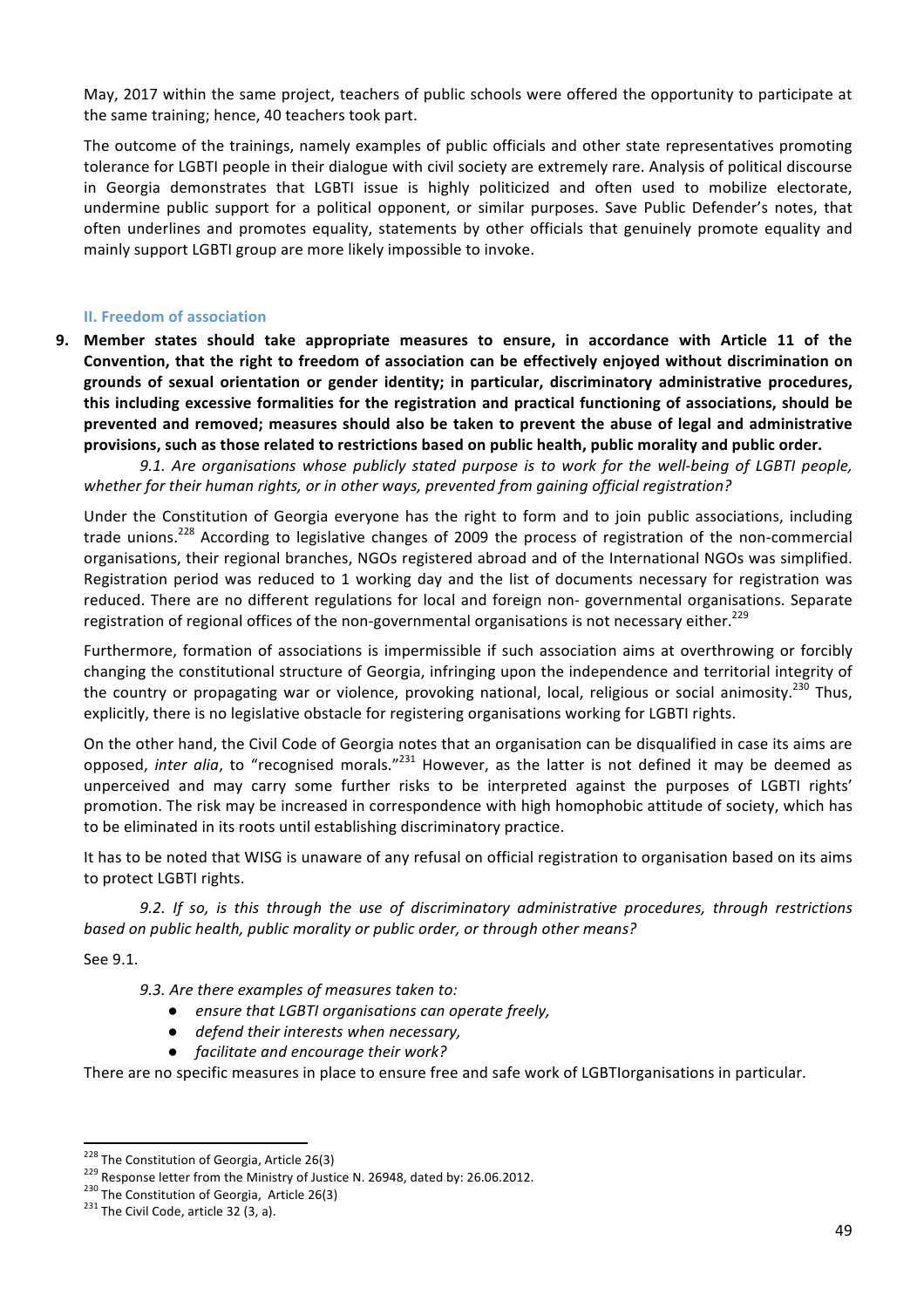9.4. Are LGBTI organisations involved on a partnership basis when framing and implementing public *policies which affect LGBTI persons?*

Despite the willingness and readiness of nongovernmental sector to participate in public policies reflecting LGBTI persons, in general they are not involved. WISG has prepared a number of policy papers and relevant recommendation, which unfortunately have not been taken into account by public authorities.

# 10. Access to public funding available for non-governmental organisations should be secured without discrimination on grounds of sexual orientation or gender identity.

10.1. Is public funding earmarked for NGOs accessible to LGBTI organisations without discrimination?

There is no restriction regarding applying for funding. As for different state programmes, some NGOs do receive finances from the government (mostly NGOs oriented on social care). Up-to-date no LGBTIorganisation has applied for state funding, however there exists no reason to believe that LGBTIorganisations would be denied such funding due to the profile of the organisation.

10.2. Has such funding been made available to LGBTI organisations?

No.

11. Member states should take appropriate measures to effectively protect defenders of human rights of lesbian, gay, bisexual and trans persons against hostility and aggression to which they may be exposed, including when allegedly committed by state agents, in order to enable them to freely carry out their activities in accordance with the Declaration of the Committee of Ministers on Council of Europe action to **improve the protection of human rights defenders and promote their activities.** 

11.1. Does the state provide effective protection from hostility and aggression for LGBTI human rights *organisations?*

According the annual report, PDO studied several cases of violations against the women and LGBTI+ right defenders because of their activity. In contrast to previous years, it was revealed that the main type of intimidation was cyber-bullying and cyber threat, posing a serious threat to activists living in Georgia (*case* #16-2016). With anti-gender movements having stepped up their activity in the country and opposing the gender equality policy openly and often through showcasing force, it is crucial that law enforcement agencies properly assess the risks of threats against women and LGBTI+ rights defenders and effectively investigate such facts.<sup>232</sup>

However, problems are still remained in preventing violence against LGBTI rights defenders by law enforcement agencies. Documented cases of recent years (case#05-2016; 01-2017) still reveal improper attitude of the officers, even performing the role of the aggressor itself, making fun or other unacceptable reactions on the cases conducted against LGBTI minority.

11.2. Are there examples of measures taken by the state to create an environment conducive to the work of such organisations, enabling them freely to conduct their activities, and promoting respect for their *work?*

None of such examples has been documented. The only measure taken may be the public condemn by the PDO that was related to ill-treatment of the members of LGBTI organisations (case #01-2017). Obviously, that cannot be counted as proper measure and respectively, we could yet underline a failure of state authorities to act, or that their action lacks effectiveness in protection from hostility and aggression against human rights organisations and defenders.

11.3. Are LGBTI human rights organisations able to work with

- *national human rights institutions and ombudsmen,*
- **•** *the media*.
- *other human rights organisations?*

According the letter provided by the PDO, LGBTI human rights organisations are able to work and coordinate with the Ombudsman at the national level. In addition, departments within the PDO, namely department of Equality and Gender Equality, closely cooperate with the organisations working on LGBTI rights, as well as with

<sup>&</sup>lt;sup>232</sup> Report of the PDO, On the Situation of Protection of Human Rights and Freedoms in Georgia 2017.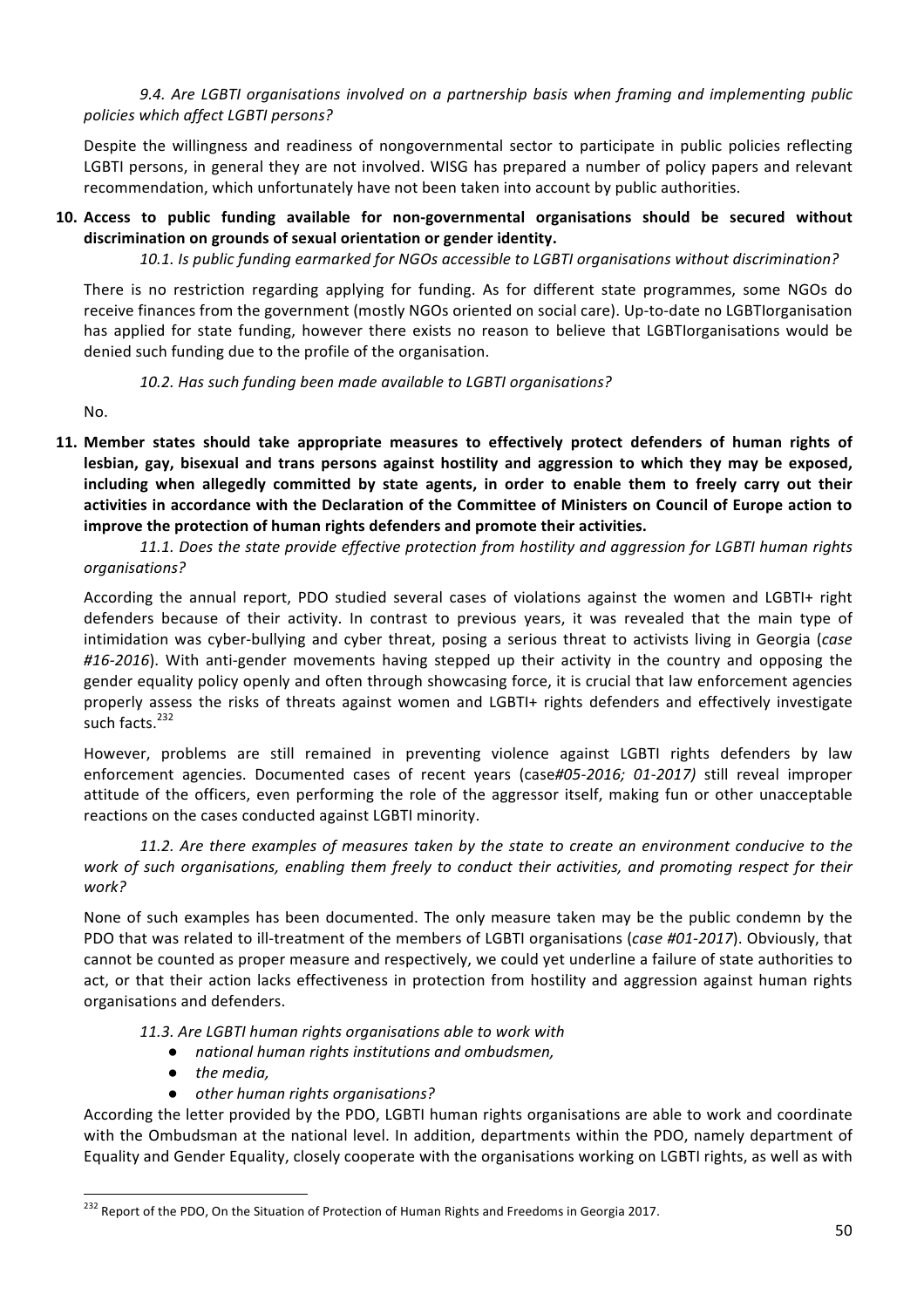the members of the community. In this regard WISG has an experience cooperating with the Office, including applying with the litigation cases of SOGIE grounded discrimination.

Moreover, due regard possibility to work with the media, several trainings have been conducted by human rights organisations in order to raise awareness of journalists;<sup>233</sup> such courses are directed to eliminate discrimination in the media, to insure that the international standards of broadcasting violation, discrimination and legal aspects toward marginalized groups, including SOGIE, were properly meet.

Herewith, human rights organisations are free to cooperate with each other; moreover, for that purposes "Coalition for Equality" was formed in 2014 that is a non-formal alliance with the support of the Open Society Georgia Foundation. The Coalition brought together 8 human rights NGOs: Open Society Georgia Foundation, Human Rights Education and Monitoring Center, "Article 42 of the Constitution", Union "Sapari," Georgian Young Lawyers' Association, Partnership for Human Rights, Women's Initiatives Supporting Group (WISG), and "Identoba." The aim of the Coalition is to strengthen the mandate of the anti-discrimination mechanisms and promote the effective struggle against discrimination.

11.4. Are they able to take part in training sessions, international conferences and other human rights *activities?*

Local LGBTI organisations are members of national and international networks. Respectively, they regularly take part in conferences, trainings and session both at national as well as international levels.

12. Member states should ensure that non-governmental organisations defending the human rights of lesbian, gay, bisexual and trans persons are appropriately consulted on the adoption and implementation of measures that may have an impact on the human rights of these persons.

12.1. Are LGBTI organisations consulted on the adoption and implementation of measures affecting *the rights of LGBTI persons?*

At present the cooperation is more of a one-sided process. It is mostly LGBTI organisations who send their proposals and suggestions to state institutions; in particular, proposals, policy papers or recommendations prepared by NGOs in order to evaluate challenges faced by trans people for changing their documents, cosponsorship of gender reassignment procedures, combating homophobic hate speech, etc.<sup>234</sup> Unfortunately, most of the proposals does not get any feedback from the state.

12.2. Have there been such consultations regarding the implementation of this Recommendation? Under the response letter from the MIA, police officers have been trained, however, detailed information has not been provided.

# **III. Freedom of expression and peaceful assembly**

13. Member states should take appropriate measures to ensure, in accordance with Article 10 of the Convention, that the right to freedom of expression can be effectively enjoyed, without discrimination on grounds of sexual orientation or gender identity, including with respect to the freedom to receive and impart information on subjects dealing with sexual orientation or gender identity.

13.1. Have the authorities ensured the freedom to receive and transmit information and ideas relating to sexual orientation and gender identity, including:

- activities that support the human rights of LGBTI persons
- *publication of material*
- *media coverage*
- *organisation of/participation in conferences*
- dissemination/access to information on safe sexual practices?

13.2. Or, on the contrary, have there been cases where restrictions have been placed on freedom of *expression?*

<sup>&</sup>lt;sup>233</sup> Available online at:  $\frac{https://bit.ly/2NfFIR1}{https://bit.ly/2NfFIR1}$  [accessed: 18.06.2018]<br><sup>234</sup>for example: Policy paper, Legal Situation of LGBTI People in Georgia, WISG, 2015.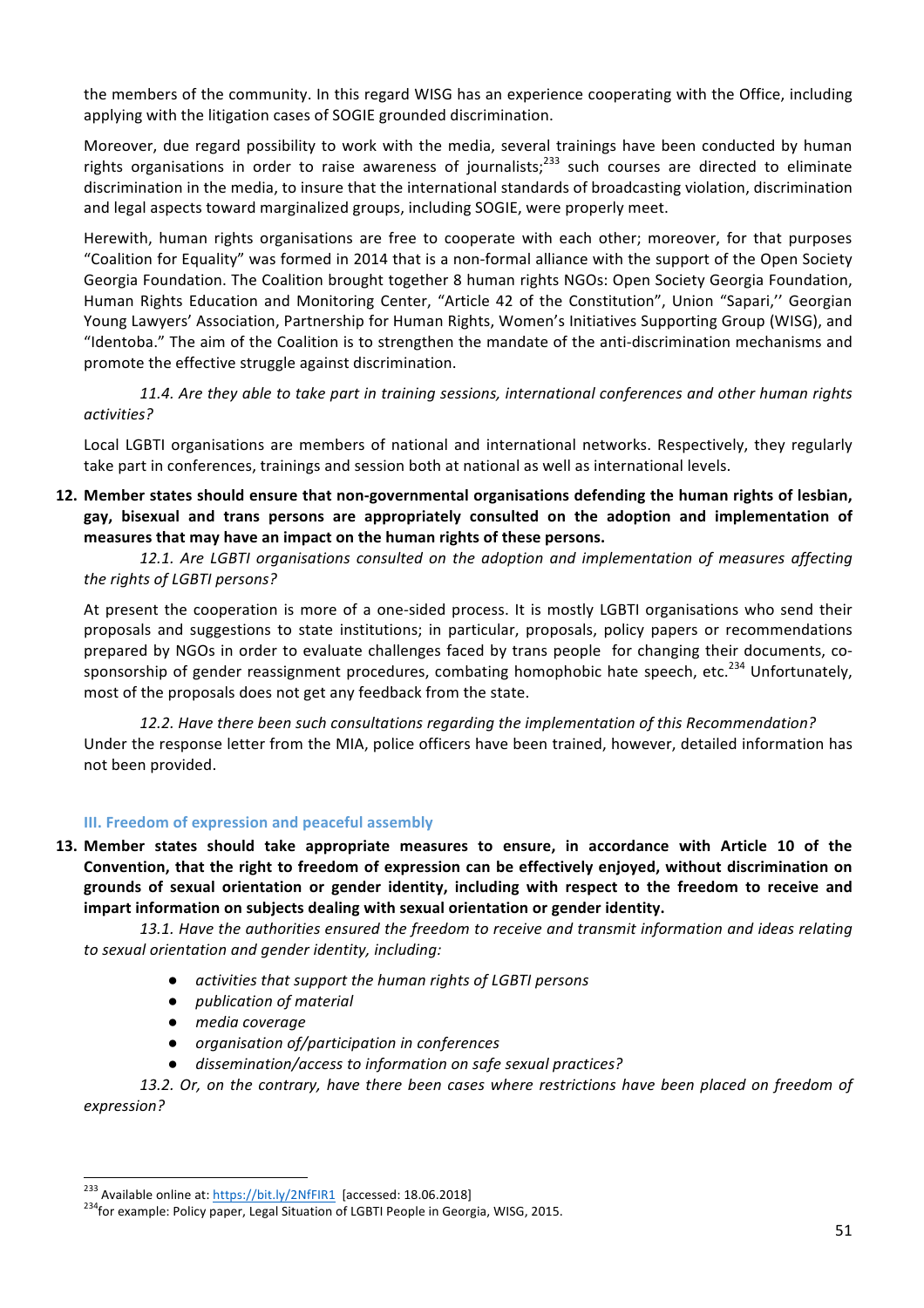Due regard freedom of expression and peaceful assembly, LGBTI community always faces high risks and obstacles while exercising those rights. The clearest example of such infringement is IDAHOT event in 2017. Despite the prior consultation meetings with the MIA and the representatives of Administration of Government, peaceful assembly celebrating May 17, was limited in tame and space; respectively LGBTI community was s not able to make free choice about the place and the format for the event.

Similarly, as discussed above, IDAHAT was not properly celebrated either in 2015, 2016 or 2018. The full enjoyment of freedom of assembly and expression of LGBTI community has been always opposed to the risks and threat coming from the third party forces and the lack of protection derived from the state.

Taking into consideration all mentioned cases we may conclude that even if the authorities does not explicitly restrict the freedom of expression of LGBTI persons, their indirect actions, unwillingness or inability to protect LGBTI assembles, are causing the same results and unproportionally limit fundamental rights.

13.3.Have the authorities encouraged pluralism and non-discrimination in the media in respect of *issues of (a) sexual orientation or (b) gender identity?* 

In general, the government neither encourages nor prohibits reception of transmission of information and ideas related to SOGIE. However, remaining silent about the range of problems related to the sexual minorities would not have positive outcome toward protection of LGBTI rights. It has to be noted that unlike most authorities, PDO makes encouraging statements in respect of issues of SOGIE.

**14.** Member states should take appropriate measures at national, regional and local levels to ensure that the right to freedom of peaceful assembly, as enshrined in Article 11 of the Convention, can be effectively enjoyed, without discrimination on grounds of sexual orientation or gender identity.

14.1. Have the authorities ensured freedom of peaceful assembly for LGBTI people?

During the last years, WISG as well as other equality movements have conducted a number of thematic events, as well as IDAHOT small-group marches. The City Hall was also informed in advance about the IDAHOT events on May 17, 2012, 2015, 2017; the permission to carry out these activities was not denied and was responded on time.

Thus, the formal measure to ensure freedom of peaceful assembly for LGBTI people is taken by the state; however, effectiveness and appropriate examination of that is doubtful that will be discussed in 15.1.

**15.** Member states should ensure that law enforcement authorities take appropriate measures to protect participants in peaceful demonstrations in favour of the human rights of lesbian, gay, bisexual and trans persons from any attempts to unlawfully disrupt or inhibit the effective enjoyment of their right to freedom of expression and peaceful assembly.

15.1. If there has been hostility to LGBTI freedom of assembly events, have the law enforcement *authorities taken reasonable and appropriate measures to enable lawful demonstrations to proceed peacefully?*

As already mentioned, WISG witnessed horrific events on 17 May 2013, when dozens of peaceful demonstrators, who had gathered to celebrate this day, were ravaged by the Georgian Orthodox Church and the members of the counter-demonstration, organized by questionable political forces. Considering the power ratio, lives of peaceful demonstrators was at risk. A number of the counter-demonstrators were reaching tens of thousands. Counter-demonstrators broke through the police cordon and surrounded buses full of IDAHOT activists. They broke the windows of the bus and attempted to get inside, insulting LGBTI activists physically and verbally. Notably, that day marked itself in the history of civil society and since 2013 the fair of aggression is co-attribute of IDAHOT events.

On November 17, 2013 WISG and 15 others have filed an application at the ECtHR. The application concerns a failure of the state to fulfill its positive obligation on the case of 17 May 2013. In particular, applicants believe the state has violated the following rights guaranteed by the European Convention on Human Rights: prohibition of torture (Art. 3 of the European Convention), right to respect for private and family life (Article 8), freedom of expression (Article 10), freedom of assembly and association (Art. 10), right to an effective remedy (Art. 13), prohibition of discrimination (Art. 14), prohibition of abuse of rights (Art. 17).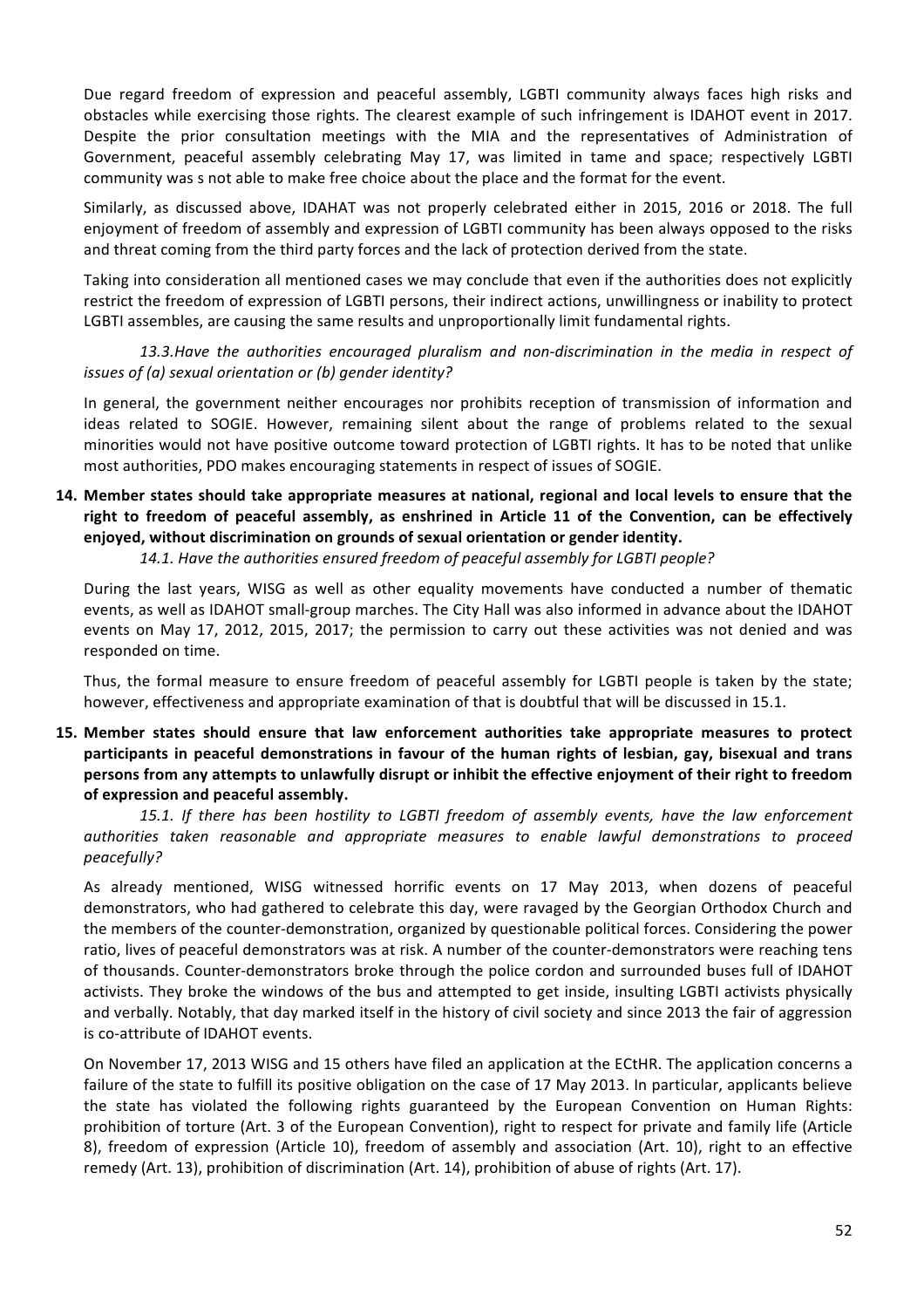However, ever since, on the  $17<sup>th</sup>$  of March, LGBTI community and its defenders are trying to practice their constitutional rights to peaceful assemblies and demonstrations. Sometimes they're managed, in some cases, they cannot and sometimes it is done partially.

During this year WISG had several meetings with the MIA regarding IDAHOT 2018 and the Ministry declared their readiness to guarantee activists' safety. However, LGBTI activists have not failed to notice recent political events and social tension following Tbilisi nightclub raids. The demonstration was escalated because the city's main avenue was occupied by not only peaceful demonstrators but also by an uncontrolled unlawful neo-nazi group. The government had to put unprecedented efforts into holding back several hundred destructive citizens, who were even tearing the trees apart. Fortunately, everything ended peacefully and the expected confrontation was avoided thanks to the appropriate and responsible actions of the organizers who decided to discontinue the demonstration.

Thus, during the last years LGBTI activists had to compromise their rights of assembly in order to maintain their safety that clearly speaks about inability of the states to provide proper protection from the threats upon sexual minorities.

15.2. In particular, have the police protected participants in peaceful LGBTI demonstrations effectively?

See answer 15.1.

Moreover, as mentioned above in 17 May 2017, police provided protection in peaceful IDAHOT demonstration; however, taken into account treats coming from third party the demonstration was limited in tame and place. Moreover, after the event, the activists were relocated by the transport provided by the state. 

15.3. Have the police acted with integrity and respect towards LGBTI people and their supporters when *policing LGBTI freedom of assembly events?*

See answer 15.1 above.

**16.** Member states should take appropriate measures to prevent restrictions on the effective enjoyment of the rights to freedom of expression and peaceful assembly resulting from the abuse of legal or administrative provisions, for example on grounds of public health, public morality and public order.

16.1. Have the authorities placed restrictions on freedom of assembly events? If so, what have been *the grounds?*

The authorities have not specifically restricted freedom of assembly to LGBTI events vet today. However, insufficient protection impacted community to limit their rights themselves.

16.2. Have conditions been placed, for example, with regard to the route or timing of demonstrations, which are not generally applied to other demonstrators?

None of the permits issued by the City Hall authorizing these events entailed any specific preconditions regarding time or place for organizing these events. However, in 2016 LGBTI activists were suggested to perform in a different place rather that they wished, as MIA noted they could not give guarantees on safety at latter place.<sup>235</sup>

16.3. If restrictions have been placed on freedom of assembly events, has it been possible to challenge them in the courts or through other independent review mechanisms?

N/A

**17.** Public authorities at all levels should be encouraged to publicly condemn, notably in the media, any unlawful interferences with the right of individuals and groups of individuals to exercise their freedom of expression and peaceful assembly, notably when related to the human rights of lesbian, gay, bisexual and trans persons.

17.1. If there have been unlawful interferences with the right to freedom of expression and peaceful *assembly,*

<sup>&</sup>lt;sup>235</sup> Group of LGBTI activists: 'Government could not give us safety guarantees to organize a peaceful demonstration,' Liberali, 15.05.2016, available online at: http://bit.ly/2hQbinY [accessed 23.05.2018]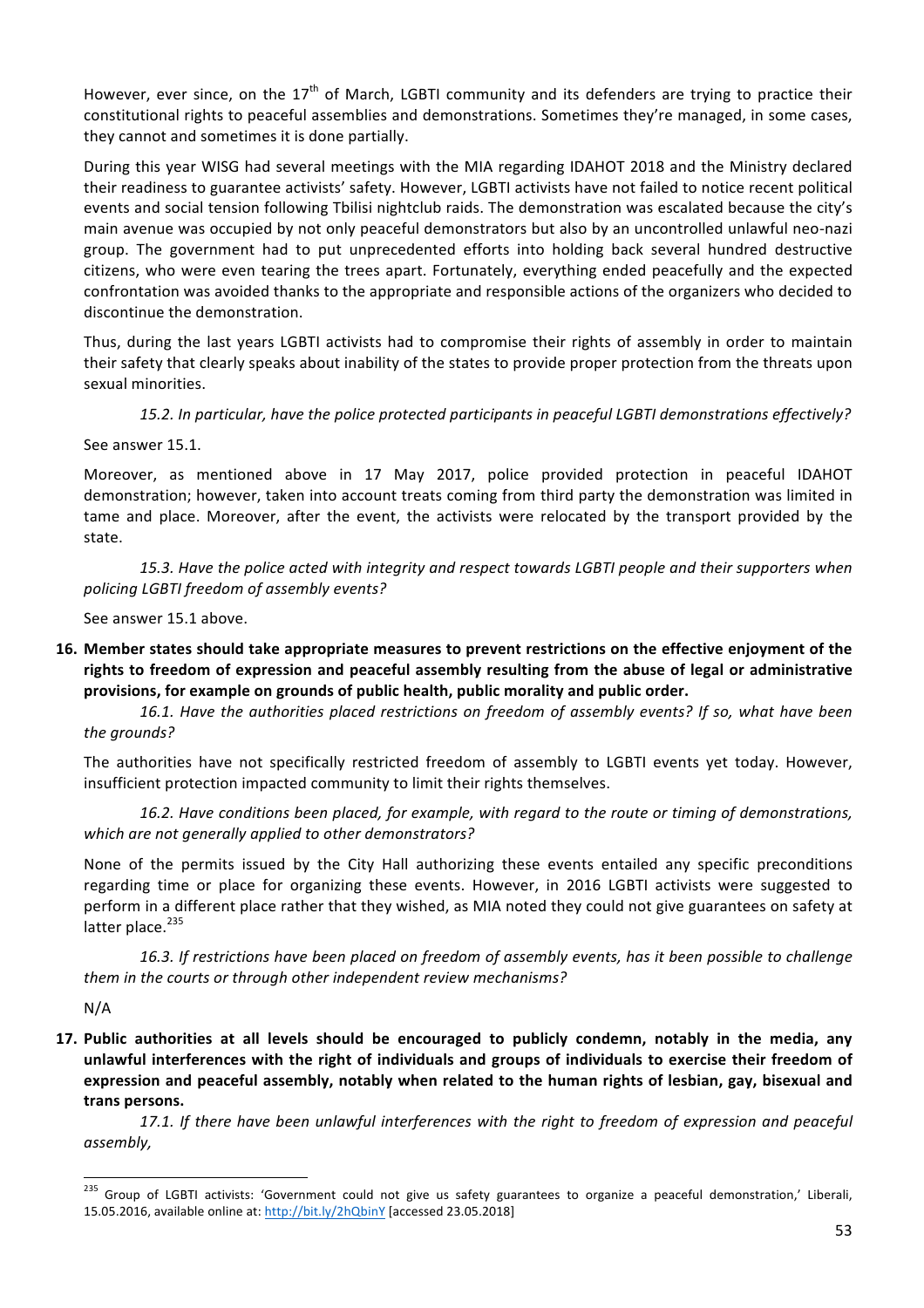- a. Has there been encouragement to public authorities to condemn such interferences?
- b. Have public authorities actually condemned such interferences?

17.2. Where there has been public hostility towards the exercise of freedom of assembly by LGBTI *people, have the authorities upheld this right publicly?* 

17.3. Or, on the contrary, have the authorities endorsed or supported hostility towards LGBTI freedom *of assembly events?*

17.1-17.2. Regarding the incidents of May 17, 2013, Prime Minister of Georgia, as well as ministers of Justice and Foreign Affairs, made open statements about freedom of assembly and association, emphasizing that it is the government's primary responsibility to ensure the access to this right for every group.<sup>236</sup>

Moreover, PDO made the statement regarding the same event highlighting that LGBTI organisations and its defenders were not allowed to exercise their freedom of assembly grunted by the Constitution, as well as the facts of physical valance based on hate were documented. PDO also regretted that the cases of violence did not get proper legal feedback and no one was punished for that hate motivated crimes for a long time. Hence, PDO calls upon stakeholders to strengthen cooperation with society in order to eliminate and prevent existing homophobic manifestations; moreover, to carry out timely, effective and accountable investigation on the hate motivated crimes.<sup>237</sup>

In relation to May 17, 2016 Ombudsman condemned practice that celebration of IDAHOT was unable to perform at the open air. He corresponded to LGBTI organisations that they cannot associate freely because the lack of safety guarantees and considered alarming that homophobic attitude of society endangered realization of the rights guaranteed by the Constitution. Therefore, PDO requested public authorities to promote condemnation and elimination of hate crimes, as well as unconditional implementation of LGBTI rights and freedoms guaranteed by the Convention were properly exercised.<sup>238</sup>

### **IV. Right to respect for private and family life**

18. Member states should ensure that any discriminatory legislation criminalising same-sex sexual acts **between consenting adults, including any differences with respect to the age of consent for same-sex sexual** acts and heterosexual acts, are repealed; they should also take appropriate measures to ensure that criminal law provisions which, because of their wording, may lead to a discriminatory application are either repealed, amended or applied in a manner which is compatible with the principle of non-discrimination.

18.1. Does legislation criminalise same-sex sexual acts? Are there any differences in the age of *consent?* If either applies, what steps are the authorities taking to repeal the legislation?

No. Consensual homosexual sexual conduct was decriminalised in Georgia in 2000. Moreover, the age of consent  $-16$  years old - is the same for both  $-$  homo or heterosexual people.

18.2. Are there any criminal law provisions which, because of their wording or scope are liable to be *applied in a discriminatory manner regarding (a) sexual orientation or (b)gender identity?* 

18.3. If so, what steps are the authorities taking to remedy this situation?

The criminal law does not contain any provisions that can be used in a discriminatory manner.

19. Member states should ensure that personal data referring to a person's sexual orientation or gender **identity** are not collected, stored or otherwise used by public institutions including in particular within law enforcement structures, except where this is necessary for the performance of specific, lawful and legitimate purposes; existing records which do not comply with these principles should be destroyed.

19.1. What steps have been taken to ensure that public authorities comply with this requirement, in *respect* of (a) sexual orientation and (b) gender identity particularly with regard to records held by law *enforcement authorities?*

The law on Personal Data Protection that was adopted in 2011 and since that been amended several times proclaims as its main principles that the date shall be processed a) lawfully and fairly; b) only for specific,

<sup>&</sup>lt;sup>236</sup> Available online at:  $\frac{https://bit.ly/2JJJPnX}{https://bit.ly/2M7LyCL}$  [accessed 19.06.2018]  $^{237}$  Available online at:  $\frac{https://bit.ly/2M7LyCL}{https://bit.ly/2li6o6G}$  [accessed 19.06.2018]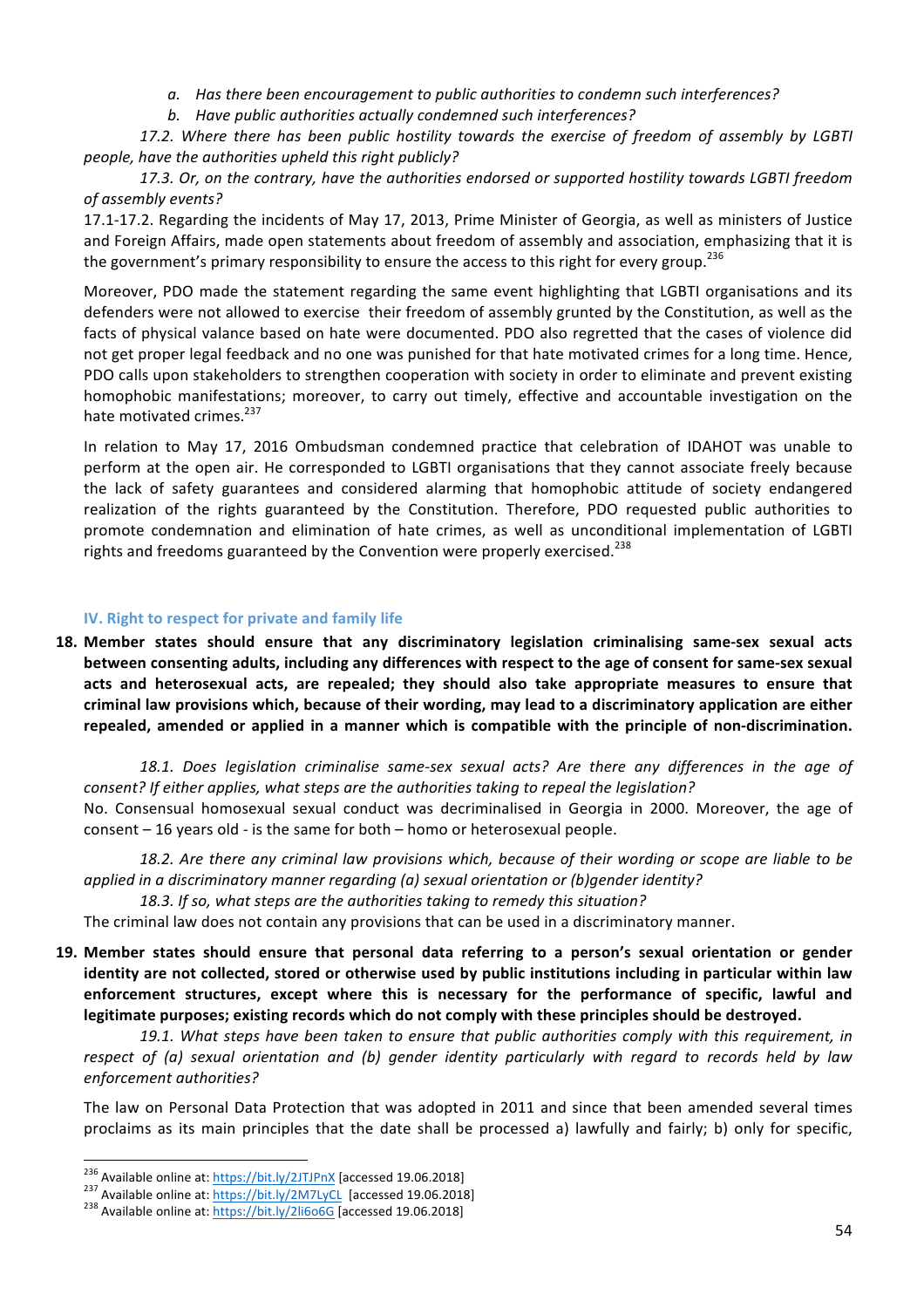clearly defined and legitimate purposes. Further processing of the data is inadmissible for the aims incompatible with the original purpose; c) data shall be processed only as much as necessary to achieve the appropriate legal aims. The data should be adequate and proportionate to the aim of its processing; d) data shall be clear and exact; in case of necessity they shall be updated. Data that are not collected and processed in line with legitimate grounds shall be blocked, deleted or destroyed; e) Data shall only be stored for a period that is necessary to achieve the purpose of its processing. After achieving this purpose they shall be blocked, removed or destroyed or be stored in a way that excludes identification of person, unless otherwise provided by the law. $^{239}$ 

Moreover processing data of special category, that includes information about sexual life, is prohibited unless prescribed by the law. The grounds of its proceeding are as follows: a) the subject of data gave the written consent on the processing of special category; b)the processing of data related to criminal and health status is essential for the determination of labor relations, including the decision on employment; c) data processing is necessary for protecting the vital important interests of the data subject of the third person and the data subject has no physical or legal capacity to give the consent; d) Data processing is exercised for the purposes of public health, by the medical institution (medical worker) for protection of a person's health, also if it is necessary for management or functioning of the healthcare system; e) The subject of data made public the information about him/her without clear prohibition of using the data on him/her; f) data processing is exercised in the course of legitimate activity by the associations or other non-commercial organisations of political, philosophical, religious or trade character. In such case the data processing may cover only the members of this organisation, of those persons, who have the constant communication with this organisation;g) processing data for the personal cases of defendants/convicts in order to considerate matters relating to the modification of their penalty with lighter; etc.<sup>240</sup>Herewith, article 15 of the same law guarantees the right of data subject to receive information about the processing data about him/herself, request to correct, update, add, block, delete, and destroy them.

Therefore, data subjects are kind of given the certain rights to "control the process," as they are entitled to ask what kind of data about him/her is being processed; the purpose of data processing; the legal base for data processing; how the data was collected; to whom the data was submitted, the ground and purpose of submission. If requested, the data processing official is obliged to correct, update, add, block, delete or destroy the data, if it is incomplete, incorrect or outdated, or if it has been collected and processed unlawfully. The information about a person's sexual life includes information about their sexual orientation and is covered by the law. Unlawful treatment of this information is a criminal offence.<sup>241</sup>Hence, as mentioned above, data regarding sexual life is strictly limited to be collected, stored or otherwise used.

Whereas, due to homophobic environment in the country, the existence of such information in official form, and moreover – its release to thirds parties – can have significant negative repercussions on person's life and enjoyment of his/her fundamental rights and freedoms. On the other hand, Georgian society has certain soviet legacy when people where labeled as representatives of LGBTI community to undermine their reputation in the public eye. Therefore, strict limitation in accordance to mentioned regulations is essential to be ensured.

19.2. What steps have the authorities taken to ensure that existing records are destroyed? No answer has been provided by relevant authorities.

# 19.3. Have these steps been effective?

See 19.2.

19.4. Is there any evidence of:

- *the continued existence of such records*
- *the continuing collection of such data?*

In its response Personal Data Protection Inspector noted one citizen has approached the Office of the Personal Data Protection Inspector about alleged illegal processing of data on sexual life. The applicant alleges that concrete private and public agencies were processing data on his/her sexual life. The citizen explained such

<sup>&</sup>lt;sup>239</sup> The law of Georgia on Personal Data Protection, article 4.<br><sup>240</sup> ibid., article 6.<br><sup>241</sup> The Criminal Code of Georgia, Article 157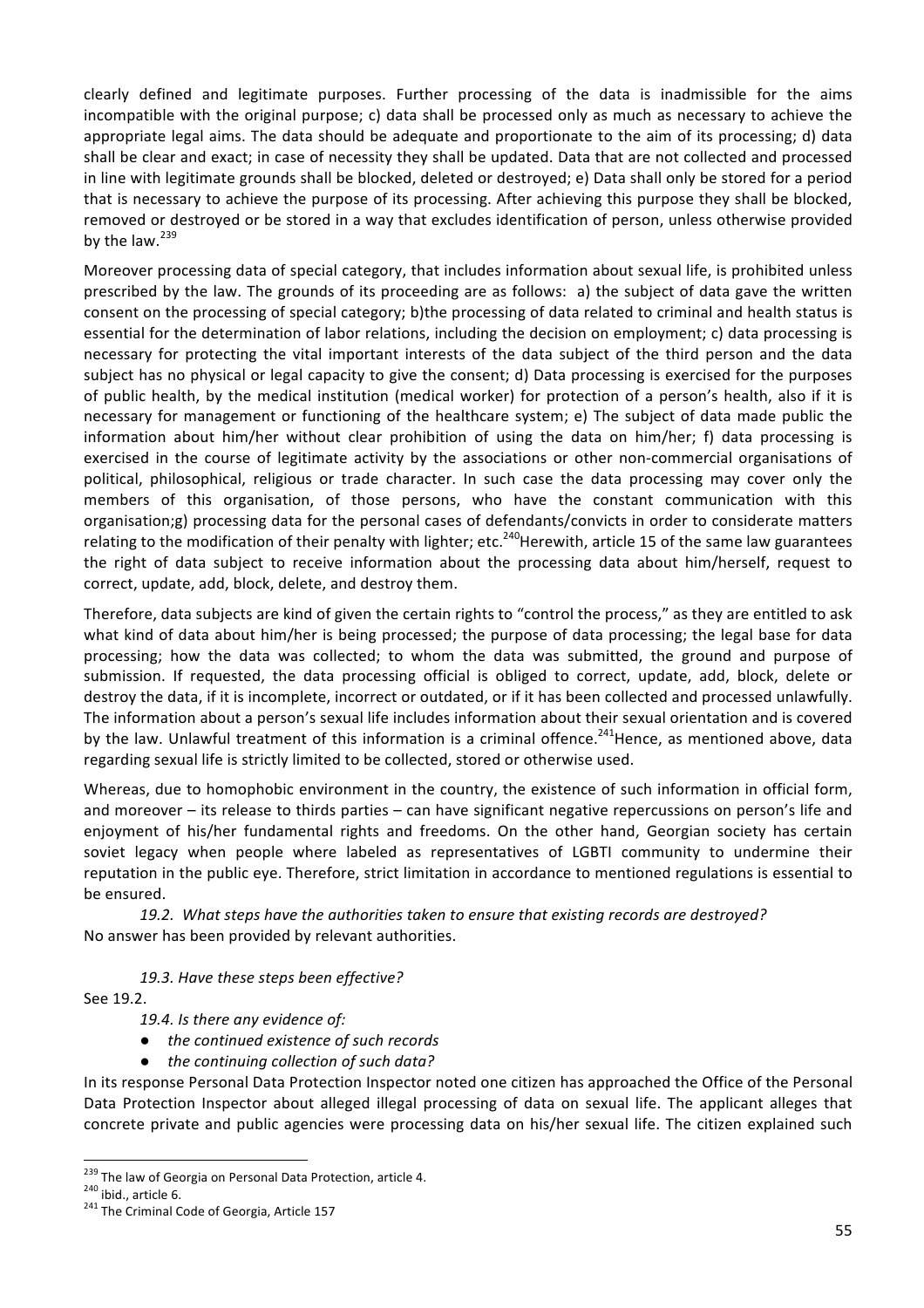allegation by scornful and flouting attitude demonstrated by the employees of these institutions. The Office has examined the legality of processing of special category of data on the applicant by requesting the information from state organisations indicated in the application and by getting familiar and inspecting on the spot the information preserved in the agencies, while due to the Inspector's limited authority in respect of the private sector (the citizen's application was considered prior to legislative amendments), response to the application in respect of private agencies was limited to request of information. However, examination of case circumstances has not corroborated the processing of data on the applicant's sexual life.<sup>242</sup>

### 20. Prior requirements, including changes of a physical nature, for legal recognition of a gender reassignment, should be regularly reviewed in order to remove abusive requirements.

20.1. Has a review of such prior requirements been conducted?

MoJ has not provided answer to that question.

Trans people living in Georgian are deprived from the most important recognition. They cannot change the gender marker on their IDs since the LGR mechanism is not regulated by the law. As of today, trans people have been forced to undergo unwanted, medically unjustified, expensive and life-threatening procedures in order to change their gender marker. Namely, new ID and birth certificate can be issued only when the person changes sex and only after he/she undergoes the surgery. According to the law on the Civil Acts, a person has a right to request changes or amendments to his/her entry including the name.<sup>243</sup>The ground of such request includes the change of gender. On the other hand, there is no official definition or explanation of how we should understand "change of gender" or what are the specific documents, that the applicant is required to present in order to achieve legal recognition of his/her gender. According to the existing practice in the civil act registration body, in the case of fully undergoing medical procedures of gender reassignment, a person is entitled to change his/her personal data in the official documents, which is a long process. Before the actual surgery a trans person has to be observed by psychologists and sexologists. These observations last for more than a year. At the end of the process the special committee has to conclude on whether or not the applicant is a "true transsexual" and then issues a relative document. Only after this document is issued a trans person has the right to undergo the gender reassignment surgery. One more thing to do before the surgery is the hormone therapy. Consequently, irreversible sterilization, hormonal treatment and preliminary surgical procedures are mandatory procedures which one has to go through in order to be able to obtain new documents. 

As a result, trans people become victims of discrimination every day and every place where they are asked to show their IDs. This means that trans people are in unequal conditions at the times of employment, service delivery and participation in public life.

Taking into account all mentioned organisations working on LGBTI rights demand the MoJ of Georgia to develop LGR mechanism as trans people shall be given the opportunity to carry the IDs that confirm their real sex, without undergoing compulsory medical procedures.<sup>244</sup>

However, in June 2018, MoJ, TheaTsulukiani had noted "speaking about the failure of reforms, NGOs are complaining that we do not sign sex in the documents as they demand. This is a huge reform if it is carried, but I admit that I have not conducted it... these NGOs ask me that the person having organs of male was registered as female and person having female's organs - as male. I admit that I have not carried such reform."<sup>245</sup> Such declaration by the MoJ is extremely alarming as it straightens stigma towards trans persons and encourages their marginalization from the society. Moreover, the statement is another unfortunate realization of political homophobia and transphobia.

20.2. Are there still requirements which might be considered disproportionate or even abusive, such as:

- **•** *irreversible sterilisation*,
- *hormonal treatment,*
- *preliminary surgical procedures, or proof of a person's ability to live for a long period of time in* the new gender?

<sup>&</sup>lt;sup>242</sup> Response letter from Office of the Personal Data Protection Inspector N271/01, dated by: 20.11.2014.<br><sup>243</sup> The law of Georgia on the Civil Acts, article 78.<br><sup>244</sup> May 17 appeals, available online at: https://bit.ly/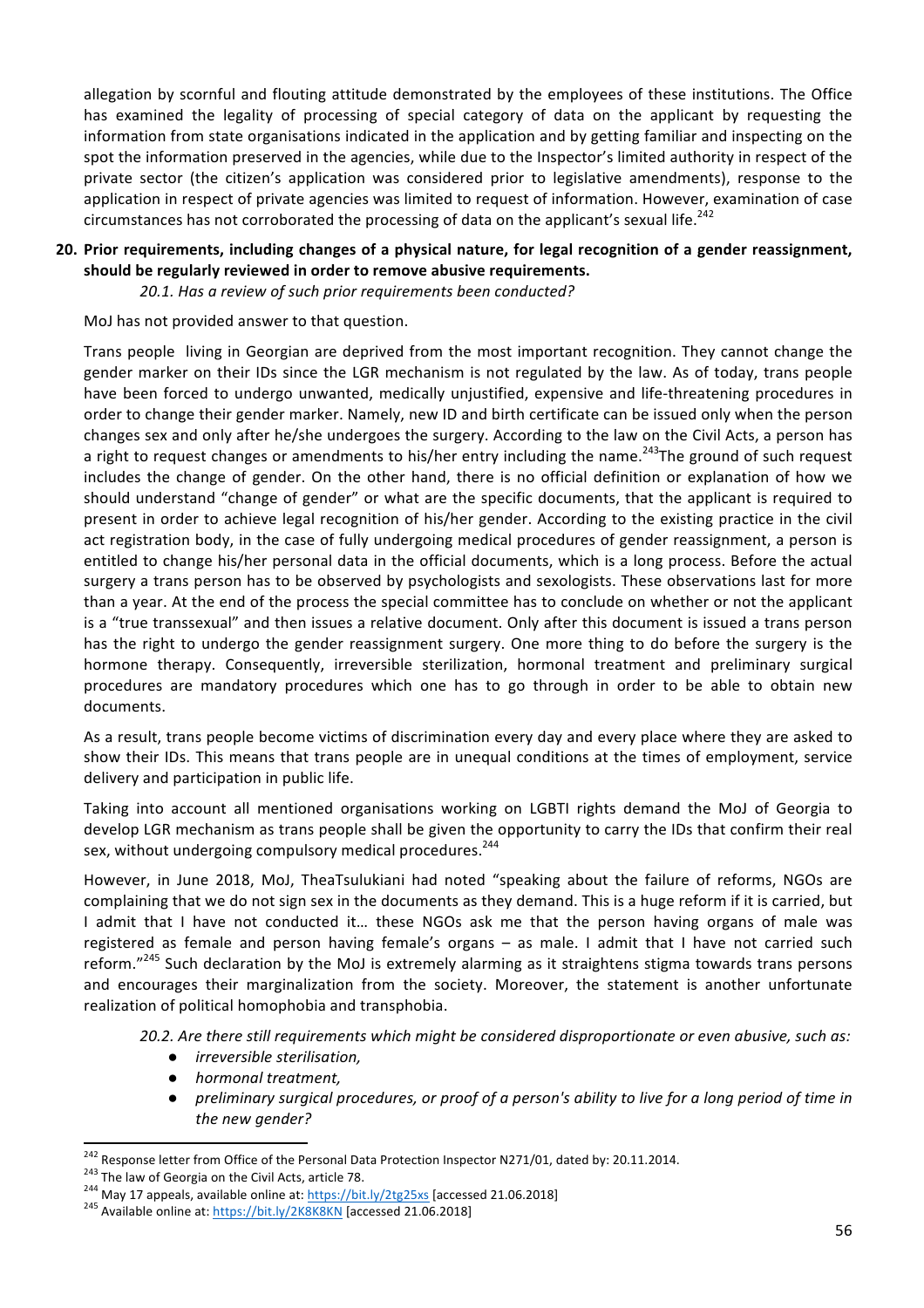See above 20.1.

**21.** Member states should take appropriate measures to guarantee the full legal recognition of a person's gender reassignment in all areas of life, in particular by making possible the change of name and gender in official documents in a quick, transparent and accessible way; member states should also ensure, where appropriate, the corresponding recognition and changes by non-state actors with respect to key documents, such as educational or work certificates.

21.1. Are there procedures in operation which ensure the full legal recognition of a person's gender *reassignment?* 

None of such procedures do exists.

21.2. Do these make possible the change of name and gender in official documents including

- $\bullet$  *birth certificates,*
- **•** *identity* papers,
- $\bullet$  *driving licences,*
- *passports,*
- *social insurance cards and numbers,*
- *electoral, land and text registers*

*in a quick, transparent and accessible way?* 

As the governing rules are not underwritten, according to the existing practice gender record may be changed in birth and death certificates, as well as in the ID cards, but only after the gender reassignment surgery takes place. Changing name is less confusing and can be made prior or after surgery.

21.3. Are there procedures to ensure corresponding changes in key documents originated by non-state *actors, such as;*

- *diplomas,*
- *certificates of employment, and*
- *insurance or banking documents?*

It is worth mentioning that until 2012, it was impossible to obtain a repeated higher education diploma. Relevant normative act prohibited issuing a repeated higher education diploma for any reason. Pursuant to the 26 June 2012 Order ( $N@120/n$ ) of the Minister of Education and Science of Georgia concerning the use, registration-reporting and issue of strict registration forms of documents attesting education, it is allowed to issue a duplicate of a diploma if a person submits a document confirming the change to name and/or surname.

21.4. If yes, do these procedures include the protection of the person's private life, so that no third party can *become aware of the gender reassignment?* 

Such cases have not been documented.

**22.** Member states should take all necessary measures to ensure that, once gender reassignment has been completed and legally recognised in accordance with paragraphs 20 and 21 above, the right of trans persons to marry a person of the sex opposite to their reassigned sex is effectively guaranteed.

22.1. Is the right of a legally recognized trans person to marry a person of the sex opposite to their *reassigned sex effectively guaranteed?*

Georgian legislation does not provide trans person with the right to marry, unless the mates are representatives of biologically different genders. Namely, Civil Code and the newly amended Constitution of Georgia define marriage as the "union of woman and man." Thus, we may assume that in case the person's gender is legally changed, there should not be any obstacles for marriage of trangender couple. However, such cases have not been documented.

**23.** Where national legislation confers rights and obligations on unmarried couples, member states should ensure that it applies in a non-discriminatory way to both same-sex and different-sex couples, including with respect to survivor's pension benefits and tenancy rights.

23.1. Does legislation confer rights and obligations on unmarried couples?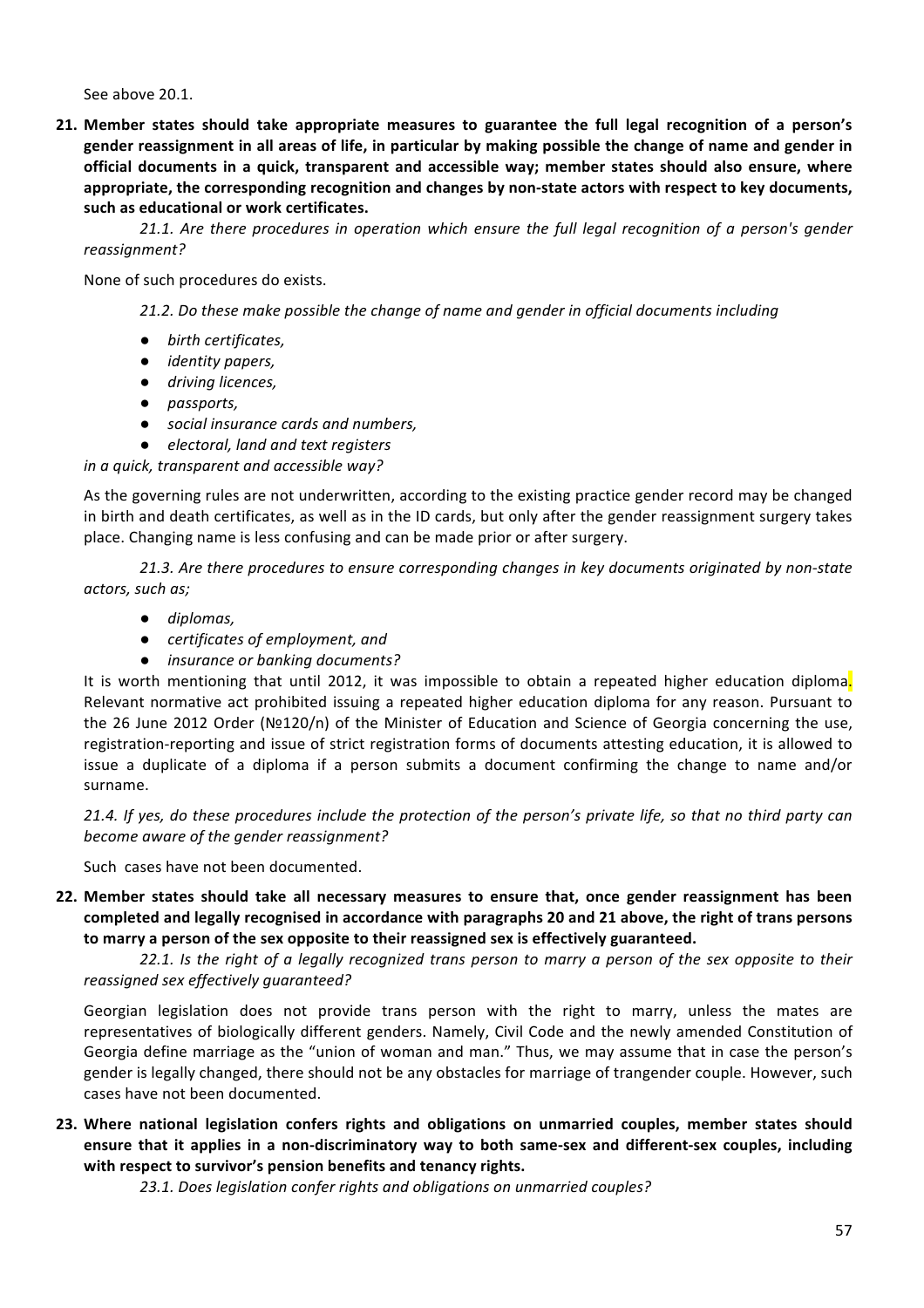No obligation on unmarried couples is applicable. However, unmarried couples may claim certain rights if they prove that they have been taking care of common household for certain period of time. WISG is unaware of any relevant case related to same-sex couples.

On the other hand, highlighted problem due regard rights of homosexual partners is inability to visit in prison.<sup>246</sup>The provision of the Code of Imprisonment, stating that the convict may be granted the right of long term visit with her/his child, adopted child, grandchild, spouse, with the person whom he/she has a child, parents, fosters, grandparents and siblings,<sup>247</sup> was appealed at the Constitutional Court of Georgia. According to the regulation, applicant, LGBTI community member, was deprived the right to be visited (long term visit) by his partner. Under the Constitutional claim, when the heterosexual prisoners enjoy the right to a long-term visit to their spouses, homosexual prisoners are deprived of such right, in addition Georgian legislation doesn't recognises any form of same-sex partnerships and as a result, such situation violates principle of equality against LGBTI community. However, because the lack of comparator the Constitutional Court of Georgia denied the examination of the case.<sup>248</sup>

23.2. If so, have steps been taken to ensure that these rights and obligations apply to same-sex *couples?*

Nothing has been done to ensure these rights; in contrast amended Constitution defines marriage as the union of woman and man, that clearly encourages negative attitude of society against LGBTI persons and excludes further possibility of same-sex marriage.

24. Where national legislation recognises registered same-sex partnerships, member states should seek to ensure that their legal status and their rights and obligations are equivalent to those of heterosexual couples in a comparable situation.

24.1. Does legislation recognise registered same-sex partnerships?

Georgian legislation does not recognise registered same-sex partnership.

24.2. If so, have steps been taken to ensure that their legal status and rights and obligations are *equivalent to those of heterosexual couples?* 

N/A.

25. Where national legislation does not recognise nor confer rights or obligations on registered same-sex partnerships and unmarried couples, member states are invited to consider the possibility of providing, without discrimination of any kind, including against different sex couples, same-sex couples with legal or other means to address the practical problems related to the social reality in which they live.

25.1. If same-sex couples enjoy no rights or obligations, either through access to registered partnership or through their status as unmarried couples, have the authorities considered the possibility of implementing legal or other means to address the practical problems arising from this lack of recognition?

The authorities have not considered the possibility of implementing legal or other means to address the practical problem arising from the lack of recognition. As already mentioned, due regard the constitutional amendment Venice Commission recommended Georgian authorities not to interpret "union of man and woman" in a way that precludes same-sex partnership. Commission highlighted that Georgia, as well as all member states of CoE are obliged to accomplish standards set by ECtHR and respectively, legally recognise same-sex partnerships. However, no steps have been made in regard this recommendation.

Herewith, the law of Georgia about Violence against Woman and Domestic Violence does not consider an intimate partner as family member, respectively doesn't regulate violence committed by him/her. Unfortunately, no positive changes have been made in this regard.

**26.** Taking into account that the child's best interests should be the primary consideration in decisions regarding the parental responsibility for, or guardianship of a child, member states should ensure that such decisions are taken without discrimination based on sexual orientation or gender identity.

<sup>&</sup>lt;sup>246</sup> Available online at: <u>https://bit.ly/2Ma4EYM</u> [accessed 21.06.2018]<br><sup>247</sup> The Code of Imprisonment, article 17.<br><sup>248</sup> Constitutional Claim available online at: https://bit.ly/2MIxTmx [accessed 21.06.201]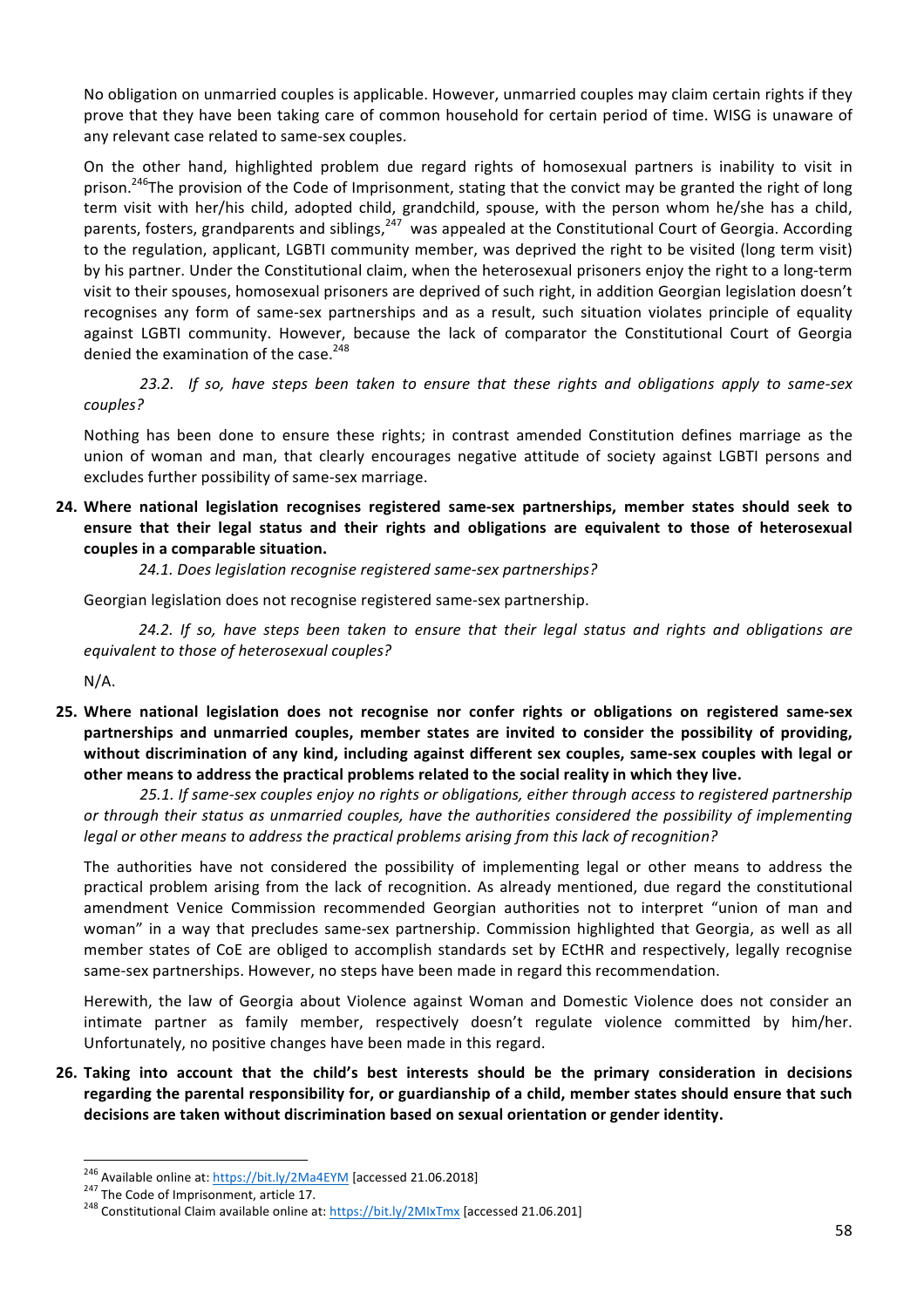26.1. What steps have been taken to ensure that decisions regarding the parental responsibility for, or *guardianship* of a child, are taken without discrimination based on (a) sexual orientation or (b) gender identity?

No steps have been taken in this regard.

26.2. In practice, are such decisions taken on a non-discriminatory basis?

No steps have been taken in this regard.

**27.** Taking into account that the child's best interests should be the primary consideration in decisions regarding adoption of a child, member states whose national legislation permits single individuals to adopt children should ensure that the law is applied without discrimination based on sexual orientation or gender **identity.** 

27.1. What steps have been taken to ensure that decisions regarding adoption of a child by a single person (where such adoption is permitted by national legislation), are taken without discrimination based on *(a) sexual orientation (b) gender identity?*

According the response letter from the MoLHSA the procedure of adopting child is regulated under the law on "Adopting and Fostering" and under the order of the Minister on "Approving the Rules of Adoption." Those regulations equally cover the target group without discriminating on the grounds of SOGIE.<sup>249</sup>

However, as mentioned Civil Code of Georgia authorises adoption by a couple only if they are married. Since same-sex marriage is not recognised under Georgian legislation, same-sex partners can not adopt a child. Georgian legislation allows adoption by a single parent, except to those persons who due to illness, moral or other personal characteristics cannot exercise the rights of parents."<sup>250</sup> The law does not however specify criteria for moral eligibility, neither does there exist an authoritative judicial or academic interpretation of how to ascertain moral eligibility for being a parent. Considering that in Georgia public opinion widely considers homosexuality to be immoral, there exists a high probability that a lesbian, homosexual or transgender single parent will not be recognised as 'morally fitting' for being a parent.

27.2. In practice, are such decisions taken on a non-discriminatory basis?

WISG is unaware of any relevant cases regarding this issue.

**28.** Where national law permits assisted reproductive treatment for single women, member states should seek to ensure access to such treatment without discrimination on grounds of sexual orientation.

28.1. What steps have been taken to ensure that access by single women to assisted reproductive *treatment* (where *permitted by national leaislation), is without discrimination based on sexual orientation?* Assisted reproduction is allowed to a single woman.

28.2. In practice, is such access granted on a non-discriminatory basis?

The MoJ did not responded to that question, however WISG is unaware of any relevant cases regarding this issue. 

# **V. Employment**

**29.** Member states should ensure the establishment and implementation of appropriate measures which provide effective protection against discrimination on grounds of sexual orientation or gender identity in employment and occupation in the public as well as in the private sector. These measures should cover conditions for access to employment and promotion, dismissals, pay and other working conditions, including the prevention, combating and punishment of harassment and other forms of victimisation.

29.1. Does legislation exist which prohibits discrimination in employment in the public and private sector on grounds of (a) sexual orientation and (b) gender identity?

Under the Labor Code of Georgia labor and pre-contractual relations shall prohibit any type of discrimination due to race, skin color, language, ethnicity or social status, nationality, origin, material status or position, place

<sup>&</sup>lt;sup>249</sup>Response letter from MoLHSA, N 01/29158; dated by: 17.05.2018<br><sup>250</sup> The Civil code of Georgia, article 1245.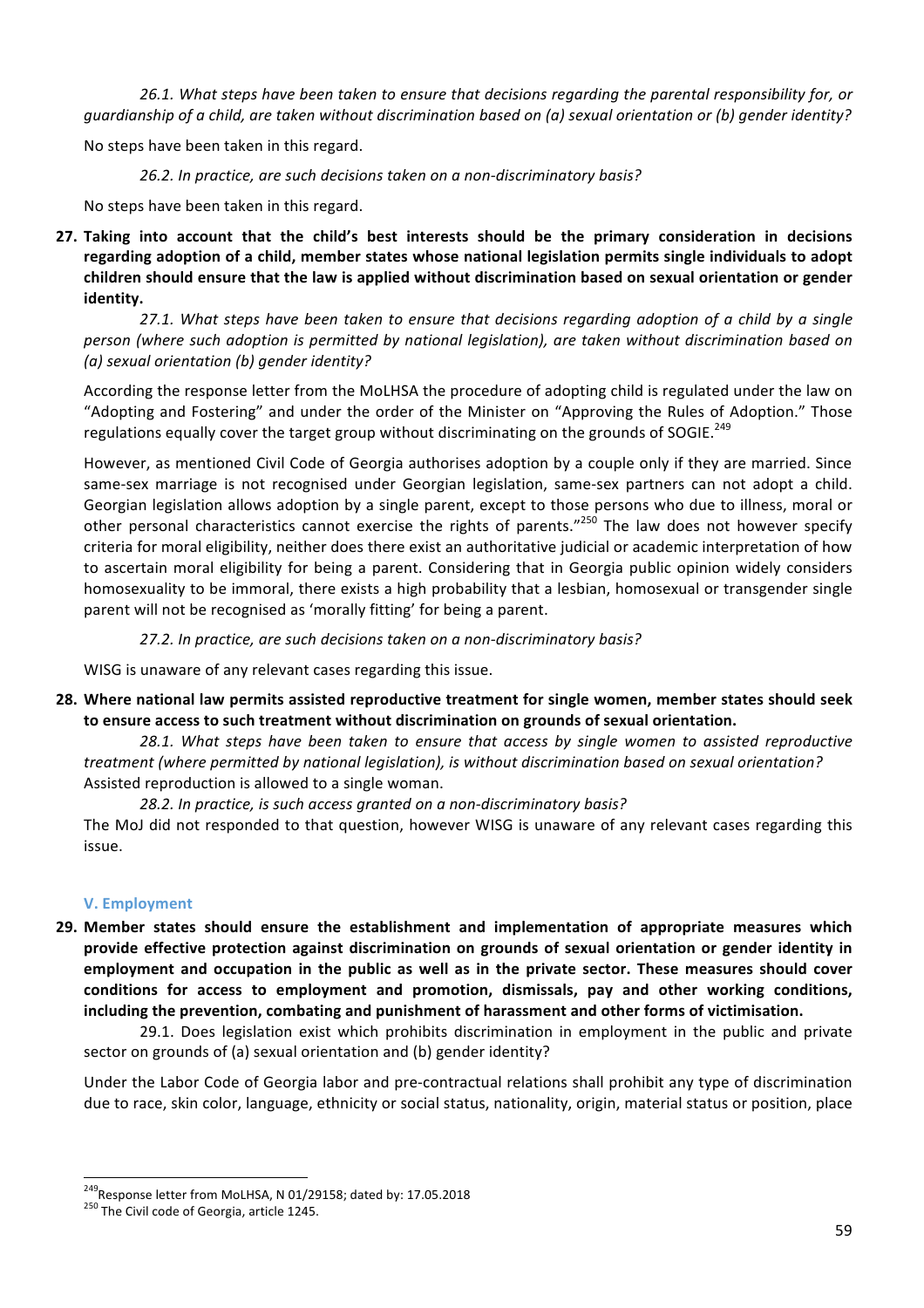of residence, age, sex, sexual orientation, marital status, handicap, religious, public, political or other affiliation, including affiliation to trade unions, political or other opinions.<sup>251</sup>

As shown, labor Code expressly prohibits discrimination based on sexual orientation and gender (the bases of prohibition do not include gender identity, however in case of necessity it shall be easily invoked). Nevertheless, these legislative acts still contain flaws and/or lack strong implementation mechanisms and therefore cannot be effectively utilized to fight against LGBTI discrimination in practice. Some community members recalled that they were not employed because of their orientation, which was obvious based on their ways of dressing up. $^{252}$ 

Moreover, the purpose of the law on "Elimination all Forms of Discrimination" is to eliminate each form of discrimination and to ensure equal rights of every natural and legal persons under the legislation of Georgia, irrespective of race, skin colour, language, sex, age, citizenship, origin, place of birth or residence, property or social status, religion or belief, national, ethnic or social origin, profession, marital status, health, disability, sexual orientation, gender identity and expression, political or other opinions, or other characteristics. Therefore, it is the additional legislative guarantee for the prohibition of discrimination in labor relations.

*29.2. Does it cover:*

- *access to employment (including recruitment); promotion,*
- *dismissals,*
- *pay,*
- *harassment and other forms of victimisation?*

Above mentioned legislative records prohibiting discrimination covers labor and pre-contractual relations. Hence, it theoretically includes access to employment, promotion, dismissals, pay, etc.

The Labor Code of Georgia includes far important regulation that bounds employer to provide a written substantiations of the grounds for terminating a labor agreement within 7 days after submitting the request for its termination.<sup>253</sup>Enjoyment of this right is a crucial precondition for a person dismissed on discrimination grounds to exercise the protection of his/her rights by approaching the PDO as well as litigating in courts. Although mentioned legislative limitations, labor disputes on the grounds of SOGIE labor disputes on these grounds are not pending. WISG has requested relevant information from the courts and it revealed that courts either have not considered labor disputes on this grounds or do not administer such statistics.

Notwithstanding the fact that the analysis of court data has not identified a single officially reported fact of discrimination in employment in Georgia on the grounds of sexual orientation/gender identity, this is the very field of public relations where LGBTI group members quite often face discrimination before starting as well as during the work. trans persons are especially vulnerable in labor relations. Owing to current practice of legal recognition of gender, their majority do not possess identification documents matching their gender selfexpression. For this reason, they try to be employed unofficially and agree to bad working conditions. Some of them (mostly transgender women), may be involved in commercial sex, thus making them more vulnerable and unprotected towards violence.<sup>254</sup>

The practice of the PDO also includes many cases of discrimination based on sexual orientation. According to the report of 2016-2017, 11% of the cases proceeded by the Ombudsman concern discrimination based on SOGIE.<sup>255</sup> In one of the decisions, regarding the case of discrimination based on sexual orientation the Ombudsman mentioned that: "LGBTI community is one of the most vulnerable groups in Georgia. They face problems in a number of spheres of public life, including personal, professional, social or cultural aspects of life. The aggressive attitudes existing in the society, which feeds on established stereotypes, limits the possibilities for LGBTI people to be full members of the society and not become the victims of verbal or physical abuse."256

<sup>&</sup>lt;sup>251</sup> Labor Code of Georgia, article 2 (3).<br><sup>252</sup> Materials for preparation of CEDAW shadow report concerning LBT women's situation in Georgia, WISG, 2012.<br><sup>253</sup> The Labor Code of Georgia, 38(5).<br><sup>254</sup> Gvianishvili N., Sta [accessed 20.06.2018]<br><sup>256</sup>Available online at: https://bit.ly/2kU1n46 [accessed 20.06.2018]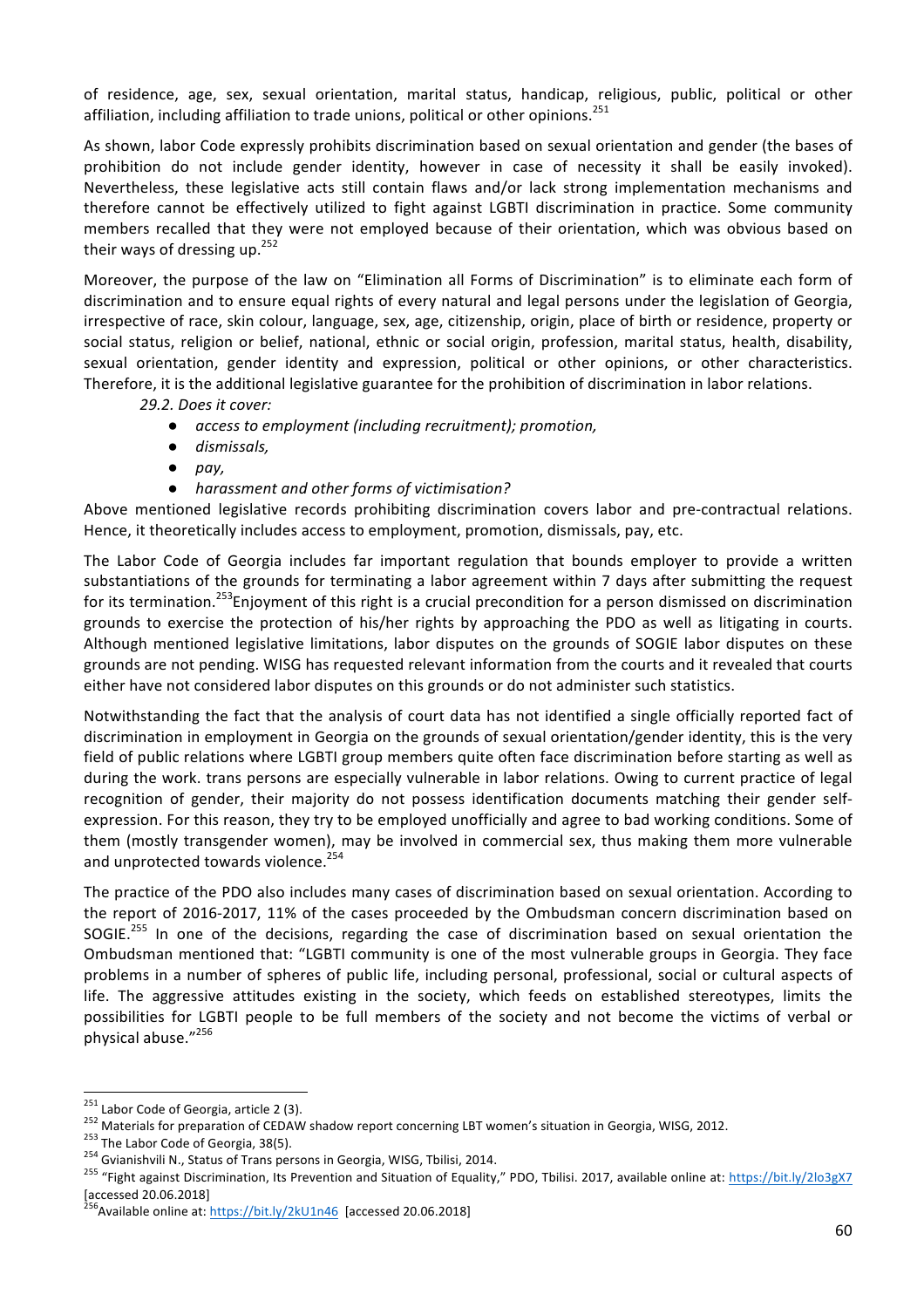29.3. Have the authorities promoted other measures to combat discrimination, harassment and victimisation, in both the public and private sectors, for example:

- adoption of codes of conduct for both employers and employees;
- *training and awareness raising programmes for both employers and employees;*
- *distribution to employees of materials explaining their rights, complaints mechanisms and remedies;*
- *recruitment efforts directed at LGBTI persons;*
- the adoption of non-discrimination policies explicitly referencing sexual orientation and gender *identity;*
- *co-operation with and support for employee aroupings of LGBTI persons?*

No updated information has been provided by the relevant authority. However, according to the existing information the practice of the MoJ should be mentioned as a good practice. Their letter of 2012 noted: "The MoJ offers the equal opportunities to all staff regarding employment and to the candidates, regardless of the race, colour, religion, sex, nationality, age, etc. Such policy of the MoJ is intended to prevent any staff from restriction and exclude inimical and abusive relations during the working process".<sup>257</sup>

On the other hand one should mention as a good practice the following example from the MoJ. In particular, it has elaborated the guidelines for the staff with the aim to secure the ethical and polite working conditions. Each staff of the Ministry has a right to have working environment where he/she is free from restrictions and hostile attitudes on the ground of race, colour, religion, sex, nationality, age and other similar characteristics. This policy serves to increasing the working process effectiveness within the healthy environment. Every staff of the MoJ is entitled to inform promptly about any attempt of sexual harassment to the General Inspectorate and the Department of Human Resources Management, which will take adequate measures on such facts.

Another good example comes from the field of higher education. Discrimination is also inadmissible while holding the competition for electing the leaders of the higher educational institutions. The Charter of the Higher educational institution may define the qualification requirements to the candidates to a dean, however, it is prohibited to establish any restriction on the ground of race, colour, language, sex, religion, political and other opinions, national, ethnic and social belonging, origin, property and position status, place of residence, citizenship and academic position.<sup>258</sup>

Despite the fact that self-regulation mechanisms have been created, it is difficult to evaluate its effectiveness.

29.4. Have steps been taken to abolish laws, regulations and practices which discriminate on grounds *of* (a) sexual orientation and (b) gender identity in access to and career advancement within certain professions and occupations, including particularly the armed forces?

As already mentioned the law of Georgia on "Elimination all forms of Discrimination" prohibits discrimination on any ground, including SOGIE. Upon the recommendations of Georgian Trade Unions Confederation in 2013 amendments of the Labor code entered into force that precluded discrimination on any ground upon precontractual period. However, in its letter, the Union notes that even such regulation does not provide proper protection, as according to article 5 of the Labor Code employer is not obliged to provide substation on refusal to hire.

Therefore, it is crucial to make changes in the given article and impose obligation to employer that, if the candidate invokes the circumstances that create reasonable grounds on the discriminatory treatment, the employer shall be obliged to substance refusal on hiring. Otherwise, it encourages discrimination that causes serious problems for the marginalized job seekers, as it does not oblige the employer to document the reasons for its refusal.

Under the information provided by the Civil Service Bureau, in order to establish discrimination free environment both in the public and private sector, also bearing in mind importance of the issues related to SOGIE, certain regulations were introduced at the government's resolution (#200, dated by 20.04.2017) on the

<sup>&</sup>lt;sup>257</sup> Response letter from the Ministry of Justice N. 26948, dated by: 26.06.2012.<br><sup>258</sup> ibid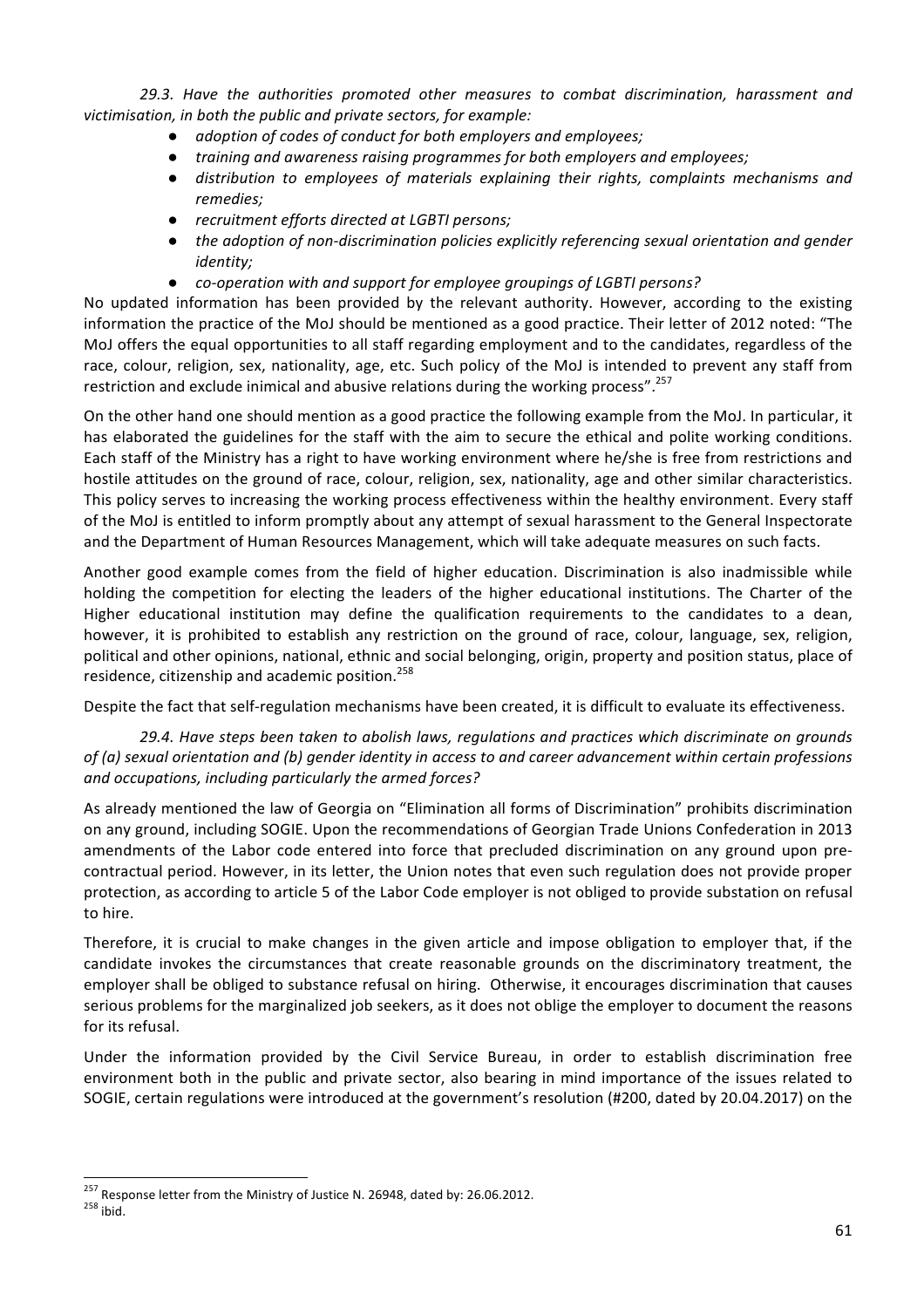"General Rules of ethics and conduct in the Public Institutions," including prohibition of sexual harassment and hate speech ban.<sup>259</sup>

29.5. Specifically in relation to the armed forces:

- Have measures been taken to provide protection for LGBTI persons against investigations, warnings, harassment, bullying, cruel initiation rites, humiliation and other forms of ill*treatment?*
- *Do codes of conduct and training address the need to combat discrimination against LGBTI persons and promote tolerance and respect?*

The law of Georgia on the "Status of Military Servants" lays down social and legal guarantees for military servants, which includes equality before law, freedom of speech and information, freedom of religion and belief, protection of their freedom, honor and dignity. However, the law does not specify forms of discrimination or protected grounds. Moreover, neither includes provisions regarding general or sexual harassment. 

According to the letter provided by the Ministry of Defense<sup>260</sup>under the Minister's decree they had adopted the "Code of Ethics of Military Servants within the system of Ministry of Defense of Georgia", which serves to create a non-discriminatory environment among military personnel. Moreover, the resolution on the "Approval of Military Disciplinary Rules among Military Servants within the System of Ministry of Defense of Georgia" is directed to establish discipline and prevent unethical behavior. According to the amendments made in 2017, sexual harassment is deemed as disciplinary violation that invokes relevant sanction. In this regard, electronic course on elimination of sexual harassment will be introduced to civilians and military servants, which would cover issues of prohibiting harassment of sexual minorities.

29.6. Do measures designed to combat discrimination in employment fully and effectively cover trans *persons?*

Trans persons are especially vulnerable in labor market. Due to established practice of legal recognition of their gender, the majority of trans persons do not have proper identification documents that correspond to their gender expression. This obligates them to seek unofficial employment that often consist risks for their life and well-being. Unfortunately, state does nothing to change the situations; moreover, the MoJ proudly declares that they have not carried such reform.<sup>261</sup>

29.7. Have employment programmes focusing specifically on employment opportunities for trans *persons been developed?*

The MoLHSA did not provide exact answer on the question and informed in a general way. According to response letter, $262$  measures and services, envisaged by the current governmental programs in the field of employment, are equally applicable to all job seekers registered at the informative system of labor market and ensure their involvement in the following programmes: "State programme for development of employment promotion services of 2018"<sup>263</sup> and "State programme for professional preparation/learning and qualification rising of job seekers."<sup>264</sup>

**30.** Particular attention should be paid to providing effective protection of the right to privacy of transgender individuals in the context of employment, in particular regarding employment applications, to avoid any irrelevant disclosure of their gender history or their former name to the employer and other employees.

30.1. Have measures been taken to avoid disclosure of trans persons' gender history or former name in the context of employment?

Personal data consists of different data categories and the level of their protection varies. Information about person's sexual life is considered as specific personal data, processing or passing of which to a third party is

<sup>&</sup>lt;sup>259</sup>Response letter from Civil Service BureauN 5082; dated by: 11.05.2018<br><sup>260</sup>Response letter from Ministry of Defense N MOD 7 18 00478050; dated by: 16.05.2018.<br><sup>261</sup> Available online at: <u>https://bit.ly/2K8K8KN</u> [acce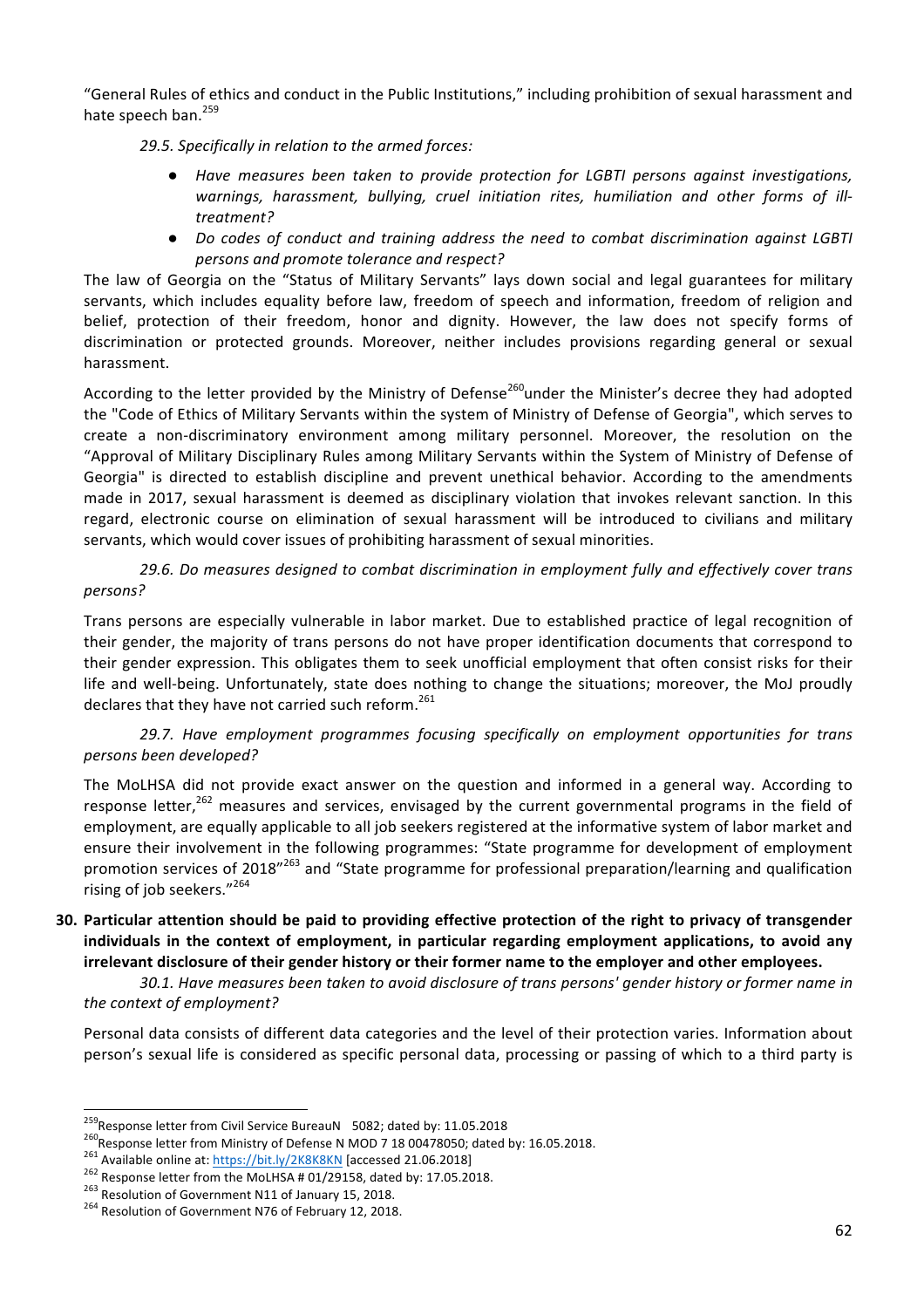only possible within the written consent of this person, or in the case when she/he made it public.<sup>265</sup> The information about a person's sexual life includes information about their SOGIE and is covered by the law. Misuse of such information is deemed as a criminal offence.<sup>266</sup> Hence, it is not known to us, whether in practice the disclosure of trans persons' gender history or former name in the context of employment can be avoided. WISG does not hold information on such case, when the person changed their gender marker in the ID and their gender history was disclosed in the employment process.

### **VI.** Education

**31.** Taking into due account the over-riding interests of the child, member states should take appropriate legislative and other measures, addressed to educational staff and pupils, to ensure that the right to education can be effectively enjoyed without discrimination on grounds of sexual orientation or gender **identity;** this includes, in particular, safeguarding the right of children and youth to education in a safe **environment, free from violence, bullying, social exclusion or other forms of discriminatory and degrading** treatment related to sexual orientation or gender identity.

*31.1. Have* 

- *equality and safety policies,*
- *codes of conduct and*
- *handbooks*

*for educational staff been introduced or updated to ensure that LGBTI pupils and students receive their education in a safe environment, free from violence, bullying, social exclusion or other forms of discriminatory and degrading treatment?* 

Discrimination is prohibited in the field of education and equal access to education is recognised by law both in primary as well as secondary and higher education.<sup>267</sup> Moreover, The law expressly determines the purposes of higher education, which secures accessibility and openness of higher education; academic freedom in teaching, learning and research; provision of lifelong learning opportunities; Involvement of academic personnel and students of higher education institutions in making decisions and in monitoring their implementation; publicity and transparency of higher education institution management and the competitions held there; prohibition of all forms of discrimination in the sphere of higher education, including academic, religious and ethnic grounds, and/or views, gender, social origin or any other grounds.

Under the resolution of government, on the procedural rules of Referring Child protection,<sup>268</sup>public schools have adopted internal rules on prohibition of violence. Those provisions envisaged the rights and obligation of the person responsible on referring violence, as well as the procedure on revealing cases of using force over children and referring them to Social Agencies. The authority responsible for such procedure arere source officers of educational institutions, in case of their absence – principal or deputy principle of the school. The responsible authority properly reveals the cases of bulling and refers victim/supposed victim immediately to the Social Agency. According to the same letter, within the office of resource officers of educational institutions, the division of psychological service provides psycho-social assistance upon the cases of behavior or emotional disorder for children, youth, their parents, if necessary for teachers and administrators of the school. The beneficiaries are not distinguished regardless of their skin color, religion, ethnics, gender identity, sexual orientation or other grounds.

Due regard the resolution no specific guarantees are underwritten for LGBTI pupils and students. In fact, there have not been any concrete steps taken in terms of preventive and/or awareness raising measures in the field of education and youth. Bullying in general and especially towards LGBTI youth in schools remains a problem in Georgia. No detailed analysis of school textbooks has been conducted, which would render it possible to determine, whether the texts are free of homophobic stereotypes, whether they include adequate information about sexual orientation/gender identity, and etc. It should be mentioned that no special programmes (awareness, psychological counseling, etc) are being implemented at schools or higher education institutions to meet the needs of LGBTI pupils/students. Attitudes towards LGBTI persons and issues at schools

<sup>&</sup>lt;sup>265</sup> The Law of Georgia on Personal Data Protection, article 6 (2.D).<br><sup>266</sup> The Criminal Code of Georgia, article 157.<br><sup>267</sup> The Law of Georgia on Basic Education, article 3.<br><sup>268</sup> The Resolution of Government N437 dated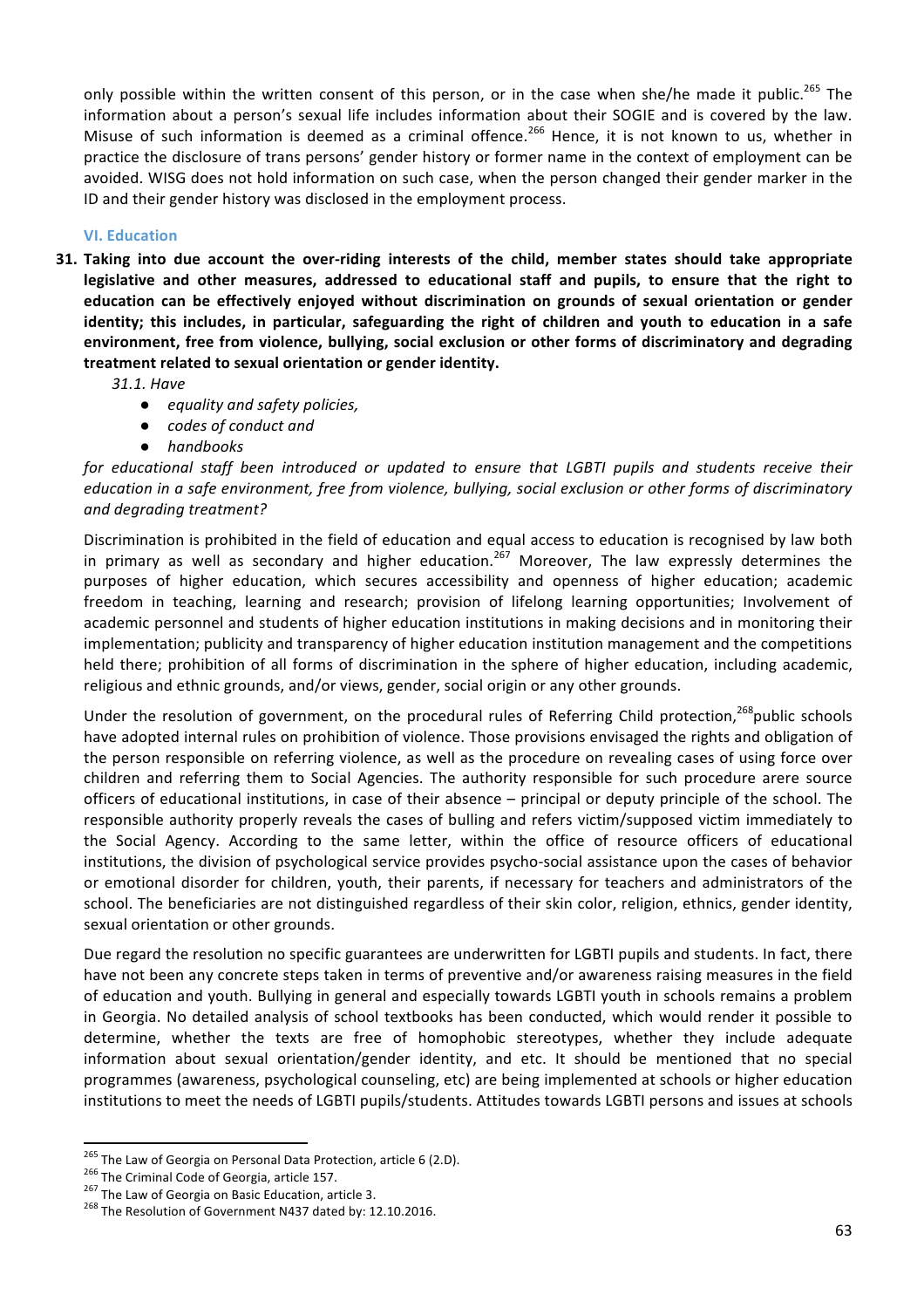and universities echo general societal patterns and are under a strong influence of traditional stigmas, taboos and values promoted by the Georgian Orthodox Church.<sup>269</sup>

31.2. Do initial and in-service training programmes for teachers and other educational staff address *the need for them to*

- *a. treat their LGBTI pupils and students with respect*
- *b.* be able to detect, analyse and effectively respond to and combat discrimination on these *grounds in schools?*

The Psychological Services Center is involved in the training process of resource officers of educational institutions, who are responsible for schools' security. The trainings are conducted by psychologists and cover issue such as: stages of child development, communication, conflict management and mediation, mental health, stress, psychological trauma and violence, identifying and referring children under the risk of violence. Hence, the training-module has been established due regard "procedures on referring cases of violence against children." According to the response letter, $^{270}$  1300 resource officers of educational institutions and 1576 representatives (principal/deputy principal) has undergone the course. Moreover, since 2016 the training is available on prevention bulling at schools and encouraging cultural tolerance. During that period of time 634 teachers of civil education were trained about the forms of violence, stigmas and stereotyped attitudes that influence violence and bulling.

WISG notes that in order to effectively improve the de-facto (not merely just legal) situation of LGBTI community members it is important to ensure launching of a large scale campaign to raise awareness and sensitivity of teachers/educational staff towards hate crimes in general, including LGBTI people, in order for the conversation about SOGIE related issues to move from informal sources to formal education.

31.3. Is there support for the mounting of school campaigns and cultural events against homophobia and transphobia, including the participation, where appropriate, of representatives of LGBTI organisations?

No information is provided by the MES in this regard. However, the relevant practice is unknown to WISG.

- **32.** Taking into due account the over-riding interests of the child, appropriate measures should be taken to this effect at all levels to promote mutual tolerance and respect in schools, regardless of sexual orientation or gender identity. This should include providing objective information with respect to sexual orientation and gender identity, for instance in school curricula and educational materials, and providing pupils and students with the necessary information, protection and support to enable them to live in accordance with their sexual orientation and gender identity. Furthermore, member states may design and implement school equality and safety policies and action plans and may ensure access to adequate anti-discrimination training or support and teaching aids. Such measures should take into account the rights of parents regarding education of their children.
	- 32.1. Is information on
		- *a. sexual orientation*
		- *b. gender identity*

provided in school curricula and sex and health education classes?

Firstly, school curricula do not include sex education. Moreover, no special programs (awareness, psychological counseling, etc) are run at schools or in higher education institution to meet the needs of LGBTI pupils/students. 

According to the information provided by the Ministry of Education and Science [currently under the name of the Ministry of Education, Science, Culture and Sports of Georgia], National Educational Plan does not include topics regarding sexual orientation, gender identity and sex education.<sup>271</sup>However, pupils of VII-IX grade are suggested Civil Educational Plan, which explicitly covers issues of gender equality and child marriage. In this regard, reads the letter, teaching human rights and principals of democracy are carrying the central importance. The Ministry underlines that one of the main principles they rule is equality, which means that every citizen is equally valuable and that everyone should have equal right and opportunities to demand

<sup>&</sup>lt;sup>269</sup> Available online at: https://bit.ly/2MfZXwI [21.06.2018]<br><sup>270</sup>Response letter from the Ministry of Education and Science # MES 9 18 00612561, dated by: 23.05.2018.<br><sup>271</sup> ibid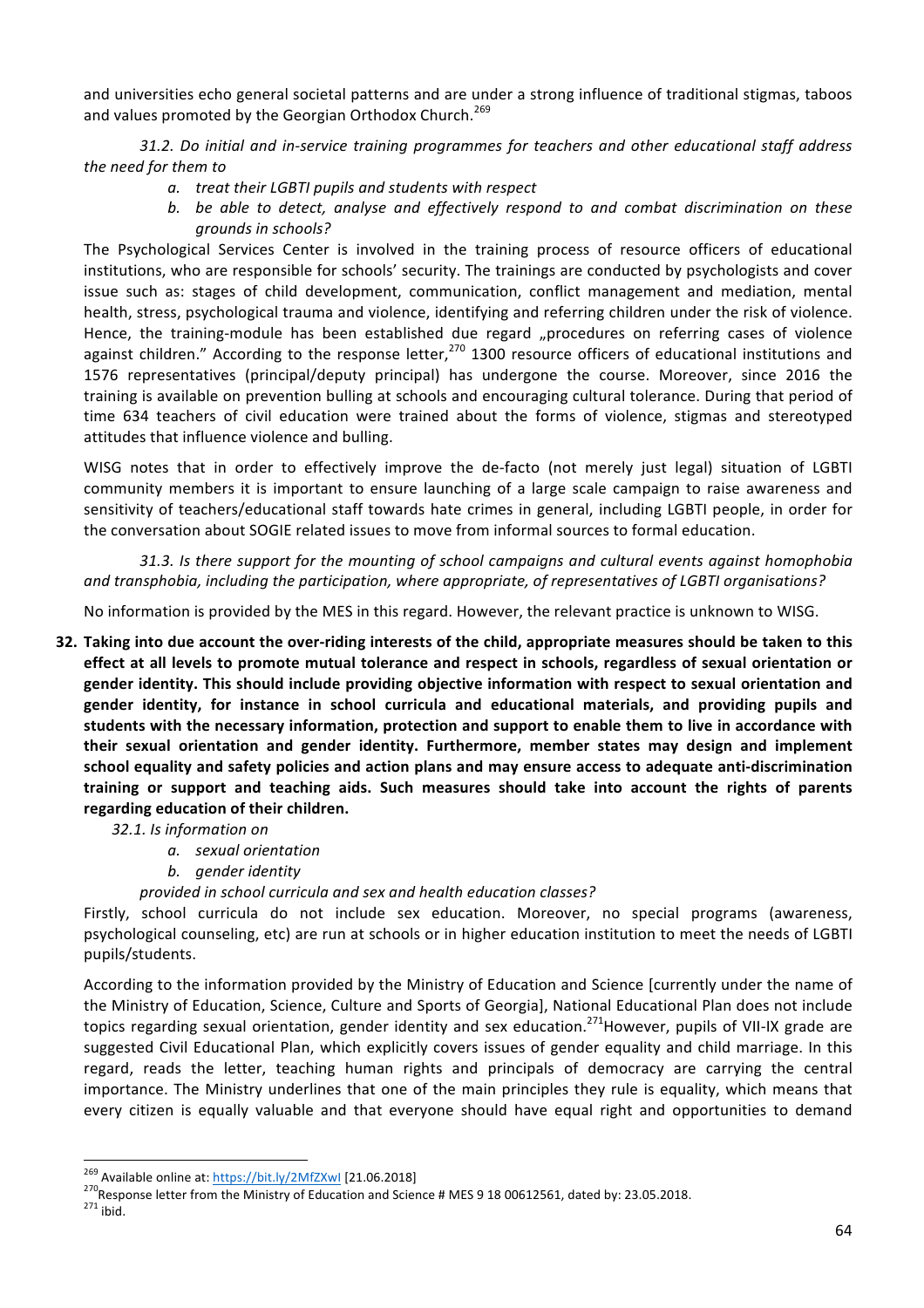elimination of discrimination regardless of their race, religion, sex, and ethnicity. However, WISG is unaware regarding the content and methodology of such teaching.

Thus, as it reveals neither curricula nor National Educational Plan covers or explicitly covers SOGIE as protected grounds, that clearly is the huge step backwards in relation to awareness and sensitivity rising toward LGBTI people.

### 32.2. Is it provided in a respectful and objective manner?

#### N/A

32.3. Are LGBTI pupils and students provided with the necessary information, protection and support to *enable them to live in accordance with their sexual orientation and gender identity?* 

Ministry of Education and Science did not provide any answers regarding this question. However, as mentioned there are no special programs, including awareness, psychological counseling, etc, run at schools or in higher education institution to meet the needs of LGBTI students.<sup>272</sup> Moreover, taking into account a strong influence of traditional stigmas over pupils, also bearing in mind taboos on the sex education, LGBTI students and pupils are not provided with the relevant information, protection or support.

32.4. Are measures taken to adequately meet the special needs of transgender students in their school *life, for example with regard to change of name or gender in school documents?* 

Ministry of Education and Science did not provide any answers regarding this question.

No such case was recorded till this day, however according to the according to the law on the Civil Acts<sup>273</sup>, name change is only possible after reaching the age of majority. In other cases, if the person is between the ages of 16 and 18 the consent of the parent or the legal representative is required. In case the parent is the initiator of the name change, the consent of the child from the age of 10 is required.

#### **VII. Health**

**33.** Member states should take appropriate legislative and other measures to ensure that the highest attainable standard of health can be effectively enjoyed without discrimination on grounds of sexual orientation or gender identity; in particular, they should take into account the specific needs of lesbian, gay, bisexual and trans persons in the development of national health plans including suicide prevention measures, health surveys, medical curricula, training courses and materials, and when monitoring and evaluating the quality of health-care services.

*33.1. Do*

- *a.* the design of national health plans,
- *b. health surveys*,
- *c. suicide prevention programmes,*
- *d. medical training programmes,*
- *e. training courses and materials*
- f. the monitoring and quality assessment of health-care services
- take into account specific needs in relation to (a) sexual orientation and (b) gender identity?

The law of Georgia on Healthcare prohibits discrimination of patients based on race, color, language, sex, belief, political or other opinion, national, ethnic or social belonging, origin, property or social status, residence, disease, sexual orientation or personal negative attitude.  $274$  According to the information<sup>275</sup> provided by the MoLHSA, above mentioned principles and needs of special target groups are reflected at the relevant strategic healthcare documents, programmes, educational curricula and textbooks. However, Ministry has not referred to any of it.

<sup>&</sup>lt;sup>272</sup> ECRI CBC Monitoring pro forma on LGBTI issues, Georgia, WISG.<br><sup>273</sup> http://psh.gov.ge/main/page/1/488<br><sup>274</sup> The law of Georgia on Healthcare, article 6.<br><sup>275</sup> Response letter from the MoLHSA # 01/29158, dated by: 17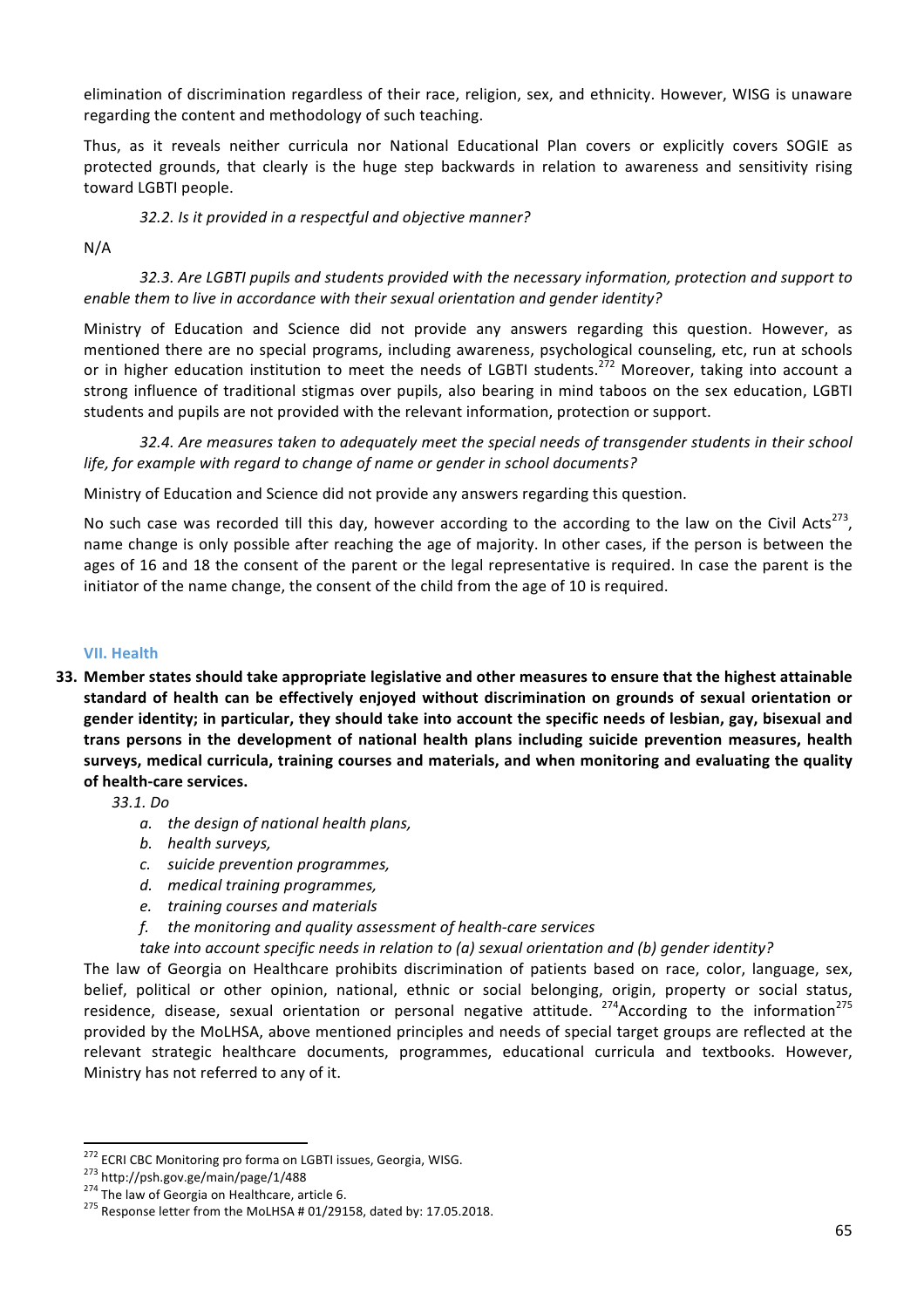Therefore, discrimination of patients based on, *inter alia*, one's sexual orientation is expressly prohibited by law, including patients subject to deprivation of liberty. Breach of the law can be appealed before the Agency of Regulation of Medical Activities. The latter is authorized to impose sanctions upon the medical professional, e.g. deprive one of her professional license. In practice however these norms do not work effectively. According to the information provided by the State Regulation Agency for Medical Activities of the Ministry of Labour, Health and Social Affairs,399 the Agency received seven complaints regarding the provision of medical services to representatives of LGBT+ community in 2017, but signs of violation were detected only in one  $case.<sup>276</sup>$ 

Despite legal improvements, studies conducted by WISG show that significant protection gaps the field of healthcare remain, both in terms of legal regulations and practice. These shortcomings place LGBTI people in an unequal position and can amount to human rights violations. Moreover, State action plans, strategies and research do not take into consideration any specific needs of LGBTI people, especially of trans persons.

Moreover, there are no suicide prevention programmes in Georgia. The response letter from the Ministry does not say anything about monitoring and quality assessment of the healthcare services WISG is also enable to see a clear picture in this regard. Thus, measures proposed by WISG include taking account of the specific needs of LGBTI people in the development of national health plans, including suicide prevention measures, health surveys, curricula and training courses, permitting patients to identify their "next of kin" without discrimination, withdrawing medical textbooks and other documents that treat homosexuality as a disease, and ensuring no one is forced to undergo any medical treatment because of SOGIE.<sup>277</sup>

**33.2.** Do training programmes for health professionals enable them to deliver the highest attainable standard of health-care to all persons, with full respect for (a) sexual orientation and (b) gender identity?

According to the response letter post-graduate as well as continual programmes of professional development, are directed to provide qualified and safe healthcare services to the patients.<sup>278</sup>

However the reality speaks contrary, experts and respondents noted that medical professionals often violate above mentioned norms when working with LGBTI patients and show homophobic/transphobic attitude. LGBTI persons often report that medical personnel display homophobic attitudes towards them.<sup>279</sup> Primary reason for this is lack of knowledge about contemporary medical views on sexuality, etc. and that World Health Organisation no longer views homosexuality as illness.

33.3. Are education, prevention, care and treatment programmes and services in the area of sexual and reproductive health available to LGBTI people, and do they respect their needs?

The response letter from the Ministry did not address the issue of education, prevention, care and treatment programmes and services in the area of sexual and reproductive health availability to LGBTI people.

33.4. Are health professionals and social workers encouraged to create an environment that is reassuring and open to young LGBTI persons, for example through information campaigns?

According to the provided letter, the personal of independent medical practice shall be guided by the following principles: establish healthy lifestyle in patients and society; guided by the idea of humanism and Georgian legislation respect dignity, confession and traditions of patients'; highly bear in mind patients' medical interest; being non-profiteering; free and independent while making professional decisions; patiently perform medical oath. Personal of independent medical practices obliged to enforce ethical and incompatibility provisions prescribed by the Georgian law on Healthcare. Otherwise, violation of those principles invokes professional or administrative liabilities.<sup>280</sup> Moreover, discrimination of patients based on, *inter alia*, SOGIE is expressly prohibited by law. Breach of the law can be appealed before the Agency of Regulation of Medical Activities. The latter is authorized to impose sanctions upon the medical professional, e.g. deprive one of her professional license. On the other hand, in practice these norms do not work effectively. 

<sup>&</sup>lt;sup>276</sup> http://www.ombudsman.ge/uploads/other/5/5337.pdf<br><sup>277</sup> ECRI CBC Monitoring pro forma on LGBTI issues (Georgia, WISG)<br><sup>278</sup> Response letter from the MoLHSA # 01/29158, dated by: 17.05.2018.<br><sup>279</sup> CEDAW shadow report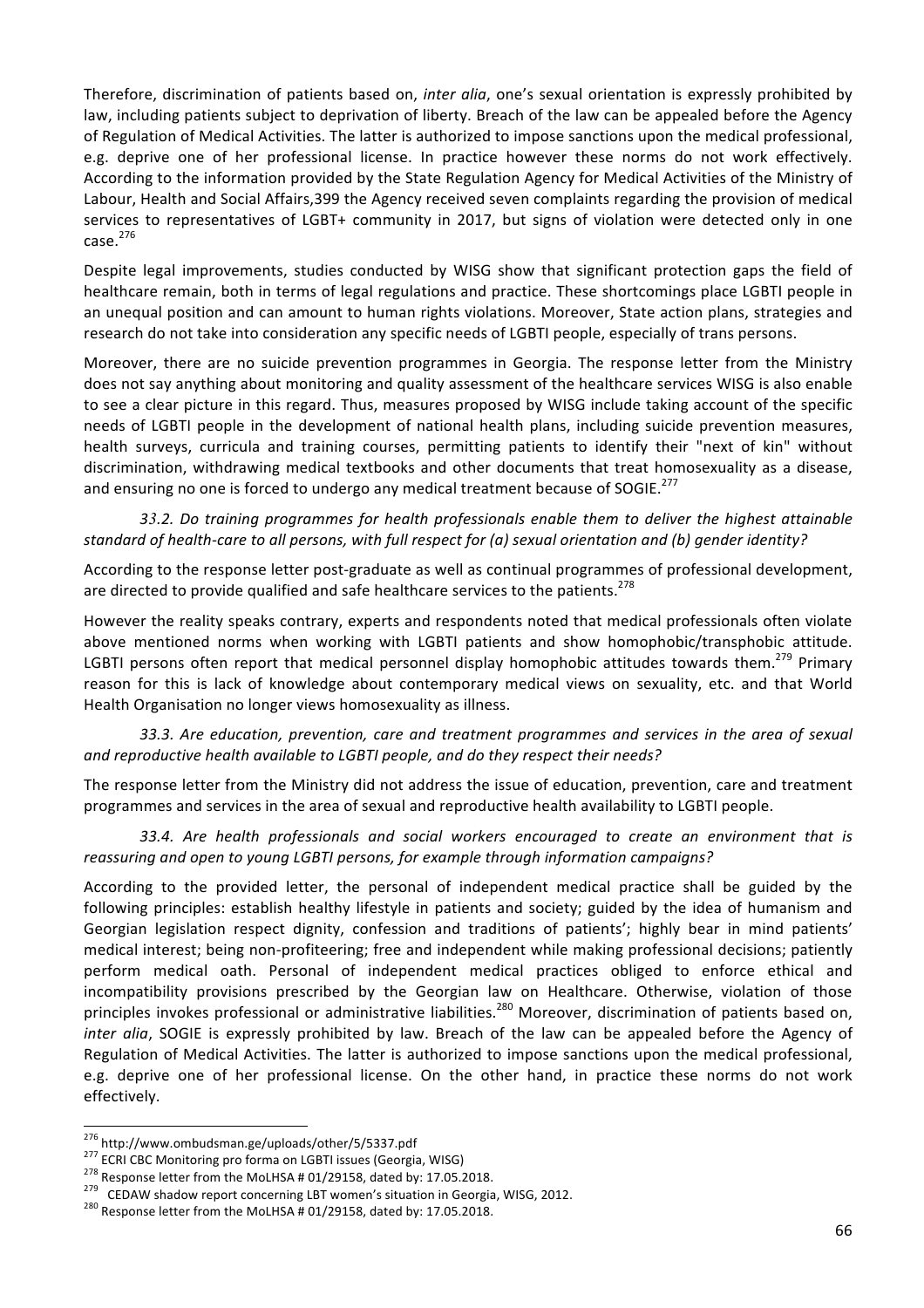Despite the legislation, the study<sup>281</sup>of the practice, knowledge and attitudes of medical staff towards patients representing the LGBTI group, in which 352 respondents took part, showed that 13.8% of the respondents think that bisexuals are persons with "double biological sex" (e.g. due to genetic, hormonal, or anatomic characteristics). Only 73.8% of the interviewed medical professionals were able to select the correct definition of "transgender". Hereby, 15.1% believe that a "transgender"/"transsexual" individual is "a person who has an unrestrained sex life and has simultaneous sexual relationships with several people of different sexes". According to the opinion of 39.3% of respondents, homosexuality is a disease, which can be cured. More than half of respondents either agree with this statement or do not have a fixed position: 27.7% believe that homosexuality can be cured; 33.0%do not know whether this is possible.

Thus, findings of a number of studies confirm that marginalization, stigma and minority stress in addition to other social and economic factors have a significant influence on LGBTI persons' health and well-being, as well as on the frequency of their visits to health care providers and usage of their services. Their "reaction to inappropriate treatment is postponing appointments with doctors, or hiding their sexual orientation from them, which might lead to wrong diagnoses."<sup>282</sup>

33.5. Are patients in hospital or otherwise the subject of medical emergencies, free to identify their *"next of kin", and are rules on issues regarding "next of kin" applied without discrimination on grounds of (a) sexual orientation and (b) gender identity?*

LGBTI patients do not have the right to freely designate "next of kin" as the legislation gives an exhaustive and limited list of who can be regarded as such.

# **34.** Appropriate measures should be taken in order to avoid the classification of homosexuality as an illness, in accordance with the standards of the World Health Organisation.

34.1. Has homosexuality been removed from the national classification of diseases?

According to the information provided by the Healthcare Committee of the Parliament of Georgia the international statistical classification ICD-10 on morbidity and health issues (WHO) is been used in Georgia.<sup>283</sup> According to the classification, sexual orientation is not deemed as pathology in se; but included in the chapter of "psychological and behavioral disorders related to sexual development and orientation" (code F66). "ICD-10 does not recognize the term homosexuality and refers as ego-dystonic sexual orientation (code F66.1) that is defined as the issue of the sex affirmation or sexual preference is not in doubt (heterosexuality, homosexuality, bisexuality, pre-sexual maturation disorder ), but the individual wishes he/she were different because of associated psychological and behavioral disorders, and may seek treatment to change sex".<sup>284</sup>

However in Georgia homosexuality is seen as illness, which needs treatment. This sort of perceptions in general is widespread among medical professionals. Primary reason for this is lack of knowledge about how contemporary medicine looks at homosexuality, what scientific approaches it takes, etc.<sup>285</sup>

34.2. Have all policy documents, medical textbooks and training materials which may previously have *treated homosexuality as a disease been corrected or withdrawn?*

Under the information provided by the Parliament, postgraduate education and residency programmes<sup>286</sup> has been emended.<sup>287</sup> However, the Committee did not provide the said programmes. It needs to be noted that some residency programmes published on MoLSHA official website shows contrary. <sup>288</sup>

34.3. Are measures in place to ensure that no one is forced to undergo any form of treatment, protocol or medical or psychological test or confined in a medical institution because of their SOGIE?

<sup>&</sup>lt;sup>281</sup>Serebriakova L., Study of Knowledge, Practice and Attitudes of Medical Staff towards LGBTI patients, 2015.<br><sup>282</sup>Aghdgomelashvili E., Study of the Needs of LGB People in Health Care, WISG, 2014.<br><sup>282</sup>The resolution of confusion of sex, gender and sexual orientation remains problematic.

<sup>&</sup>lt;sup>285</sup> CEDAW shadow report concerning LBT women's situation in Georgia. WISG. 2012.<br><sup>286</sup>The residential programme of pediatrics and the residency programmes of allied pediatrics.<br><sup>287</sup>Response letter from the Parliament o "Sexual behavior/sex identification disorders: onanism, transsexualism, transvestism, homosexualism". http://www.moh.gov.ge/ka/538/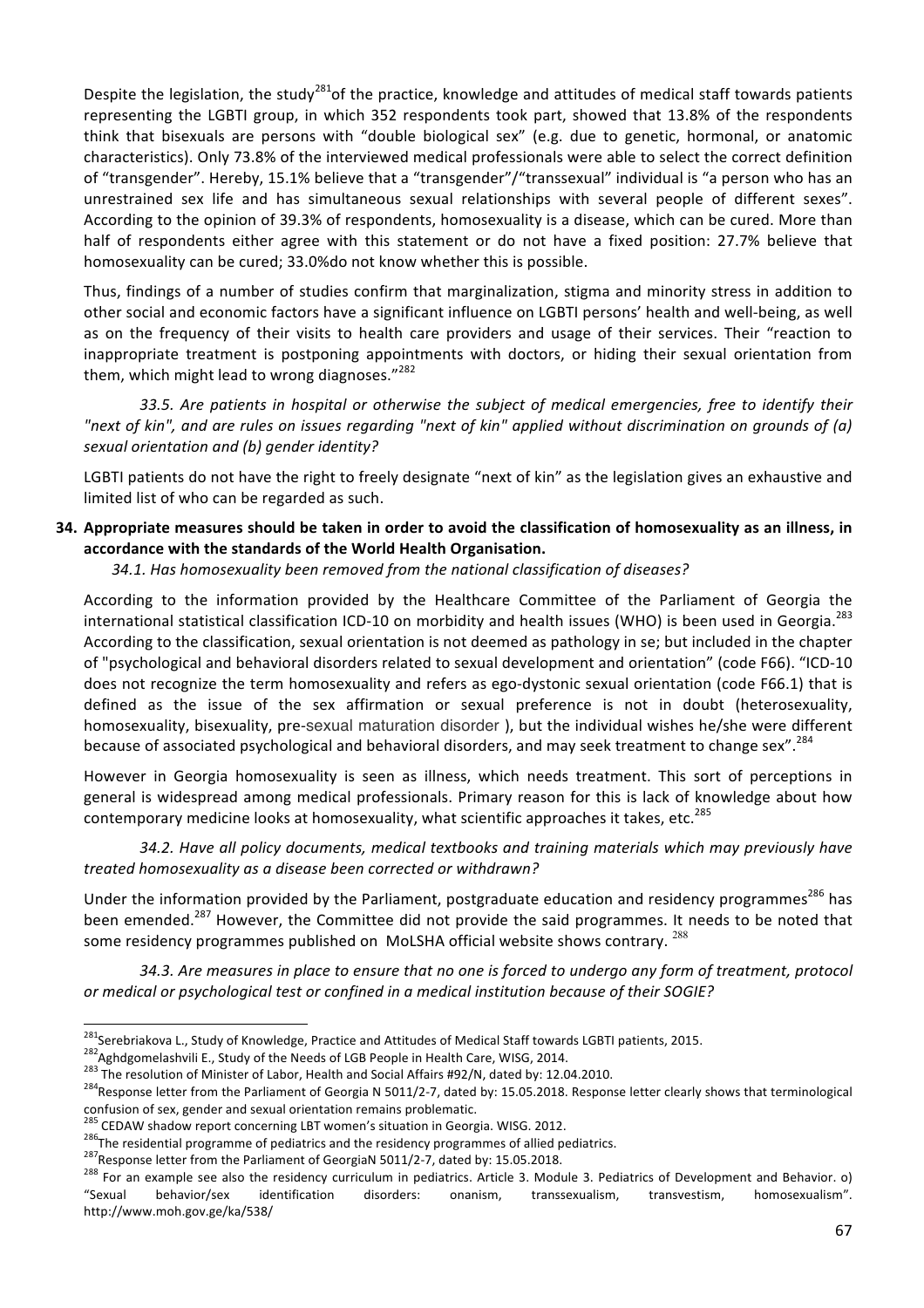According to the response provided by the Parliament there is no provision in the Georgian legislation according to which person may be forcefully placed at the medical institutions, undergone any treatment procedure medical or psychological examination based on his/her sexual orientation/ gender identity.<sup>289</sup>

MoLHSA also notes that any medical intervention, including of intersex person, is performed only upon the medical condition in accordance with the health interests of the patient and admitted professional and ethical standards based on international evidences. In addition, surgery shall be performed only at the authorized medical institutions.<sup>290</sup>

On the other hand, the lack of regulations in regard "sex normalization" of the intersex children is a huge problem as the intersex persons face various challenges due regard legislative regulations, as well as in medical procedures. Hence, it is crucial that medical personnel were acknowledged regarding the necessities of intersex persons, especially toward the needs and fundamental rights of intersex children. In addition, states should try to avoid "sex normalization" cases while absence of the consent of the intersex person.<sup>291</sup> In Georgia there has not been conducted any research to examine the medical need of intersex children and to evaluate undertaken medical procedures or the surgeries including "sex nominalization" in respect of international standards. Hence, to protect rights of intersex children it is vital that their medical needs were properly examined and the relevant guidelines for the medical personnel were developed. Special trainings is required for the relevant medical staff in order to avoid discrimination against intersex persons and to provide them with necessary services.

In general, if the patient is discriminated she/he can appeal to the Agency Regulating Medical Activities who will discuss the issue and establish whether the doctor has violated the law. The Agency has the authority to impose sanctions upon the doctor; this, *inter alia*, can result in the deprivation of the license to carry out medical activities. On the other hand, respondents reporting about negative attitude of other medical personnel stressed that this is mostly linked with gaps within the education system, lack of knowledge, and non-awareness. Indeed, a WISG survey has shown<sup>292</sup>that healthcare workers have a quite vague or nonexistent knowledge about SOGIE. Nevertheless, LGBTI persons often report that medical personnel display homophobic attitudes and often advise patients to undergo treatment against homosexuality.<sup>293</sup>

**35.** Member states should take appropriate measures to ensure that trans persons have effective access to appropriate gender reassignment services, including psychological, endocrinological and surgical expertise in the field of transgender health care, without being subject to unreasonable requirements; no person should be subjected to gender reassignment procedures without his or her consent.

*35.1. Do trans persons have effective access to appropriate gender reassignment services, including psychological, endocrinological and surgical expertise?*

The right to access high-quality medical services, which is regulated on the legislative level in Georgia, as well as by current ethical and medical standards, is also violated in the case of trans people: in spite of the fact that trans-specific services were available in Georgia, there are no clinical guidelines, where diagnostic and treatment procedures concerning transition are detailed.<sup>294</sup>

It has to be noted that WISG, with the financial support of ILGA-EUROPE, ASTRAEA and COC Netherlands, translated WPATH guidelines for health professionals to assist transgender, and gender nonconforming people with safe and effective pathways to achieving lasting personal comfort with their gendered selves. The aim of this translation is to introduce trans-specific healthcare standards in Georgia, which would be unified for all health care providers and would be acknowledged by the MoLHSA of Georgia. However, document did not get any proper feedbacks from the Ministry.

<sup>&</sup>lt;sup>289</sup> see footnote 282<br><sup>290</sup> Response letter from the MoLHSA # 01/29158, dated by: 17.05.2018.<br><sup>291</sup> FRA, The fundamental rights situation of intersex people, 04/2015<br><sup>292</sup> 44% of the interviewed LGB persons have consider 16% have engaged in different self-harm behaviors (for example: cutting). Aghdgomelashvili E., Study on LGB Needs in the Healthcare, technical report, WISG, 2014.

<sup>&</sup>lt;sup>293</sup> CEDAW shadow report concerning LBT women's situation in Georgia, WISG, 2012.<br><sup>294</sup> Aghdgomelashvili E., Gvianishvili N.,, Todua T., Ratiani T., Health Care Needs of Trans persons in Georgia, Policy Paper, Tbilisi, 20 WISG.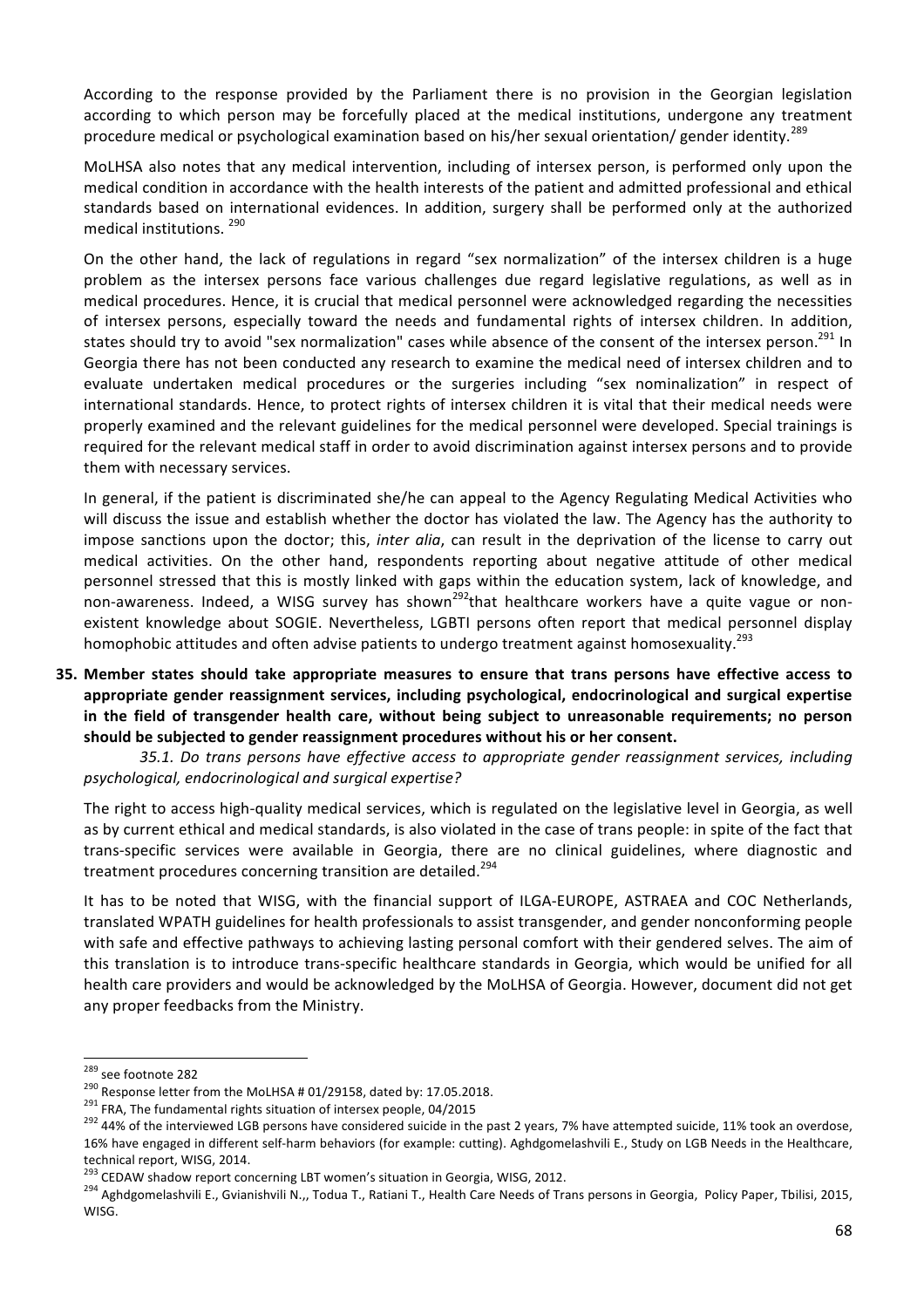#### 35.2. If it was the practice to make trans persons undergo therapy to accept their birth gender, has this *practice now been abandoned?*

According to the letter such practice does not exist from the perspective of the state.<sup>295</sup> Besides, under the Law of Georgia on the Rights of Patient: Informed consent of the patient or in case of his/her incapacity, informed consent of patient's relative or legal representative shall be a prerequisite for providing medical service to the patient.<sup>296</sup> However, there are some cases, when family members force LGBTI persons to see psychologist or sexologist due to "incorrect" orientation or to be "cured from."

35.3. Have measures been adopted to ensure that no child has their body irreversibly changed by *medical practices designed to impose a gender identity without his or her full, free and informed consent, in accordance with his or her age and maturity?*

Existing legislation protects the rights of any patient in the process of medical care. Precondition of any medical service is the informed consent of the patient; a patient under 16 can receive medical treatment only with the consent of a parent of a legal representative, except when the minor herself demands confidentiality.<sup>297</sup> Moreover, patient's participation in the decision making process about medical treatment is mandatory, taking into consideration her age and the level of intellectual development. Namely, written informed consent is the essential base of conducting surgery.<sup>298</sup> However, in case of urgent necessity the medical care provider makes decision in regard patients interests of health without even his/her consent. Such treatment includes urgent surgical treatment, vaccination, certain types of medical checks, etc.<sup>299</sup>

### **36.** Member states should take appropriate legislative and other measures to ensure that any decisions limiting the costs covered by health insurance for gender reassignment procedures should be lawful, objective and **proportionate.**

36.1. Where legislation provides for the coverage of necessary health-care costs by public or private social insurance systems, is such coverage for gender reassignment treatment ensured?

Georgian legislation neither prohibits gender reassignment surgery, nor regulates it. This gives absolute discretion to medical institutions when deciding who is eligible for the gender reassignment surgery and on procedures applicable to the entire reassignment process. Such a gap can result in arbitrariness, lack of consistency and create obstacles for people willing to undergo the procedure. While gender reassignment services are available in Georgia, all the costs for the gender reassignment surgery have to be borne by the patient. (Whereas e.g., other medical procedures can be covered by various private and state- sponsored health insurance packages available in Georgia). Certain category of medical operations is funded or co-funded by the state based on the Decision of the Georgian Government No.7734 (which approves State Healthcare Programmes for 2011). The main criteria for selecting which services fall under this category are the importance of the disease and low or special social status of the beneficiaries. Gender reassignment surgery, despite its high social importance, is not included in this category of medical services.<sup>300</sup> Thus, gender reassignment procedure is not covered under any type of insurance.

This is conditioned by the fact that even those clinics in Georgia, which have certain specific medical services for transgender persons, refuse to register special standards in the special database of the Ministry.<sup>301</sup> The standard represents "any pricing document approved by a supplier, which may evidentially depend on the respective protocol of medical treatment and which presents the consisting components of the service and their price calculations"; suppliers say that the registration of medical procedure standards needed for transgender persons is not profitable firstly due to the small demand of such services and they also think that the decision-making committee will refuse funding this service through the "Referral Service."This case represents yet another vivid example of refusing specific medical needs of transgender persons. Transgender

<sup>&</sup>lt;sup>295</sup> Response letter from the MoLHSA # 01/29158, dated by: 17.05.2018<br><sup>296</sup> The Law of Georgia on the Rights of Patient.art.22<br><sup>297</sup> The law of Georgia in the Rights of Patient, article 41.<br><sup>298</sup> Available online at: htt Providing Medical and Insurance Services in the Framework of the State Health Insurance Program." Available at: https://matsne.gov.ge/ka/document/view/1654534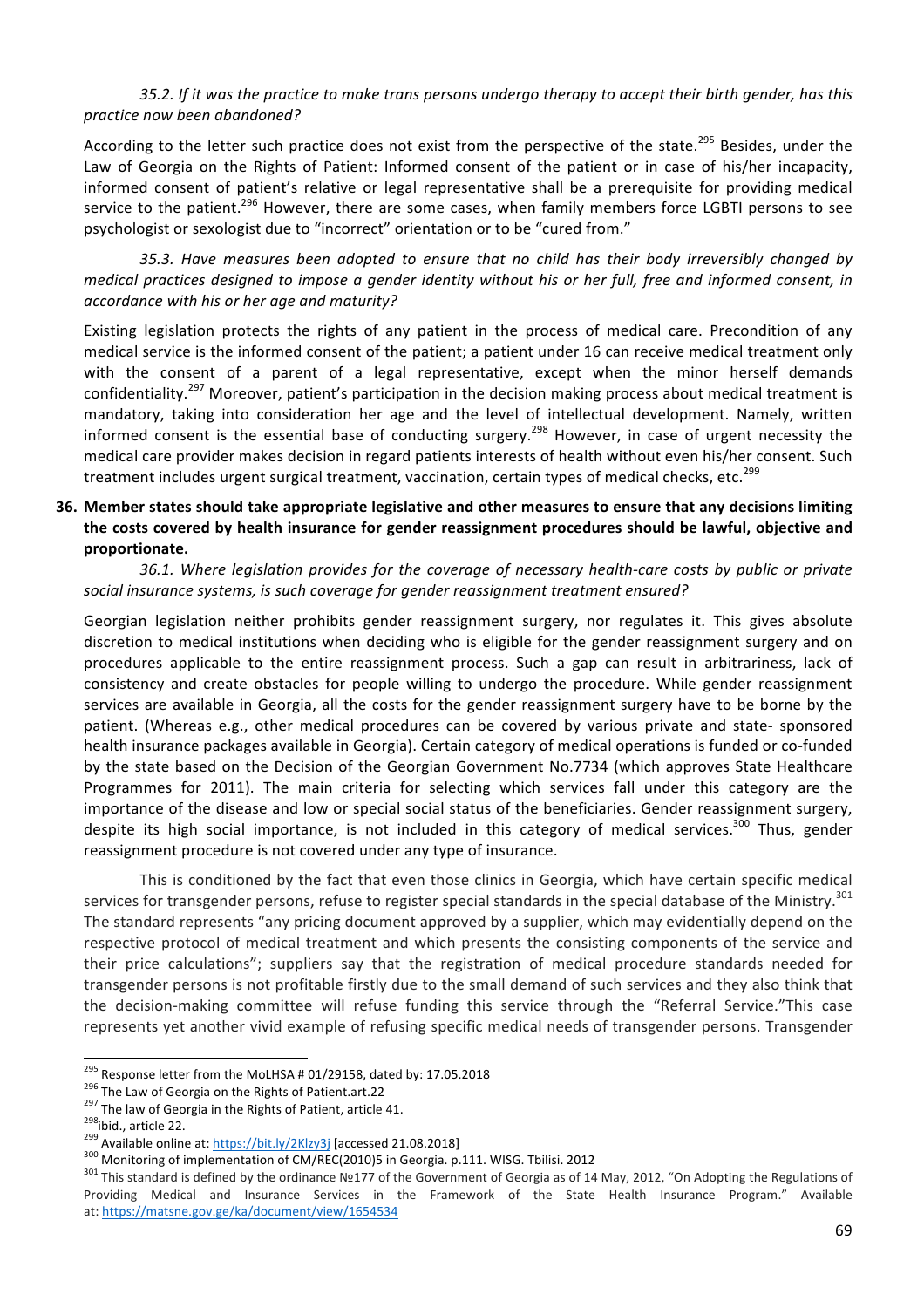persons are a particularly small group of society. Taking care of fulfilling their specific needs is the state's obligation and it cannot solely depend on the will of the directors of individual clinics.<sup>302</sup>

36.2. If yes, is it ensured in a reasonable, non-arbitrary and non-discriminatory manner?

N/A

# **VIII. Housing**

- **37.** Measures should be taken to ensure that access to adequate housing can be effectively and equally enjoyed by all persons, without discrimination on grounds of sexual orientation or gender identity; such measures should in particular seek to provide protection against discriminatory evictions, and to guarantee equal rights to acquire and retain ownership of land and other property.
	- 37.1. Does legislation prohibit discrimination in such areas as:
	- *the sale or rent of housing;*
	- **•** the provision of loans for purchase of housing;
	- the recognition of the rights of a tenant's partner;
	- *evictions*
	- on the grounds of (a) sexual orientation and (b) gender identity?

The Constitution of Georgia grants to everyone legally present within the territory of Georgia the right to liberty of movement and freedom to choose his/her residence throughout the territory of Georgia.<sup>303</sup>

According to the Civil Code of Georgia any natural or legal person may be a subject of private law relations. This rule applies to both, entrepreneurial and non-entrepreneurial persons of Georgia and of other countries.<sup>304</sup> Hence, any person may enter into deal about purchasing or renting and become participant of the private law relations. In addition, the Civil Code also recognises equality of persons in property, family and personal relations of a private nature.<sup>305</sup>Thus, in the civil relations, like purchasing of housing/renting, credit guarantees etc., the legislation excludes any discrimination on the ground of SOGIE.

Moreover, the law of Georgia on Elimination all Forms of Discrimination prohibits discrimination both in public and private sector upon every relation on any ground, including SOGIE.<sup>306</sup>

Despite above mentioned regulations that would cover all aspects of the sphere of housing, LGBTI discrimination cases show different scenario, - when the members of community are refused on housing services just because of SOGIE. PDO discussed case of NGO working on LGBTI's rights that was refused to rent an office because of the sphere of its activity *(case #15-2016)* and ruled discrimination on the ground of sexual orientation; the case of discrimination based on gender identity and expression was is also being examining where the member of LGBTI community was demanded to leave rented apartment *(case #30-2018)*.

*37.2. Are provisions in place to ensure non-discriminatory access to shelter and other emergency accommodation is provided in regard to (a) sexual orientation and (b) gender identity?* 

Often coming out of LGBTI persons are followed by being thrown out of their families and consequently  $$ family houses by their family members. In such cases the house legally belongs to other member/s of the family, but it is common in Georgia for all members of the family to live together. However no state programme exists to offer them temporary accommodation or address this issue otherwise. There exist a limited number of shelters for specific groups in Georgia (e.g., elderly people), not for LGBTI persons however.

37.3. Is information available to landlords and tenants aimed at preventing such discrimination?

No information available if this is the case. However the law prohibiting discrimination in regard do exist.

37.4. Are adequate and effective legal or other remedies available to victims of such discrimination?

<sup>&</sup>lt;sup>302</sup> Bakhtadze K., Intersectional Discrimination and LGBTI People – Litigation Report, WISG, 2018.<br><sup>303</sup> The Constitution of Georgia, article 22 (1).<br><sup>304</sup> The Civil Code of Georgia, article 8 (1).<br><sup>305</sup>ibid., article 1.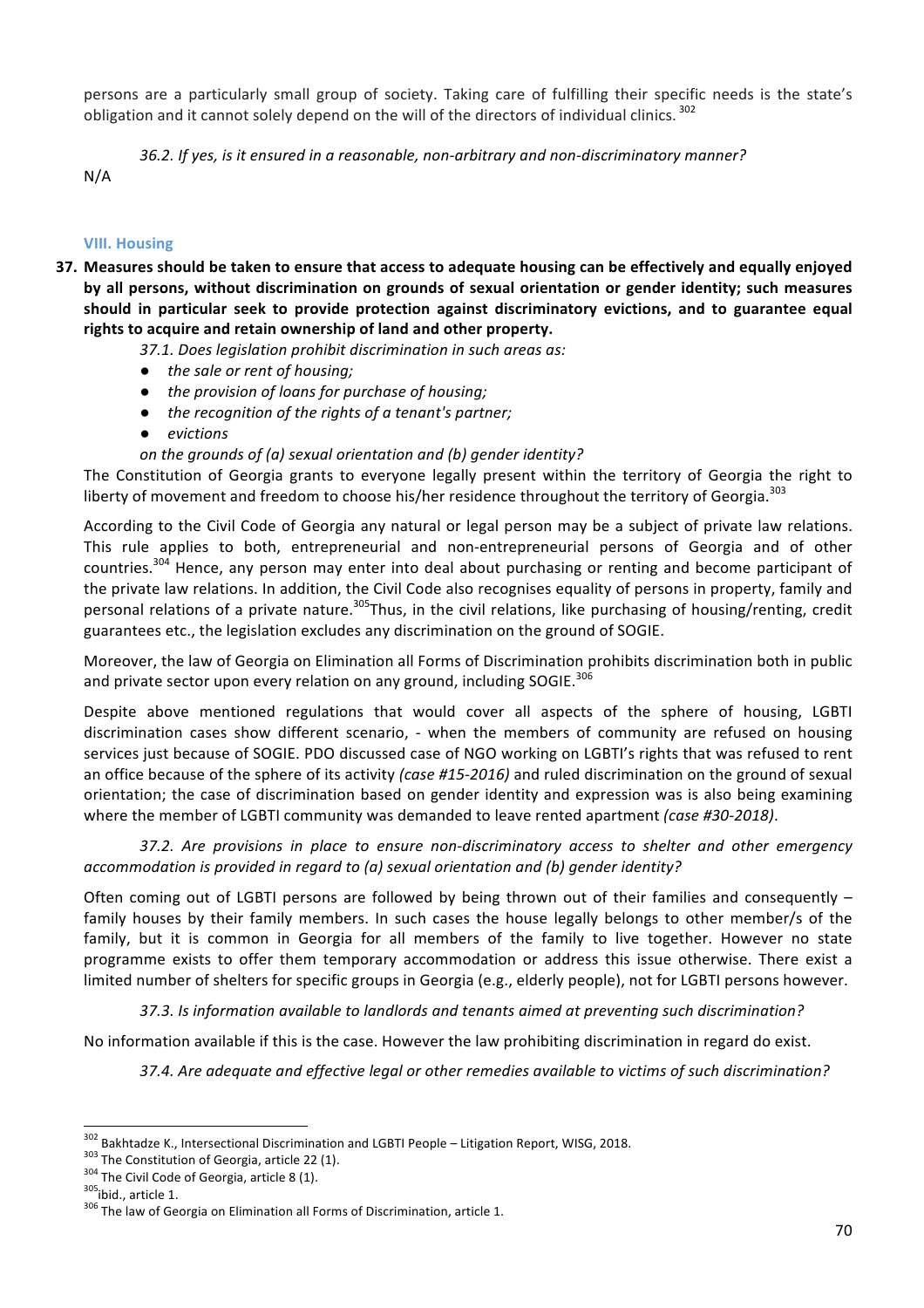Despite the fact that private sector is covered by the law on Elimination of All Forms of Discrimination, the decision of its supervision body (PDO) is not binding for it, they even do not have legal obligation to cooperate with the office. Hence, no fully effective remedy against landlord refusing to rent a flat exists rather than applying to general Courts.

37.5. Are any awareness raising campaigns conducted among housing agencies in order to level-up *their knowledge on anti-discrimination provisions?*

WISG is not aware that such campaigns have ever been conducted.

**38.** Appropriate attention should be paid to the risks of homelessness faced by lesbian, gay, bisexual and trans persons, including young persons and children who may be particularly vulnerable to social exclusion, including from their own families; in this respect, the relevant social services should be provided on the basis of an objective assessment of the needs of every individual, without discrimination.

**38.1.** Have social programmes, including support programmes, been established to address factors which increase the vulnerability to homelessness of LGBTI people, especially children and young people, including schemes of neighborhood support and security?

There are no specific social programs for LGBTI people.

*38.2. Have the relevant agencies been provided with training and awareness-raising programmes to*  ensure that they are aware of and sensitive to the needs of LGBTI people facing homelessness, particularly *young persons?*

As mentioned no specific social program for LGBTI people do exist. However, Social Service Agency shall carry its duties without discrimination on any ground. In addition, it has to be noted that neither exist special legislation regarding the right to proper housing that would suggest systematized regulation of the issue. Existing rules are having general content and are included within the Law on Social Assistance. In particular, under the law, local self-governments are liable for providing shelters for homeless persons and registering sheltered ones.

# **IX. Sports**

39. Homophobia, transphobia and discrimination on grounds of sexual orientation or gender identity in sports are, like racism and other forms of discrimination, unacceptable and should be combated.

In 2017, Georgian footballer Guram Kashia performed Eredivisie match wearing LGBTI flag-handcuff demonstrating his support to LGBTI community as the demonstration that sport corresponds to everyone, regardless their cultural belonging, color, race, sexual orientation or religion, - everyone has right to participate or be a fan. Guram Kashia was supported by the Georgian Football Association that was followed by the protest of 'Georgian March' at the Association. They deemed withdrawal of Kashia from the team and apology of GFA for supporting LGBTI people. The protest got extreme homophobic forms (case #31-2017). It needs to be noted that President Giorgi Margvelashvili also affirmed his support to Kashia and condemned homophobia. 

In fact this is the only case known in regard discrimination at sports.

**40.** Sport activities and facilities should be open to all without discrimination on grounds of sexual orientation or gender identity; in particular, effective measures should be taken to prevent, counteract and punish the use of discriminatory insults with reference to sexual orientation or gender identity during and in connection with sports events.

40.1. What measures have been taken to prevent the risk of exclusion from participation in sports on *grounds of (a) sexual orientation and (b) gender identity?* 

According to the information provided by the Ministry of Culture and Sports<sup>307</sup> [currently under the name of the Ministry of Education, Science, Culture and Sports of Georgia], in regard questions N 40.1 and 40.5, no specific measures have been taken by the Ministry in relation to SOGIE. Moreover, response letter notes that

 $307$ Response letter from the Ministry of Culture and Sports N 13/13-3217, dated by: 07.06.2018.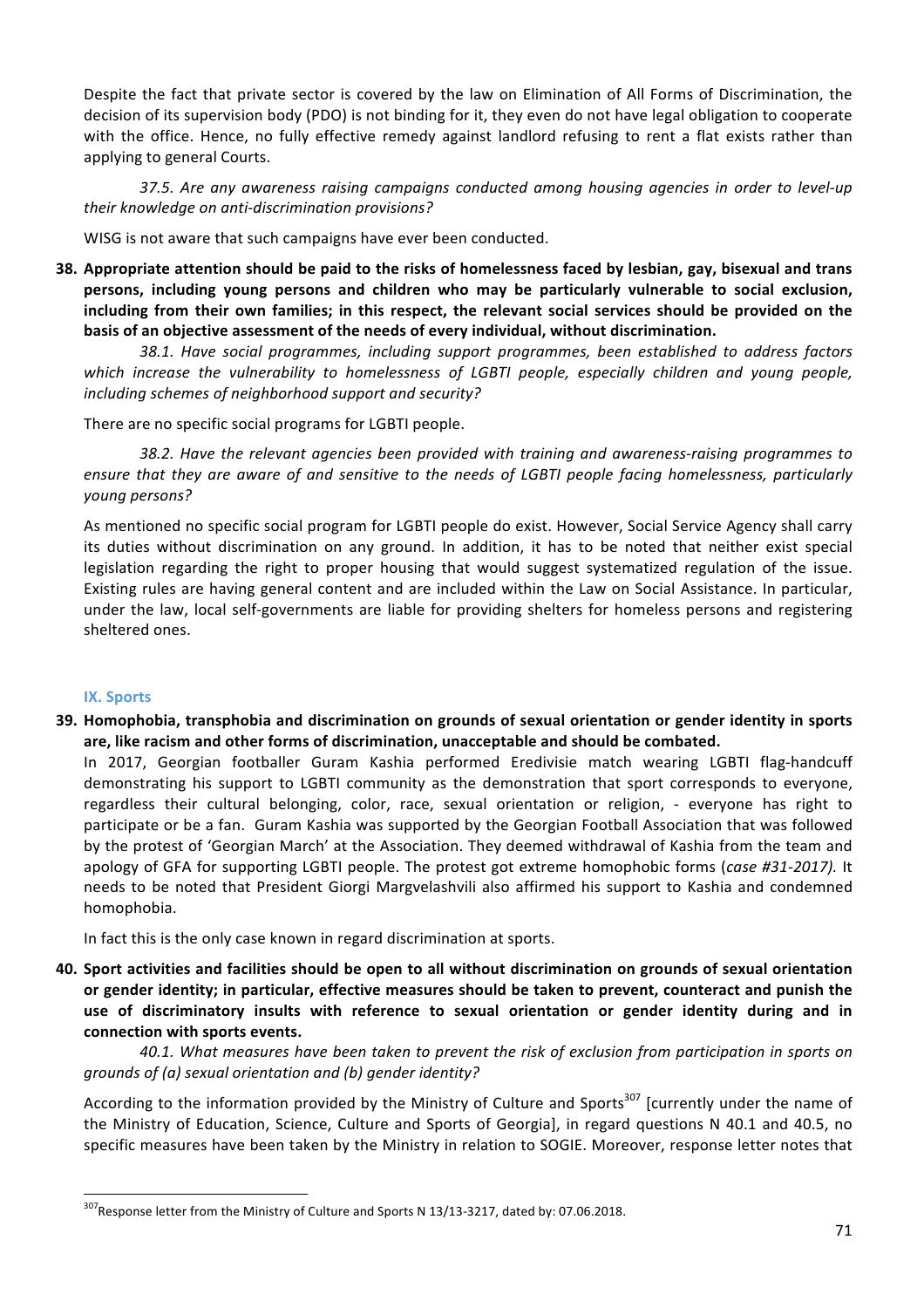all the infrastructural projects implemented by the Ministry are planned in way to provide equal service for sportsman regardless of their gender.

40.2. By encouraging, for example:

- the drawing up and dissemination of codes of conduct on questions relating to sport and *sexual orientation or gender identity for sports organisations and clubs,*
- *partnerships between associations representing lesbian, gay, bisexual and trans persons and* sports clubs,
- *anti-discrimination campaigns in the sports world,*
- support for sports clubs set up by lesbian, gay, bisexual and trans persons themselves.

None of such specific measures have been taken by the Ministry of Culture and Sports.

40.3. Have effective measures been taken to prevent, counteract and punish the use of discriminatory insults during and in connection with sports events?

None of such effective measure had been taken in regard the case of Guram Kashia (case #31-2017). According to the letter provided by the Ministry of Culture and Sports<sup>308</sup> in 2016 Georgia joined to sign the Council of Europe Convention on an Integrated Safety, Security and Service Approach at Football Matches and Other Sports Events, which aims to regulate the important issues of sports such as ensuring safety, security and service standards at football matches and other events. To date, working on the implementation of the mentioned Convention is in process, within the latter, the Ministries of Culture and Sports and of the Internal Affairs are actively working on the draft law on safety, security and service approach at sports competitions, cultural and other mass/public events, which further will result some amendments to the Administrative Offences Code of Georgia.

However, the Ministry has not provided answer regarding measures preventing discrimination and it seems that none of such practices do exist.

*40.4. In particular:*

- *Has homophobic and transphobic chanting at or around sports events been made a criminal offence?*
- Have the relevant provisions of the European Convention on Spectator Violence and Misbehaviour at **Sports Events, the European Sports Charter**
- and ECRI's General Policy Recommendation No.12 been implemented in respect of (a) sexual *orientation and (b) gender identity?*

The government has not provided information on this question.

40.5. Have specific appropriate measures been taken to:

- put an end to the exclusion of trans persons from sports activity or competitions,
- *remove the obstacles encountered by them in participating in sport (dressing room access)*,
- **•** *recognise their preferred gender?*

See 40.1.

**41. Member states should encourage dialogue with and support sports associations and fan clubs in developing** awareness-raising activities regarding discrimination against lesbian, gay, bisexual and trans persons in sport and in condemning manifestations of intolerance towards them.

41.1. Have steps been taken to encourage dialogue with, and support for sports associations and fan *clubs in* 

- *developing awareness-raising activities*
- *condemning homophobic and transphobic behavior during and in connection with sports events?*

Under the information provided by the Ministry, none of such steps has been taken in regard condemning homophobic and transphobic behavior specifically. However, upon the recommendation by the Ministry of Culture and Sport, national sports organisations are encouraged to dialogue with their fan clubs in this regard.<sup>309</sup>

 $\frac{308}{100}$ ibid.<br> $\frac{309}{100}$ ibid.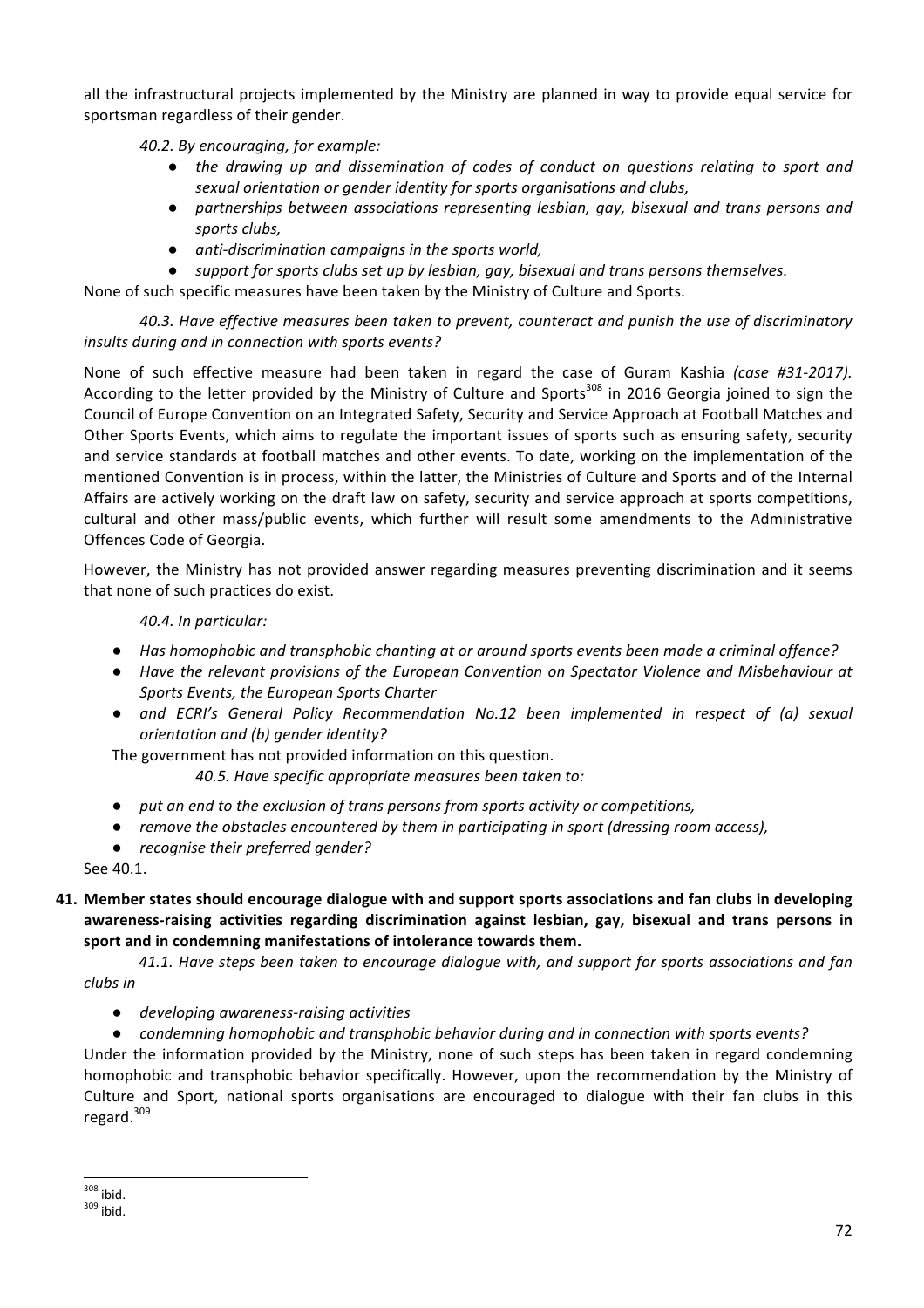#### **X.** Right to seek asylum

**42.** In cases where member states have international obligations in this respect, they should recognise that a well-founded fear of persecution based on sexual orientation or gender identity may be a valid ground for the granting of refugee status and asylum under national law.

*42.1. Is a well founded fear of persecution based on (a) sexual orientation and (b) gender identity*  recognised as a valid ground for the granting of refugee status and asylum?

According to the information provided by the Ministry of Internally Displaced Persons from the Occupied Territories, Accommodation and Refugees of Georgia<sup>310</sup> [currently within the MIA], under the Law of Georgia on International Protection refugee status shall be granted to an alien or a stateless person, who is outside the country of origin, and has a well-grounded fear that he/she may become a victim of persecution on the grounds of his/her race, religion, nationality, affiliation to a certain social group or political views, and who does not wish to, or cannot, return to his/her country of origin or enjoy the right to be protected from such country due to such fear.<sup>311</sup>This provision is based and invokes article 1 of the 1951 Refugee Geneva Convention.

As it reveals neither sexual orientation nor gender identity are explicitly mentioned as the protected grounds. However, according to letter, in case an alien or a stateless person is endangered based on the SOGIE, he/she is considered as persecuted and would invoke ground of 'affiliation to a certain social group'. Moreover, under the law on International Protection the persecution may be expressed, *inter alia*, in the form of an act, which, by its nature, is related to gender identity, sex or a minor.<sup>312</sup>

42.2. Are staff responsible for processing asylum requests provided with training in the specific *problems encountered by LGBTI refugees or asylum seekers?*

Authorities, who are engaged in the asylum procedure, regularly undergo trainings to raise qualifications in regard specific problems of LGBTI asylums seekers and refugees. Moreover, department of migration, repatriation and refugee issues operating within the Ministry of Internally Displaced Persons from the Occupied Territories, Accommodation and Refugees of Georgia, runs the unit for Provision of the Asylum Seekers' Country of Origin Information. The purpose of the unit includes obtaining, process, analyzing and updating information on the country of origin of asylum-seekers. Hence, the unit, *inter alia*, examines conditions of treatment toward LGBTI persons within the particular state, as well existing standards of their protection.<sup>313</sup>

It has to be noted that after receiving response letter, the Ministry has been abolished by the newly elected Prime Minister and its governing spheres joined respectively to the MoLSA and MIA.

## 42.3. Are asylum requests turned down on the ground that the claimant can escape persecution in the *country of origin by keeping his or her sexual orientation or gender identity secret?*

According to the purposes of article 15 of the Law of Georgia on International Protection, due to the legislation and procedure of granting international protection, it shall be prohibited to refuse the asylum seeker to grant the international protection on the grounds that she/he may not be persecuted by concealing/hiding the reason of persecution in her/his country of origin. In this regard, it should be noted that the purpose of the asylum procedure is to ensure protection of the asylum seeker from the persecution agents within the frame acknowledged by international and domestic law to protect the freedom of expression. In given situation, concealing/hiding sexual orientation/gender identity by an asylum seeker in order to avoid the danger/insecurity from the persecution agents is deemed as persecution.

# 43. Member states should ensure particularly that asylum seekers are not sent to a country where their life or freedom would be threatened or they face the risk of torture, inhuman or degrading treatment or punishment, on grounds of sexual orientation or gender identity.

<sup>310</sup> Response letter from the Ministry of Internally Displaced Persons from the Occupied Territories, Accommodation and Refugees of

GeorgiaN04/07/11665, dated by: 08.05.2018.<br><sup>311</sup> The law of Georgia on International Protection, article 15.

 $1312$  ibid., article 32.  $\sim$   $\frac{312}{100}$  and the Ministry of Internally Displaced Persons from the Occupied Territories, Accommodation and Refugees of GeorgiaN04/07/11665, dated by: 08.05.2018.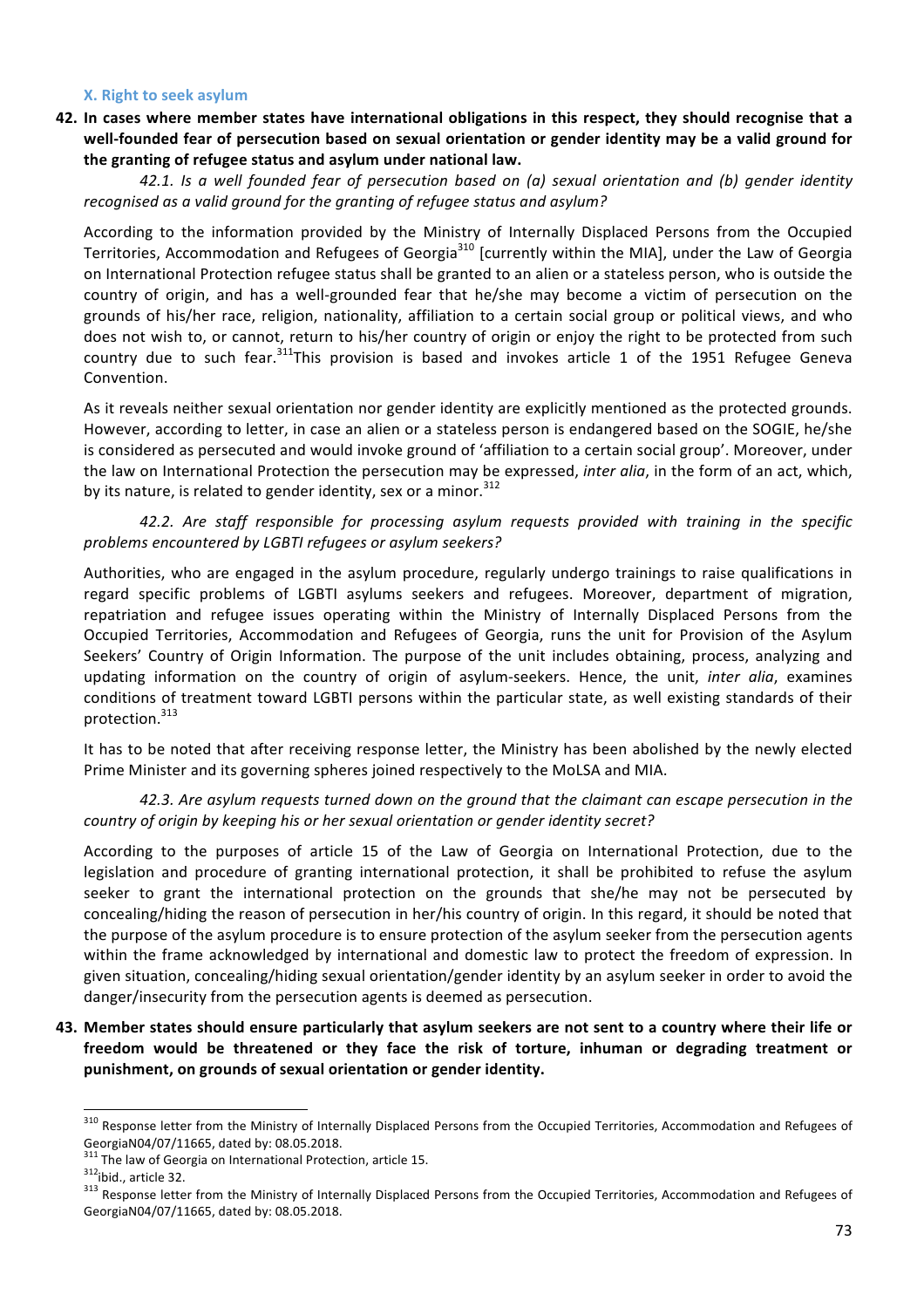### 43.1. What procedures are in place to ensure compliance with this obligation?

Taking into consideration above mentioned the shelter runs in line with the non-refoulement principle, according to which an asylum seeker or an internationally protected person shall not be returned or refueled to the border of the country where his/her life or freedom is endangered on the grounds of his/her race, religion, nationality, affiliation to a certain social group or political views.<sup>314</sup> Moreover, principle of nonrefoulement is guaranteed under articles 15 and 19 of the Georgian Law on International Protection, which define the bases of granting refugee and humanitarian status.

WISG has worked on the case of trans woman who had flee from Azerbaijan and has refugee status in Georgia (*case #33-2018*). 

43.2. Are there documented cases where asylum seekers have been returned to such a country?

According to the response letter from the Ministry, none of such cases have been documented.<sup>315</sup>

**44.** Asylum seekers should be protected from any discriminatory policies or practices on grounds of sexual orientation or gender identity; in particular, appropriate measures should be taken to prevent risks of physical violence, including sexual abuse, verbal aggression or other forms of harassment against asylum seekers deprived of their liberty, and to ensure their access to information relevant to their particular **situation.** 

44.1. What measures have been taken to comply with this requirement?

*44.2. In particular, have the staff of administrative detention centers, police and medical staff and*  voluntary organisations with access to such cases, received appropriate training and information on issues *regarding* (a) sexual orientation and (b) gender identity?

Regarding the question 44.1-44.2 for that time the Ministry of Internally Displaced Persons from the Occupied Territories, Accommodation and Refugees of Georgia noted that this issue is not under their competence.<sup>316</sup>

# **XI. National human rights structures**

**45.** Member states should ensure that national human rights structures are clearly mandated to address discrimination on grounds of sexual orientation or gender identity; in particular, they should be able to make recommendations on legislation and policies, raise awareness amongst the general public, as well as – as far as national law so provides – examine individual complaints regarding both the private and public sector and initiate or participate in court proceedings.

45.1. Are national human rights structures clearly mandated to address discrimination on grounds of *(a) sexual orientation or (b) gender identity?*

The law of Georgia on Elimination of All Forms of Discrimination is intended to eliminate every form of discrimination and to ensure equal rights of every natural and legal persons under the legislation of Georgia, irrespective of race, skin colour, language, sex, age, citizenship, origin, place of birth or residence, property or social status, religion or belief, national, ethnic or social origin, profession, marital status, health, disability, sexual orientation, gender identity and expression, political or other opinions, or other characteristics.<sup>317</sup>Hence, PDO is the one who shall monitor issues regarding elimination of discrimination and ensuring equality<sup>318</sup>inter alia on the grounds of SOGIE.

*45.2. In practice do they*

- *make recommendations on leaislation and policies,*
- *conduct awareness-raising among the general public*

 $314$  Law of Georgia On International Protection, article 8.<br> $315$  Response letter from the Ministry of Internally Displaced Persons from the Occupied Territories, Accommodation and Refugees of GeorgiaN04/07/11665, dated by: 08.05.2018

<sup>316</sup>The Ministry has been abolished by the newly elected Prime Minister and its governing spheres joined respectively to the MoLSA and MIA.

<sup>&</sup>lt;sup>317</sup> The Law of Georgia on the Elimination of All Forms of Discrimination, article 1.<br><sup>318</sup> ibid. article 6.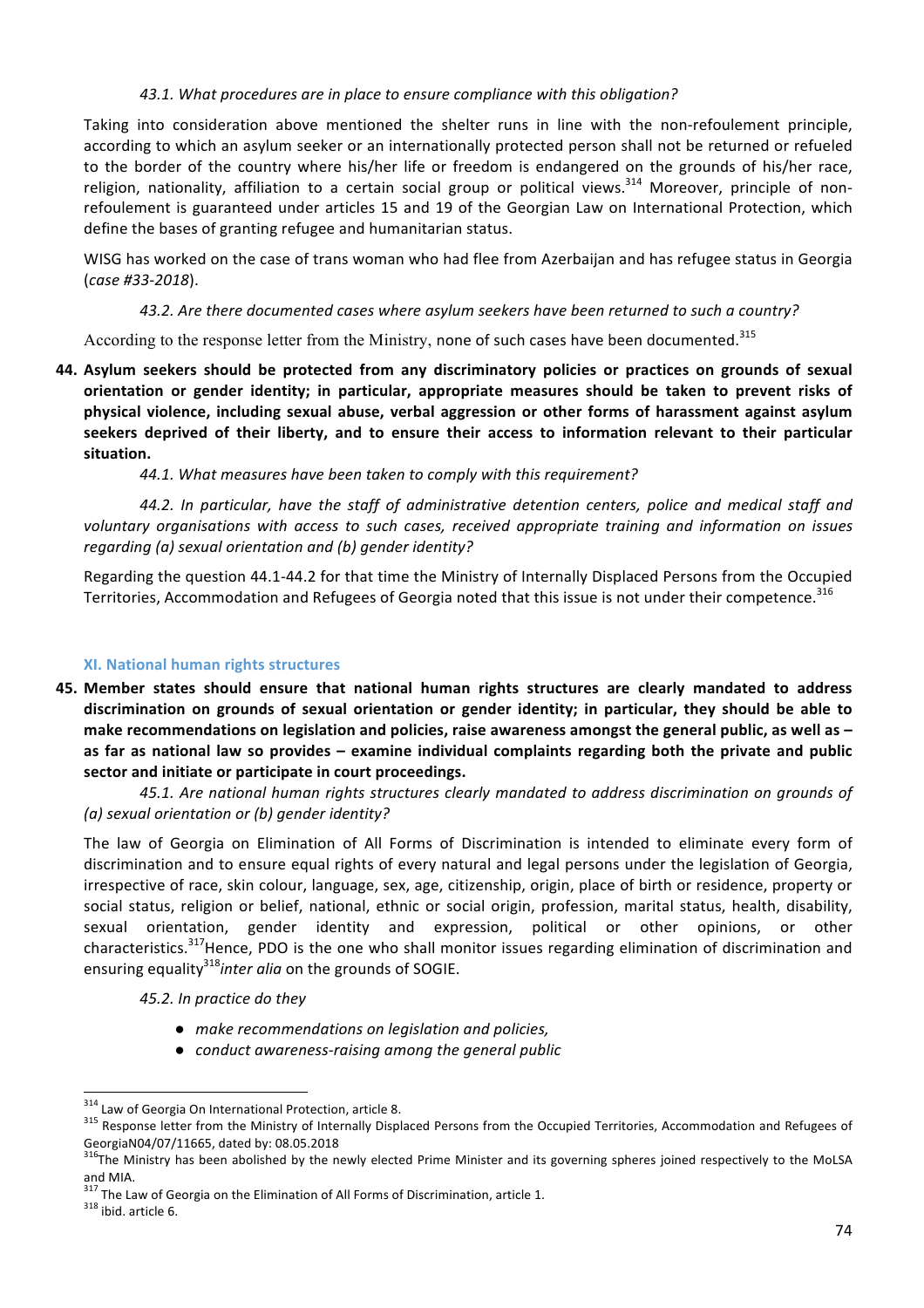- *examine individual complaints*
- *participate in court proceedings*
- *speak out in support of the exercise of rights by LGBTI people, for example, when freedom of assembly events are opposed,*

## *in relation to (a) sexual orientation or (b) gender identity?*

To exercise the powers under the legislation of Georgia, the PDO shall: discuss the applications and complaints of natural and legal persons or groups of persons, who consider themselves to be victims of discrimination; examine acts of discrimination based on applications or complaints, as well as on his/her own initiative and make appropriate recommendations; prepare and forward general proposals to relevant institutions or persons on the issue of preventing and combating discrimination; for the purposes of this Law, prepare opinions regarding necessary legislative changes and submit them to the Parliament of Georgia as legislative proposals; invite a victim of discrimination and an alleged discriminating person, and try to settle the case by mutual agreement of the parties; submit recommendations to relevant institutions or persons to restore the rights of victims of discrimination if the parties fail to reach an agreement and if there is sufficient evidence of discrimination; be authorised to apply to a court, as an interested person, according to the Administrative Procedure Code of Georgia, and request the issue of an administrative legal act or the performance of an action, unless an administrative body responds to or shares a recommendation and there is sufficient evidence of discrimination; record and analyze statistical data on discrimination cases; organise events to raise public awareness of discrimination; cooperate with various international governmental and non-governmental organisations, local NGOs and the representatives of local civil society on discrimination issues.<sup>319</sup> It has to be mentioned that PDO often condemns homophobic expressions and tries to promote equality and human rights of marginalized groups (cases #10-2018; 01-2017).

According to the record, 201 new discrimination cases had been examined during the time period of 2016-2017, developing 11 recommendations, 11 general proposals and 4 Amicus Curie briefs; Most of the cases concerned alleged discrimination on protected grounds *inter alia*, of SOGIE (11%).<sup>320</sup>

# **XII. Discrimination on multiple grounds**

**46.** Member states are encouraged to take measures to ensure that legal provisions in national law prohibiting or preventing discrimination also protect discrimination on multiple grounds, including on grounds of sexual orientation or gender identity; national human rights structures should have a broad mandate to enable them to tackle such issues.

*46.1.Do legal provisions in national law prohibiting or preventing discrimination also protect against* discrimination on multiple grounds, including grounds of a) sexual orientation? b) gender identity?

The legislation of Georgia on the prohibition of discrimination<sup>321</sup> prohibits multiple discrimination that implies discrimination based on two or more characteristics.<sup>322</sup>The characteristics defined in this law are quite broad and include "race, skin color, language, sex, age, citizenship, origin, place of birth or residence, property or social status, religion or belief, national, ethnic or social origin, profession, marital status, health, disability, sexual orientation, gender identity and expression, political or other opinions." At the same time, legal grounds are not listed exhaustively, which means that the law prohibits discrimination based on any ground and on any characteristic.

Accordingly, a number of other factors should be considered for ensuring that LGBTI persons can exercise their rights. Belonging to this group may have an influence on a person's wellbeing, including that during the evaluation of their legal situation it is important to consider a number of other circumstances.

46.2 Does the mandate of national human rights structures enable them to tackle such discrimination *on multiple grounds?* 

As mentioned the law on Elimination of All Forms of Discrimination explicitly prohibits multiple discrimination; herewith, the body on the enforcement of the law is the PDO upon its special department of Equality. Thus,

<sup>&</sup>lt;sup>319</sup> ibid.<br><sup>320</sup> Available online at: https://bit.ly/2HprrwU [accessed 06.06.201]<br><sup>321</sup> Among them Article 14 of the Constitution of Georgia and other laws.<br><sup>322</sup> The Law of Georgia on the Elimination of All Forms of Dis